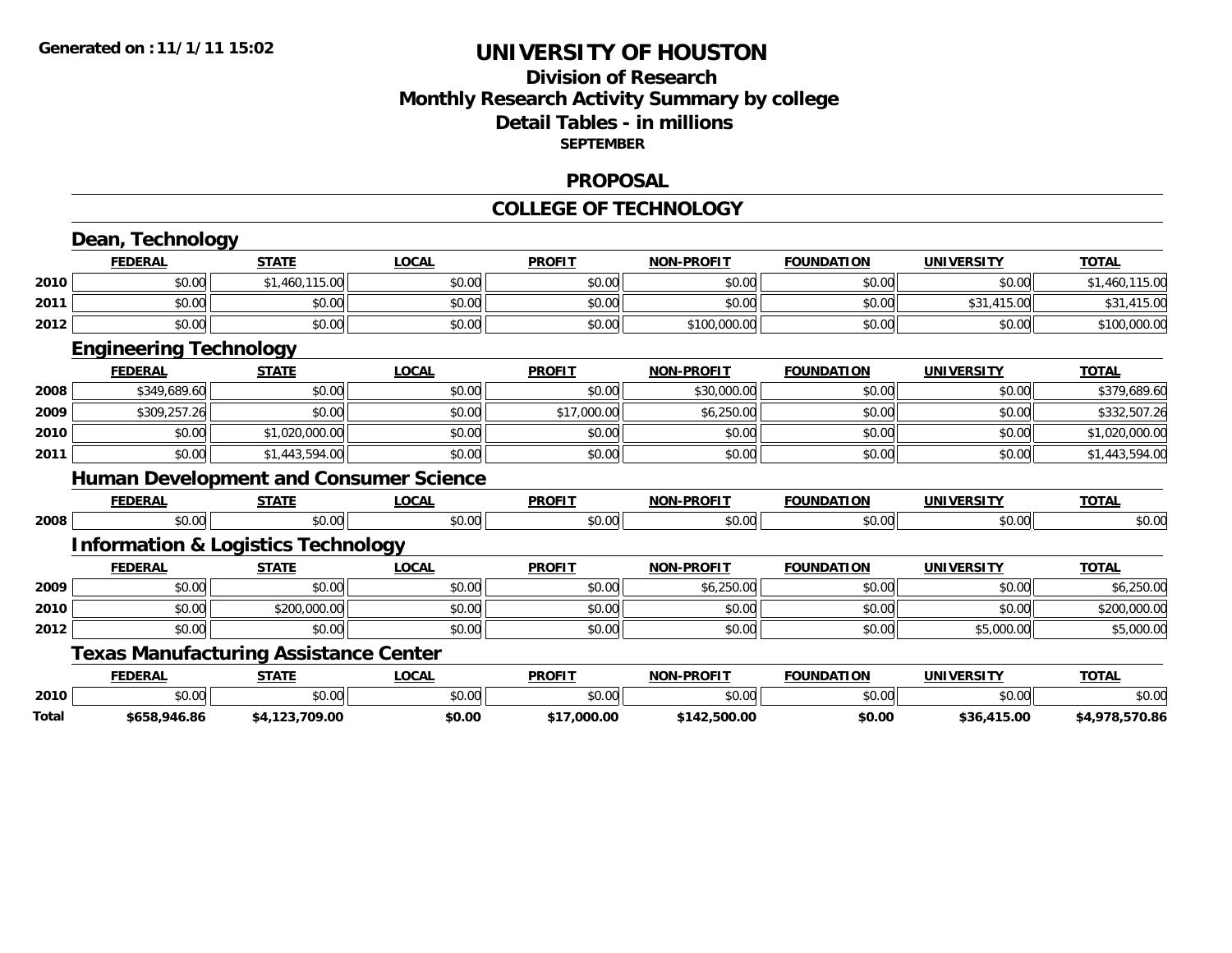## **Division of Research Monthly Research Activity Summary by college Detail Tables - in millions SEPTEMBER**

#### **PROPOSAL**

## **CULLEN COLLEGE OF ENGINEERING**

|      | <b>Biomedical Engineering</b>                         |                |              |               |                   |                   |                   |                |  |  |  |  |
|------|-------------------------------------------------------|----------------|--------------|---------------|-------------------|-------------------|-------------------|----------------|--|--|--|--|
|      | <b>FEDERAL</b>                                        | <b>STATE</b>   | <b>LOCAL</b> | <b>PROFIT</b> | <b>NON-PROFIT</b> | <b>FOUNDATION</b> | <b>UNIVERSITY</b> | <b>TOTAL</b>   |  |  |  |  |
| 2008 | \$569,362.00                                          | \$0.00         | \$0.00       | \$0.00        | \$1.00            | \$0.00            | \$0.00            | \$569,363.00   |  |  |  |  |
| 2009 | \$212,335.45                                          | \$0.00         | \$0.00       | \$0.00        | \$75,000.00       | \$0.00            | \$0.00            | \$287,335.45   |  |  |  |  |
| 2010 | \$465,833.32                                          | \$0.00         | \$0.00       | \$0.00        | \$0.00            | \$0.00            | \$0.00            | \$465,833.32   |  |  |  |  |
| 2011 | \$728,694.20                                          | \$0.00         | \$0.00       | \$0.00        | \$0.00            | \$0.00            | \$0.00            | \$728,694.20   |  |  |  |  |
|      | <b>Chemical Engineering</b>                           |                |              |               |                   |                   |                   |                |  |  |  |  |
|      | <b>FEDERAL</b>                                        | <b>STATE</b>   | <b>LOCAL</b> | <b>PROFIT</b> | <b>NON-PROFIT</b> | <b>FOUNDATION</b> | <b>UNIVERSITY</b> | <b>TOTAL</b>   |  |  |  |  |
| 2008 | \$901,485.50                                          | \$0.00         | \$0.00       | \$277,534.00  | \$0.00            | \$0.00            | \$0.00            | \$1,179,019.50 |  |  |  |  |
| 2009 | \$2,129,750.10                                        | \$2,309,543.65 | \$0.00       | \$90,000.00   | \$45,000.00       | \$12,320.00       | \$126,431.00      | \$4,713,044.75 |  |  |  |  |
| 2010 | \$3,062,503.60                                        | \$4,057,954.00 | \$59,400.00  | \$140,000.00  | \$0.00            | \$0.00            | \$0.00            | \$7,319,857.60 |  |  |  |  |
| 2011 | \$4,128,950.20                                        | \$0.00         | \$0.00       | \$229,999.00  | \$768,921.00      | \$0.00            | \$0.00            | \$5,127,870.20 |  |  |  |  |
| 2012 | \$645,292.50                                          | \$0.00         | \$0.00       | \$294,823.00  | \$0.00            | \$0.00            | \$0.00            | \$940,115.50   |  |  |  |  |
|      | <b>Civil Engineering</b>                              |                |              |               |                   |                   |                   |                |  |  |  |  |
|      | <b>FEDERAL</b>                                        | <b>STATE</b>   | <b>LOCAL</b> | <b>PROFIT</b> | <b>NON-PROFIT</b> | <b>FOUNDATION</b> | <b>UNIVERSITY</b> | <b>TOTAL</b>   |  |  |  |  |
| 2008 | \$348,207.50                                          | \$1,100,000.00 | \$0.00       | \$0.00        | \$14,000.00       | \$0.00            | \$0.00            | \$1,462,207.50 |  |  |  |  |
| 2009 | \$582,895.00                                          | \$375,150.00   | \$165,000.00 | \$0.00        | \$0.00            | \$0.00            | \$0.00            | \$1,123,045.00 |  |  |  |  |
| 2010 | \$770,682.50                                          | \$1,590,770.00 | \$0.00       | \$19,359.20   | \$0.00            | \$0.00            | \$0.00            | \$2,380,811.70 |  |  |  |  |
| 2011 | \$7,902,351.80                                        | \$0.00         | \$0.00       | \$0.00        | \$0.00            | \$49,500.00       | \$0.00            | \$7,951,851.80 |  |  |  |  |
| 2012 | \$0.00                                                | \$260,000.00   | \$0.00       | \$17,091.00   | \$0.00            | \$0.00            | \$285,916.00      | \$563,007.00   |  |  |  |  |
|      | <b>Composites Engineering and Applications Center</b> |                |              |               |                   |                   |                   |                |  |  |  |  |
|      | <b>FEDERAL</b>                                        | <b>STATE</b>   | <b>LOCAL</b> | <b>PROFIT</b> | <b>NON-PROFIT</b> | <b>FOUNDATION</b> | <b>UNIVERSITY</b> | <b>TOTAL</b>   |  |  |  |  |
| 2010 | \$0.00                                                | \$0.00         | \$0.00       | \$0.00        | \$0.00            | \$0.00            | \$0.00            | \$0.00         |  |  |  |  |
|      | <b>Dean, Engineering</b>                              |                |              |               |                   |                   |                   |                |  |  |  |  |
|      | <b>FEDERAL</b>                                        | <b>STATE</b>   | <b>LOCAL</b> | <b>PROFIT</b> | <b>NON-PROFIT</b> | <b>FOUNDATION</b> | <b>UNIVERSITY</b> | <b>TOTAL</b>   |  |  |  |  |
| 2008 | \$373,501.25                                          | \$0.00         | \$0.00       | \$0.00        | \$0.00            | \$0.00            | \$0.00            | \$373,501.25   |  |  |  |  |
|      | <b>Electrical &amp; Computer Engineering</b>          |                |              |               |                   |                   |                   |                |  |  |  |  |
|      | <b>FEDERAL</b>                                        | <b>STATE</b>   | <b>LOCAL</b> | <b>PROFIT</b> | <b>NON-PROFIT</b> | <b>FOUNDATION</b> | <b>UNIVERSITY</b> | <b>TOTAL</b>   |  |  |  |  |
| 2008 | \$546,593.50                                          | \$0.00         | \$0.00       | \$0.00        | \$574,492.30      | \$0.00            | \$0.00            | \$1,121,085.80 |  |  |  |  |
| 2009 | \$1,312,709.99                                        | \$0.00         | \$0.00       | \$0.00        | \$75,000.00       | \$0.00            | \$19,800.00       | \$1,407,509.99 |  |  |  |  |
| 2010 | \$5,155,412.93                                        | \$3,587,632.00 | \$204,000.00 | \$130,000.00  | \$100,000.00      | \$0.00            | \$0.00            | \$9,177,044.93 |  |  |  |  |
| 2011 | \$1,198,445.50                                        | \$0.00         | \$0.00       | \$0.00        | \$0.00            | \$115,800.00      | \$0.00            | \$1,314,245.50 |  |  |  |  |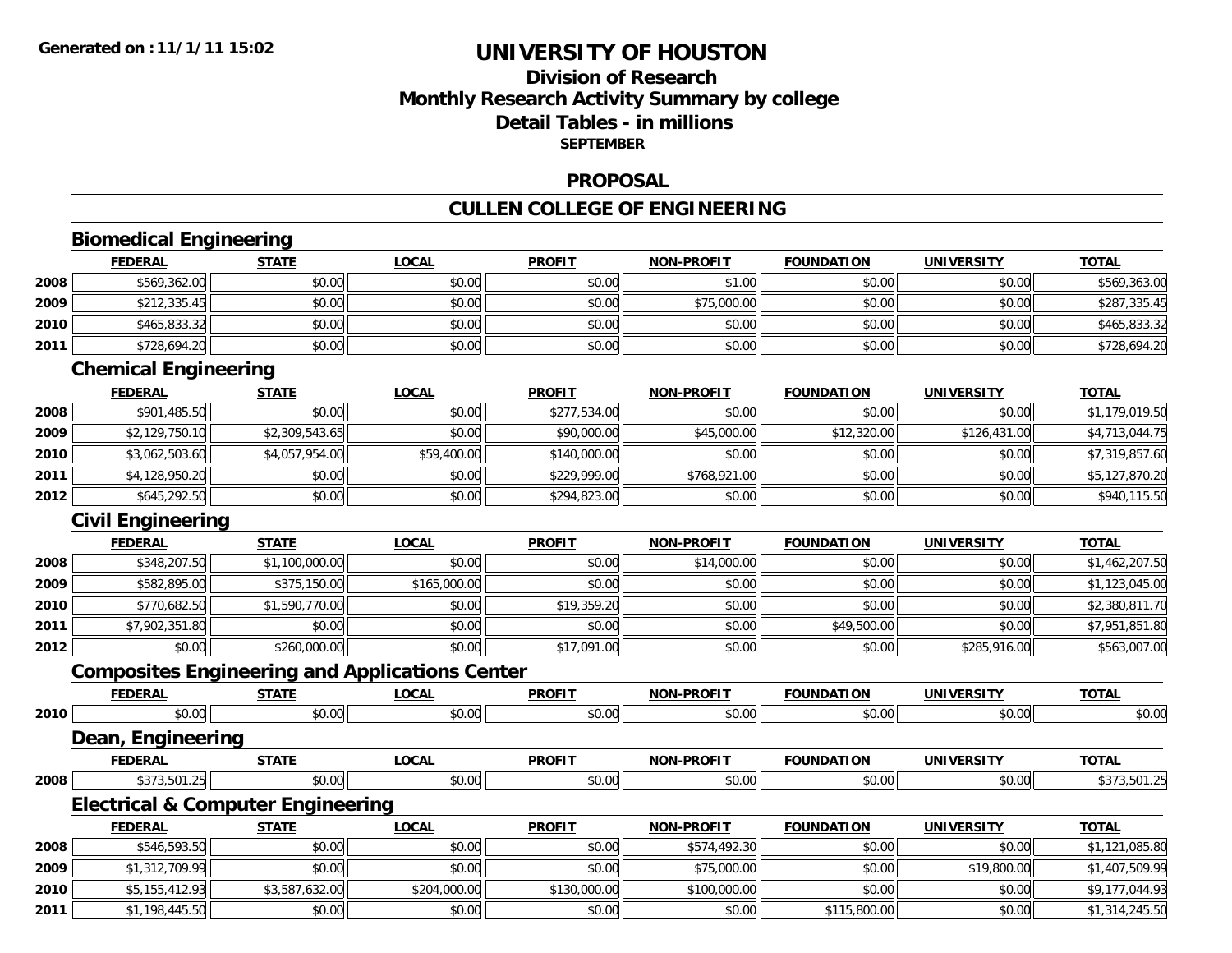### **Division of Research Monthly Research Activity Summary by college Detail Tables - in millions SEPTEMBER**

#### **PROPOSAL**

#### **CULLEN COLLEGE OF ENGINEERING**

#### **Electrical & Computer Engineering FEDERAL STATE LOCAL PROFIT NON-PROFIT FOUNDATION UNIVERSITY TOTAL 2012** $\textbf{2} \mid \textbf{3} \mid \text{5} \mid \text{5} \mid \text{6} \mid \text{6} \mid \text{7} \mid \text{8} \mid \text{10} \mid \text{10} \mid \text{10} \mid \text{10} \mid \text{10} \mid \text{10} \mid \text{10} \mid \text{10} \mid \text{10} \mid \text{10} \mid \text{10} \mid \text{10} \mid \text{10} \mid \text{10} \mid \text{10} \mid \text{10} \mid \text{10} \mid \text{10} \mid \text{10} \mid \text{10} \mid \text$ **Industrial Engineering FEDERAL STATE LOCAL PROFIT NON-PROFIT FOUNDATION UNIVERSITY TOTAL 20088** \$175,989.00 \$0.00 \$0.00 \$0.00 \$0.00 \$0.00 \$0.00 \$0.00 \$0.00 \$0.00 \$175,989.00 \$175,989.00 **20099** \$204,572.40 \$0.00 \$0.00 \$0.00 \$0.00 \$0.00 \$0.00 \$0.00 \$0.00 \$0.00 \$1,056,426.00 \$1,260,998.40 **2010** $\textsf{\textbf{0}}$  \$295,384.50 \$0.00 \$109,080.00 \$404,701.00 \$0.00 \$0.00 \$0.00 \$0.00 \$0.00 \$0.00 \$0.00 \$1,109,165.50 **2012**2 \$818,597.00| \$0.00| \$0.00| \$0.00| \$0.00| \$0.00| \$818,597.00| \$818,597 **Mechanical Engineering FEDERAL STATE LOCAL PROFIT NON-PROFIT FOUNDATION UNIVERSITY TOTAL 20088** \$1,339,118.90 \$0.00 \$0.00 \$0.00 \$0.00 \$0.00 \$0.00 \$0.00 \$247,699.60 \$0.00 \$0.00 \$0.00 \$1,586,818.50 **20099** \$1,217,703.80| \$0.00| \$0.00| \$0.00| \$99,931.00| \$16,200.00| \$1.217,703.80| \$1,333,834.80| \$0.00| \$1,333,834.80 **20100** \$4,819,380.00| \$2,551,440.00| \$0.00| \$0.00| \$211,739.80| \$0.00| \$0.00| \$0.00| \$80,000.00| \$7,662,559.80| **2011** $\textbf{1} \hspace{12mm} \text{$57,119,787.50$} \hspace{20mm} \text{$50.00$} \hspace{20mm} \text{$50.00$} \hspace{20mm} \text{$50.00$} \hspace{20mm} \text{$50.00$} \hspace{20mm} \text{$50.00$} \hspace{20mm} \text{$50.00$} \hspace{20mm} \text{$50.00$} \hspace{20mm} \text{$50.00$} \hspace{20mm} \text{$50.00$} \hspace{20mm} \text{$50.0$ **2012** $\textbf{2} \hspace{15mm} |\hspace{15mm} 80.00| \hspace{15mm} |\hspace{15mm} 80.00| \hspace{15mm} |\hspace{15mm} 80.00| \hspace{15mm} |\hspace{15mm} 80.00| \hspace{15mm} |\hspace{15mm} 80.00| \hspace{15mm} |\hspace{15mm} 80.00| \hspace{15mm} |\hspace{15mm} 80.00| \hspace{15mm} |\hspace{15mm} 80.00| \hspace{15mm} |\hspace{15mm} 80.00| \hspace{15mm$ **National Wind Energy Center FEDERAL STATE LOCAL PROFIT NON-PROFIT FOUNDATION UNIVERSITY TOTAL 2010** \$0.00 \$0.00 \$0.00 \$0.00 \$0.00 \$0.00 \$0.00 \$0.00 **Total\$47,025,539.94 \$16,241,569.65 \$833,101.00 \$1,781,607.00 \$1,946,862.90 \$177,620.00 \$1,568,573.00 \$69,574,873.49**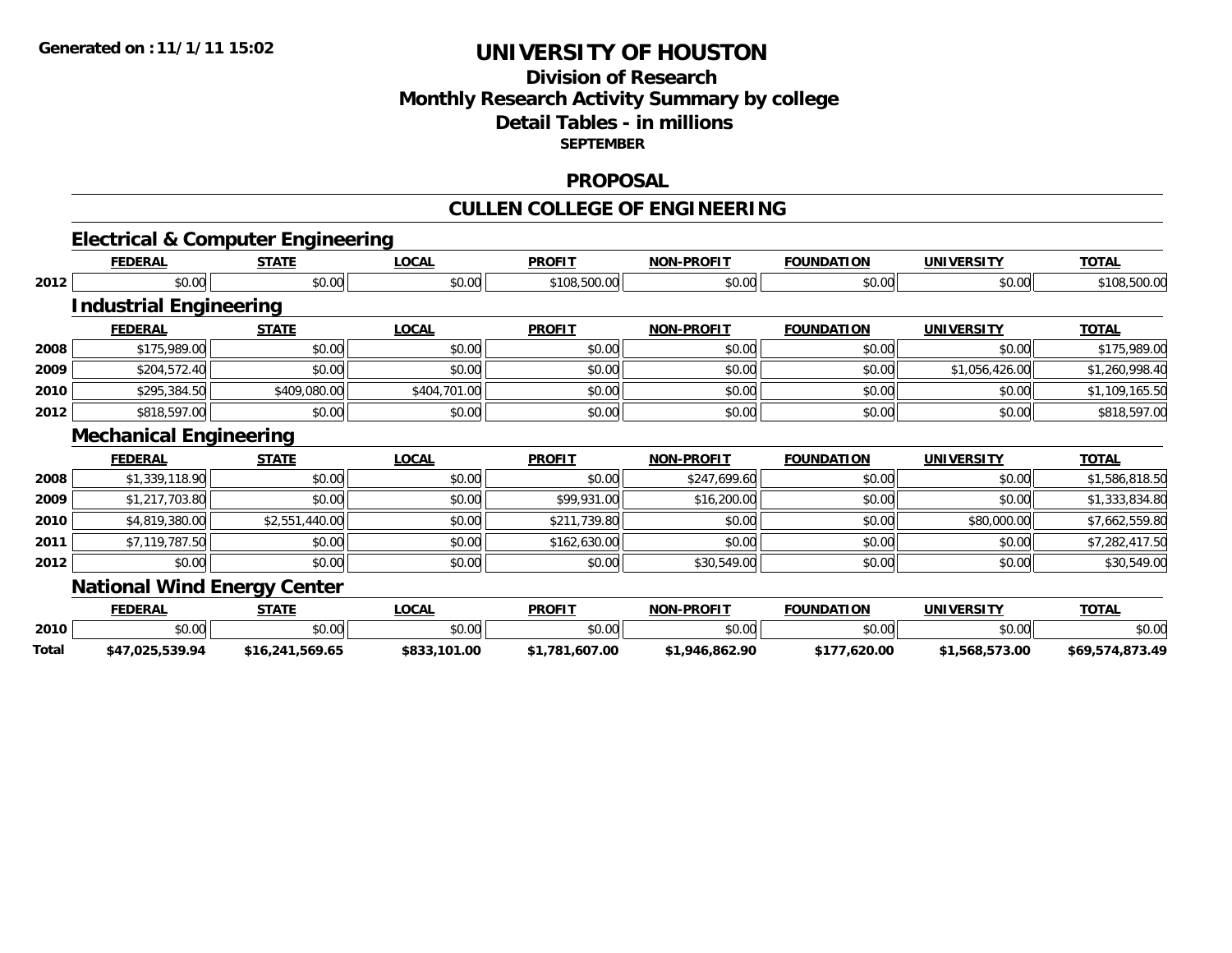#### **Division of Research Monthly Research Activity Summary by college Detail Tables - in millions SEPTEMBER**

#### **PROPOSAL**

## **DIVISION OF RESEARCH**

|       | <b>Animal Care Operations</b>        |                |              |               |                   |                   |                   |                 |
|-------|--------------------------------------|----------------|--------------|---------------|-------------------|-------------------|-------------------|-----------------|
|       | <b>FEDERAL</b>                       | <b>STATE</b>   | <b>LOCAL</b> | <b>PROFIT</b> | <b>NON-PROFIT</b> | <b>FOUNDATION</b> | <b>UNIVERSITY</b> | <b>TOTAL</b>    |
| 2010  | \$7,546,514.00                       | \$0.00         | \$0.00       | \$0.00        | \$0.00            | \$0.00            | \$0.00            | \$7,546,514.00  |
|       | <b>Center for Advanced Materials</b> |                |              |               |                   |                   |                   |                 |
|       | <b>FEDERAL</b>                       | <b>STATE</b>   | <b>LOCAL</b> | <b>PROFIT</b> | <b>NON-PROFIT</b> | <b>FOUNDATION</b> | <b>UNIVERSITY</b> | <b>TOTAL</b>    |
| 2010  | \$0.00                               | \$156,000.00   | \$0.00       | \$0.00        | \$0.00            | \$0.00            | \$0.00            | \$156,000.00    |
|       | <b>Research Financial Services</b>   |                |              |               |                   |                   |                   |                 |
|       | <b>FEDERAL</b>                       | <b>STATE</b>   | <b>LOCAL</b> | <b>PROFIT</b> | <b>NON-PROFIT</b> | <b>FOUNDATION</b> | <b>UNIVERSITY</b> | <b>TOTAL</b>    |
| 2008  | \$0.00                               | \$5,000,000.00 | \$0.00       | \$0.00        | \$0.00            | \$0.00            | \$0.00            | \$5,000,000.00  |
|       | <b>TcSAM</b>                         |                |              |               |                   |                   |                   |                 |
|       | <b>FEDERAL</b>                       | <b>STATE</b>   | <b>LOCAL</b> | <b>PROFIT</b> | <b>NON-PROFIT</b> | <b>FOUNDATION</b> | <b>UNIVERSITY</b> | <b>TOTAL</b>    |
| 2008  | \$0.00                               | \$0.00         | \$0.00       | \$0.00        | \$0.00            | \$0.00            | \$0.00            | \$0.00          |
|       | <b>TcSUH</b>                         |                |              |               |                   |                   |                   |                 |
|       | <b>FEDERAL</b>                       | <b>STATE</b>   | <b>LOCAL</b> | <b>PROFIT</b> | <b>NON-PROFIT</b> | <b>FOUNDATION</b> | <b>UNIVERSITY</b> | <b>TOTAL</b>    |
| 2009  | \$0.00                               | \$556,454.50   | \$0.00       | \$0.00        | \$38,000.00       | \$0.00            | \$0.00            | \$594,454.50    |
| 2010  | \$0.00                               | \$504,000.00   | \$0.00       | \$30,000.00   | \$0.00            | \$0.00            | \$0.00            | \$534,000.00    |
|       | <b>TIMES</b>                         |                |              |               |                   |                   |                   |                 |
|       | <b>FEDERAL</b>                       | <b>STATE</b>   | <b>LOCAL</b> | <b>PROFIT</b> | <b>NON-PROFIT</b> | <b>FOUNDATION</b> | <b>UNIVERSITY</b> | <b>TOTAL</b>    |
| 2009  | \$0.00                               | \$0.00         | \$0.00       | \$0.00        | \$0.00            | \$0.00            | \$0.00            | \$0.00          |
| 2010  | \$0.00                               | \$0.00         | \$0.00       | \$0.00        | \$0.00            | \$0.00            | \$0.00            | \$0.00          |
| 2011  | \$0.00                               | \$0.00         | \$0.00       | \$0.00        | \$0.00            | \$0.00            | \$0.00            | \$0.00          |
| Total | \$7,546,514.00                       | \$6,216,454.50 | \$0.00       | \$30,000.00   | \$38,000.00       | \$0.00            | \$0.00            | \$13,830,968.50 |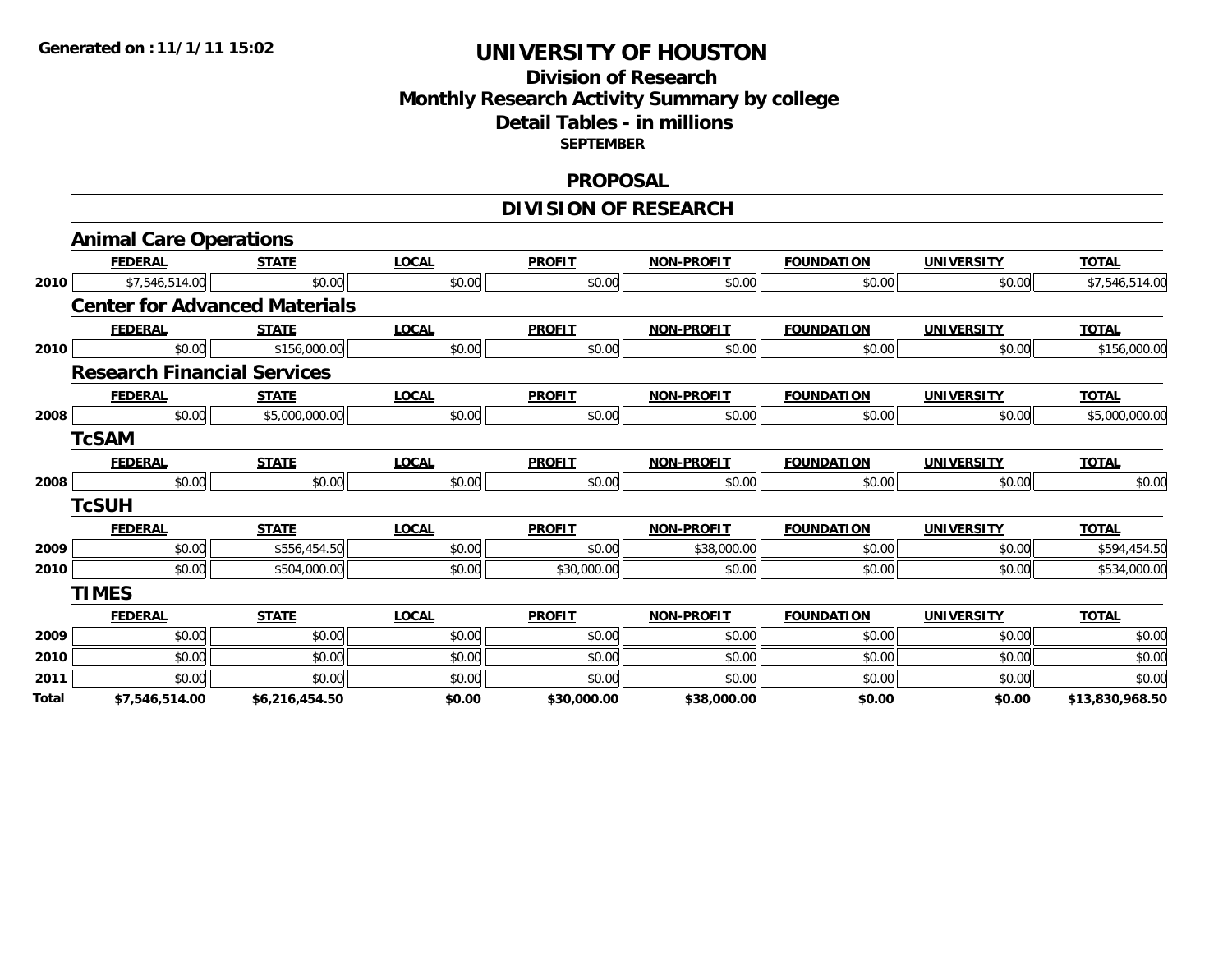### **Division of Research Monthly Research Activity Summary by college Detail Tables - in millions SEPTEMBER**

#### **PROPOSAL**

#### **GRADUATE COLLEGE OF SOCIAL WORK**

## **Dean, Social Work**

|       | <b>FEDERAL</b> | <b>STATE</b>   | <b>LOCAL</b> | <b>PROFIT</b> | <b>NON-PROFIT</b> | <b>FOUNDATION</b> | <b>UNIVERSITY</b> | <b>TOTAL</b>   |
|-------|----------------|----------------|--------------|---------------|-------------------|-------------------|-------------------|----------------|
| 2008  | \$0.00         | \$949,283.00   | \$0.00       | \$0.00        | \$0.00            | \$0.00            | \$0.00            | \$949,283.00   |
| 2009  | \$0.00         | \$1,107,264.60 | \$0.00       | \$0.00        | \$0.00            | \$0.00            | \$46,660.00       | \$1,153,924.60 |
| 2010  | \$0.00         | \$99,420.00    | \$0.00       | \$0.00        | \$756,354.00      | \$0.00            | \$0.00            | \$855,774.00   |
| 2011  | \$0.00         | \$0.00         | \$0.00       | \$100,982.00  | \$25,000.00       | \$0.05            | \$0.00            | \$125,982.05   |
| 2012  | \$0.00         | \$0.00         | \$0.00       | \$38,181.00   | \$0.00            | \$0.00            | \$0.00            | \$38,181.00    |
| Total | \$0.00         | \$2,155,967.60 | \$0.00       | \$139,163.00  | \$781,354.00      | \$0.05            | \$46,660.00       | \$3,123,144.65 |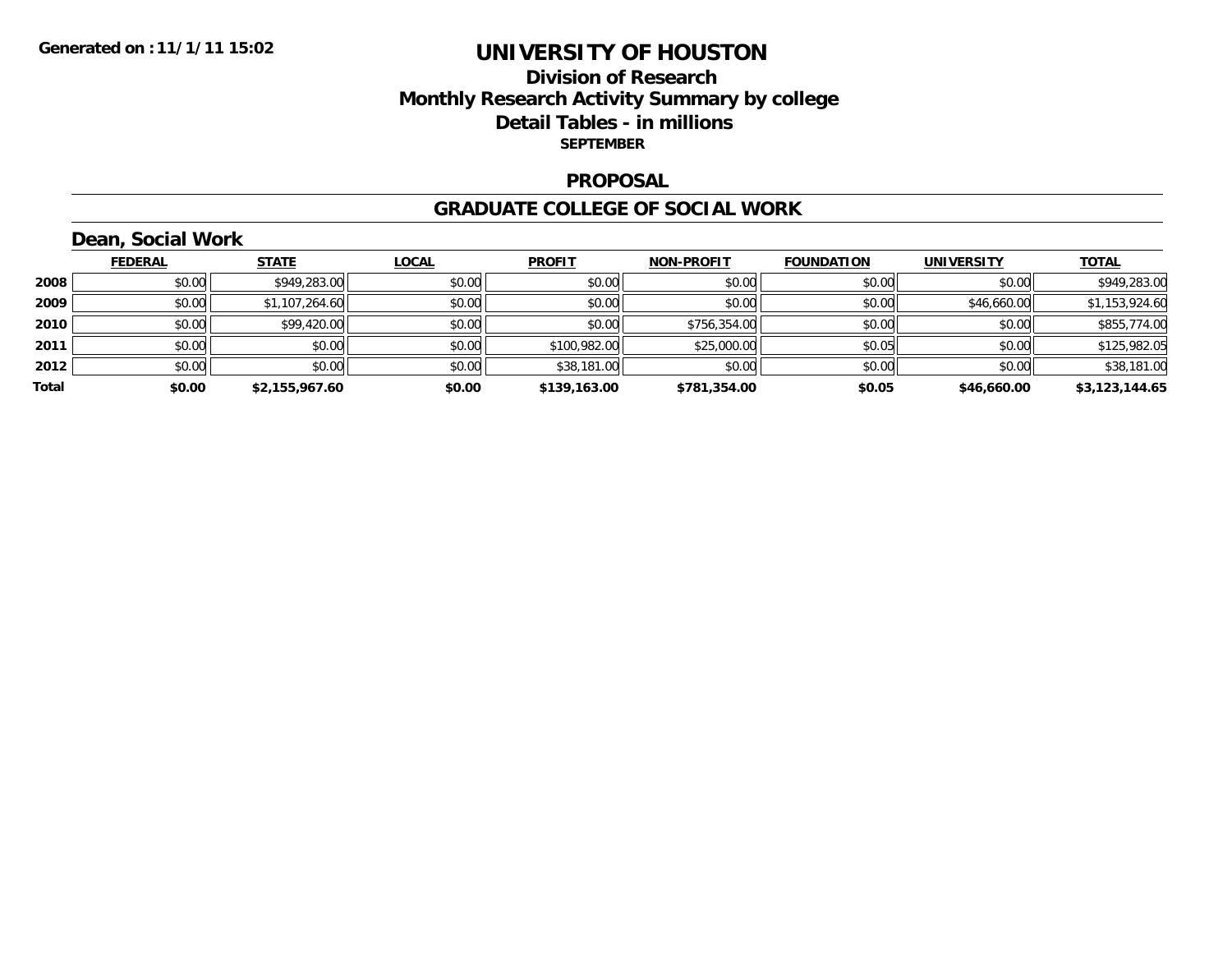### **Division of Research Monthly Research Activity Summary by college Detail Tables - in millions SEPTEMBER**

#### **PROPOSAL**

#### **HILTON COLLEGE OF HOTEL AND RESTAURANT MANAGEMENT**

## **Hotel and Restaurant Management**

|              | <b>FEDERAL</b> | <b>STATE</b> | <b>LOCAL</b> | <b>PROFIT</b>     | <b>NON-PROFIT</b> | <b>FOUNDATION</b> | <b>UNIVERSITY</b> | <b>TOTAL</b>   |
|--------------|----------------|--------------|--------------|-------------------|-------------------|-------------------|-------------------|----------------|
| 2009         | \$0.00         | \$0.00       | \$60,000.00  | \$0.00            | \$0.00            | \$0.00            | \$0.00            | \$60,000.00    |
| 2012         | \$0.00         | \$0.00       | \$0.00       | .763.00<br>\$103. | \$0.00            | \$0.00            | \$0.00            | 103ء<br>703.UU |
| <b>Total</b> | \$0.00         | \$0.00       | \$60,000,00  | \$103,763.00      | \$0.00            | \$0.00            | \$0.00            | \$163,763.00   |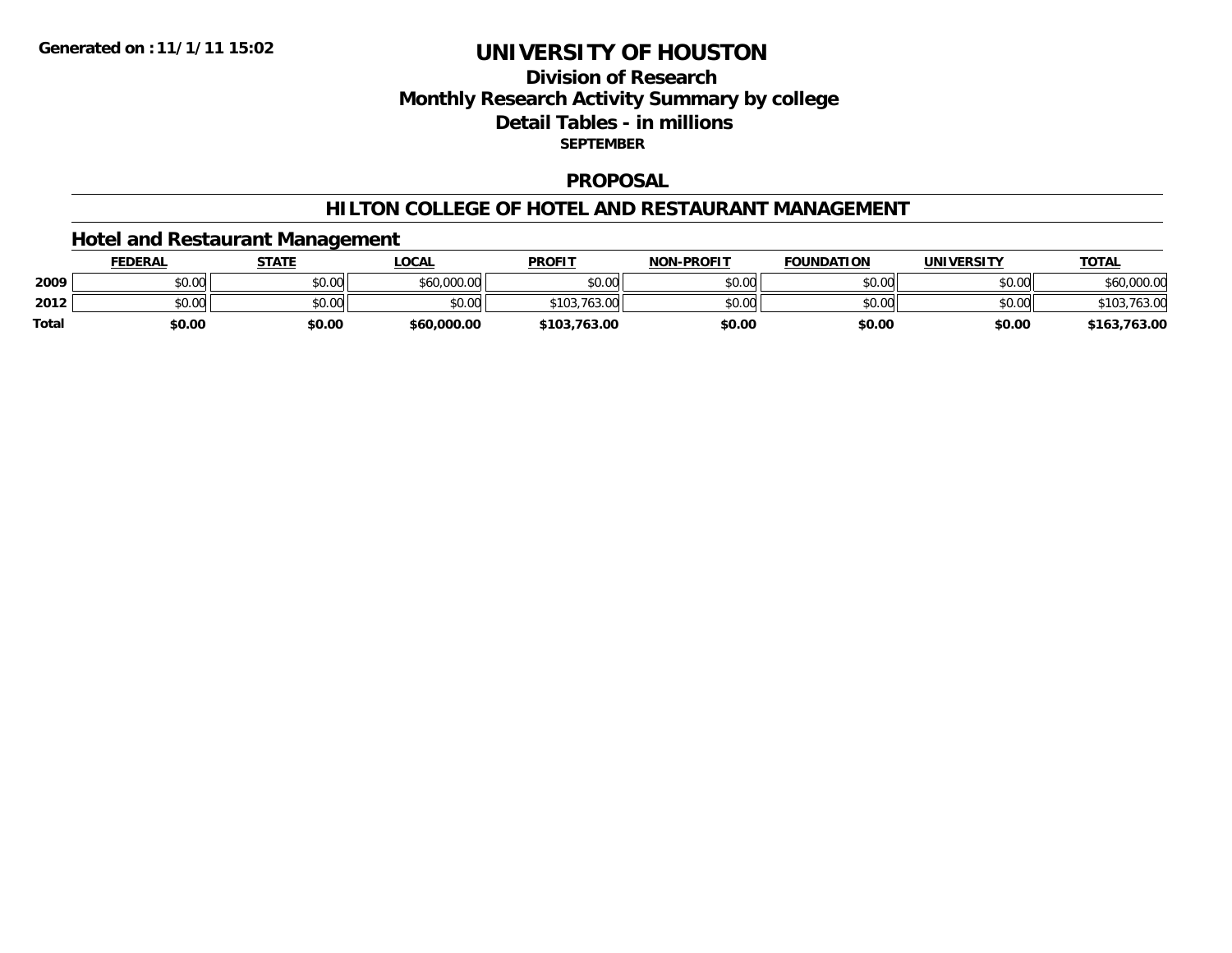### **Division of Research Monthly Research Activity Summary by college Detail Tables - in millions SEPTEMBER**

#### **PROPOSAL**

#### **HONORS COLLEGE**

#### **Houston Teachers Institute**

|              | <b>EDERAI</b> | <b>STATE</b> | <b>LOCAL</b>  | <b>PROFIT</b> | <b>NON-PROFIT</b> | <b>FOUNDATION</b>  | <b>IINITVEDCTTV</b> | TOTA.         |
|--------------|---------------|--------------|---------------|---------------|-------------------|--------------------|---------------------|---------------|
| 2009         | \$0.00        | JU.UU        | 0000<br>JU.UU | 0000<br>DU.UU |                   | $\sim$ 00<br>JU.UU | 0.00<br>וטט.טע      | $.$ 000 $F^*$ |
| <b>Total</b> | \$0.00        | \$0.00       | \$0.00        | \$0.00        | \$4,899.50        | \$0.00             | \$0.00              | 4,899.50      |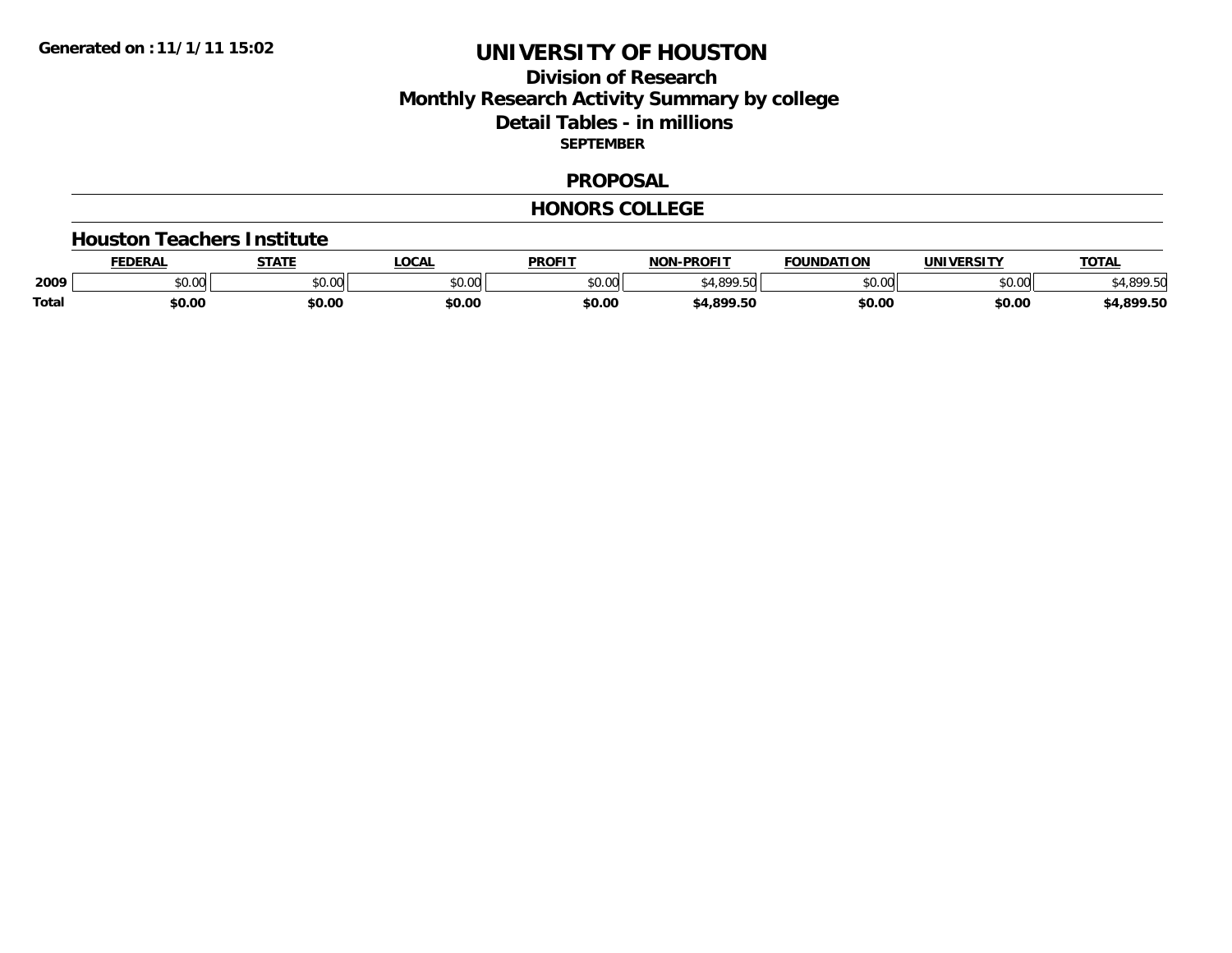#### **Division of Research Monthly Research Activity Summary by college Detail Tables - in millions SEPTEMBER**

#### **PROPOSAL**

#### **SENIOR V.P. FOR ACADEMIC AFFAIRS AND PROVOST**

|              | <b>KUHF - Radio</b>                                 |              |              |               |                   |                   |                   |              |
|--------------|-----------------------------------------------------|--------------|--------------|---------------|-------------------|-------------------|-------------------|--------------|
|              | <b>FEDERAL</b>                                      | <b>STATE</b> | <b>LOCAL</b> | <b>PROFIT</b> | <b>NON-PROFIT</b> | <b>FOUNDATION</b> | <b>UNIVERSITY</b> | <b>TOTAL</b> |
| 2009         | \$25,000.00                                         | \$0.00       | \$0.00       | \$0.00        | \$0.00            | \$0.00            | \$0.00            | \$25,000.00  |
|              | <b>Learning and Assessment Services</b>             |              |              |               |                   |                   |                   |              |
|              | <b>FEDERAL</b>                                      | <b>STATE</b> | <b>LOCAL</b> | <b>PROFIT</b> | <b>NON-PROFIT</b> | <b>FOUNDATION</b> | <b>UNIVERSITY</b> | <b>TOTAL</b> |
| 2010         | \$227,609.00                                        | \$0.00       | \$0.00       | \$0.00        | \$0.00            | \$0.00            | \$0.00            | \$227,609.00 |
|              | <b>Senior V.P. for Academic Affairs and Provost</b> |              |              |               |                   |                   |                   |              |
|              | <b>FEDERAL</b>                                      | <b>STATE</b> | <b>LOCAL</b> | <b>PROFIT</b> | <b>NON-PROFIT</b> | <b>FOUNDATION</b> | <b>UNIVERSITY</b> | <b>TOTAL</b> |
| 2011         | \$0.00                                              | \$29,456.00  | \$0.00       | \$0.00        | \$0.00            | \$0.00            | \$0.00            | \$29,456.00  |
| <b>Total</b> | \$252,609.00                                        | \$29,456.00  | \$0.00       | \$0.00        | \$0.00            | \$0.00            | \$0.00            | \$282,065.00 |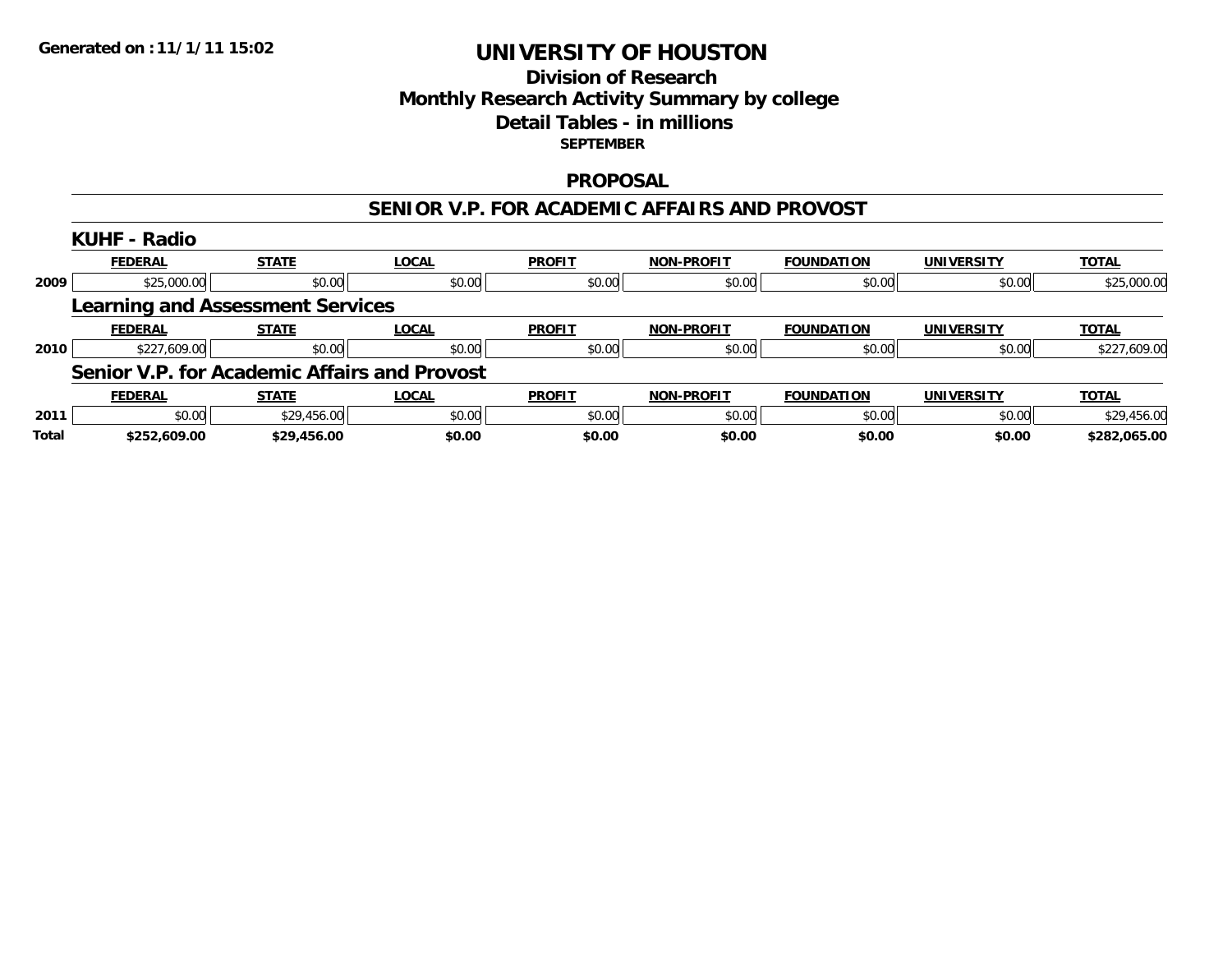### **Division of Research Monthly Research Activity Summary by college Detail Tables - in millions SEPTEMBER**

#### **PROPOSAL**

#### **UH LAW CENTER**

|              | Dean, Law      |              |              |               |                   |                   |                   |              |
|--------------|----------------|--------------|--------------|---------------|-------------------|-------------------|-------------------|--------------|
|              | <b>FEDERAL</b> | <b>STATE</b> | <b>LOCAL</b> | <b>PROFIT</b> | <b>NON-PROFIT</b> | <b>FOUNDATION</b> | <b>UNIVERSITY</b> | <b>TOTAL</b> |
| 2009         | \$177,850.00   | \$0.00       | \$0.00       | \$0.00        | \$0.00            | \$0.00            | \$0.00            | \$177,850.00 |
|              | Law-UH         |              |              |               |                   |                   |                   |              |
|              | <b>FEDERAL</b> | <b>STATE</b> | <b>LOCAL</b> | <b>PROFIT</b> | <b>NON-PROFIT</b> | <b>FOUNDATION</b> | <b>UNIVERSITY</b> | <b>TOTAL</b> |
| 2012         | \$0.00         | \$160,000.00 | \$0.00       | \$0.00        | \$0.00            | \$0.00            | \$0.00            | \$160,000.00 |
| <b>Total</b> | \$177,850.00   | \$160,000,00 | \$0.00       | \$0.00        | \$0.00            | \$0.00            | \$0.00            | \$337,850.00 |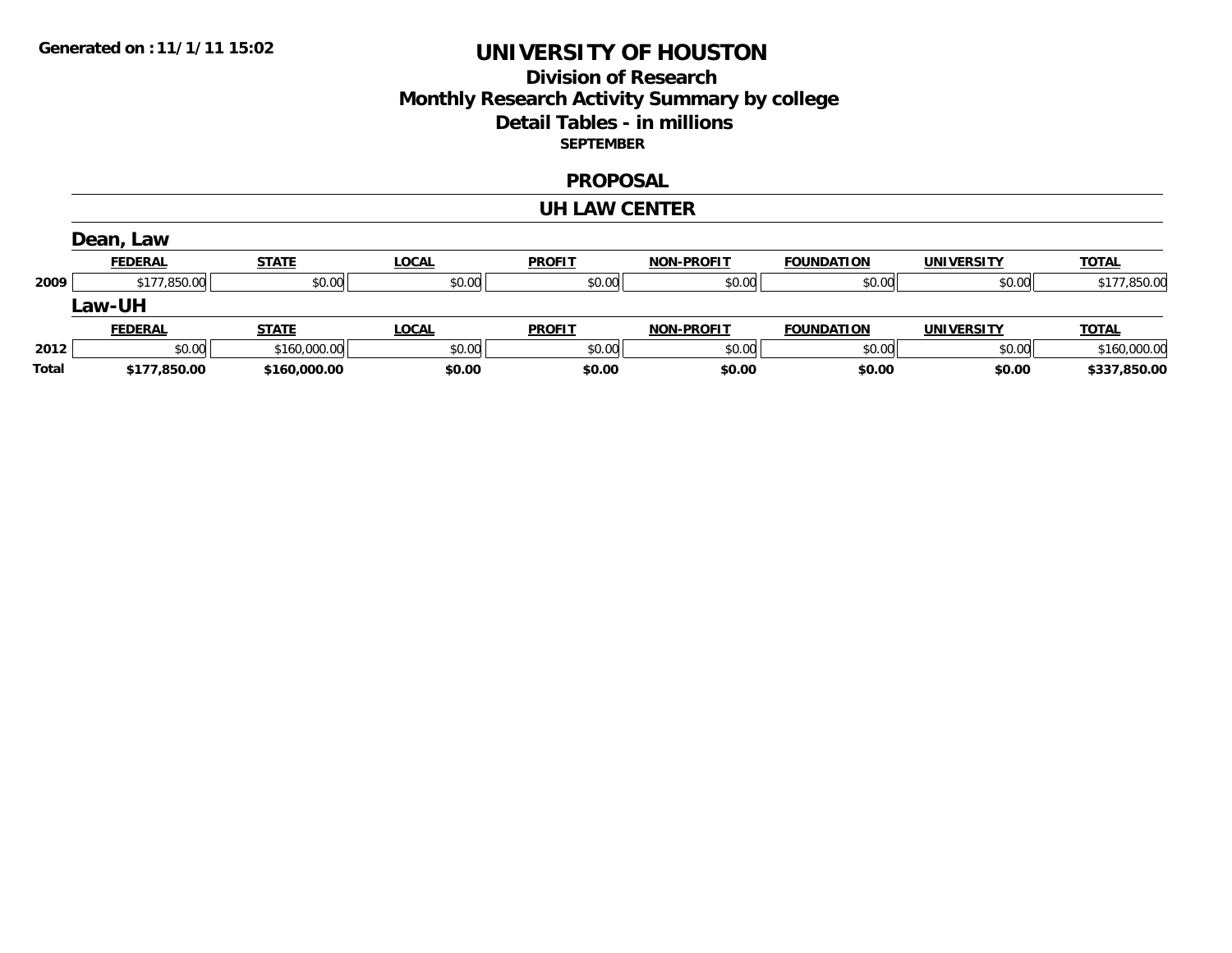#### **Division of Research Monthly Research Activity Summary by college Detail Tables - in millions SEPTEMBER**

#### **PROPOSAL**

#### **UKNOWN COLLEGE**

## **Unknown Department**

|              | <b>FEDERAI</b>     | <b>STATE</b>     | <b>' OCAL</b>  | <b>PROFIT</b> | <b>I-PROFIT</b><br><b>NON</b> | <b>FOUNDATION</b> | <b>IINTVEDCTTV</b> | TOTA.              |
|--------------|--------------------|------------------|----------------|---------------|-------------------------------|-------------------|--------------------|--------------------|
| 2010         | $\sim$ 00<br>DU.UU | $\sim$<br>.uu.uu | ቁስ ስስ<br>JU.UU | 0000<br>JU.UU | \$0.00                        | $\sim$ 00         | mn na              | ,,,,,,,            |
| <b>Total</b> | \$0.00             | 000.00.(<br>100  | \$0.00         | \$0.00        | \$0.00                        | \$0.00            | \$0.00             | J,000.00<br>\$100. |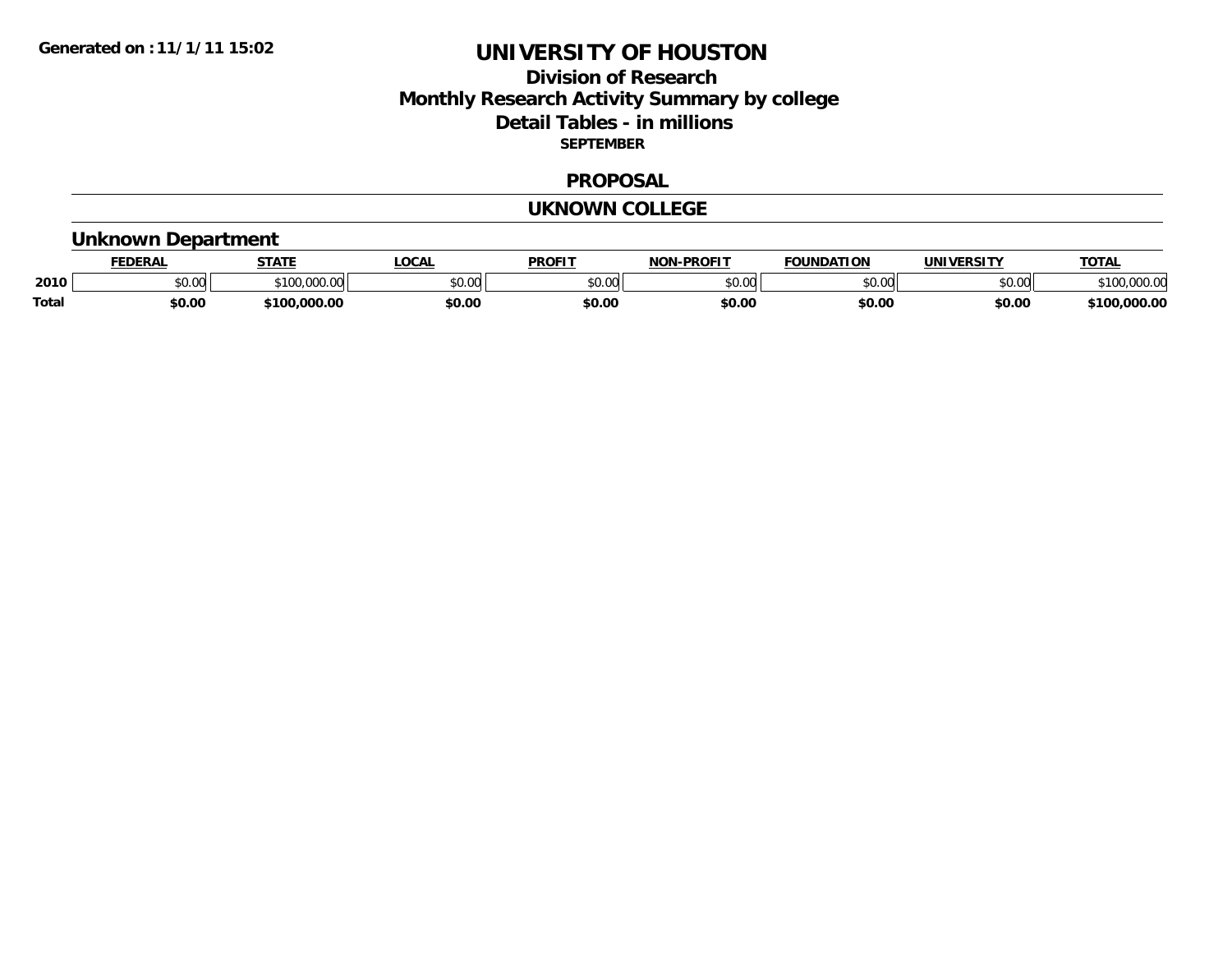### **Division of ResearchMonthly Research Activity Summary by college Detail Tables - in millions SEPTEMBER**

#### **PROPOSAL**

## **VICE PRESIDENT FOR ADMINISTRATION**

## **UH Police Department**

|              | <b>EDERAL</b> | <b>STATE</b>    | <b>LOCAL</b>  | <b>PROFIT</b>            | <b>NON-PROFIT</b> | <b>FOUNDATION</b> | <b>IINTVEDCTTV</b> | <b>TOTAL</b> |
|--------------|---------------|-----------------|---------------|--------------------------|-------------------|-------------------|--------------------|--------------|
| 2009         | \$0.00        | 1.000C<br>uuu.u | 0000<br>JU.UU | $n \cap \Omega$<br>DU.UU | \$0.00            | ልስ ሰሰ<br>טט.טע    | 0000<br>DU.U¢      | +,UUU.U      |
| <b>Total</b> | 50.00         | 1,000.00        | \$0.00        | \$0.00                   | \$0.00            | \$0.00            | \$0.00             | 00.00.44     |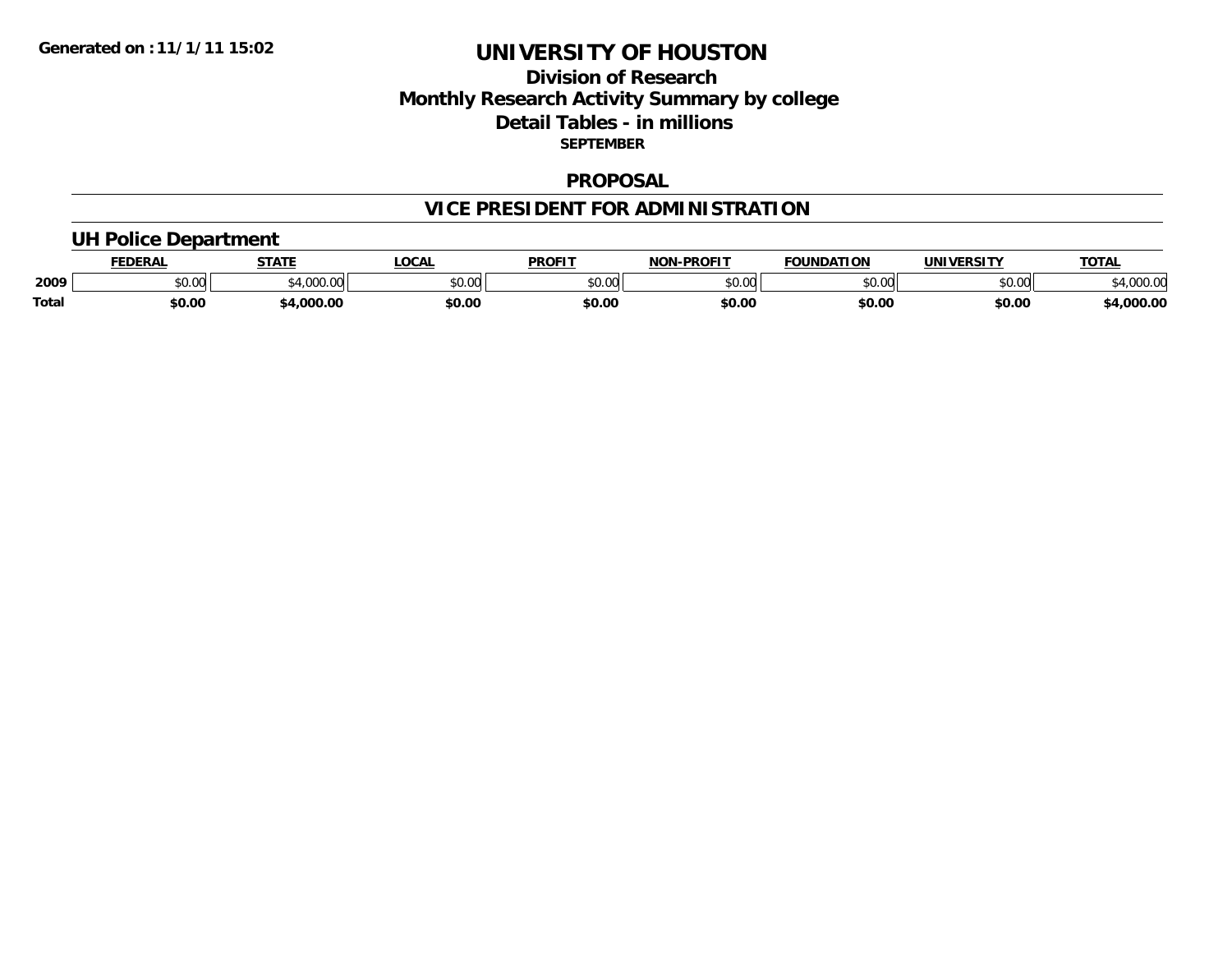### **Division of ResearchMonthly Research Activity Summary by college Detail Tables - in millions SEPTEMBER**

#### **PROPOSAL**

#### **VICE PRESIDENT FOR STUDENT AFFAIRS**

## **Dean, Student Affairs**

|              | <b>FEDERAI</b> | CTATE     | <b>LOCAL</b> | <b>PROFIT</b> | -PROFTT<br>NIANI | <b>FOUNDATION</b>                          | <b>UNIVERSITY</b> | <b>TOTAL</b> |
|--------------|----------------|-----------|--------------|---------------|------------------|--------------------------------------------|-------------------|--------------|
| 2010         | 0.00<br>vv.vv  | $- - - -$ | \$0.00       | 0000<br>JU.UU | 0.00<br>ט.טע     | $\mathfrak{c}\cap\mathfrak{a}\cap$<br>u.uu | \$0.00            | $\sim$       |
| <b>Total</b> | \$0.00         | 17.755.00 | \$0.00       | \$0.00        | \$0.00           | \$0.00                                     | \$0.00            | 755.00       |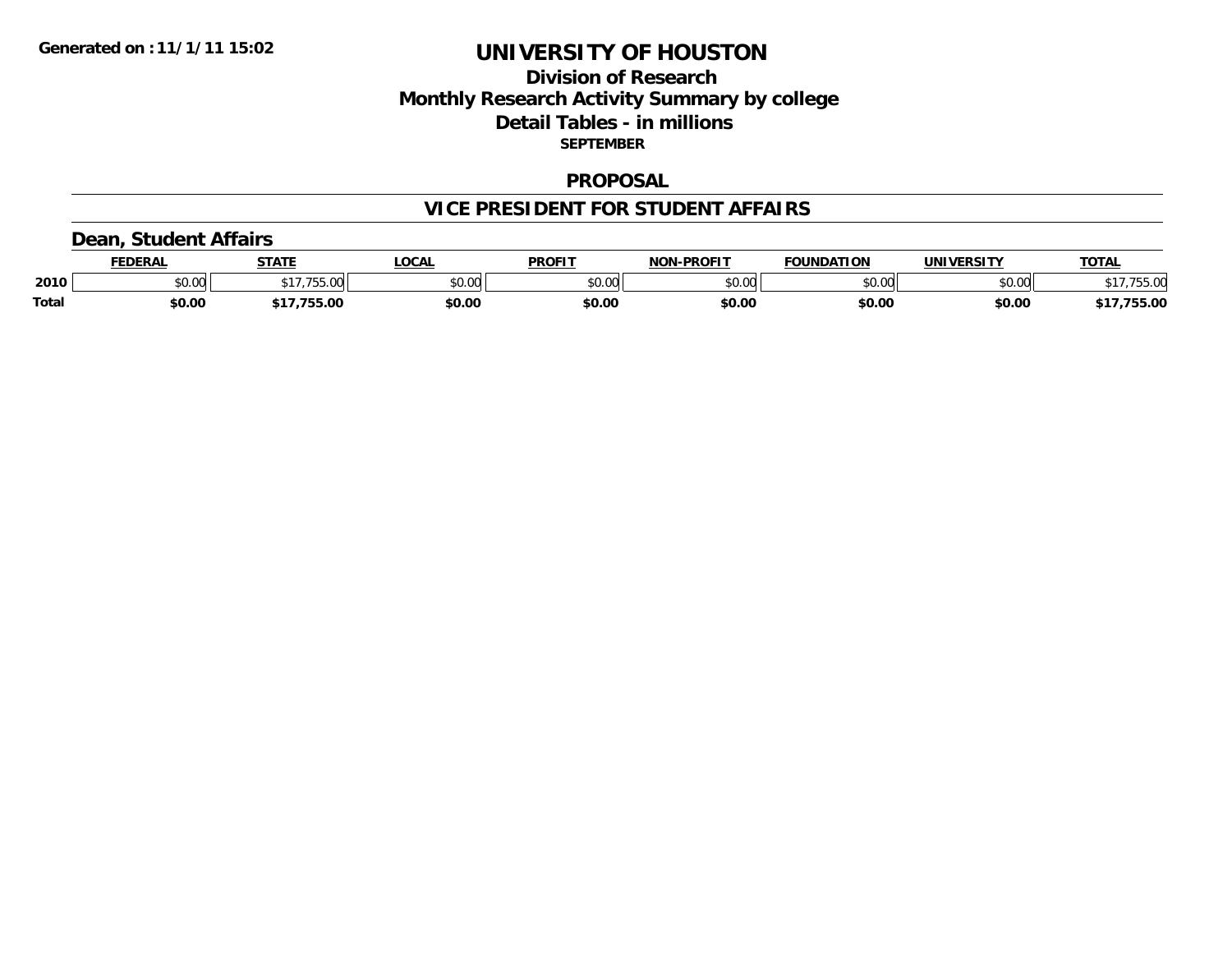### **Division of ResearchMonthly Research Activity Summary by college Detail Tables - in millions SEPTEMBER**

## **AWARD**

#### **C.T. BAUER COLLEGE OF BUSINESS**

## **Small Business Development Center**

|              | <b>EDERAL</b>          | <b>STATE</b> | LOCAI         | <b>PROFIT</b> | <b>NON-PROFIT</b> | <b>FOUNDATION</b> | <b>IINIWEDCTTV</b> | <b>TOTAL</b> |
|--------------|------------------------|--------------|---------------|---------------|-------------------|-------------------|--------------------|--------------|
| 2012         | 0.0000000<br>, UUU. UU | \$0.00       | 0000<br>טע.טע | \$0.00        | mn na             | \$0.00            | ልስ ሰሰ<br>JU.UU     | t onr<br>╱い  |
| <b>Total</b> | \$200,000.00           | \$0.00       | \$0.00        | \$0.00        | \$0.00            | \$0.00            | \$0.00             | \$200,000.00 |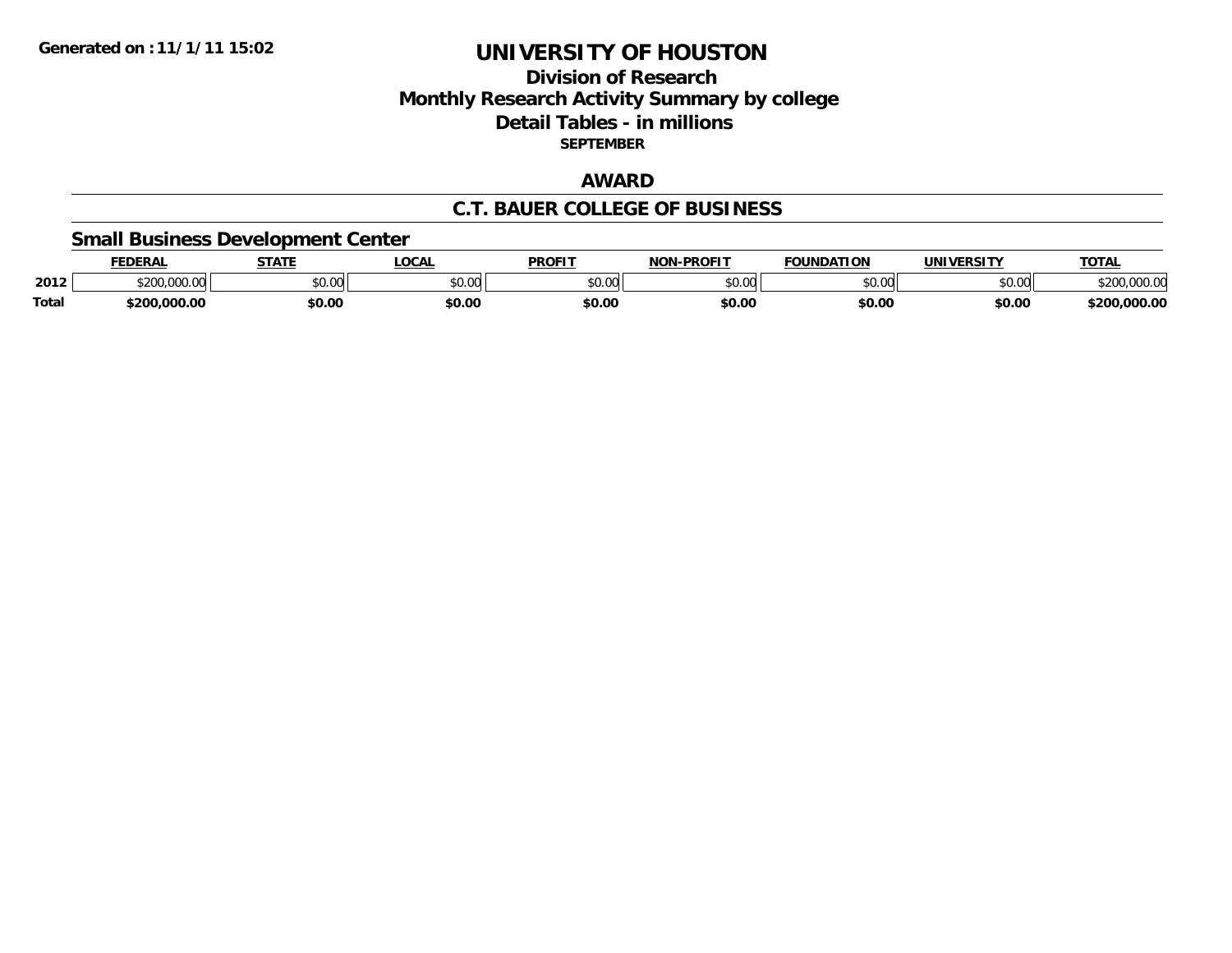#### **Division of Research Monthly Research Activity Summary by college Detail Tables - in millions SEPTEMBER**

## **AWARD**

#### **COLLEGE OF ARCHITECTURE**

|              | ( rehitaetura  |              |              |               |                   |                   |                   |              |
|--------------|----------------|--------------|--------------|---------------|-------------------|-------------------|-------------------|--------------|
|              | <b>FEDERAL</b> | <u>STATI</u> | <b>LOCAL</b> | <b>PROFIT</b> | <b>NON-PROFIT</b> | <b>FOUNDATION</b> | <b>UNIVERSITY</b> | <b>TOTAL</b> |
| 2011         | \$0.00         | \$0.00       | \$0.00       | \$7,500.00    | \$0.00            | \$0.00            | \$0.00            | 500.00       |
| <b>Total</b> | \$0.00         | \$0.00       | \$0.00       | \$7,500.00    | \$0.00            | \$0.00            | \$0.00            | \$7,500.00   |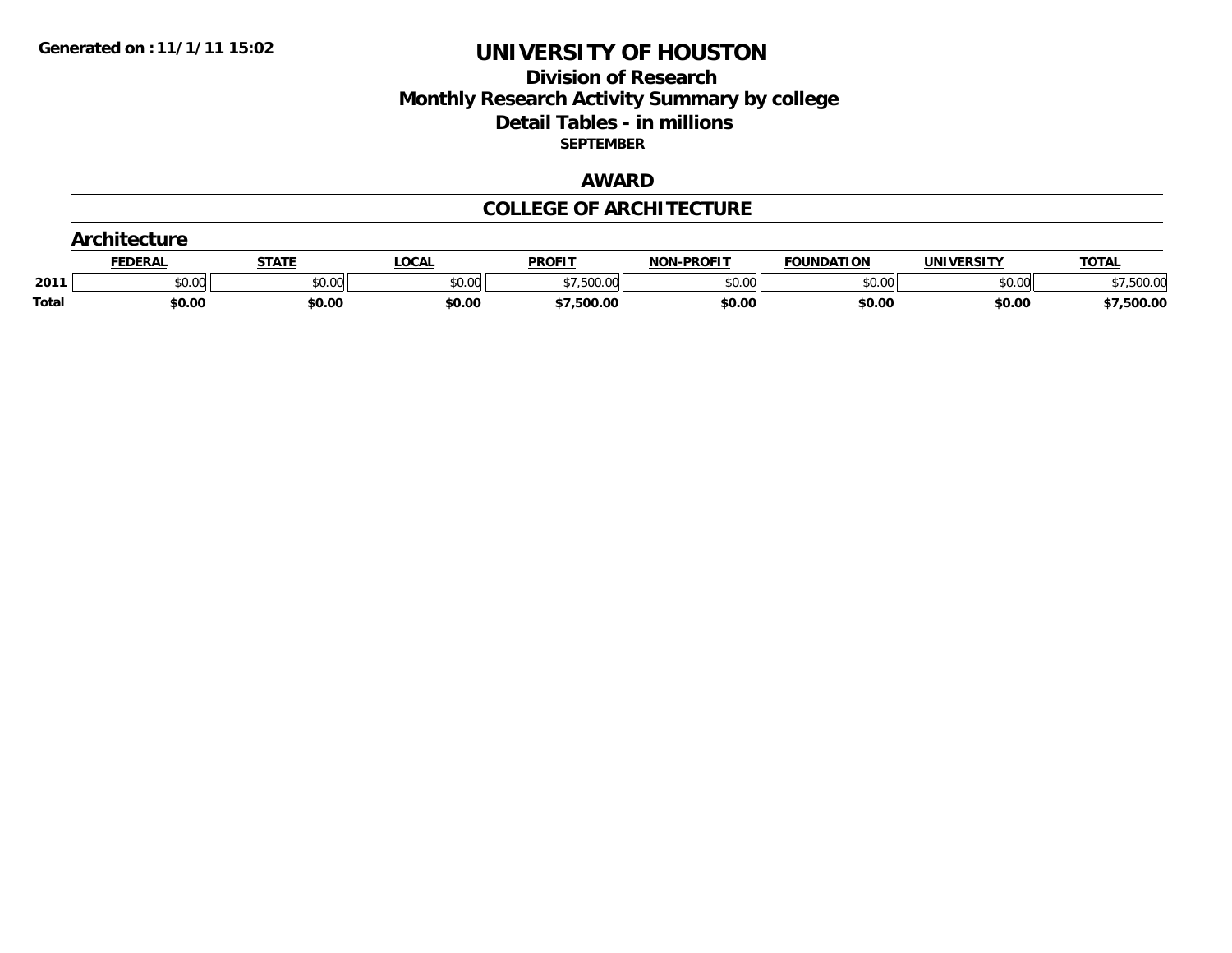### **Division of Research Monthly Research Activity Summary by college Detail Tables - in millions SEPTEMBER**

#### **AWARD**

## **COLLEGE OF EDUCATION**

|       | <b>Consistency Mgmt and Coop Disc</b>                |              |              |               |                   |                   |                   |              |
|-------|------------------------------------------------------|--------------|--------------|---------------|-------------------|-------------------|-------------------|--------------|
|       | <b>FEDERAL</b>                                       | <b>STATE</b> | <b>LOCAL</b> | <b>PROFIT</b> | <b>NON-PROFIT</b> | <b>FOUNDATION</b> | <b>UNIVERSITY</b> | <b>TOTAL</b> |
| 2011  | \$0.00                                               | \$0.00       | \$0.00       | \$0.00        | \$0.00            | \$0.00            | \$0.00            | \$0.00       |
|       | <b>Curriculum and Instruction</b>                    |              |              |               |                   |                   |                   |              |
|       | <b>FEDERAL</b>                                       | <b>STATE</b> | <b>LOCAL</b> | <b>PROFIT</b> | <b>NON-PROFIT</b> | <b>FOUNDATION</b> | <b>UNIVERSITY</b> | <b>TOTAL</b> |
| 2010  | \$56,743.20                                          | \$0.00       | \$0.00       | \$0.00        | \$3.00            | \$0.00            | \$0.00            | \$56,746.20  |
| 2011  | \$396,672.00                                         | \$50,000.00  | \$0.00       | \$0.00        | \$106,154.00      | \$0.00            | \$0.00            | \$552,826.00 |
|       | <b>Educational Leadership &amp; Cultural Studies</b> |              |              |               |                   |                   |                   |              |
|       | <b>FEDERAL</b>                                       | <b>STATE</b> | <b>LOCAL</b> | <b>PROFIT</b> | <b>NON-PROFIT</b> | <b>FOUNDATION</b> | <b>UNIVERSITY</b> | <b>TOTAL</b> |
| 2009  | \$39,988.00                                          | \$0.00       | \$0.00       | \$0.00        | \$0.00            | \$0.00            | \$0.00            | \$39,988.00  |
|       | <b>Educational Psychology</b>                        |              |              |               |                   |                   |                   |              |
|       | <b>FEDERAL</b>                                       | <b>STATE</b> | <b>LOCAL</b> | <b>PROFIT</b> | <b>NON-PROFIT</b> | <b>FOUNDATION</b> | <b>UNIVERSITY</b> | <b>TOTAL</b> |
| 2011  | \$0.00                                               | \$0.00       | \$0.00       | \$0.00        | \$0.00            | \$14,901.90       | \$0.00            | \$14,901.90  |
| 2012  | \$29,932.50                                          | \$0.00       | \$0.00       | \$0.00        | \$0.00            | \$0.00            | \$0.00            | \$29,932.50  |
| Total | \$523,335.70                                         | \$50,000.00  | \$0.00       | \$0.00        | \$106,157.00      | \$14,901.90       | \$0.00            | \$694,394.60 |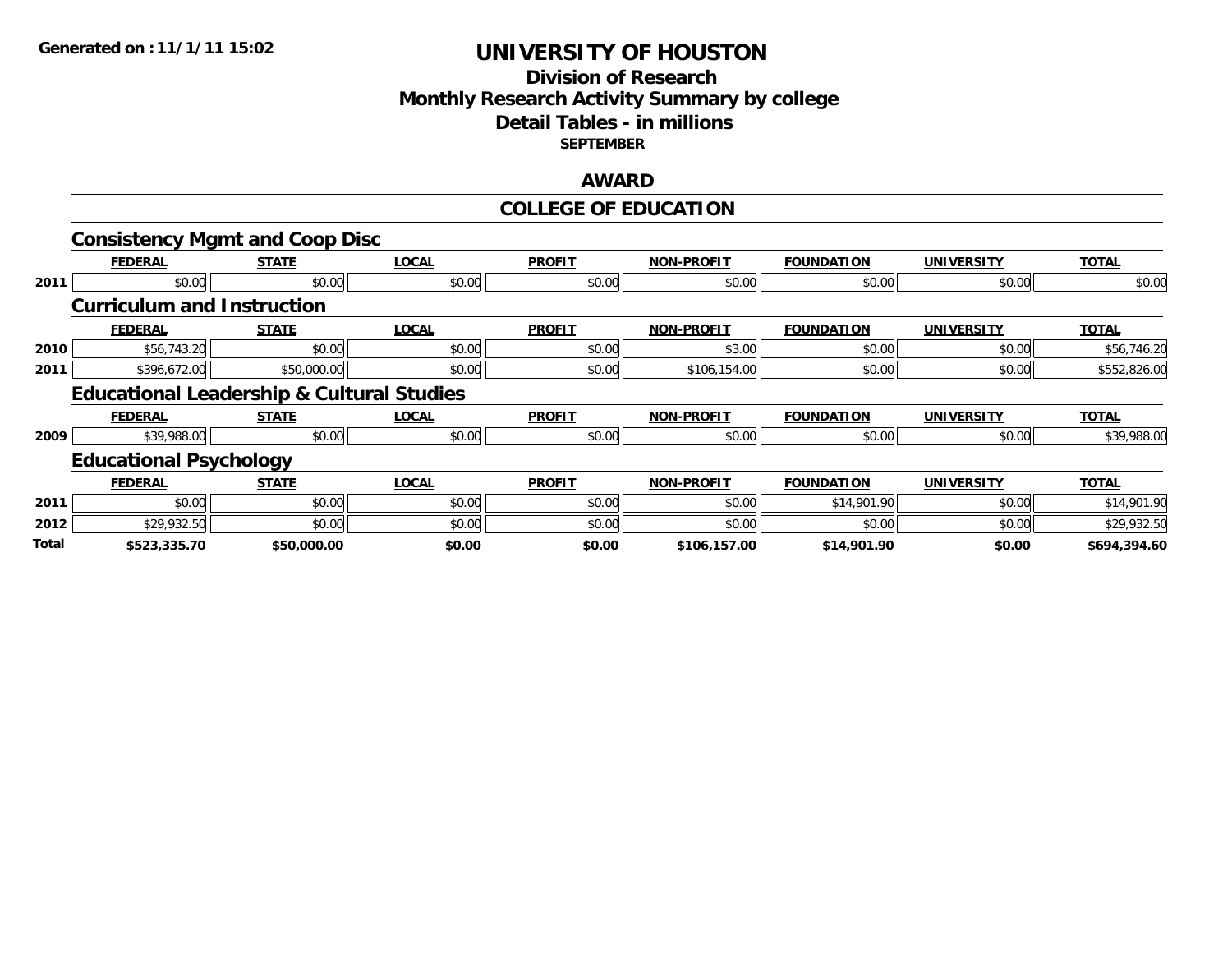#### **Division of Research Monthly Research Activity Summary by college Detail Tables - in millions SEPTEMBER**

### **AWARD**

#### **COLLEGE OF LIBERAL ARTS AND SOCIAL SCIENCES**

|      | Art                                           |              |              |               |                   |                   |                   |              |  |  |
|------|-----------------------------------------------|--------------|--------------|---------------|-------------------|-------------------|-------------------|--------------|--|--|
|      | <b>FEDERAL</b>                                | <b>STATE</b> | <b>LOCAL</b> | <b>PROFIT</b> | <b>NON-PROFIT</b> | <b>FOUNDATION</b> | <b>UNIVERSITY</b> | <b>TOTAL</b> |  |  |
| 2012 | \$14,979.30                                   | \$0.00       | \$0.00       | \$0.00        | \$0.00            | \$0.00            | \$0.00            | \$14,979.30  |  |  |
|      | <b>Blaffer Gallery</b>                        |              |              |               |                   |                   |                   |              |  |  |
|      | <b>FEDERAL</b>                                | <b>STATE</b> | <b>LOCAL</b> | <b>PROFIT</b> | <b>NON-PROFIT</b> | <b>FOUNDATION</b> | <b>UNIVERSITY</b> | <b>TOTAL</b> |  |  |
| 2010 | \$50,000.00                                   | \$0.00       | \$0.00       | \$0.00        | \$0.00            | \$0.00            | \$0.00            | \$50,000.00  |  |  |
| 2012 | \$20,000.00                                   | \$0.00       | \$0.00       | \$0.00        | \$0.00            | \$0.00            | \$0.00            | \$20,000.00  |  |  |
|      | <b>Center for Public History</b>              |              |              |               |                   |                   |                   |              |  |  |
|      | <b>FEDERAL</b>                                | <b>STATE</b> | <b>LOCAL</b> | <b>PROFIT</b> | <b>NON-PROFIT</b> | <b>FOUNDATION</b> | <b>UNIVERSITY</b> | <b>TOTAL</b> |  |  |
| 2012 | \$100,000.00                                  | \$0.00       | \$0.00       | \$0.00        | \$0.00            | \$0.00            | \$0.00            | \$100,000.00 |  |  |
|      | <b>Dean, Liberal Arts and Social Sciences</b> |              |              |               |                   |                   |                   |              |  |  |
|      | <b>FEDERAL</b>                                | <b>STATE</b> | <b>LOCAL</b> | <b>PROFIT</b> | <b>NON-PROFIT</b> | <b>FOUNDATION</b> | <b>UNIVERSITY</b> | <b>TOTAL</b> |  |  |
| 2008 | \$150,000.00                                  | \$0.00       | \$0.00       | \$0.00        | \$0.00            | \$0.00            | \$0.00            | \$150,000.00 |  |  |
|      | <b>Economics</b>                              |              |              |               |                   |                   |                   |              |  |  |
|      | <b>FEDERAL</b>                                | <b>STATE</b> | <b>LOCAL</b> | <b>PROFIT</b> | <b>NON-PROFIT</b> | <b>FOUNDATION</b> | <b>UNIVERSITY</b> | <b>TOTAL</b> |  |  |
| 2011 | \$0.00                                        | \$0.00       | \$0.00       | \$0.00        | \$55,000.00       | \$0.00            | \$0.00            | \$55,000.00  |  |  |
| 2012 | \$0.00                                        | \$0.00       | \$0.00       | \$0.00        | \$0.00            | \$28,500.00       | \$0.00            | \$28,500.00  |  |  |
|      | <b>Health and Human Performance</b>           |              |              |               |                   |                   |                   |              |  |  |
|      | <b>FEDERAL</b>                                | <b>STATE</b> | <b>LOCAL</b> | <b>PROFIT</b> | <b>NON-PROFIT</b> | <b>FOUNDATION</b> | <b>UNIVERSITY</b> | <b>TOTAL</b> |  |  |
| 2011 | \$27,060.00                                   | \$0.00       | \$0.00       | \$0.00        | \$0.00            | \$6,877.80        | \$0.00            | \$33,937.80  |  |  |
| 2012 | \$50,000.00                                   | \$0.00       | \$0.00       | \$0.00        | \$0.00            | \$0.00            | \$0.00            | \$50,000.00  |  |  |
|      | <b>History</b>                                |              |              |               |                   |                   |                   |              |  |  |
|      | <b>FEDERAL</b>                                | <b>STATE</b> | <b>LOCAL</b> | <b>PROFIT</b> | <b>NON-PROFIT</b> | <b>FOUNDATION</b> | <b>UNIVERSITY</b> | <b>TOTAL</b> |  |  |
| 2010 | \$25,000.00                                   | \$0.00       | \$0.00       | \$0.00        | \$0.00            | \$0.00            | \$0.00            | \$25,000.00  |  |  |
|      | <b>Philosophy</b>                             |              |              |               |                   |                   |                   |              |  |  |
|      | <b>FEDERAL</b>                                | <b>STATE</b> | <b>LOCAL</b> | <b>PROFIT</b> | <b>NON-PROFIT</b> | <b>FOUNDATION</b> | <b>UNIVERSITY</b> | <b>TOTAL</b> |  |  |
| 2012 | \$29,932.50                                   | \$0.00       | \$0.00       | \$0.00        | \$0.00            | \$0.00            | \$0.00            | \$29,932.50  |  |  |
|      | <b>Political Science</b>                      |              |              |               |                   |                   |                   |              |  |  |
|      | <b>FEDERAL</b>                                | <b>STATE</b> | <b>LOCAL</b> | <b>PROFIT</b> | <b>NON-PROFIT</b> | <b>FOUNDATION</b> | <b>UNIVERSITY</b> | <b>TOTAL</b> |  |  |
| 2011 | \$11,941.00                                   | \$0.00       | \$0.00       | \$0.00        | \$0.00            | \$0.00            | \$0.00            | \$11,941.00  |  |  |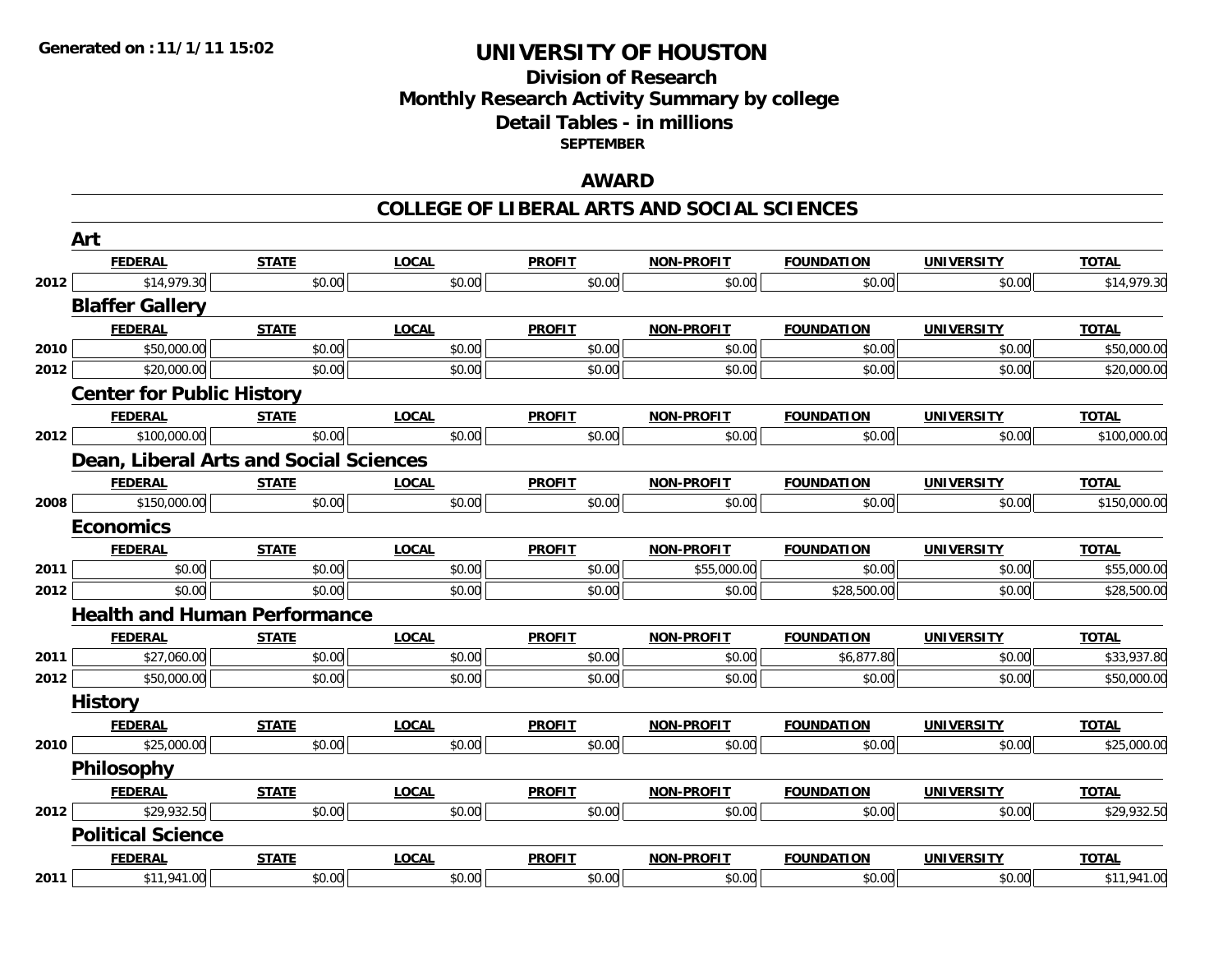### **Division of Research Monthly Research Activity Summary by college Detail Tables - in millions SEPTEMBER**

## **AWARD**

#### **COLLEGE OF LIBERAL ARTS AND SOCIAL SCIENCES**

|       | <b>Psychology</b> |              |              |               |                   |                   |                   |                |  |  |  |  |
|-------|-------------------|--------------|--------------|---------------|-------------------|-------------------|-------------------|----------------|--|--|--|--|
|       | <b>FEDERAL</b>    | <b>STATE</b> | <b>LOCAL</b> | <b>PROFIT</b> | <b>NON-PROFIT</b> | <b>FOUNDATION</b> | <b>UNIVERSITY</b> | <b>TOTAL</b>   |  |  |  |  |
| 2010  | \$70,767.00       | \$0.00       | \$0.00       | \$36,067.00   | \$0.00            | \$0.00            | \$0.00            | \$106,834.00   |  |  |  |  |
| 2011  | \$17,215.00       | \$17,215.00  | \$0.00       | \$34,430.00   | \$17,215.00       | \$17,000.00       | \$0.00            | \$103,075.00   |  |  |  |  |
| 2012  | \$756,923.11      | \$17,447.00  | \$0.00       | \$0.00        | \$71,894.00       | \$0.00            | \$0.00            | \$846,264.11   |  |  |  |  |
| Total | \$1,323,817.91    | \$34,662.00  | \$0.00       | \$70,497.00   | \$144,109.00      | \$52,377.80       | \$0.00            | \$1,625,463.71 |  |  |  |  |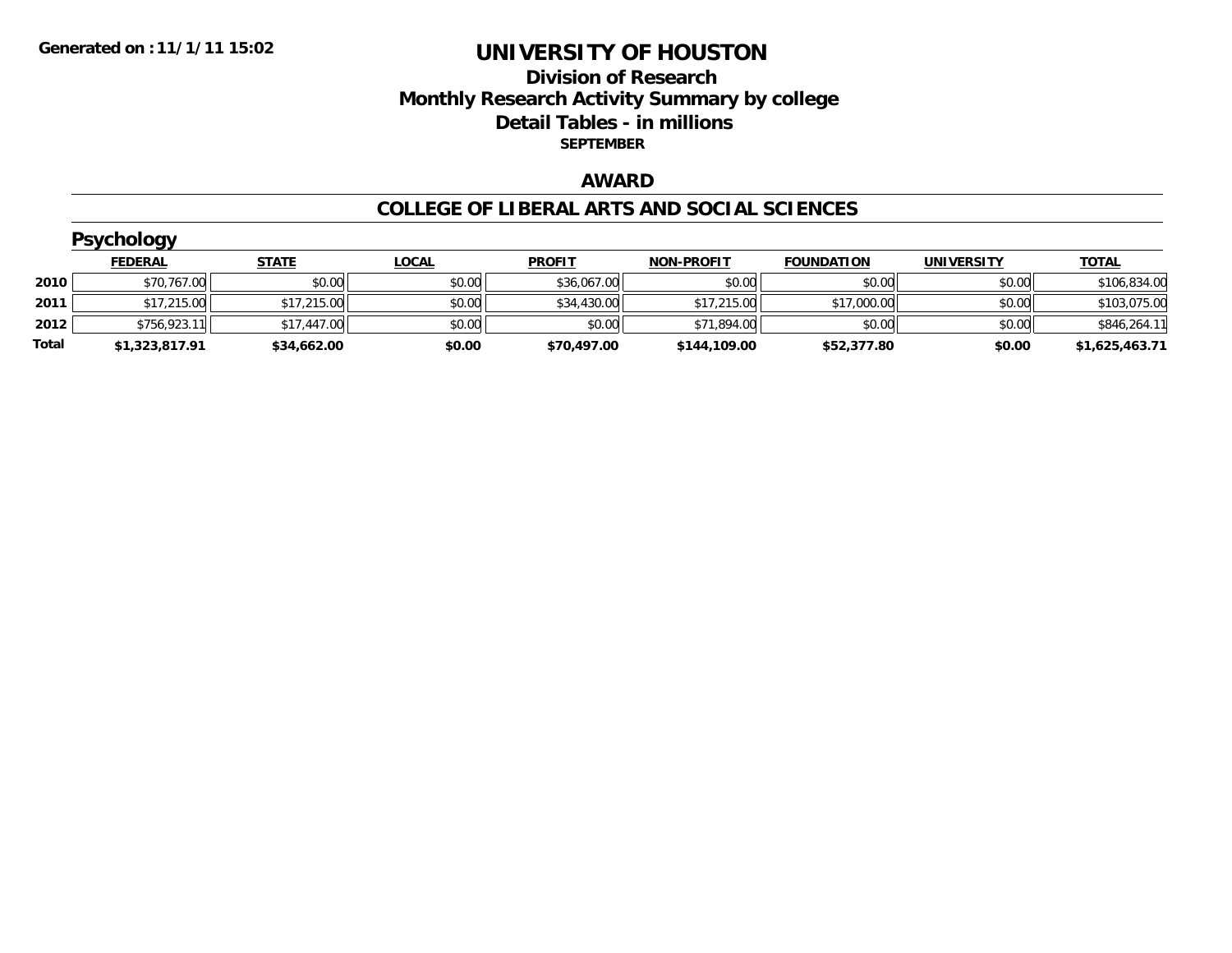### **Division of ResearchMonthly Research Activity Summary by college Detail Tables - in millions SEPTEMBER**

#### **AWARD**

## **COLLEGE OF NATURAL SCIENCES AND MATHEMATICS**

|      | <b>Biology/Biochemistry</b>                            |              |              |               |                   |                   |                   |                |  |  |  |  |
|------|--------------------------------------------------------|--------------|--------------|---------------|-------------------|-------------------|-------------------|----------------|--|--|--|--|
|      | <b>FEDERAL</b>                                         | <b>STATE</b> | <b>LOCAL</b> | <b>PROFIT</b> | <b>NON-PROFIT</b> | <b>FOUNDATION</b> | <b>UNIVERSITY</b> | <b>TOTAL</b>   |  |  |  |  |
| 2009 | \$0.00                                                 | \$0.00       | \$0.00       | \$0.00        | \$0.00            | \$116,871.42      | \$0.00            | \$116,871.42   |  |  |  |  |
| 2010 | \$1,500,098.00                                         | \$0.00       | \$0.00       | \$0.00        | \$0.00            | \$0.00            | \$0.00            | \$1,500,098.00 |  |  |  |  |
| 2011 | \$842,292.00                                           | \$0.00       | \$0.00       | \$0.00        | \$0.00            | \$0.00            | \$0.00            | \$842,292.00   |  |  |  |  |
| 2012 | \$386,136.00                                           | \$0.00       | \$0.00       | \$0.00        | \$70,000.00       | \$0.00            | \$0.00            | \$456,136.00   |  |  |  |  |
|      | <b>Center for Nuclear Receptors and Cell Signaling</b> |              |              |               |                   |                   |                   |                |  |  |  |  |
|      | <b>FEDERAL</b>                                         | <b>STATE</b> | <b>LOCAL</b> | <b>PROFIT</b> | <b>NON-PROFIT</b> | <b>FOUNDATION</b> | <b>UNIVERSITY</b> | <b>TOTAL</b>   |  |  |  |  |
| 2010 | \$0.00                                                 | \$0.00       | \$0.00       | \$0.00        | \$0.00            | \$0.00            | \$0.00            | \$0.00         |  |  |  |  |
|      | <b>Chemistry</b>                                       |              |              |               |                   |                   |                   |                |  |  |  |  |
|      | <b>FEDERAL</b>                                         | <b>STATE</b> | <b>LOCAL</b> | <b>PROFIT</b> | <b>NON-PROFIT</b> | <b>FOUNDATION</b> | <b>UNIVERSITY</b> | <b>TOTAL</b>   |  |  |  |  |
| 2008 | \$75,000.00                                            | \$0.00       | \$0.00       | \$0.00        | \$0.00            | \$0.00            | \$0.00            | \$75,000.00    |  |  |  |  |
| 2009 | \$50,000.00                                            | \$0.00       | \$0.00       | \$0.00        | \$0.00            | \$0.00            | \$0.00            | \$50,000.00    |  |  |  |  |
| 2010 | \$455,254.50                                           | \$0.00       | \$0.00       | \$0.00        | \$0.00            | \$100,000.00      | \$0.00            | \$555,254.50   |  |  |  |  |
| 2011 | \$1,578,442.50                                         | \$0.00       | \$0.00       | \$0.00        | \$0.00            | \$100,000.00      | \$0.00            | \$1,678,442.50 |  |  |  |  |
| 2012 | \$354,390.64                                           | \$0.00       | \$0.00       | \$0.00        | \$0.00            | \$0.00            | \$0.00            | \$354,390.64   |  |  |  |  |
|      | <b>Computer Science</b>                                |              |              |               |                   |                   |                   |                |  |  |  |  |
|      | <b>FEDERAL</b>                                         | <b>STATE</b> | <b>LOCAL</b> | <b>PROFIT</b> | <b>NON-PROFIT</b> | <b>FOUNDATION</b> | <b>UNIVERSITY</b> | <b>TOTAL</b>   |  |  |  |  |
| 2009 | \$1,978,821.59                                         | \$0.00       | \$0.00       | \$0.00        | \$0.00            | \$0.00            | \$0.00            | \$1,978,821.59 |  |  |  |  |
| 2010 | \$790,048.92                                           | \$0.00       | \$0.00       | \$0.00        | \$0.00            | \$0.00            | \$0.00            | \$790,048.92   |  |  |  |  |
| 2011 | \$488,068.00                                           | \$9,392.00   | \$0.00       | \$213,576.00  | \$0.00            | \$0.00            | \$0.00            | \$711,036.00   |  |  |  |  |
| 2012 | \$475,864.08                                           | \$0.00       | \$0.00       | \$60,000.00   | \$0.00            | \$0.00            | \$0.00            | \$535,864.08   |  |  |  |  |
|      | <b>Dean, Natural Sciences and Mathematics</b>          |              |              |               |                   |                   |                   |                |  |  |  |  |
|      | <b>FEDERAL</b>                                         | <b>STATE</b> | <b>LOCAL</b> | <b>PROFIT</b> | <b>NON-PROFIT</b> | <b>FOUNDATION</b> | <b>UNIVERSITY</b> | <b>TOTAL</b>   |  |  |  |  |
| 2011 | \$10,000.00                                            | \$0.00       | \$0.00       | \$0.00        | \$0.00            | \$0.00            | \$0.00            | \$10,000.00    |  |  |  |  |
| 2012 | \$40,000.00                                            | \$0.00       | \$0.00       | \$0.00        | \$0.00            | \$0.00            | \$0.00            | \$40,000.00    |  |  |  |  |
|      | <b>Geosciences</b>                                     |              |              |               |                   |                   |                   |                |  |  |  |  |
|      | <b>FEDERAL</b>                                         | <b>STATE</b> | <b>LOCAL</b> | <b>PROFIT</b> | <b>NON-PROFIT</b> | <b>FOUNDATION</b> | <b>UNIVERSITY</b> | <b>TOTAL</b>   |  |  |  |  |
| 2008 | \$0.00                                                 | \$0.00       | \$0.00       | \$35,000.00   | \$0.00            | \$0.00            | \$0.00            | \$35,000.00    |  |  |  |  |
| 2009 | \$0.00                                                 | \$0.00       | \$0.00       | \$112,228.00  | \$519,000.00      | \$0.00            | \$0.00            | \$631,228.00   |  |  |  |  |
| 2010 | \$34,901.00                                            | \$0.00       | \$0.00       | \$35,000.00   | \$0.00            | \$0.00            | \$0.00            | \$69,901.00    |  |  |  |  |
| 2011 | \$935,557.00                                           | \$0.00       | \$0.00       | \$120,000.00  | \$0.00            | \$0.00            | \$0.00            | \$1,055,557.00 |  |  |  |  |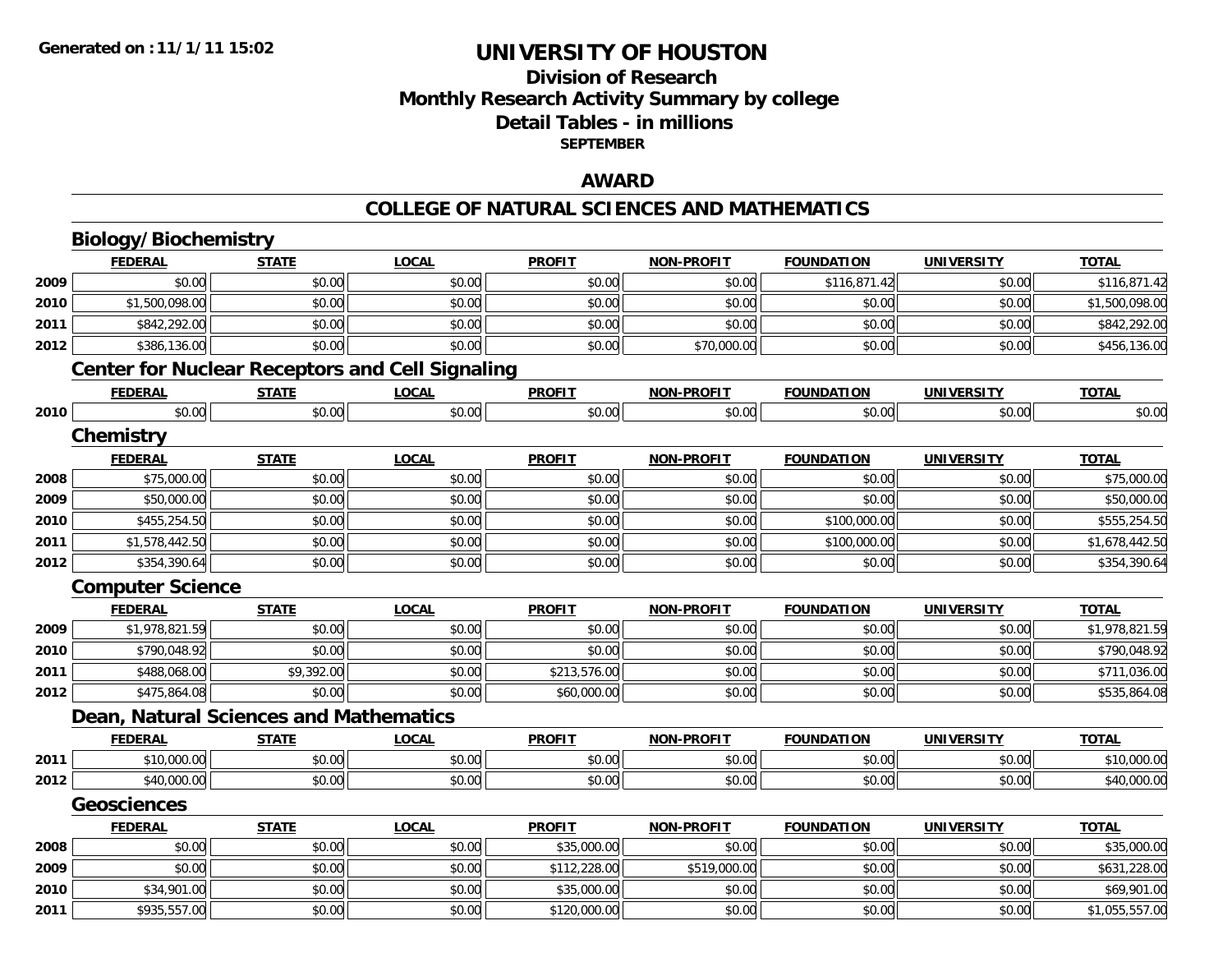#### **Division of Research Monthly Research Activity Summary by college Detail Tables - in millions SEPTEMBER**

### **AWARD**

#### **COLLEGE OF NATURAL SCIENCES AND MATHEMATICS**

|       | <b>Geosciences</b> |              |              |                |                   |                   |                   |                 |
|-------|--------------------|--------------|--------------|----------------|-------------------|-------------------|-------------------|-----------------|
|       | <b>FEDERAL</b>     | <b>STATE</b> | <b>LOCAL</b> | <b>PROFIT</b>  | <b>NON-PROFIT</b> | <b>FOUNDATION</b> | <b>UNIVERSITY</b> | <b>TOTAL</b>    |
| 2012  | \$96,283.00        | \$0.00       | \$0.00       | \$629,287.15   | \$100,000.00      | \$0.00            | \$0.00            | \$825,570.15    |
|       | <b>Mathematics</b> |              |              |                |                   |                   |                   |                 |
|       | <b>FEDERAL</b>     | <b>STATE</b> | <b>LOCAL</b> | <b>PROFIT</b>  | <b>NON-PROFIT</b> | <b>FOUNDATION</b> | <b>UNIVERSITY</b> | <b>TOTAL</b>    |
| 2008  | \$0.00             | \$14,858.00  | \$0.00       | \$0.00         | \$0.00            | \$0.00            | \$0.00            | \$14,858.00     |
| 2009  | \$0.00             | \$46,181.00  | \$0.00       | \$0.00         | \$127,637.00      | \$57,563.53       | \$0.00            | \$231,381.53    |
| 2010  | \$181,835.08       | \$0.00       | \$0.00       | \$0.00         | \$44,000.00       | \$0.00            | \$0.00            | \$225,835.08    |
| 2011  | \$0.00             | \$100,036.00 | \$0.00       | \$0.00         | \$0.00            | \$0.00            | \$10,000.00       | \$110,036.00    |
| 2012  | \$563,400.92       | \$139,679.00 | \$0.00       | \$0.00         | \$49,616.00       | \$0.00            | \$10,000.00       | \$762,695.92    |
|       | <b>Physics</b>     |              |              |                |                   |                   |                   |                 |
|       | <b>FEDERAL</b>     | <b>STATE</b> | <b>LOCAL</b> | <b>PROFIT</b>  | <b>NON-PROFIT</b> | <b>FOUNDATION</b> | <b>UNIVERSITY</b> | <b>TOTAL</b>    |
| 2008  | \$50,731.00        | \$0.00       | \$0.00       | \$0.00         | \$0.00            | \$0.00            | \$0.00            | \$50,731.00     |
| 2009  | \$49,646.00        | \$0.00       | \$0.00       | \$41,000.00    | \$0.00            | \$0.00            | \$0.00            | \$90,646.00     |
| 2010  | \$580,900.00       | \$0.00       | \$0.00       | \$49,700.00    | \$0.00            | \$0.00            | \$0.00            | \$630,600.00    |
| 2011  | \$171,275.00       | \$0.00       | \$0.00       | \$74,700.00    | \$0.00            | \$0.00            | \$0.00            | \$245,975.00    |
| 2012  | \$214,003.50       | \$0.00       | \$0.00       | \$200,000.00   | \$49,225.00       | \$0.00            | \$0.00            | \$463,228.50    |
| Total | \$11,902,948.73    | \$310,146.00 | \$0.00       | \$1,570,491.15 | \$959,478.00      | \$374,434.95      | \$20,000.00       | \$15,137,498.83 |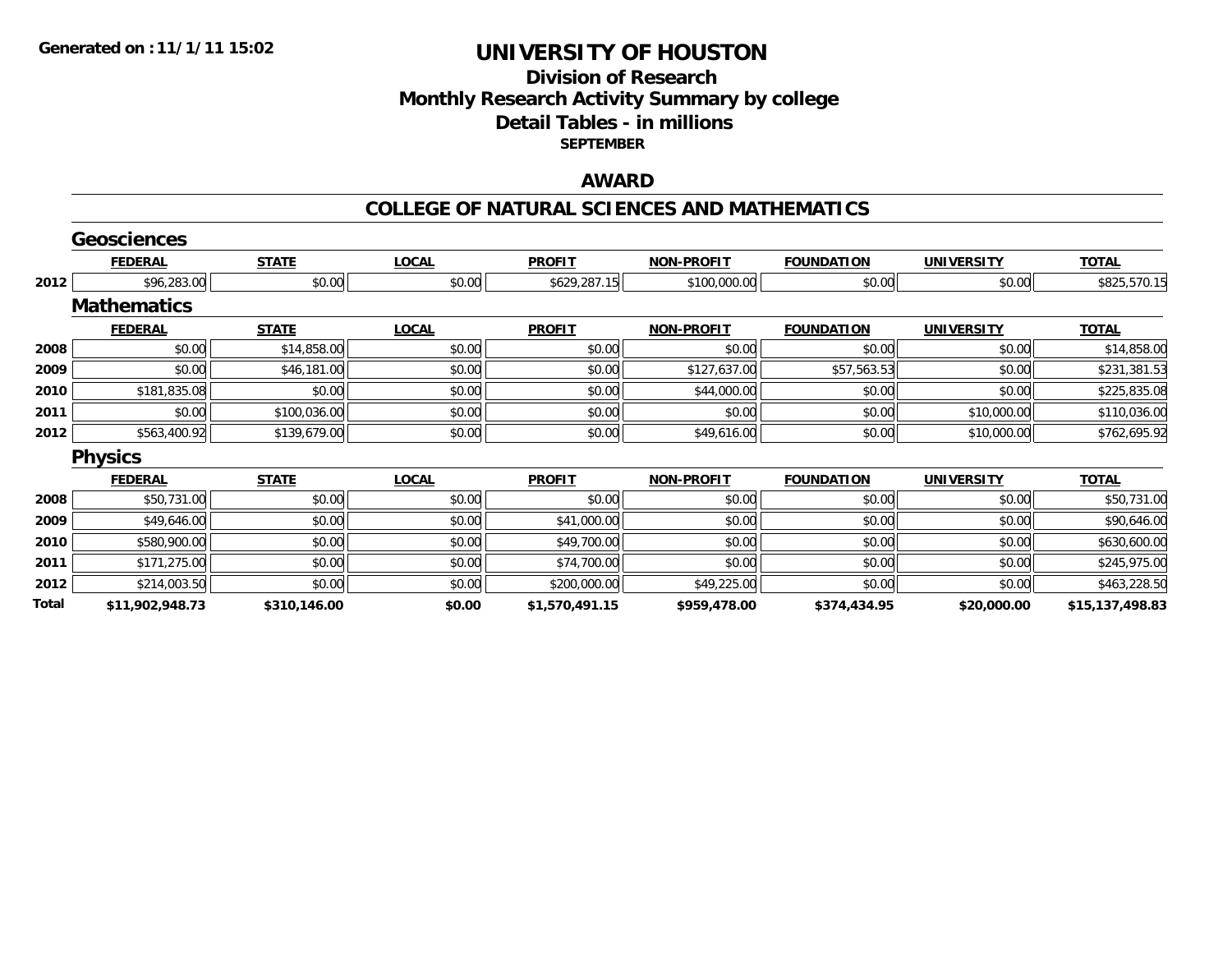#### **Division of Research Monthly Research Activity Summary by college Detail Tables - in millions SEPTEMBER**

### **AWARD**

#### **COLLEGE OF OPTOMETRY**

## **Optometry, Community**

|       | <b>FEDERAL</b> | <b>STATE</b> | <b>LOCAL</b> | <b>PROFIT</b> | <b>NON-PROFIT</b> | <b>FOUNDATION</b> | <b>UNIVERSITY</b> | <b>TOTAL</b>   |
|-------|----------------|--------------|--------------|---------------|-------------------|-------------------|-------------------|----------------|
|       |                |              |              |               |                   |                   |                   |                |
| 2008  | \$126,178.00   | \$0.00       | \$0.00       | \$0.00        | \$0.00            | \$0.00            | \$0.00            | \$126,178.00   |
| 2009  | \$588,929.00   | \$0.00       | \$0.00       | \$0.00        | \$0.00            | \$0.00            | \$0.00            | \$588,929.00   |
| 2010  | \$1,718,709.00 | \$0.00       | \$0.00       | \$42,000.00   | \$2,100.00        | \$0.00            | \$55,050.58       | \$1,817,859.58 |
| 2011  | \$1,344,581.00 | \$0.00       | \$0.00       | \$0.00        | \$0.00            | \$0.00            | \$0.00            | \$1,344,581.00 |
| 2012  | \$1,482,409.80 | \$0.00       | \$0.00       | \$3,080.00    | \$0.00            | \$0.00            | \$0.00            | \$1,485,489.80 |
| Total | \$5,260,806.80 | \$0.00       | \$0.00       | \$45,080.00   | \$2,100.00        | \$0.00            | \$55,050.58       | \$5,363,037.38 |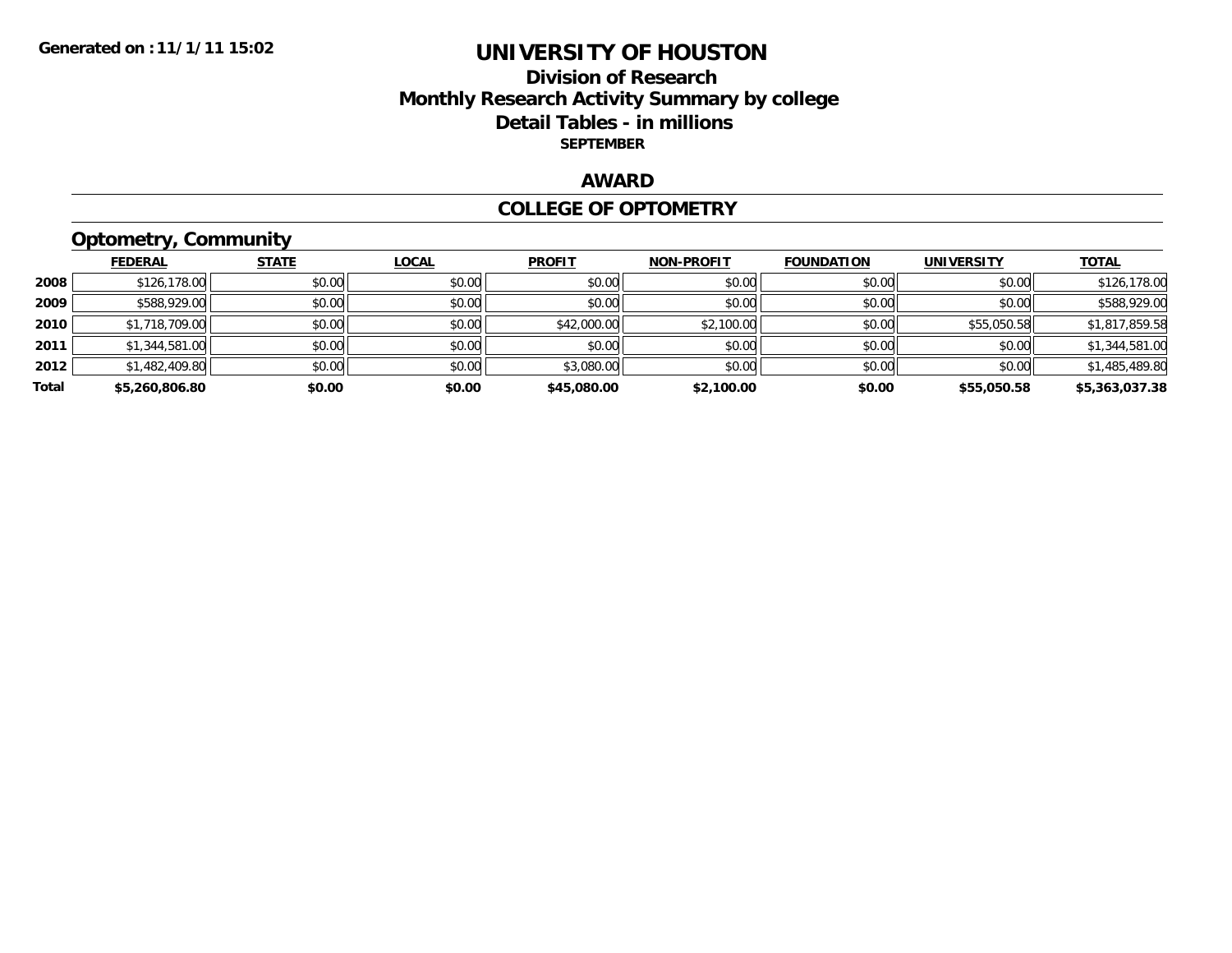### **Division of ResearchMonthly Research Activity Summary by college Detail Tables - in millions SEPTEMBER**

#### **AWARD**

#### **COLLEGE OF PHARMACY**

#### **Clinical Sciences and Administration**

|      | <b>FEDERAL</b>         | <b>STATE</b> | <u>LOCAL</u> | <b>PROFIT</b> | <b>NON-PROFIT</b> | <b>FOUNDATION</b> | <b>UNIVERSITY</b> | <b>TOTAL</b> |
|------|------------------------|--------------|--------------|---------------|-------------------|-------------------|-------------------|--------------|
| 2010 | ልስ ሰሰ<br>DU.UU         | \$0.00       | \$0.00       | \$5,000.00    | \$0.00            | \$0.00            | \$0.00            | 5,000.00     |
| 2011 | 12,660.00              | \$0.00       | \$0.00       | \$730.05      | \$324.968.00      | \$0.00            | \$0.00            | \$338,358.05 |
| 2012 | 0.01000<br>\$22,818.00 | \$0.00       | \$0.00       | \$0.00        | \$6,500.00        | \$0.00            | \$0.00            | \$29,318.00  |

## **Pharmacological and Pharmaceutical Sciences**

|       | <b>FEDERAL</b> | <b>STATE</b> | <b>LOCAL</b> | <b>PROFIT</b> | <b>NON-PROFIT</b> | <b>FOUNDATION</b> | <b>UNIVERSITY</b> | <b>TOTAL</b>   |
|-------|----------------|--------------|--------------|---------------|-------------------|-------------------|-------------------|----------------|
| 2009  | \$4,593.11     | \$0.00       | \$0.00       | \$0.00        | \$0.00            | \$0.00            | \$0.00            | \$4,593.11     |
| 2010  | \$341,444.00   | \$0.00       | \$0.00       | \$0.00        | \$0.00            | \$0.00            | \$0.00            | \$341,444.00   |
| 2011  | \$664,432.00   | \$0.00       | \$0.00       | \$0.00        | \$0.00            | \$0.00            | \$0.00            | \$664,432.00   |
| 2012  | \$465,500.00   | \$0.00       | \$0.00       | \$0.00        | \$77,000.00       | \$0.00            | \$0.00            | \$542,500.00   |
| Total | \$1,511,447.11 | \$0.00       | \$0.00       | \$5,730.05    | \$408,468.00      | \$0.00            | \$0.00            | \$1,925,645.16 |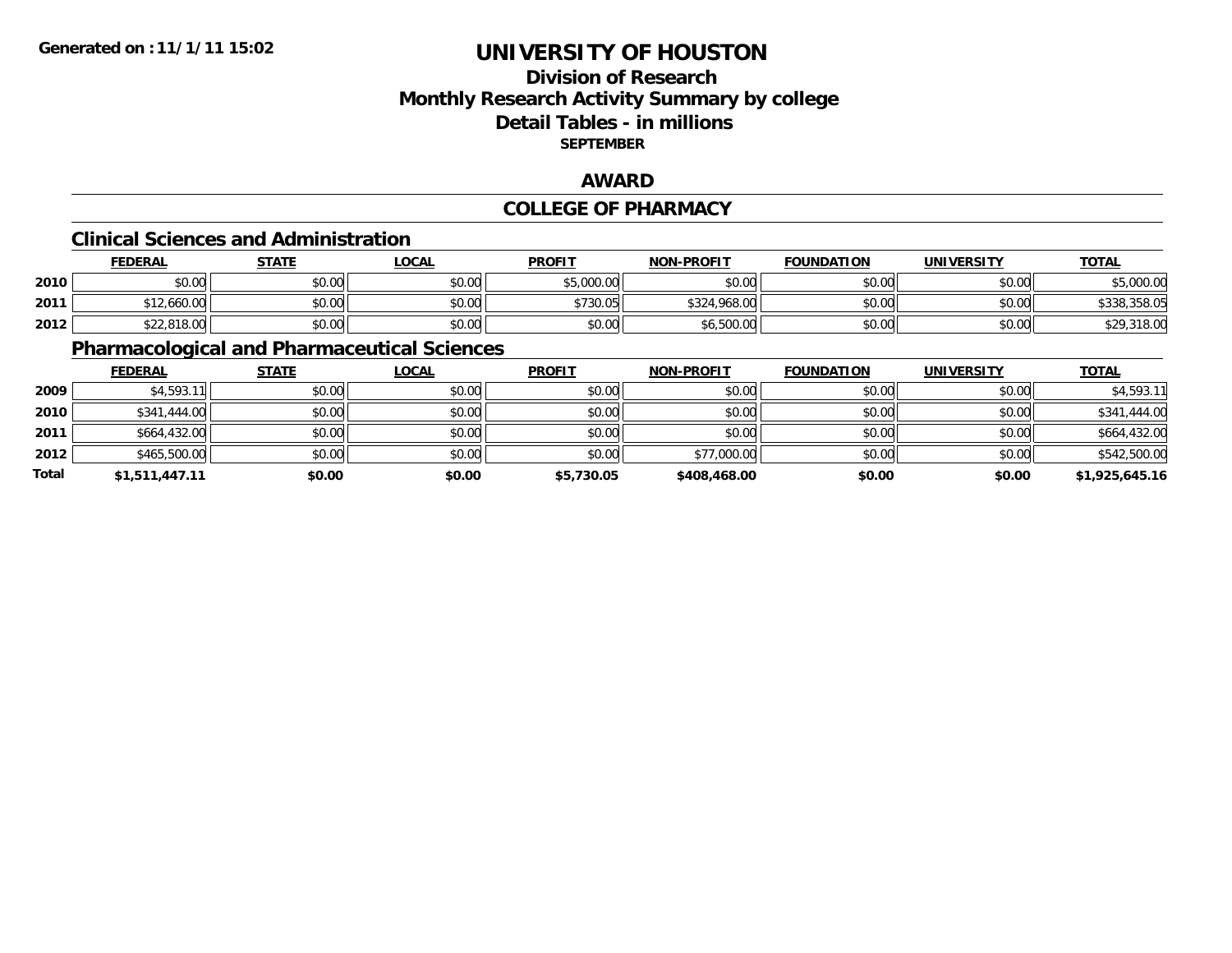### **Division of Research Monthly Research Activity Summary by college Detail Tables - in millions SEPTEMBER**

#### **AWARD**

#### **COLLEGE OF TECHNOLOGY**

|       | <b>Center for Technology Literacy</b>         |              |              |               |                   |                   |                   |              |
|-------|-----------------------------------------------|--------------|--------------|---------------|-------------------|-------------------|-------------------|--------------|
|       | <b>FEDERAL</b>                                | <b>STATE</b> | <b>LOCAL</b> | <b>PROFIT</b> | <b>NON-PROFIT</b> | <b>FOUNDATION</b> | <b>UNIVERSITY</b> | <b>TOTAL</b> |
| 2010  | \$0.00                                        | \$0.00       | \$0.00       | \$0.00        | \$0.00            | \$0.00            | \$0.00            | \$0.00       |
|       | <b>Engineering Technology</b>                 |              |              |               |                   |                   |                   |              |
|       | <b>FEDERAL</b>                                | <b>STATE</b> | <b>LOCAL</b> | <b>PROFIT</b> | <b>NON-PROFIT</b> | <b>FOUNDATION</b> | <b>UNIVERSITY</b> | <b>TOTAL</b> |
| 2009  | \$0.00                                        | \$0.00       | \$0.00       | \$0.00        | \$43,103.00       | \$0.00            | \$0.00            | \$43,103.00  |
| 2010  | \$197,175.80                                  | \$0.00       | \$0.00       | \$0.00        | \$0.00            | \$0.00            | \$0.00            | \$197,175.80 |
|       | <b>Human Development and Consumer Science</b> |              |              |               |                   |                   |                   |              |
|       | <b>FEDERAL</b>                                | <b>STATE</b> | <b>LOCAL</b> | <b>PROFIT</b> | <b>NON-PROFIT</b> | <b>FOUNDATION</b> | <b>UNIVERSITY</b> | <b>TOTAL</b> |
| 2010  | \$0.00                                        | \$0.00       | \$0.00       | \$0.00        | \$0.00            | \$0.00            | \$0.00            | \$0.00       |
|       | <b>Information &amp; Logistics Technology</b> |              |              |               |                   |                   |                   |              |
|       | <b>FEDERAL</b>                                | <b>STATE</b> | <b>LOCAL</b> | <b>PROFIT</b> | <b>NON-PROFIT</b> | <b>FOUNDATION</b> | <b>UNIVERSITY</b> | <b>TOTAL</b> |
| 2009  | \$24,999.00                                   | \$0.00       | \$0.00       | \$0.00        | \$0.00            | \$0.00            | \$0.00            | \$24,999.00  |
| 2011  | \$0.00                                        | \$0.00       | \$0.00       | \$0.00        | \$4,500.00        | \$0.00            | \$0.00            | \$4,500.00   |
| 2012  | \$5,000.00                                    | \$0.00       | \$0.00       | \$0.00        | \$0.00            | \$0.00            | \$0.00            | \$5,000.00   |
| Total | \$227,174.80                                  | \$0.00       | \$0.00       | \$0.00        | \$47,603.00       | \$0.00            | \$0.00            | \$274,777.80 |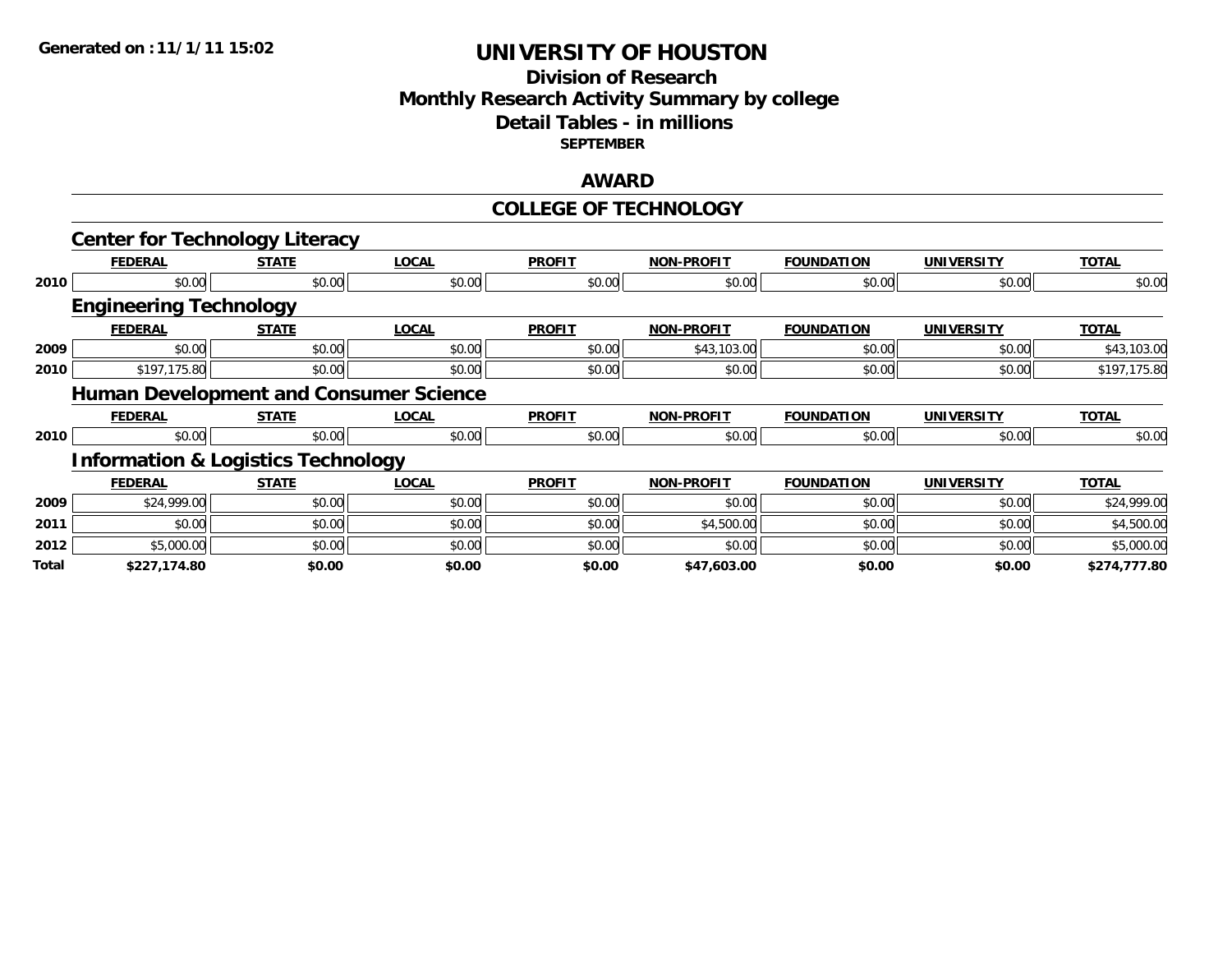#### **Division of Research Monthly Research Activity Summary by college Detail Tables - in millions SEPTEMBER**

### **AWARD**

## **CULLEN COLLEGE OF ENGINEERING**

|      | <b>Biomedical Engineering</b>                |                |              |               |                   |                   |                   |                |
|------|----------------------------------------------|----------------|--------------|---------------|-------------------|-------------------|-------------------|----------------|
|      | <b>FEDERAL</b>                               | <b>STATE</b>   | <b>LOCAL</b> | <b>PROFIT</b> | <b>NON-PROFIT</b> | <b>FOUNDATION</b> | <b>UNIVERSITY</b> | <b>TOTAL</b>   |
| 2008 | \$0.00                                       | \$0.00         | \$0.00       | \$0.00        | \$0.00            | \$114,406.00      | \$0.00            | \$114,406.00   |
| 2009 | \$307,861.00                                 | \$0.00         | \$0.00       | \$0.00        | \$100,000.00      | \$0.00            | \$0.00            | \$407,861.00   |
|      | <b>Chemical Engineering</b>                  |                |              |               |                   |                   |                   |                |
|      | <b>FEDERAL</b>                               | <b>STATE</b>   | <b>LOCAL</b> | <b>PROFIT</b> | <b>NON-PROFIT</b> | <b>FOUNDATION</b> | <b>UNIVERSITY</b> | <b>TOTAL</b>   |
| 2009 | \$88,437.20                                  | \$7,034,559.00 | \$0.00       | \$150,000.00  | \$40,000.00       | \$0.00            | \$0.00            | \$7,312,996.20 |
| 2010 | \$386,219.50                                 | \$0.00         | \$0.00       | \$0.00        | \$0.00            | \$0.00            | \$0.00            | \$386,219.50   |
| 2011 | \$792,347.25                                 | \$0.00         | \$0.00       | \$141,131.00  | \$0.00            | \$0.00            | \$0.00            | \$933,478.25   |
| 2012 | \$345,895.00                                 | \$0.00         | \$0.00       | \$457,500.00  | \$0.00            | \$0.00            | \$0.00            | \$803,395.00   |
|      | <b>Civil Engineering</b>                     |                |              |               |                   |                   |                   |                |
|      | <b>FEDERAL</b>                               | <b>STATE</b>   | <b>LOCAL</b> | <b>PROFIT</b> | <b>NON-PROFIT</b> | <b>FOUNDATION</b> | <b>UNIVERSITY</b> | <b>TOTAL</b>   |
| 2008 | \$300,000.00                                 | \$199,726.00   | \$0.00       | \$0.00        | \$0.00            | \$0.00            | \$0.00            | \$499,726.00   |
| 2009 | \$313,398.20                                 | \$405,934.00   | \$0.00       | \$0.00        | \$0.00            | \$0.00            | \$0.00            | \$719,332.20   |
| 2010 | \$443,854.20                                 | \$410,767.00   | \$0.00       | \$0.00        | \$0.00            | \$0.00            | \$0.00            | \$854,621.20   |
| 2011 | \$0.00                                       | \$86,223.00    | \$0.00       | \$0.00        | \$0.00            | \$0.00            | \$0.00            | \$86,223.00    |
| 2012 | \$991,976.00                                 | \$307,577.00   | \$0.00       | \$0.00        | \$0.00            | \$66,667.00       | \$0.00            | \$1,366,220.00 |
|      | <b>Electrical &amp; Computer Engineering</b> |                |              |               |                   |                   |                   |                |
|      | <b>FEDERAL</b>                               | <b>STATE</b>   | <b>LOCAL</b> | <b>PROFIT</b> | <b>NON-PROFIT</b> | <b>FOUNDATION</b> | <b>UNIVERSITY</b> | <b>TOTAL</b>   |
| 2008 | \$298,897.00                                 | \$0.00         | \$0.00       | \$0.00        | \$0.00            | \$0.00            | \$0.00            | \$298,897.00   |
| 2009 | \$989,293.40                                 | \$49,985.00    | \$0.00       | \$25,000.00   | \$0.00            | \$0.00            | \$0.00            | \$1,064,278.40 |
| 2010 | \$1,517,347.40                               | \$10,000.00    | \$0.00       | \$25,000.00   | \$0.00            | \$0.00            | \$0.00            | \$1,552,347.40 |
| 2011 | \$314,594.25                                 | \$10,000.00    | \$0.00       | \$48,000.00   | \$0.00            | \$0.00            | \$0.00            | \$372,594.25   |
| 2012 | \$398,757.50                                 | \$10,000.00    | \$0.00       | \$108,500.00  | \$0.00            | \$0.00            | \$0.00            | \$517,257.50   |
|      | <b>Industrial Engineering</b>                |                |              |               |                   |                   |                   |                |
|      | <b>FEDERAL</b>                               | <b>STATE</b>   | <b>LOCAL</b> | <b>PROFIT</b> | <b>NON-PROFIT</b> | <b>FOUNDATION</b> | <b>UNIVERSITY</b> | <b>TOTAL</b>   |
| 2010 | \$166,198.00                                 | \$45,741.00    | \$26,566.00  | \$0.00        | \$0.00            | \$0.00            | \$0.00            | \$238,505.00   |
| 2011 | \$0.00                                       | \$16,828.00    | \$0.00       | \$0.00        | \$0.00            | \$0.00            | \$0.00            | \$16,828.00    |
| 2012 | \$0.00                                       | \$0.00         | \$0.00       | \$0.00        | \$0.00            | \$0.00            | \$0.00            | \$0.00         |
|      | <b>Mechanical Engineering</b>                |                |              |               |                   |                   |                   |                |
|      | <b>FEDERAL</b>                               | <b>STATE</b>   | <b>LOCAL</b> | <b>PROFIT</b> | <b>NON-PROFIT</b> | <b>FOUNDATION</b> | <b>UNIVERSITY</b> | <b>TOTAL</b>   |
| 2009 | \$161,990.61                                 | \$0.00         | \$0.00       | \$14,317.00   | \$0.00            | \$0.00            | \$0.00            | \$176,307.61   |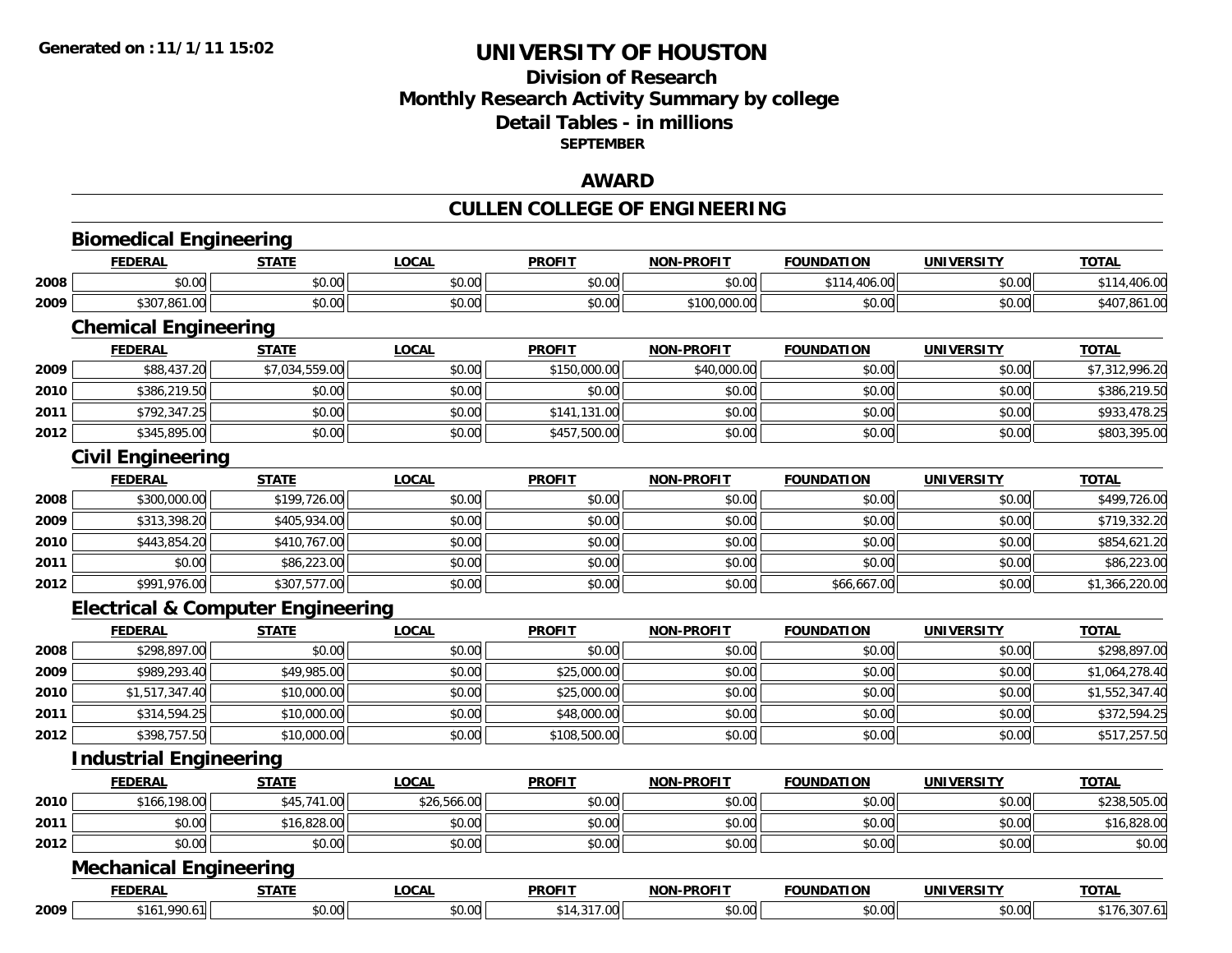#### **Division of Research Monthly Research Activity Summary by college Detail Tables - in millions SEPTEMBER**

## **AWARD**

## **CULLEN COLLEGE OF ENGINEERING**

# **Mechanical Engineering**

|       | <b>FEDERAL</b> | <b>STATE</b>   | <u>LOCAL</u> | <b>PROFIT</b>  | <b>NON-PROFIT</b> | <b>FOUNDATION</b> | <b>UNIVERSITY</b> | <b>TOTAL</b>    |
|-------|----------------|----------------|--------------|----------------|-------------------|-------------------|-------------------|-----------------|
| 2010  | \$268,537.40   | \$0.00         | \$0.00       | \$0.00         | \$0.00            | \$0.00            | \$0.00            | \$268,537.40    |
| 2012  | \$611,744,00   | \$0.00         | \$0.00       | \$42,000.00    | \$0.00            | \$0.00            | \$0.00            | 744.00<br>\$653 |
| Total | \$8,697,347.91 | \$8,587,340.00 | \$26,566.00  | \$1,011,448.00 | \$140,000.00      | \$181,073.00      | \$0.00            | \$18,643,774.91 |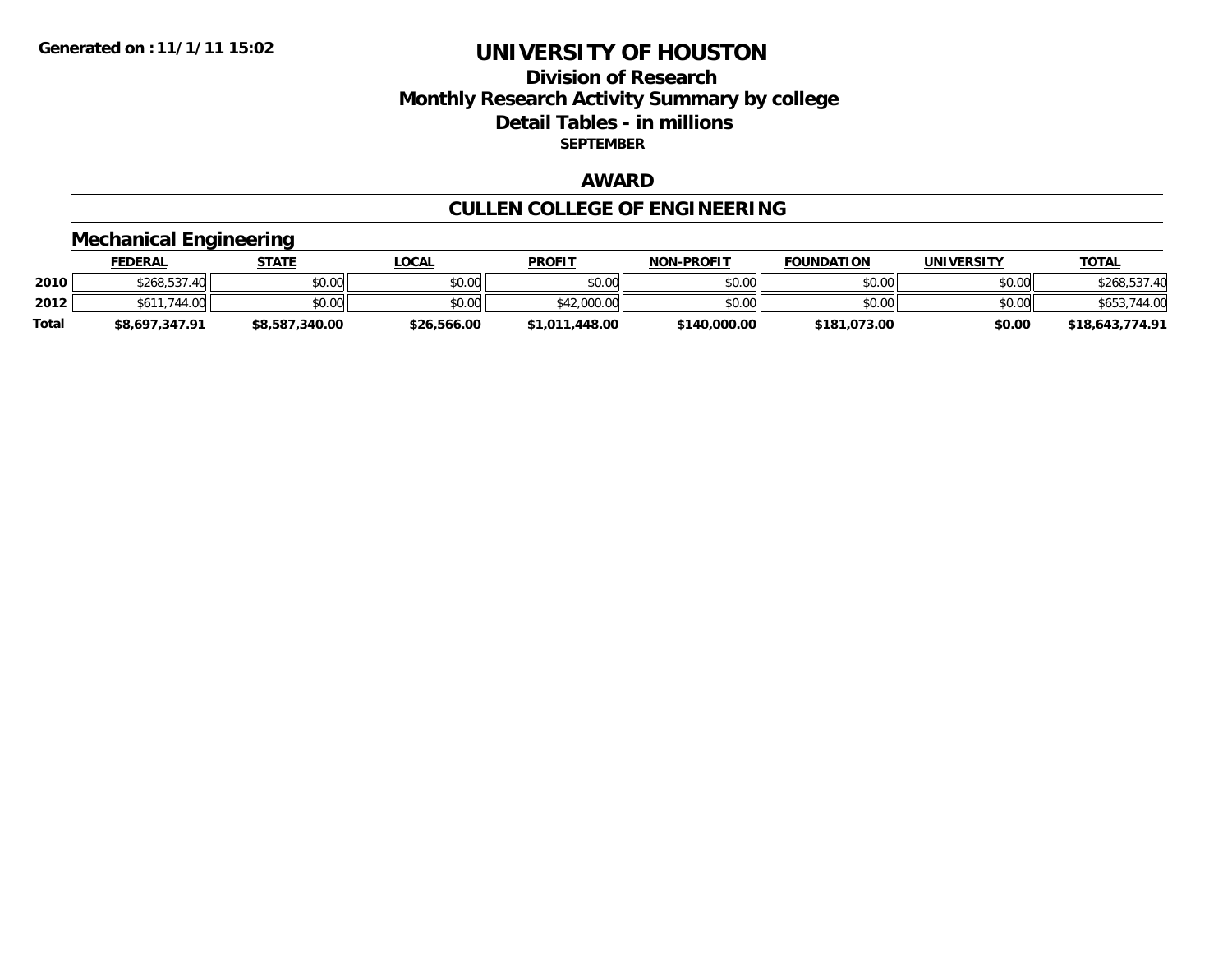### **Division of Research Monthly Research Activity Summary by college Detail Tables - in millions SEPTEMBER**

#### **AWARD**

## **DIVISION OF RESEARCH**

|       | <b>TcSAM</b>                             |              |              |               |                   |                   |                   |              |
|-------|------------------------------------------|--------------|--------------|---------------|-------------------|-------------------|-------------------|--------------|
|       | <b>FEDERAL</b>                           | <b>STATE</b> | <b>LOCAL</b> | <b>PROFIT</b> | <b>NON-PROFIT</b> | <b>FOUNDATION</b> | <b>UNIVERSITY</b> | <b>TOTAL</b> |
| 2009  | \$0.00                                   | \$0.00       | \$0.00       | \$0.00        | \$0.00            | \$0.00            | \$0.00            | \$0.00       |
| 2011  | \$0.00                                   | \$0.00       | \$0.00       | \$0.00        | \$0.00            | \$0.00            | \$0.00            | \$0.00       |
| 2012  | \$0.00                                   | \$0.00       | \$0.00       | \$0.00        | \$0.00            | \$0.00            | \$0.00            | \$0.00       |
|       | <b>TcSUH</b>                             |              |              |               |                   |                   |                   |              |
|       | <b>FEDERAL</b>                           | <b>STATE</b> | <b>LOCAL</b> | <b>PROFIT</b> | <b>NON-PROFIT</b> | <b>FOUNDATION</b> | <b>UNIVERSITY</b> | <b>TOTAL</b> |
| 2009  | \$13,139.00                              | \$0.00       | \$0.00       | \$0.00        | \$0.00            | \$0.00            | \$0.00            | \$13,139.00  |
| 2010  | \$0.00                                   | \$0.00       | \$0.00       | \$0.00        | \$0.00            | \$0.00            | \$0.00            | \$0.00       |
| 2011  | \$0.00                                   | \$0.00       | \$0.00       | \$12,000.00   | \$0.00            | \$0.00            | \$0.00            | \$12,000.00  |
|       | <b>Texas Learning/Computation Center</b> |              |              |               |                   |                   |                   |              |
|       | <b>FEDERAL</b>                           | <b>STATE</b> | <b>LOCAL</b> | <b>PROFIT</b> | <b>NON-PROFIT</b> | <b>FOUNDATION</b> | <b>UNIVERSITY</b> | <b>TOTAL</b> |
| 2011  | \$0.00                                   | \$0.00       | \$0.00       | \$0.00        | \$0.00            | \$0.00            | \$0.00            | \$0.00       |
|       | <b>TIMES</b>                             |              |              |               |                   |                   |                   |              |
|       | <b>FEDERAL</b>                           | <b>STATE</b> | <b>LOCAL</b> | <b>PROFIT</b> | <b>NON-PROFIT</b> | <b>FOUNDATION</b> | <b>UNIVERSITY</b> | <b>TOTAL</b> |
| 2010  | \$0.00                                   | \$0.00       | \$0.00       | \$0.00        | \$0.00            | \$0.00            | \$0.00            | \$0.00       |
| Total | \$13,139.00                              | \$0.00       | \$0.00       | \$12,000.00   | \$0.00            | \$0.00            | \$0.00            | \$25,139.00  |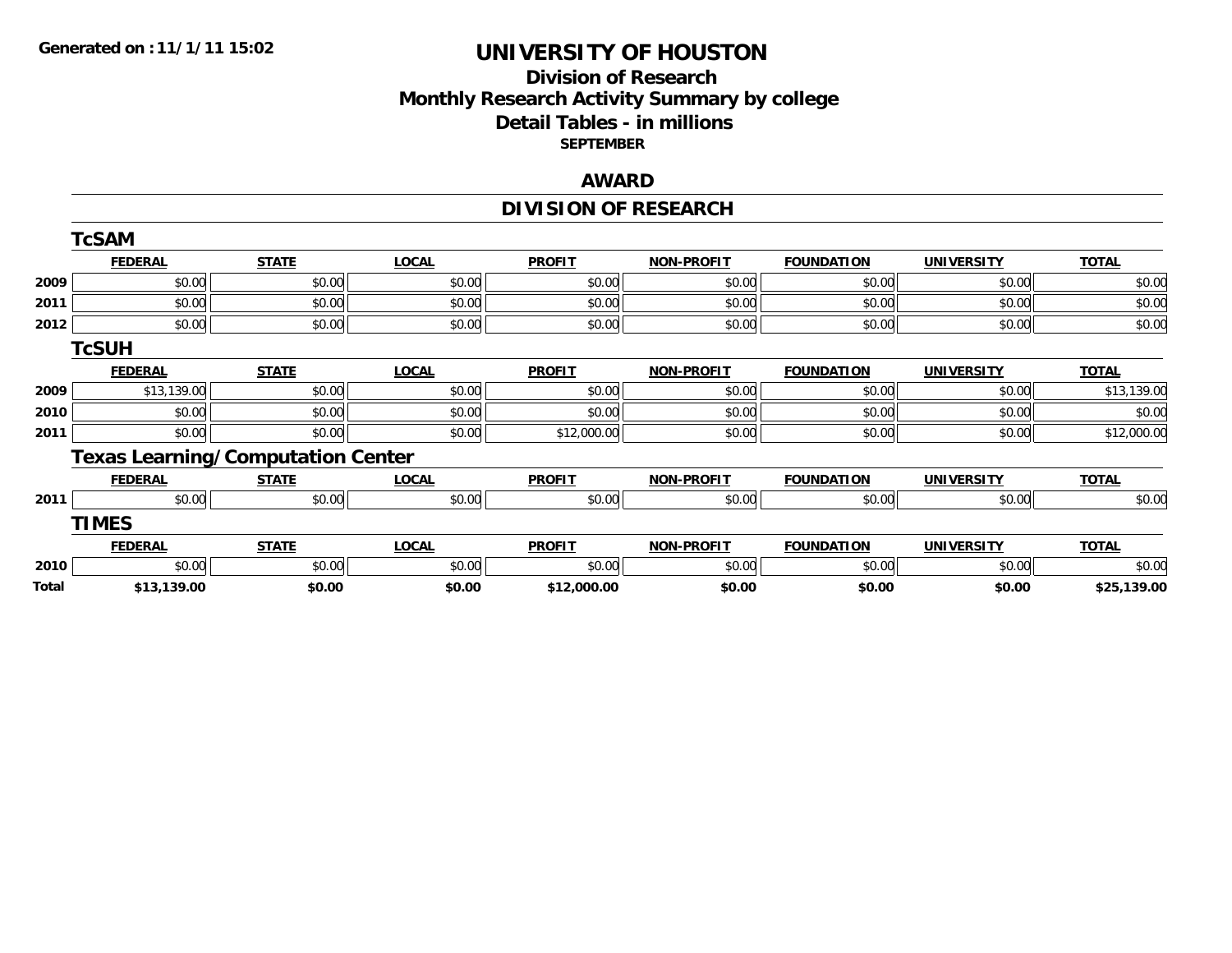#### **Division of Research Monthly Research Activity Summary by college Detail Tables - in millions SEPTEMBER**

### **AWARD**

#### **GRADUATE COLLEGE OF SOCIAL WORK**

## **Dean, Social Work**

|       | <b>FEDERAL</b> | <b>STATE</b> | <b>LOCAL</b> | <b>PROFIT</b> | <b>NON-PROFIT</b> | <b>FOUNDATION</b> | <b>UNIVERSITY</b> | <b>TOTAL</b>      |
|-------|----------------|--------------|--------------|---------------|-------------------|-------------------|-------------------|-------------------|
| 2010  | \$131,715.68   | \$0.00       | \$0.00       | \$0.00        | \$0.00            | \$0.00            | \$0.00            | ,715.68<br>\$131, |
| 2011  | \$25,000.00    | \$0.00       | \$0.00       | \$0.00        | \$0.00            | \$1,146.30        | \$0.00            | \$26,146.30       |
| 2012  | \$173,349.55   | \$0.00       | \$0.00       | \$0.00        | \$0.00            | \$0.00            | \$0.00            | \$173,349.55      |
| Total | \$330,065.23   | \$0.00       | \$0.00       | \$0.00        | \$0.00            | \$1,146.30        | \$0.00            | \$331,211.53      |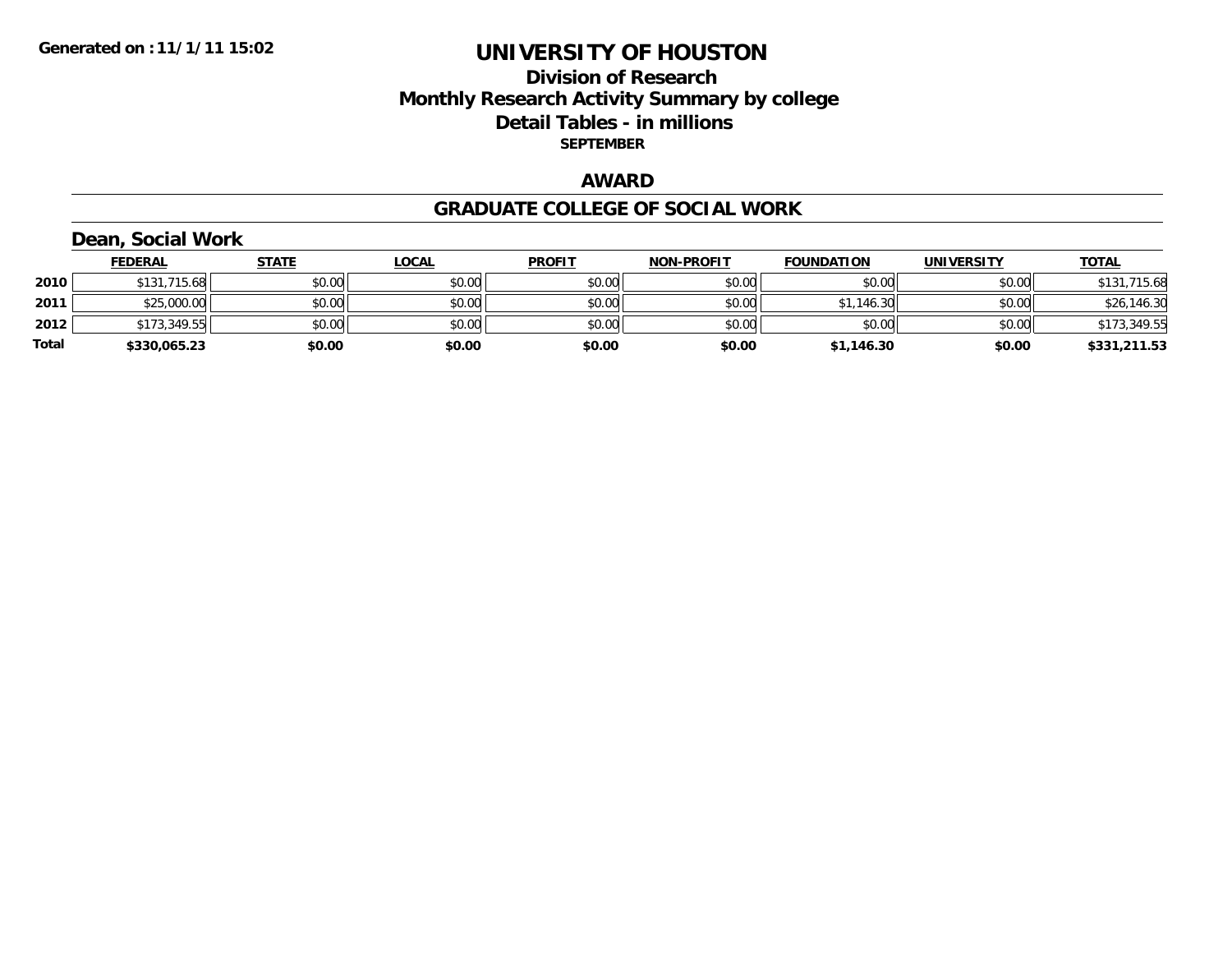### **Division of ResearchMonthly Research Activity Summary by college Detail Tables - in millions SEPTEMBER**

## **AWARD**

#### **HONORS COLLEGE**

#### **Houston Teachers Institute**

|       | <b>FEDERAL</b> | <b>STATE</b> | LOCAL  | <b>PROFIT</b> | <b>NON-PROFIT</b> | <b>FOUNDATION</b> | <b>UNIVERSITY</b> | <b>TOTAL</b> |
|-------|----------------|--------------|--------|---------------|-------------------|-------------------|-------------------|--------------|
| 2009  | \$126,000.00   | \$0.00       | \$0.00 | \$0.00        | \$0.00            | \$0.00            | \$0.00            | 126,000.00   |
| 2012  | <b>434 Q51</b> | \$0.00       | \$0.00 | \$0.00        | \$0.00            | \$0.00            | \$0.00            |              |
| Total | \$160,951.70   | \$0.00       | \$0.00 | \$0.00        | \$0.00            | \$0.00            | \$0.00            | \$160,951.70 |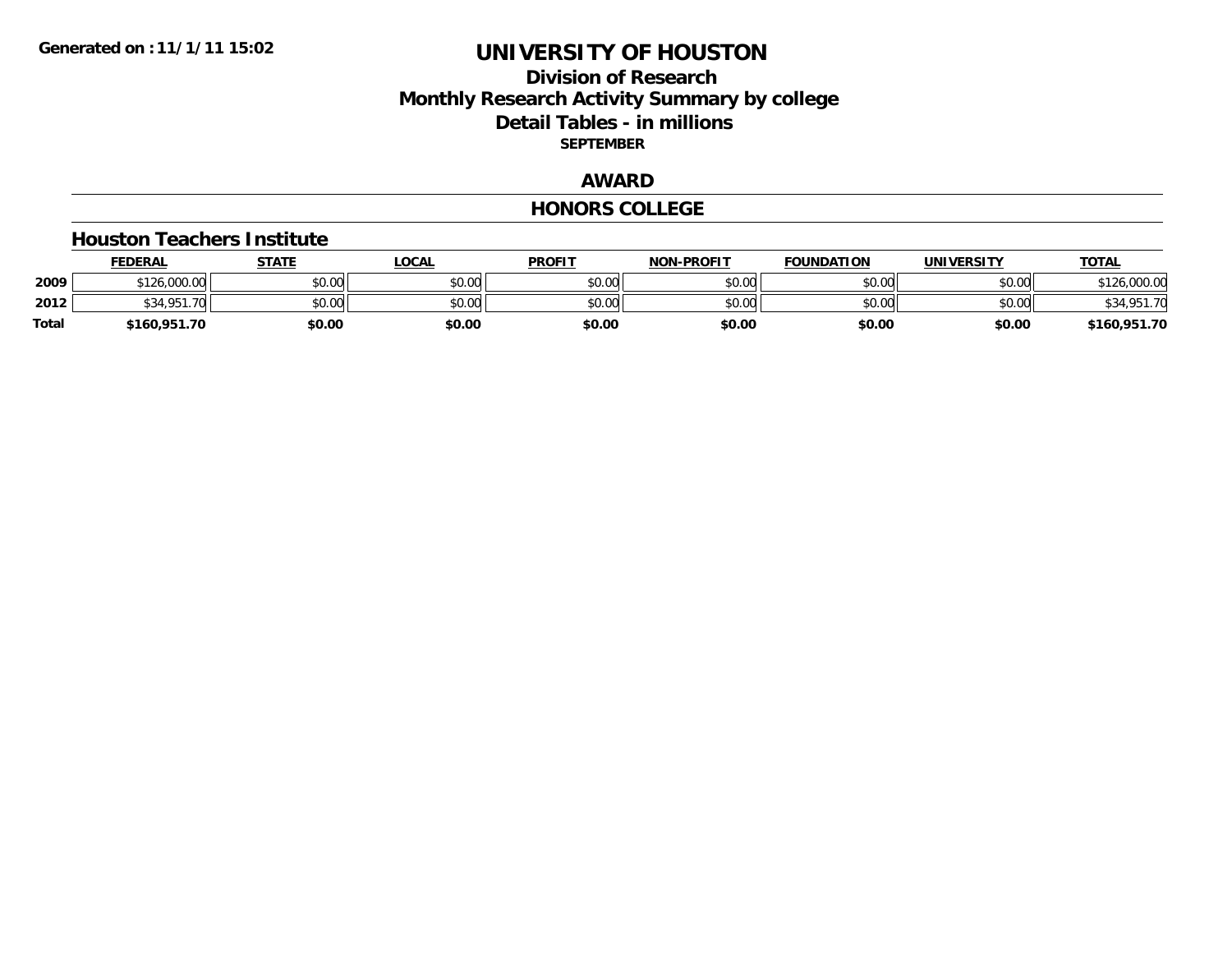#### **Division of Research Monthly Research Activity Summary by college Detail Tables - in millions SEPTEMBER**

#### **AWARD**

**LIBRARY**

|              | Administration, Library |              |              |               |                   |                   |                   |              |  |  |  |  |
|--------------|-------------------------|--------------|--------------|---------------|-------------------|-------------------|-------------------|--------------|--|--|--|--|
|              | <b>FEDERAL</b>          | <b>STATE</b> | <u>LOCAL</u> | <b>PROFIT</b> | <b>NON-PROFIT</b> | <b>FOUNDATION</b> | <b>UNIVERSITY</b> | <b>TOTAL</b> |  |  |  |  |
| 2010         | <b>A75</b><br>\$34.4    | \$0.00       | \$0.00       | \$0.00        | \$0.00            | \$0.00            | \$0.00            | \$34,475.00  |  |  |  |  |
| <b>Total</b> | \$34,475.00             | \$0.00       | \$0.00       | \$0.00        | \$0.00            | \$0.00            | \$0.00            | \$34,475.00  |  |  |  |  |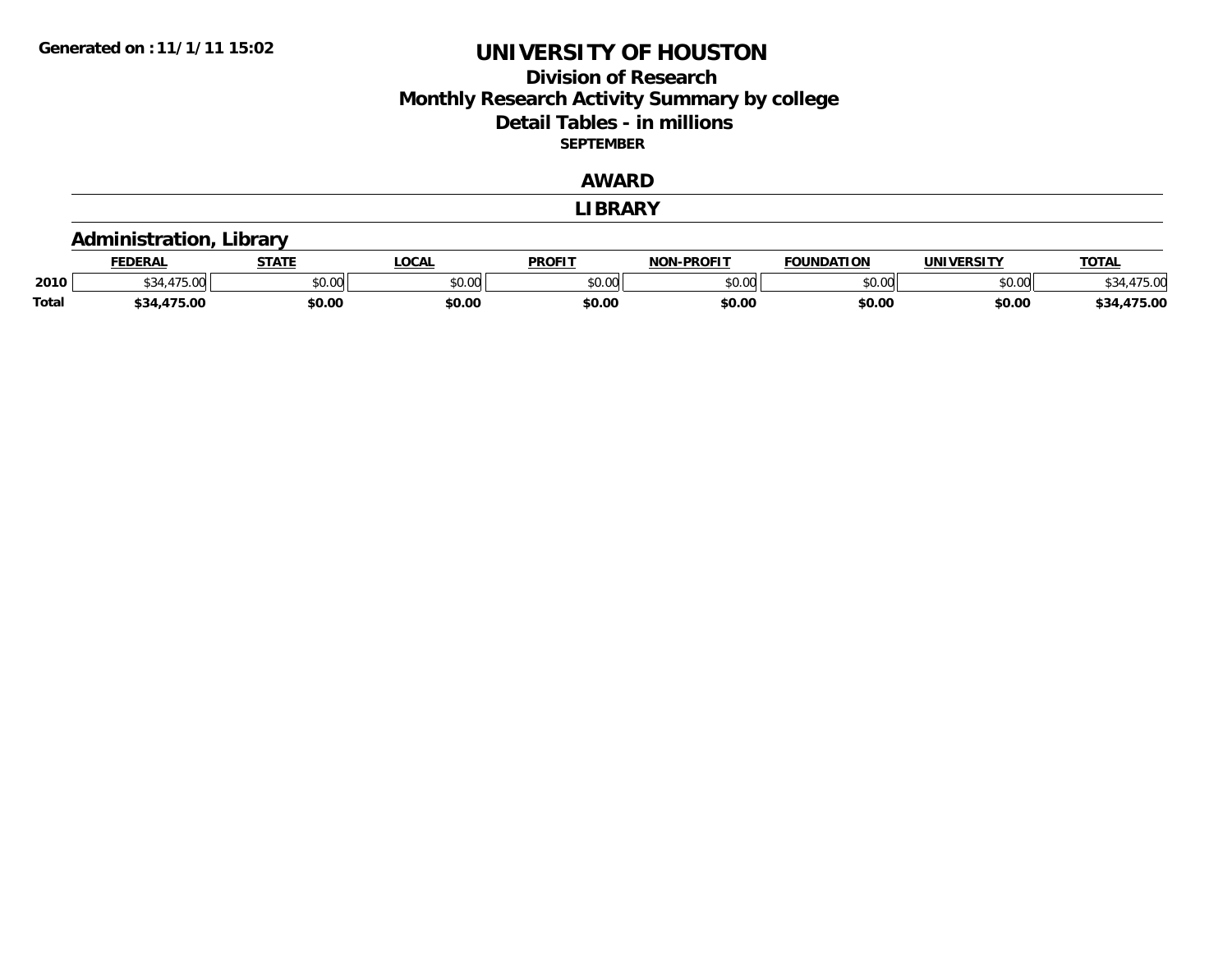#### **Division of Research Monthly Research Activity Summary by college Detail Tables - in millions SEPTEMBER**

#### **AWARD**

#### **SENIOR V.P. FOR ACADEMIC AFFAIRS AND PROVOST**

|       | <b>KUHF - Radio</b>                     |                |              |               |                   |                   |                   |                |
|-------|-----------------------------------------|----------------|--------------|---------------|-------------------|-------------------|-------------------|----------------|
|       | <b>FEDERAL</b>                          | <b>STATE</b>   | <b>LOCAL</b> | <b>PROFIT</b> | <b>NON-PROFIT</b> | <b>FOUNDATION</b> | <b>UNIVERSITY</b> | <b>TOTAL</b>   |
| 2011  | \$17,500.00                             | \$0.00         | \$0.00       | \$0.00        | \$0.00            | \$0.00            | \$0.00            | \$17,500.00    |
|       | <b>Learning and Assessment Services</b> |                |              |               |                   |                   |                   |                |
|       | <b>FEDERAL</b>                          | <b>STATE</b>   | <b>LOCAL</b> | <b>PROFIT</b> | <b>NON-PROFIT</b> | <b>FOUNDATION</b> | <b>UNIVERSITY</b> | <b>TOTAL</b>   |
| 2008  | \$286,897.00                            | \$0.00         | \$0.00       | \$0.00        | \$0.00            | \$0.00            | \$0.00            | \$286,897.00   |
| 2009  | \$301,959.00                            | \$0.00         | \$0.00       | \$0.00        | \$0.00            | \$0.00            | \$0.00            | \$301,959.00   |
| 2010  | \$227,609.00                            | \$148,027.00   | \$0.00       | \$0.00        | \$67,500.00       | \$0.00            | \$0.00            | \$443,136.00   |
| 2011  | \$311,018.00                            | \$0.00         | \$0.00       | \$0.00        | \$67,500.00       | \$0.00            | \$0.00            | \$378,518.00   |
| 2012  | \$301,376.00                            | \$130,000.00   | \$0.00       | \$0.00        | \$0.00            | \$0.00            | \$0.00            | \$431,376.00   |
|       | <b>Learning Support Services</b>        |                |              |               |                   |                   |                   |                |
|       | <b>FEDERAL</b>                          | <b>STATE</b>   | <b>LOCAL</b> | <b>PROFIT</b> | <b>NON-PROFIT</b> | <b>FOUNDATION</b> | <b>UNIVERSITY</b> | <b>TOTAL</b>   |
| 2009  | \$124,000.00                            | \$0.00         | \$0.00       | \$0.00        | \$0.00            | \$0.00            | \$0.00            | \$124,000.00   |
|       | <b>UH Charter School</b>                |                |              |               |                   |                   |                   |                |
|       | <b>FEDERAL</b>                          | <b>STATE</b>   | <b>LOCAL</b> | <b>PROFIT</b> | <b>NON-PROFIT</b> | <b>FOUNDATION</b> | <b>UNIVERSITY</b> | <b>TOTAL</b>   |
| 2012  | \$0.00                                  | \$1,010,834.00 | \$0.00       | \$0.00        | \$0.00            | \$0.00            | \$0.00            | \$1,010,834.00 |
|       | <b>Undergraduate Scholars</b>           |                |              |               |                   |                   |                   |                |
|       | <b>FEDERAL</b>                          | <b>STATE</b>   | <b>LOCAL</b> | <b>PROFIT</b> | <b>NON-PROFIT</b> | <b>FOUNDATION</b> | <b>UNIVERSITY</b> | <b>TOTAL</b>   |
| 2009  | \$0.00                                  | \$15,000.00    | \$0.00       | \$0.00        | \$0.00            | \$0.00            | \$0.00            | \$15,000.00    |
| 2010  | \$0.00                                  | \$40,000.00    | \$0.00       | \$0.00        | \$0.00            | \$0.00            | \$0.00            | \$40,000.00    |
| Total | \$1,570,359.00                          | \$1,343,861.00 | \$0.00       | \$0.00        | \$135,000.00      | \$0.00            | \$0.00            | \$3,049,220.00 |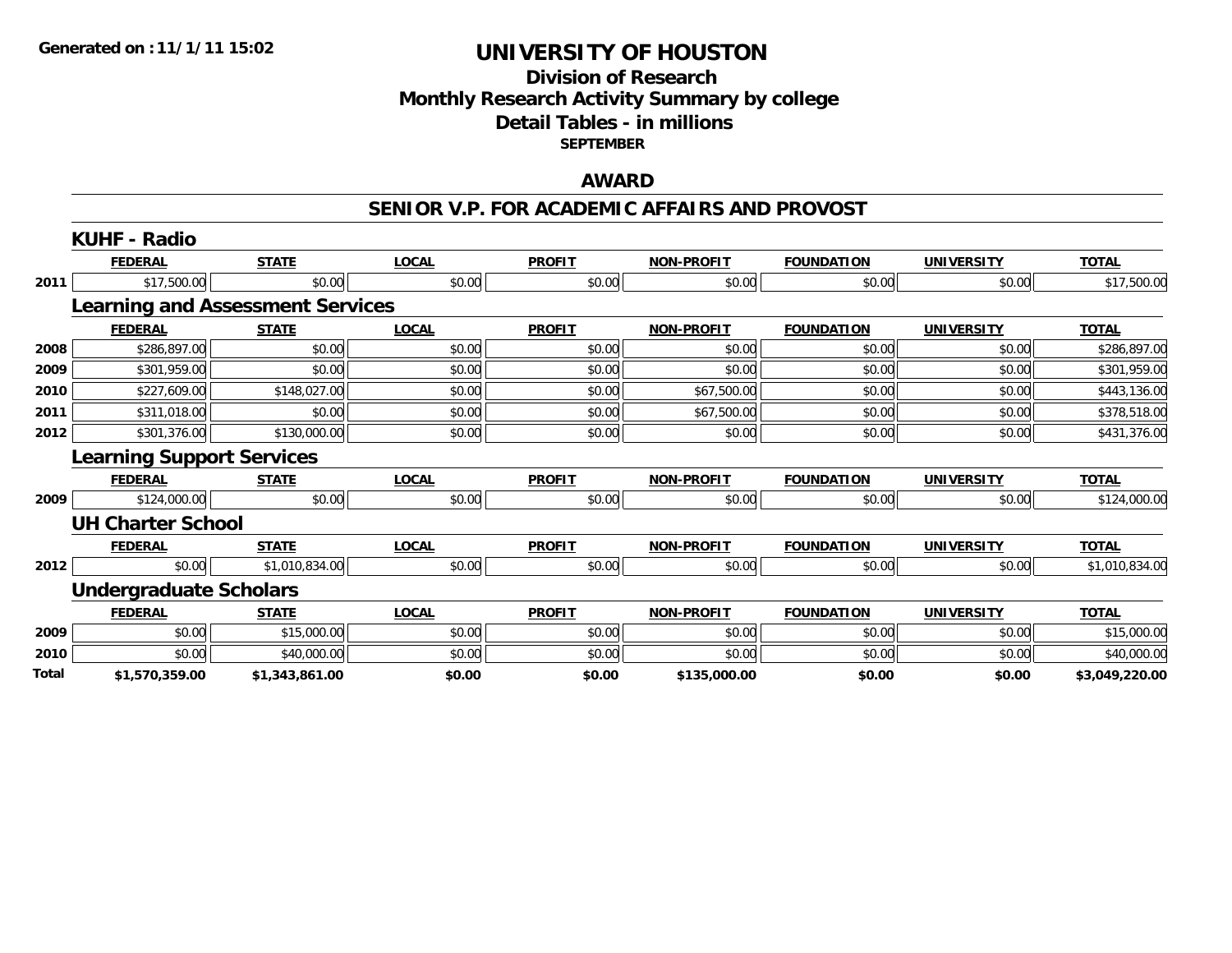### **Division of Research Monthly Research Activity Summary by college Detail Tables - in millions SEPTEMBER**

### **AWARD**

#### **UH LAW CENTER**

|              | ∟aw-UH                 |              |              |               |                   |                   |                   |              |  |  |  |
|--------------|------------------------|--------------|--------------|---------------|-------------------|-------------------|-------------------|--------------|--|--|--|
|              | <b>FEDERAL</b>         | <b>STATE</b> | <b>LOCAL</b> | <b>PROFIT</b> | <b>NON-PROFIT</b> | <b>FOUNDATION</b> | <b>UNIVERSITY</b> | <b>TOTAL</b> |  |  |  |
| 2011         | $+11177$<br>.00<br>314 | \$0.00       | \$0.00       | \$0.00        | \$0.00            | \$0.00            | \$0.00            | 137.00<br>14 |  |  |  |
| <b>Total</b> | \$14,137.00            | \$0.00       | \$0.00       | \$0.00        | \$0.00            | \$0.00            | \$0.00            | \$14,137.00  |  |  |  |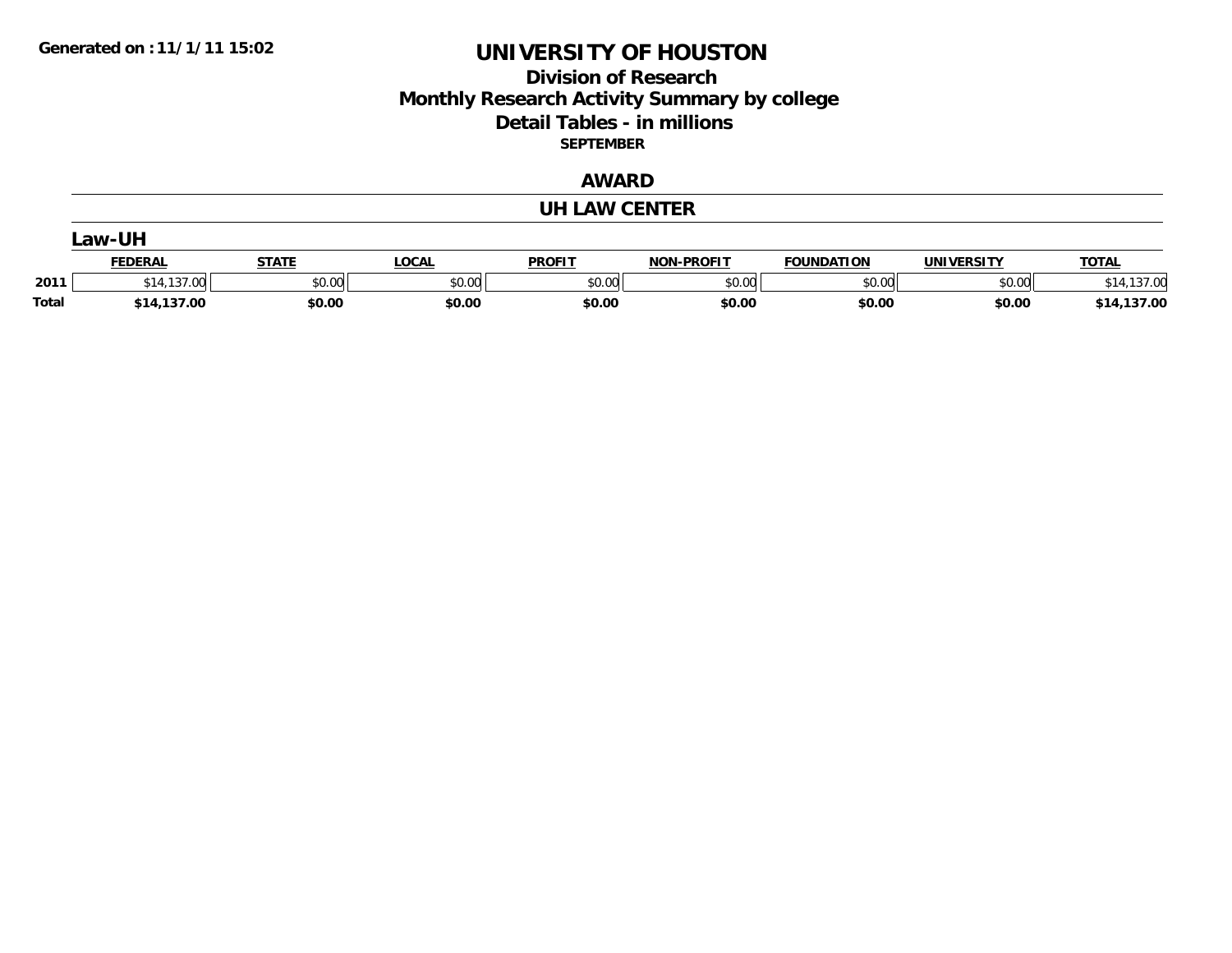#### **Division of Research Monthly Research Activity Summary by college Detail Tables - in millions SEPTEMBER**

### **AWARD**

#### **UKNOWN COLLEGE**

### **Unknown Department**

|              | <b>EDERAI</b>           | 87.TP  | <b>LOCAL</b>  | PROFIT | -PROFIT<br><b>NON</b> | <b>FOUNDATION</b> | <b>IINITVEDCTTV</b> | <b>TOTAL</b> |
|--------------|-------------------------|--------|---------------|--------|-----------------------|-------------------|---------------------|--------------|
| 2010         | 0 <sub>n</sub><br>וט.טי | υv.    | 0000<br>JU.UL | 0000   | 0000                  | $\sim$ 00         | $\sim$ 00<br>pu.uu  | \$0.00       |
| <b>Total</b> | \$0.00                  | \$0.00 | \$0.00        | \$0.00 | \$0.00                | \$0.00            | \$0.00              | \$0.00       |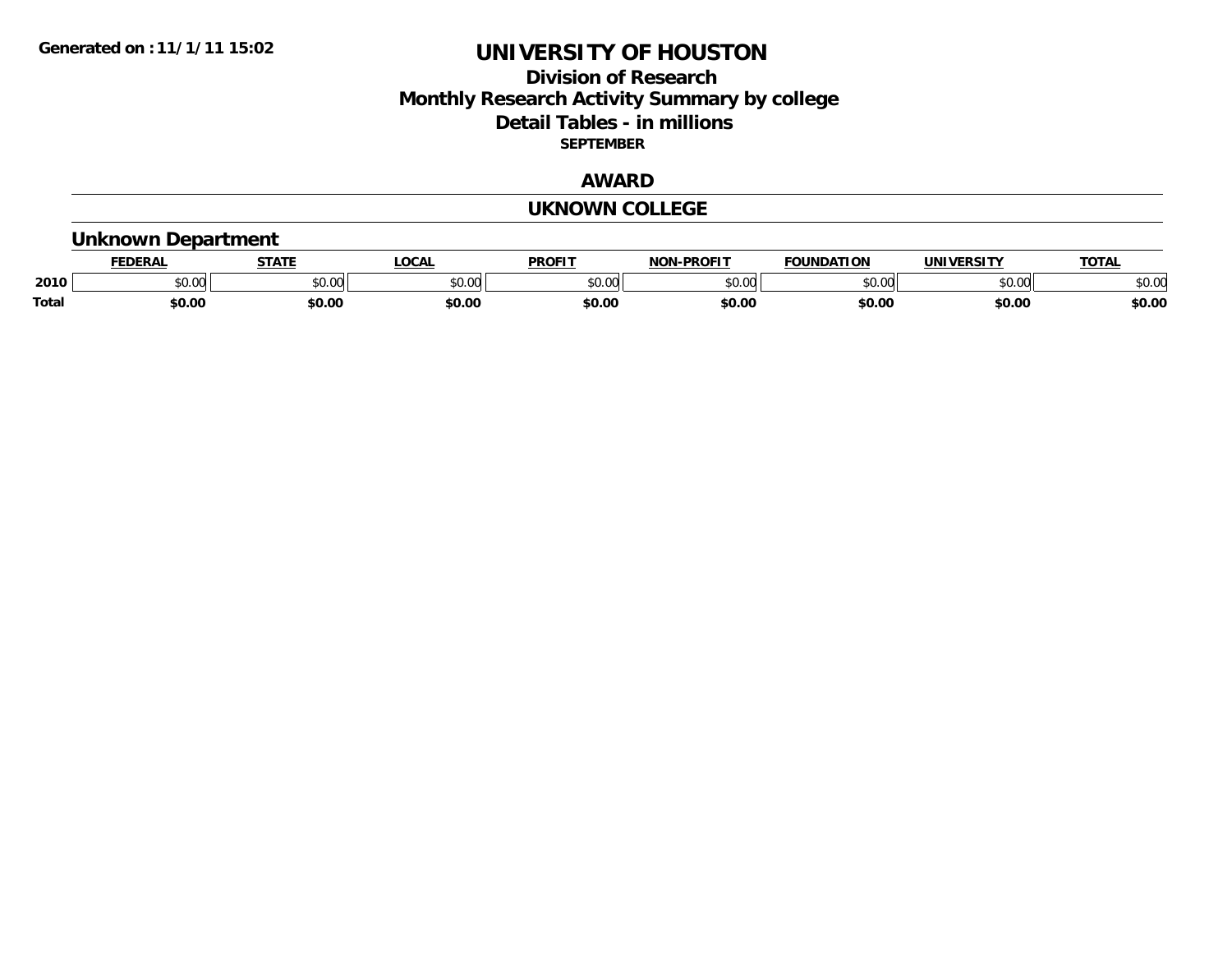### **Division of ResearchMonthly Research Activity Summary by college Detail Tables - in millions SEPTEMBER**

### **AWARD**

# **VICE PRESIDENT FOR ADMINISTRATION**

### **UH Police Department**

|              | <b>EDERAL</b>   | <b>STATE</b>   | <b>LOCAL</b>  | <b>PROFIT</b> | <b>-PROFIT</b><br><b>NON</b> | <b>FOUNDATION</b> | <b>IINIVEDCTTV</b> | <b>TOTAL</b> |
|--------------|-----------------|----------------|---------------|---------------|------------------------------|-------------------|--------------------|--------------|
| 2009         | 0.00<br>- JU.UU | 0.000<br>uuu.u | 0000<br>PO.OO | 0000<br>DU.UU | \$0.00                       | $\sim$ 00<br>しいい  | 0.00<br>DU.UG      | .uuu.u       |
| <b>Total</b> | 50.00           | .000.00        | \$0.00        | \$0.00        | \$0.00                       | \$0.00            | \$0.00             | 4,000.00     |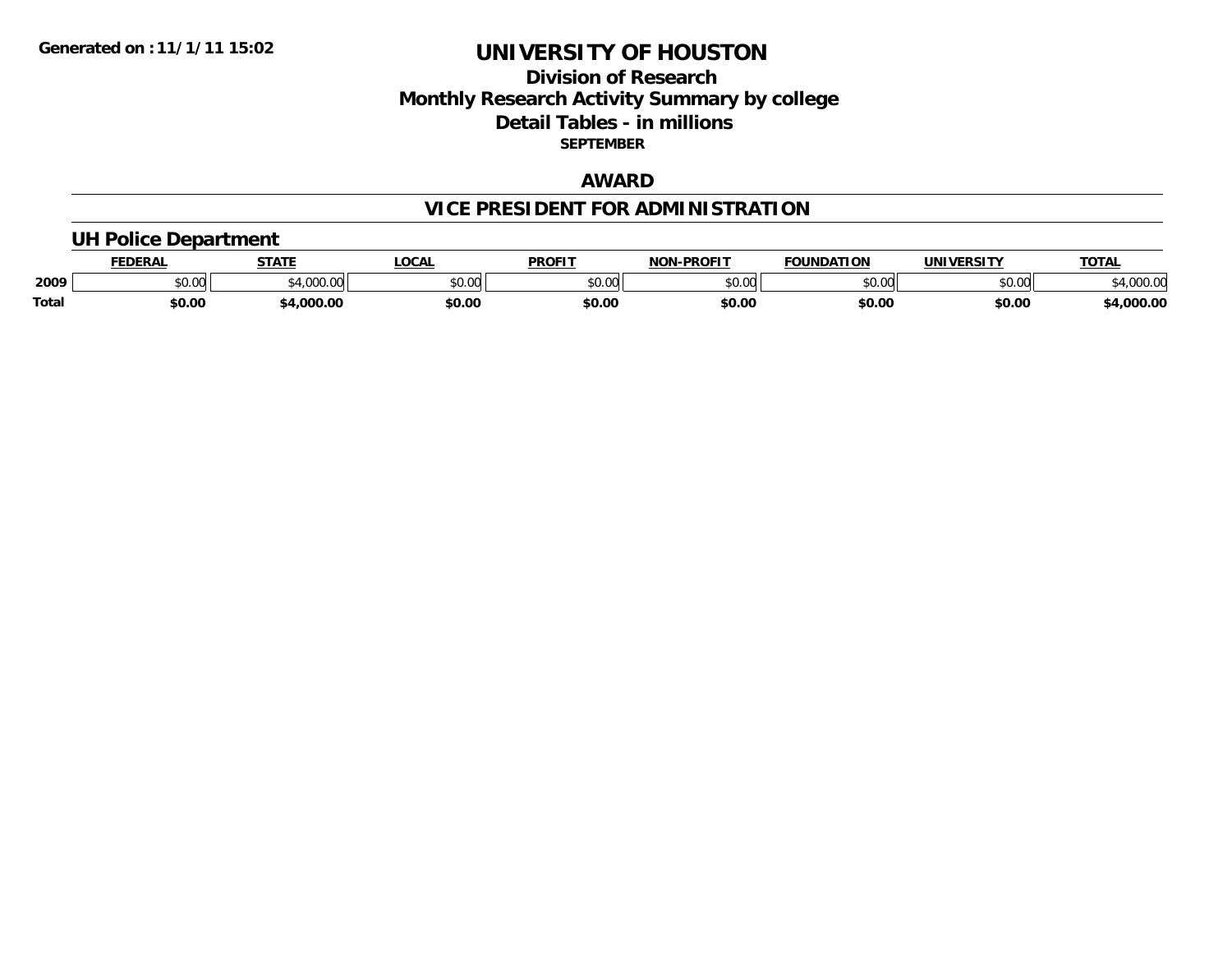### **Division of ResearchMonthly Research Activity Summary by college Detail Tables - in millions SEPTEMBER**

### **AWARD**

#### **VICE PRESIDENT FOR STUDENT AFFAIRS**

### **Vice President, Student Affairs**

|              | <b>FEDERAL</b>                 | <b>STATE</b>  | <b>LOCAL</b> | <b>PROFIT</b>  | <b>-PROFIT</b><br><b>NON</b> | <b>FOUNDATION</b> | <b>UNIVERSITY</b> | <b>TOTAL</b>            |
|--------------|--------------------------------|---------------|--------------|----------------|------------------------------|-------------------|-------------------|-------------------------|
| 2009         | 1.222<br>$\sim$<br>⊅∠30.3UU.UU | 0000<br>JU.UU | \$0.00       | ≮N UV<br>JU.UU | \$0.00                       | \$0.00            | \$0.00            | $\sim$ $\sim$<br>300.00 |
| <b>Total</b> | 5236,300.00                    | \$0.00        | \$0.00       | \$0.00         | \$0.00                       | \$0.00            | \$0.00            | \$236,300.00            |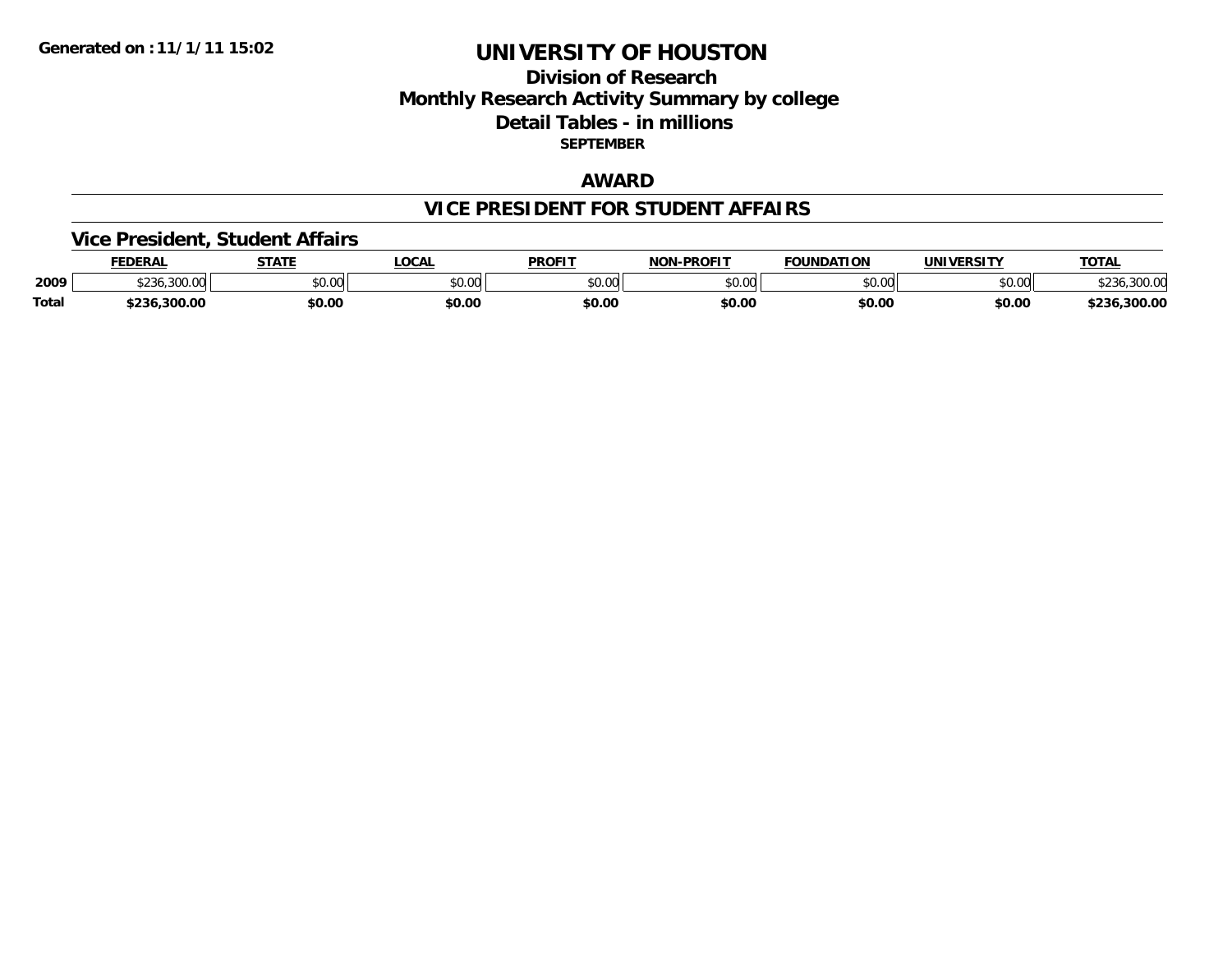### **Division of ResearchMonthly Research Activity Summary by college Detail Tables - in millions SEPTEMBER**

#### **TOTAL EXPENDITURE**

#### **C.T. BAUER COLLEGE OF BUSINESS**

|      | Finance        |              |              |               |                   |                   |                   |              |  |  |  |
|------|----------------|--------------|--------------|---------------|-------------------|-------------------|-------------------|--------------|--|--|--|
|      | <b>FEDERAL</b> | <b>STATE</b> | <b>LOCAL</b> | <b>PROFIT</b> | <b>NON-PROFIT</b> | <b>FOUNDATION</b> | <b>UNIVERSITY</b> | <b>TOTAL</b> |  |  |  |
| 2008 | \$23,064.23    | \$0.00       | \$0.00       | \$0.00        | \$0.00            | \$0.00            | \$0.00            | \$23,064.23  |  |  |  |
| 2009 | \$6,374.04     | \$0.00       | \$0.00       | \$0.00        | \$0.00            | \$0.00            | \$0.00            | \$6,374.04   |  |  |  |
| 2010 | \$23,705.68    | \$0.00       | \$0.00       | \$0.00        | \$0.00            | \$0.00            | \$0.00            | \$23,705.68  |  |  |  |
| 2011 | \$11,359.47    | \$0.00       | \$0.00       | \$0.00        | \$0.00            | \$0.00            | \$0.00            | \$11,359.47  |  |  |  |

# **Small Business Development Center**

|       | <b>FEDERAL</b> | <b>STATE</b> | <b>LOCAL</b> | <b>PROFIT</b> | <b>NON-PROFIT</b> | <b>FOUNDATION</b> | <b>UNIVERSITY</b> | <b>TOTAL</b>   |
|-------|----------------|--------------|--------------|---------------|-------------------|-------------------|-------------------|----------------|
| 2008  | \$97,345.01    | \$0.00       | \$0.00       | \$0.00        | \$0.00            | \$0.00            | \$0.00            | \$97,345.01    |
| 2009  | \$98,519.80    | \$0.00       | \$0.00       | \$0.00        | \$0.00            | \$0.00            | \$0.00            | \$98,519.80    |
| 2010  | \$215,641.79   | \$0.00       | \$0.00       | \$0.00        | \$0.00            | \$0.00            | \$0.00            | \$215,641.79   |
| 2011  | \$196,030.05   | \$0.00       | \$0.00       | \$0.00        | \$0.00            | \$0.00            | \$0.00            | \$196,030.05   |
| 2012  | \$353,913.87   | \$0.00       | \$0.00       | \$0.00        | \$0.00            | \$0.00            | \$0.00            | \$353,913.87   |
| Total | \$1,025,953.94 | \$0.00       | \$0.00       | \$0.00        | \$0.00            | \$0.00            | \$0.00            | \$1,025,953.94 |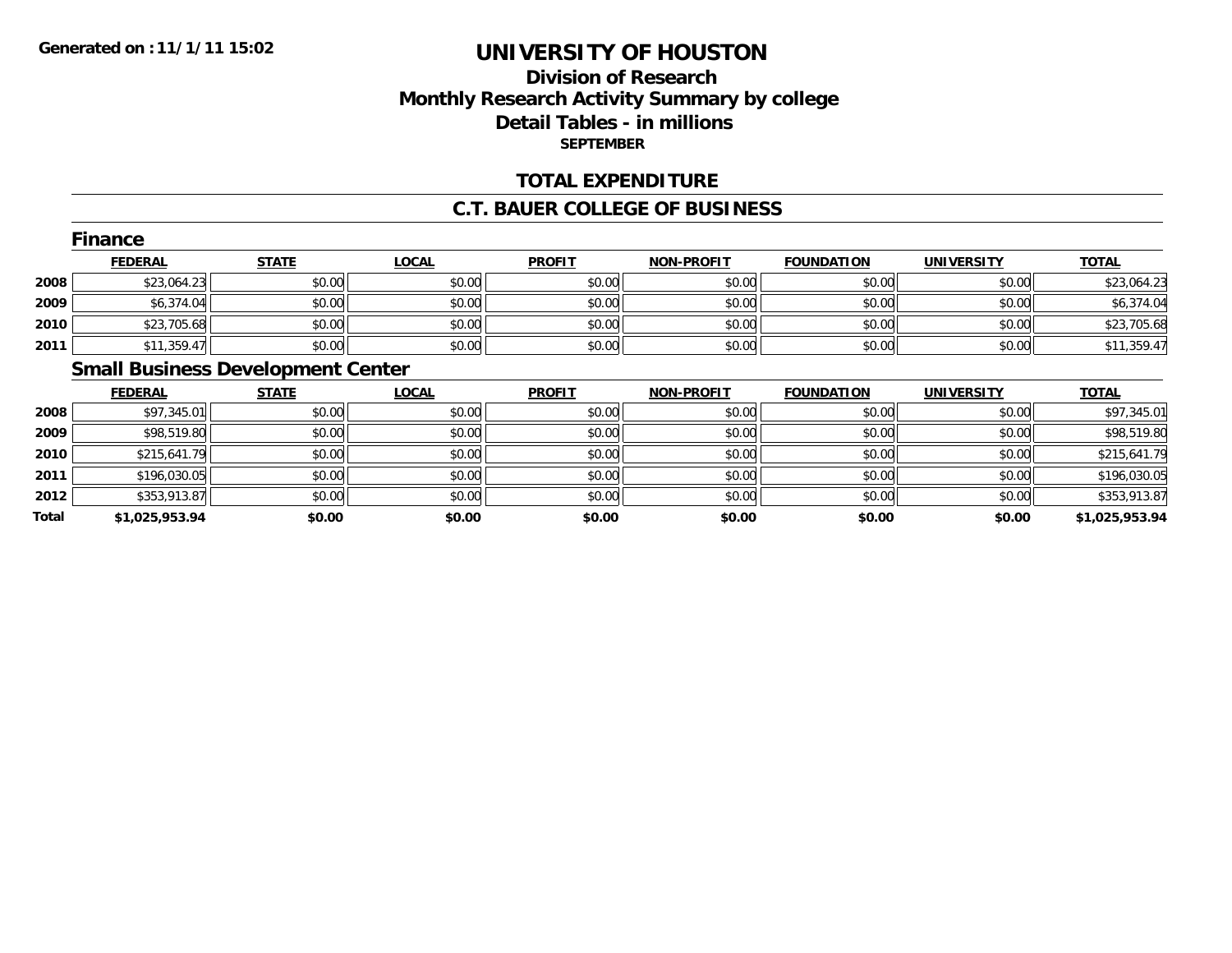#### **Division of Research Monthly Research Activity Summary by college Detail Tables - in millions SEPTEMBER**

#### **TOTAL EXPENDITURE**

#### **COLLEGE OF ARCHITECTURE**

|              | <b>Architecture</b> |              |              |               |                   |                   |                   |              |  |  |  |  |  |
|--------------|---------------------|--------------|--------------|---------------|-------------------|-------------------|-------------------|--------------|--|--|--|--|--|
|              | <b>FEDERAL</b>      | <b>STATE</b> | <b>LOCAL</b> | <b>PROFIT</b> | <b>NON-PROFIT</b> | <b>FOUNDATION</b> | <b>UNIVERSITY</b> | <b>TOTAL</b> |  |  |  |  |  |
| 2010         | \$0.00              | \$0.00       | \$0.00       | \$0.00        | \$0.00            | \$4,967.97        | \$0.00            | \$4,967.97   |  |  |  |  |  |
| 2011         | \$0.00              | \$0.00       | \$0.00       | \$0.00        | \$0.00            | \$9,189.41        | \$0.00            | \$9,189.41   |  |  |  |  |  |
| 2012         | \$0.00              | \$0.00       | \$0.00       | \$0.00        | \$0.00            | (\$915.61)        | \$0.00            | (\$915.61)   |  |  |  |  |  |
| <b>Total</b> | \$0.00              | \$0.00       | \$0.00       | \$0.00        | \$0.00            | \$13,241.77       | \$0.00            | \$13,241.77  |  |  |  |  |  |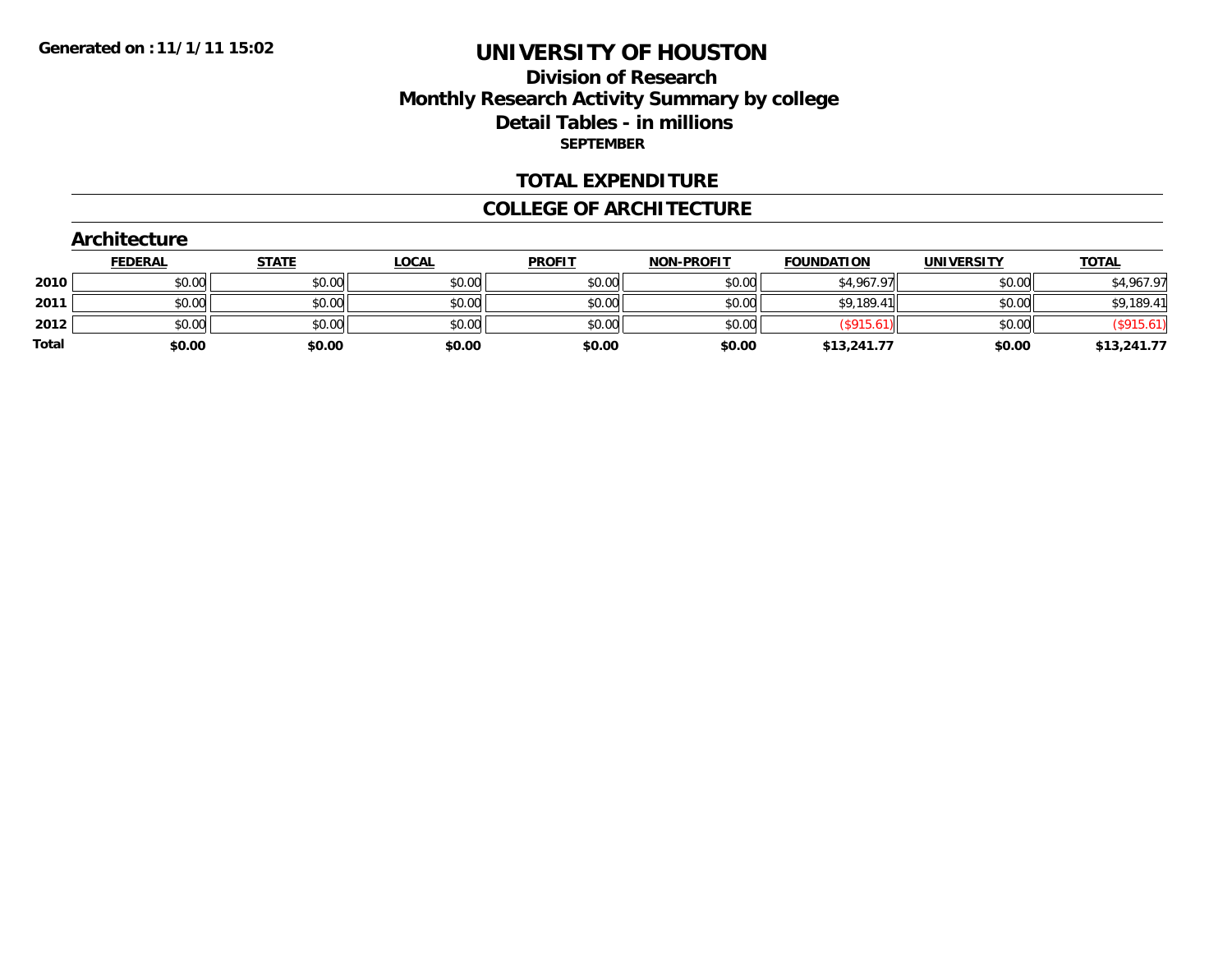### **Division of ResearchMonthly Research Activity Summary by college Detail Tables - in millionsSEPTEMBER**

#### **TOTAL EXPENDITURE**

#### **COLLEGE OF EDUCATION**

# **Consistency Mgmt and Coop Disc**

|      | <b>FEDERAL</b> | <b>STATE</b>           | LOCAI                  | <b>PROFIT</b>          | <b>NON-PROFIT</b>    | <b>FOUNDATION</b>  | <b>UNITUED CTTV</b> | <b>TOTAI</b> |
|------|----------------|------------------------|------------------------|------------------------|----------------------|--------------------|---------------------|--------------|
| 2011 | 0000<br>JU.UU  | $\uparrow$<br>JU.UU    | $\sim$ 00<br>JU.UU     | $\sim$ $\sim$<br>JU.UU | 0000<br><b>PU.UU</b> | $\sim$ 00<br>JU.UU | 0000<br>JU.UU       | \$0.00       |
| 2012 | 0000<br>DU.UU  | $\sim$ $\sim$<br>JU.UU | $\sim$ $\sim$<br>JU.UU | $\sim$ $\sim$<br>JU.UU | 0000<br>JU.UU        | $\sim$ 00<br>טט.   | $\cdots$<br>JU.UU   | \$0.00       |

#### **Curriculum and Instruction**

|      | <b>FEDERAL</b> | <b>STATE</b> | <b>LOCAL</b> | <b>PROFIT</b> | <b>NON-PROFIT</b> | <b>FOUNDATION</b> | <b>UNIVERSITY</b> | <u>TOTAL</u> |
|------|----------------|--------------|--------------|---------------|-------------------|-------------------|-------------------|--------------|
| 2008 | \$124,171.93   | \$6,668.73   | \$0.00       | \$0.00        | \$39,640.77       | \$12.53           | \$0.00            | \$170,493.96 |
| 2009 | \$116,365.71   | \$2,861.60   | \$558.89     | \$0.00        | \$39,380.07       | \$0.00            | \$0.00            | \$159,166.27 |
| 2010 | \$126,399.84   | \$1,055.75   | \$0.00       | \$0.00        | \$51,512.82       | \$1,028.66        | \$0.00            | \$179.997.07 |
| 2011 | \$93,516.33    | \$2,024.98   | \$0.00       | \$0.00        | \$18,255.45       | \$11,972.03       | \$0.00            | \$125,768.79 |
| 2012 | \$84,214.50    | \$10,523.04  | \$0.00       | \$0.00        | \$24,267.66       | \$3,731.43        | \$0.00            | \$122,736.63 |

#### **Educational Leadership & Cultural Studies**

|      | <b>FERERAI</b><br>LNA | -----<br>$\blacksquare$ | $\sim$ | <b>PROFIT</b> | $-$ DD $\wedge$ ETT<br>NIANI | FOUNDATION | <b>UNIVERSITY</b> | $-2$ |
|------|-----------------------|-------------------------|--------|---------------|------------------------------|------------|-------------------|------|
| 2008 | $\sim$ $\sim$<br>v.vu | $\sim$ 00<br>v.vv       | וטט.   | ົດ<br>v.vu    | $\sim$ $\sim$                | $\sim$     | JU.UU             | 'Yh. |

# **Educational Psychology**

|      | <b>FEDERAL</b> | <b>STATE</b> | <b>LOCAL</b> | <b>PROFIT</b> | <b>NON-PROFIT</b> | <b>FOUNDATION</b> | <b>UNIVERSITY</b> | <b>TOTAL</b> |
|------|----------------|--------------|--------------|---------------|-------------------|-------------------|-------------------|--------------|
| 2008 | \$16,672.40    | \$3,561.80   | \$0.00       | \$0.00        | \$0.00            | \$677.70          | \$0.00            | \$20,911.90  |
| 2009 | \$9,011.92     | \$8,926.98   | \$0.00       | \$0.00        | \$0.00            | \$10,189.06       | \$0.00            | \$28,127.96  |
| 2010 | \$0.00         | \$0.00       | \$0.00       | \$0.00        | \$1,539.38        | \$23,771.34       | \$0.00            | \$25,310.72  |
| 2011 | \$1,300.00     | \$6,002.58   | \$0.00       | \$0.00        | \$0.00            | \$4,960.22        | \$0.00            | \$12,262.80  |
| 2012 | \$17,822.33    | \$11,563.07  | \$0.00       | \$0.00        | \$49.00           | (\$1,915.37)      | \$0.00            | \$27,519.03  |

#### **Institute for Urban Education**

|       | <b>FEDERAL</b> | <b>STATE</b> | <b>LOCAL</b> | <b>PROFIT</b> | <b>NON-PROFIT</b> | <b>FOUNDATION</b> | <b>UNIVERSITY</b> | <b>TOTAL</b> |
|-------|----------------|--------------|--------------|---------------|-------------------|-------------------|-------------------|--------------|
| 2009  | \$0.00         | \$0.00       | \$0.00       | \$0.00        | \$0.00            | \$0.00            | \$0.00            | \$0.00       |
| 2010  | \$0.00         | \$0.00       | \$0.00       | \$0.00        | \$0.00            | \$0.00            | \$0.00            | \$0.00       |
| 2011  | \$0.00         | \$0.00       | \$0.00       | \$0.00        | \$0.00            | \$0.00            | \$0.00            | \$0.00       |
| 2012  | \$0.00         | \$0.00       | \$0.00       | \$0.00        | \$0.00            | \$0.00            | \$0.00            | \$0.00       |
| Total | \$589,474.96   | \$53,188.53  | \$558.89     | \$0.00        | \$177,577.36      | \$54,692.10       | \$0.00            | \$875,491.83 |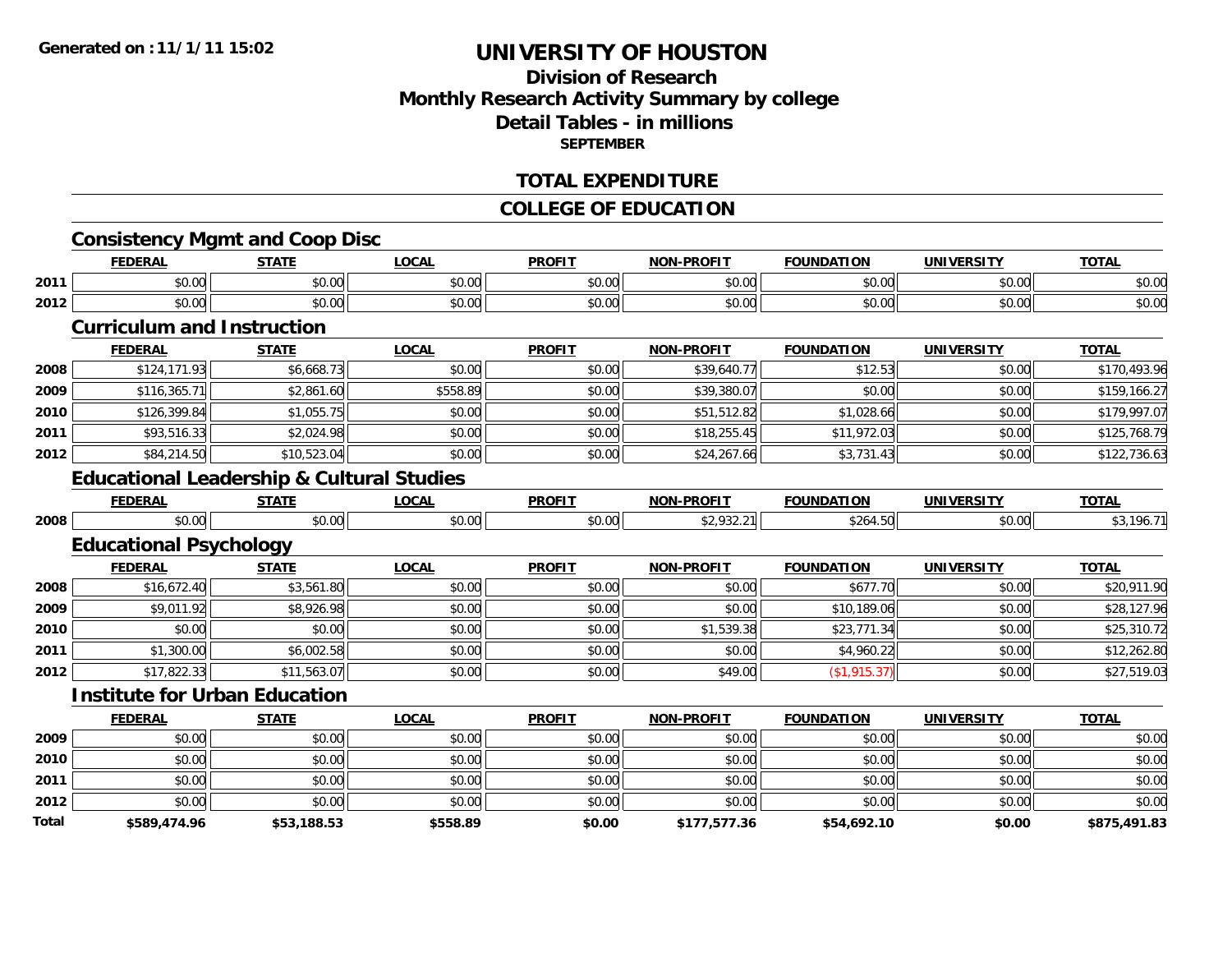### **Division of ResearchMonthly Research Activity Summary by college Detail Tables - in millions SEPTEMBER**

#### **TOTAL EXPENDITURE**

#### **COLLEGE OF LIBERAL ARTS AND SOCIAL SCIENCES**

|      | Art                                           |              |              |               |                   |                   |                   |              |
|------|-----------------------------------------------|--------------|--------------|---------------|-------------------|-------------------|-------------------|--------------|
|      | <b>FEDERAL</b>                                | <b>STATE</b> | <b>LOCAL</b> | <b>PROFIT</b> | <b>NON-PROFIT</b> | <b>FOUNDATION</b> | <b>UNIVERSITY</b> | <b>TOTAL</b> |
| 2009 | \$0.00                                        | \$0.00       | \$0.00       | \$0.00        | \$1,563.20        | \$0.00            | \$0.00            | \$1,563.20   |
|      | <b>Arte Publico Press</b>                     |              |              |               |                   |                   |                   |              |
|      | <b>FEDERAL</b>                                | <b>STATE</b> | <b>LOCAL</b> | <b>PROFIT</b> | <b>NON-PROFIT</b> | <b>FOUNDATION</b> | <b>UNIVERSITY</b> | <b>TOTAL</b> |
| 2008 | \$0.00                                        | \$0.00       | \$0.00       | \$0.00        | (\$104.71)        | \$0.00            | \$0.00            | (\$104.71)   |
| 2009 | \$1,722.50                                    | \$0.00       | \$0.00       | \$0.00        | \$0.00            | \$0.00            | \$0.00            | \$1,722.50   |
| 2010 | \$482.10                                      | \$0.00       | \$0.00       | \$0.00        | \$0.00            | \$9,460.37        | \$0.00            | \$9,942.47   |
| 2011 | \$1,455.71                                    | \$0.00       | \$0.00       | \$0.00        | \$0.00            | \$47,508.76       | \$0.00            | \$48,964.47  |
| 2012 | \$3,487.59                                    | \$0.00       | \$0.00       | \$0.00        | \$0.00            | \$0.00            | \$0.00            | \$3,487.59   |
|      | <b>Blaffer Gallery</b>                        |              |              |               |                   |                   |                   |              |
|      | <b>FEDERAL</b>                                | <b>STATE</b> | <b>LOCAL</b> | <b>PROFIT</b> | <b>NON-PROFIT</b> | <b>FOUNDATION</b> | <b>UNIVERSITY</b> | <b>TOTAL</b> |
| 2008 | \$4,571.15                                    | \$0.00       | \$0.00       | \$0.00        | \$0.00            | \$0.00            | \$0.00            | \$4,571.15   |
| 2009 | \$2,166.00                                    | \$0.00       | \$0.00       | \$0.00        | \$0.00            | \$0.00            | \$0.00            | \$2,166.00   |
| 2010 | \$5,432.68                                    | \$0.00       | \$0.00       | \$0.00        | \$0.00            | \$0.00            | \$0.00            | \$5,432.68   |
| 2011 | \$7,395.16                                    | \$360.00     | \$0.00       | \$0.00        | \$0.00            | \$0.00            | \$0.00            | \$7,755.16   |
| 2012 | \$0.00                                        | \$959.97     | \$0.00       | \$0.00        | \$0.00            | \$0.00            | \$0.00            | \$959.97     |
|      | <b>Communication Disorders</b>                |              |              |               |                   |                   |                   |              |
|      | <b>FEDERAL</b>                                | <b>STATE</b> | <b>LOCAL</b> | <b>PROFIT</b> | <b>NON-PROFIT</b> | <b>FOUNDATION</b> | <b>UNIVERSITY</b> | <b>TOTAL</b> |
| 2008 | \$1,343.81                                    | \$0.00       | \$75.00      | \$0.00        | \$18,309.71       | \$0.00            | \$0.00            | \$19,728.52  |
| 2009 | \$0.00                                        | \$0.00       | \$0.00       | \$0.00        | \$2,834.50        | \$0.00            | \$0.00            | \$2,834.50   |
| 2010 | \$0.00                                        | \$0.00       | \$0.00       | \$0.00        | \$23,752.55       | \$0.00            | \$0.00            | \$23,752.55  |
| 2011 | \$566.06                                      | \$0.00       | \$0.00       | \$0.00        | \$24,753.34       | \$0.00            | \$0.00            | \$25,319.40  |
| 2012 | \$1,107.24                                    | \$0.00       | \$0.00       | \$0.00        | \$12,605.78       | \$0.00            | \$0.00            | \$13,713.02  |
|      | <b>Dean, Liberal Arts and Social Sciences</b> |              |              |               |                   |                   |                   |              |
|      | <b>FEDERAL</b>                                | <b>STATE</b> | <b>LOCAL</b> | <b>PROFIT</b> | <b>NON-PROFIT</b> | <b>FOUNDATION</b> | <b>UNIVERSITY</b> | <b>TOTAL</b> |
| 2009 | \$4,944.37                                    | \$0.00       | \$0.00       | \$0.00        | \$0.00            | \$0.00            | \$0.00            | \$4,944.37   |
|      | <b>Economics</b>                              |              |              |               |                   |                   |                   |              |
|      | <b>FEDERAL</b>                                | <b>STATE</b> | <b>LOCAL</b> | <b>PROFIT</b> | <b>NON-PROFIT</b> | <b>FOUNDATION</b> | <b>UNIVERSITY</b> | <b>TOTAL</b> |
| 2008 | \$2,818.53                                    | \$0.00       | \$0.00       | \$0.00        | \$0.00            | \$0.00            | \$0.00            | \$2,818.53   |
| 2010 | \$11,741.46                                   | \$0.00       | \$0.00       | \$0.00        | \$0.00            | \$0.00            | \$0.00            | \$11,741.46  |
| 2011 | \$0.00                                        | \$0.00       | \$0.00       | \$0.00        | \$0.00            | \$4,457.51        | \$0.00            | \$4,457.51   |
|      |                                               |              |              |               |                   |                   |                   |              |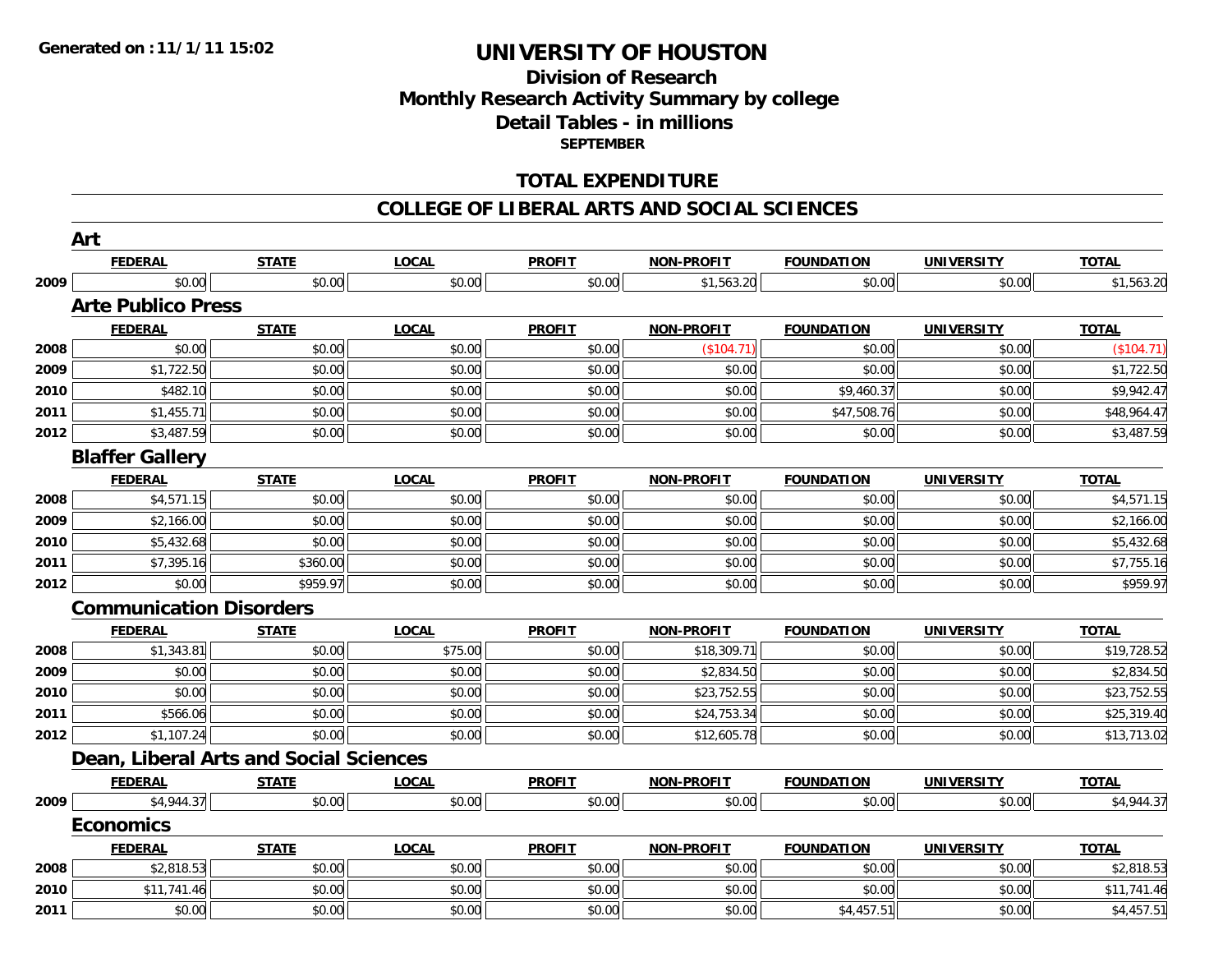### **Division of ResearchMonthly Research Activity Summary by college Detail Tables - in millions SEPTEMBER**

#### **TOTAL EXPENDITURE**

#### **COLLEGE OF LIBERAL ARTS AND SOCIAL SCIENCES**

|      | <b>Economics</b>                      |              |              |               |                   |                   |                   |              |
|------|---------------------------------------|--------------|--------------|---------------|-------------------|-------------------|-------------------|--------------|
|      | <b>FEDERAL</b>                        | <b>STATE</b> | <b>LOCAL</b> | <b>PROFIT</b> | <b>NON-PROFIT</b> | <b>FOUNDATION</b> | <b>UNIVERSITY</b> | <b>TOTAL</b> |
| 2012 | \$0.00                                | \$0.00       | \$0.00       | \$0.00        | \$0.00            | \$2,427.63        | \$0.00            | \$2,427.63   |
|      | <b>Health and Human Performance</b>   |              |              |               |                   |                   |                   |              |
|      | <b>FEDERAL</b>                        | <b>STATE</b> | <b>LOCAL</b> | <b>PROFIT</b> | <b>NON-PROFIT</b> | <b>FOUNDATION</b> | <b>UNIVERSITY</b> | <b>TOTAL</b> |
| 2008 | \$148,470.13                          | \$0.00       | \$0.00       | \$5,425.67    | \$0.00            | \$585.89          | \$0.00            | \$154,481.69 |
| 2009 | \$123,223.65                          | \$0.00       | \$0.00       | \$8,545.75    | \$0.00            | \$549.47          | \$0.00            | \$132,318.87 |
| 2010 | \$149,500.90                          | \$0.00       | \$0.00       | \$5,748.95    | \$0.00            | \$675.01          | \$0.00            | \$155,924.86 |
| 2011 | \$98,714.92                           | \$0.00       | \$0.00       | \$68,482.02   | \$0.00            | \$603.72          | \$0.00            | \$167,800.66 |
| 2012 | \$18,283.85                           | \$0.00       | \$0.00       | \$9,811.32    | \$0.00            | \$779.43          | \$0.00            | \$28,874.60  |
|      | <b>Hispanic Studies</b>               |              |              |               |                   |                   |                   |              |
|      | <b>FEDERAL</b>                        | <b>STATE</b> | <b>LOCAL</b> | <b>PROFIT</b> | <b>NON-PROFIT</b> | <b>FOUNDATION</b> | <b>UNIVERSITY</b> | <b>TOTAL</b> |
| 2012 | \$0.00                                | \$0.00       | \$0.00       | \$0.00        | \$0.00            | \$20,015.81       | \$0.00            | \$20,015.81  |
|      | <b>History</b>                        |              |              |               |                   |                   |                   |              |
|      | <b>FEDERAL</b>                        | <b>STATE</b> | <b>LOCAL</b> | <b>PROFIT</b> | <b>NON-PROFIT</b> | <b>FOUNDATION</b> | <b>UNIVERSITY</b> | <b>TOTAL</b> |
| 2008 | \$6,756.75                            | \$0.00       | \$0.00       | \$13,496.40   | \$0.00            | \$0.00            | \$0.00            | \$20,253.15  |
| 2009 | \$0.00                                | \$0.00       | \$0.00       | \$2,475.73    | \$0.00            | \$0.00            | \$0.00            | \$2,475.73   |
| 2010 | \$0.00                                | \$0.00       | \$0.00       | \$9,768.33    | \$0.00            | \$0.00            | \$0.00            | \$9,768.33   |
| 2011 | (\$289.30)                            | \$0.00       | \$0.00       | \$663.13      | \$0.00            | \$13,750.00       | \$0.00            | \$14,123.83  |
| 2012 | \$0.00                                | \$0.00       | \$0.00       | \$735.78      | (\$332.43)        | \$13,750.00       | \$0.00            | \$14,153.35  |
|      | <b>Hobby Center for Public Policy</b> |              |              |               |                   |                   |                   |              |
|      | <b>FEDERAL</b>                        | <b>STATE</b> | <b>LOCAL</b> | <b>PROFIT</b> | <b>NON-PROFIT</b> | <b>FOUNDATION</b> | <b>UNIVERSITY</b> | <b>TOTAL</b> |
| 2010 | \$4,316.46                            | \$0.00       | \$0.00       | \$0.00        | \$0.00            | \$0.00            | \$0.00            | \$4,316.46   |
| 2011 | \$5,134.65                            | \$0.00       | \$0.00       | \$0.00        | \$0.00            | \$0.00            | \$0.00            | \$5,134.65   |
|      | <b>Modern/Classical Languages</b>     |              |              |               |                   |                   |                   |              |
|      | <b>FEDERAL</b>                        | <b>STATE</b> | <b>LOCAL</b> | <b>PROFIT</b> | <b>NON-PROFIT</b> | <b>FOUNDATION</b> | <b>UNIVERSITY</b> | <b>TOTAL</b> |
| 2008 | \$8,216.53                            | \$0.00       | \$0.00       | \$0.00        | \$0.00            | \$0.00            | \$0.00            | \$8,216.53   |
|      | <b>Philosophy</b>                     |              |              |               |                   |                   |                   |              |
|      | <b>FEDERAL</b>                        | <b>STATE</b> | <b>LOCAL</b> | <b>PROFIT</b> | <b>NON-PROFIT</b> | <b>FOUNDATION</b> | <b>UNIVERSITY</b> | <b>TOTAL</b> |
| 2012 | \$798.68                              | \$0.00       | \$0.00       | \$0.00        | \$0.00            | \$0.00            | \$0.00            | \$798.68     |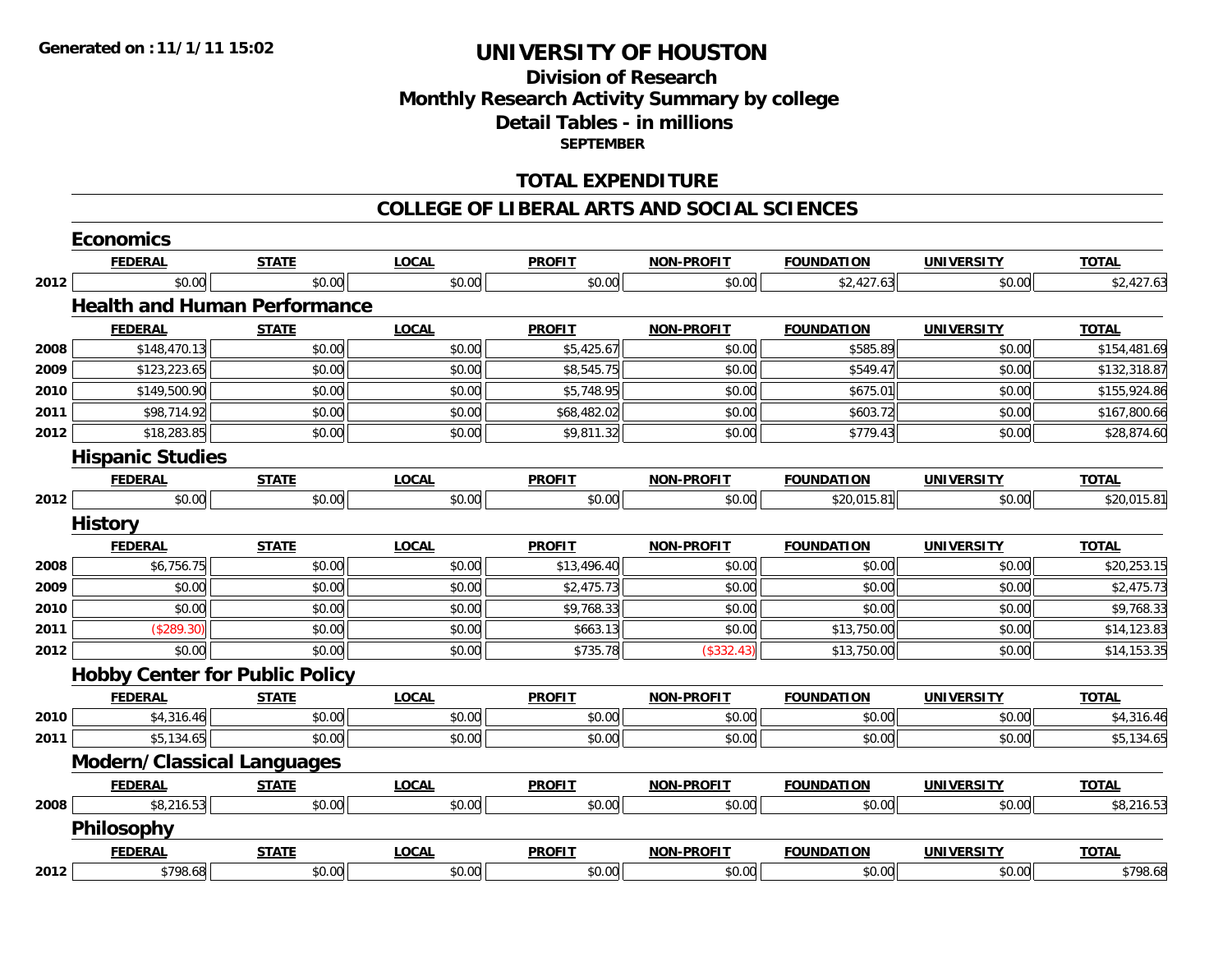### **Division of ResearchMonthly Research Activity Summary by college Detail Tables - in millions SEPTEMBER**

#### **TOTAL EXPENDITURE**

#### **COLLEGE OF LIBERAL ARTS AND SOCIAL SCIENCES**

### **Political Science**

|      | <b>FEDERAL</b> | <b>STATE</b> | <u>LOCAL</u> | <b>PROFIT</b> | <b>NON-PROFIT</b> | <b>FOUNDATION</b> | <b>UNIVERSITY</b> | <b>TOTAL</b> |
|------|----------------|--------------|--------------|---------------|-------------------|-------------------|-------------------|--------------|
| 2008 | \$6,771.76     | \$0.00       | \$0.00       | \$0.00        | \$0.00            | \$0.00            | \$0.00            | 771.76       |
| 2009 | \$0.00         | \$0.00       | \$0.00       | \$0.00        | \$0.00            | \$0.00            | \$0.00            | \$0.00       |
| 2010 | \$0.00         | \$0.00       | \$0.00       | \$0.00        | \$0.00            | \$0.00            | \$0.00            | \$0.00       |
| 2011 | \$0.00         | \$0.00       | \$0.00       | \$0.00        | \$0.00            | \$0.00            | \$0.00            | \$0.00       |

#### **Psychology**

|      | <b>FEDERAL</b> | <b>STATE</b>   | <b>LOCAL</b> | <b>PROFIT</b> | <b>NON-PROFIT</b> | <b>FOUNDATION</b> | <b>UNIVERSITY</b> | <b>TOTAL</b>   |
|------|----------------|----------------|--------------|---------------|-------------------|-------------------|-------------------|----------------|
| 2008 | \$1,561,391.67 | \$2,082,737.91 | \$1,532.58   | \$11,893.46   | \$1,197.01        | \$0.00            | \$1,197.01        | \$3,659,949.64 |
| 2009 | \$909,366.42   | \$156,045.87   | \$0.00       | \$9,841.99    | \$2,653.07        | \$1,251.92        | \$11,522.85       | \$1,090,682.12 |
| 2010 | \$756,752.82   | \$1,431,004.72 | \$0.00       | \$10,468.30   | \$7.785.05        | \$1,323.47        | \$2,309.28        | \$2,209,643.64 |
| 2011 | \$439,899.47   | \$33,617.24    | \$0.00       | \$8,792.37    | \$17,281.04       | \$4,078.52        | \$1,343.52        | \$505,012.16   |
| 2012 | \$585,417.08   | \$4,637.27     | \$0.00       | \$4,511.86    | \$10,270.55       | \$4,561.61        | (\$8,376.10)      | \$601,022.27   |

#### **Sociology**

|       | <b>FEDERAL</b> | <b>STATE</b>   | <b>LOCAL</b> | <b>PROFIT</b> | <b>NON-PROFIT</b> | <b>FOUNDATION</b> | <b>UNIVERSITY</b> | <b>TOTAL</b>   |
|-------|----------------|----------------|--------------|---------------|-------------------|-------------------|-------------------|----------------|
| 2008  | \$5,403.10     | \$0.00         | \$1,891.38   | \$0.00        | \$0.00            | \$0.00            | \$0.00            | \$7,294.48     |
| 2009  | \$5,636.12     | \$0.00         | \$84.79      | \$0.00        | \$0.00            | \$0.00            | \$0.00            | \$5,720.91     |
| 2010  | \$15,118.82    | \$0.00         | \$1,782.09   | \$0.00        | \$0.00            | \$0.00            | \$0.00            | \$16,900.91    |
| 2011  | \$13,345.91    | \$0.00         | \$0.00       | \$0.00        | \$0.00            | \$0.00            | \$0.00            | \$13,345.91    |
| 2012  | \$2,767.94     | \$0.00         | \$0.00       | \$0.00        | \$0.00            | \$0.00            | \$0.00            | \$2,767.94     |
| Total | \$4,914,232.68 | \$3,709,362.98 | \$5,365.84   | \$170,661.06  | \$122,568.66      | \$125,779.13      | \$7,996.56        | \$9,055,966.91 |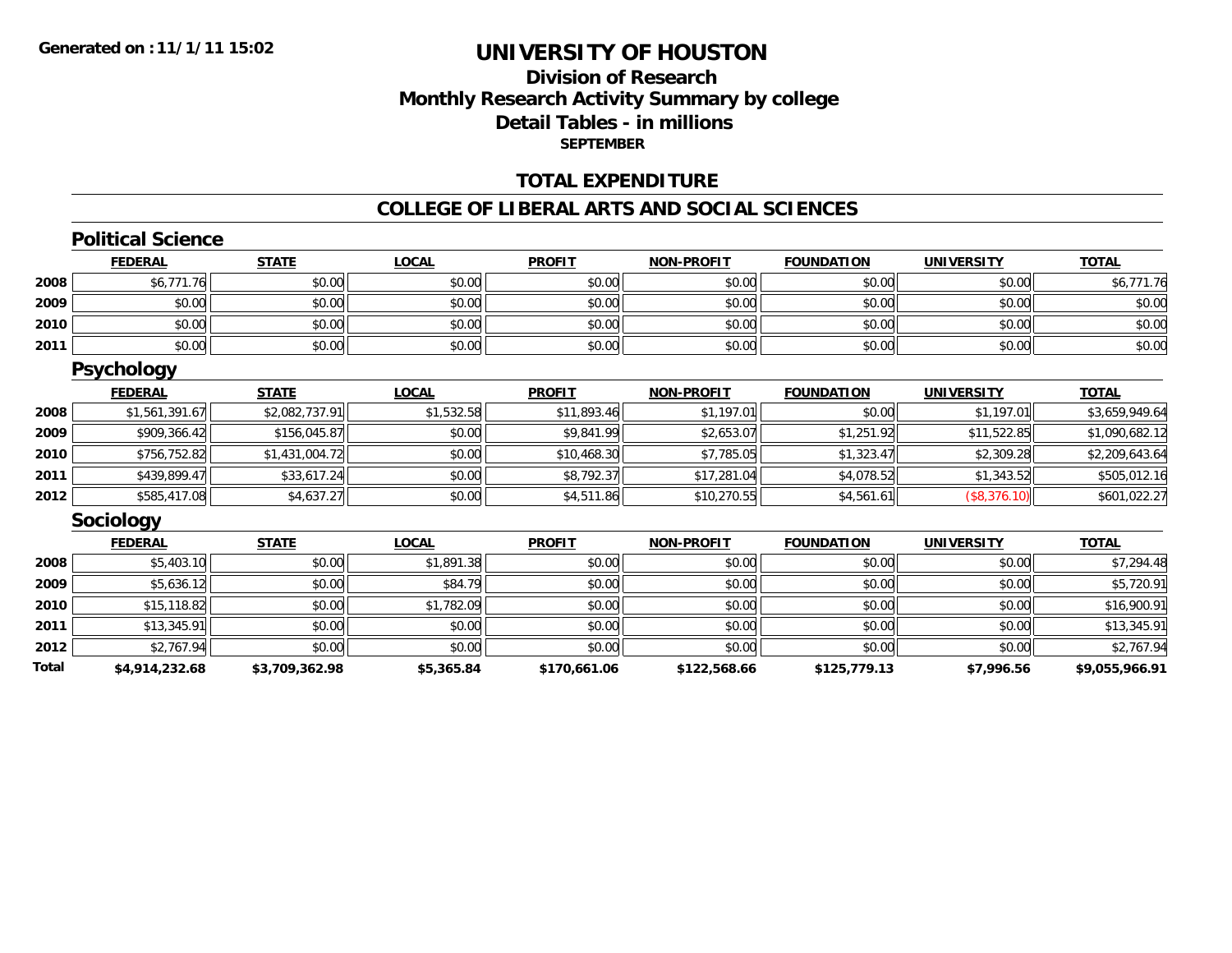### **Division of ResearchMonthly Research Activity Summary by college Detail Tables - in millions SEPTEMBER**

#### **TOTAL EXPENDITURE**

#### **COLLEGE OF NATURAL SCIENCES AND MATHEMATICS**

# **Allied Geophysical Laboratories**

|      | <b>FEDERAL</b>              | <b>STATE</b>                                  | <b>LOCAL</b>                                           | <b>PROFIT</b> | <b>NON-PROFIT</b> | <b>FOUNDATION</b> | <b>UNIVERSITY</b> | <b>TOTAL</b>   |
|------|-----------------------------|-----------------------------------------------|--------------------------------------------------------|---------------|-------------------|-------------------|-------------------|----------------|
| 2012 | \$0.00                      | \$0.00                                        | \$0.00                                                 | \$4,413.60    | \$0.00            | \$0.00            | \$0.00            | \$4,413.60     |
|      | <b>Biology/Biochemistry</b> |                                               |                                                        |               |                   |                   |                   |                |
|      | <b>FEDERAL</b>              | <b>STATE</b>                                  | <b>LOCAL</b>                                           | <b>PROFIT</b> | <b>NON-PROFIT</b> | <b>FOUNDATION</b> | <b>UNIVERSITY</b> | <b>TOTAL</b>   |
| 2008 | \$225,721.61                | \$6,138.23                                    | \$0.00                                                 | \$0.00        | \$1,365.79        | \$37,043.70       | \$0.00            | \$270,269.33   |
| 2009 | \$133,685.82                | \$6,300.32                                    | \$0.00                                                 | \$0.00        | \$2,509.65        | \$43,962.28       | \$0.00            | \$186,458.07   |
| 2010 | \$190,211.20                | \$9,239.56                                    | \$0.00                                                 | \$0.00        | \$14,874.77       | \$17,328.45       | \$0.00            | \$231,653.98   |
| 2011 | \$301,218.21                | \$23,093.34                                   | \$0.00                                                 | \$0.00        | \$28,788.80       | \$13,593.79       | \$0.00            | \$366,694.13   |
| 2012 | \$299,327.75                | \$45,945.62                                   | \$0.00                                                 | \$0.00        | \$61,478.72       | \$15,244.96       | \$0.00            | \$421,997.05   |
|      |                             |                                               | <b>Center for Nuclear Receptors and Cell Signaling</b> |               |                   |                   |                   |                |
|      | <b>FEDERAL</b>              | <b>STATE</b>                                  | <b>LOCAL</b>                                           | <b>PROFIT</b> | <b>NON-PROFIT</b> | <b>FOUNDATION</b> | <b>UNIVERSITY</b> | <b>TOTAL</b>   |
| 2010 | \$9,457.15                  | \$1,272,764.03                                | \$0.00                                                 | \$0.00        | \$0.00            | \$0.00            | \$0.00            | \$1,282,221.18 |
| 2011 | \$74,858.00                 | \$463.73                                      | \$0.00                                                 | \$0.00        | \$1,424.19        | \$1,819.89        | \$0.00            | \$78,565.80    |
| 2012 | \$178,558.35                | \$11,810.04                                   | \$0.00                                                 | \$7,537.37    | \$0.00            | \$3,517.13        | \$0.00            | \$201,422.89   |
|      | <b>Chemistry</b>            |                                               |                                                        |               |                   |                   |                   |                |
|      | <b>FEDERAL</b>              | <b>STATE</b>                                  | <b>LOCAL</b>                                           | <b>PROFIT</b> | <b>NON-PROFIT</b> | <b>FOUNDATION</b> | <b>UNIVERSITY</b> | <b>TOTAL</b>   |
| 2008 | \$244,094.92                | \$0.00                                        | \$0.00                                                 | \$2,832.83    | \$7,423.81        | \$87,320.62       | \$0.00            | \$341,672.17   |
| 2009 | \$192,728.04                | \$5,264.69                                    | \$0.00                                                 | \$5,944.01    | \$19,916.92       | \$97,956.74       | \$5,992.50        | \$327,802.90   |
| 2010 | \$493,353.59                | \$1,287,991.30                                | \$0.00                                                 | \$7,117.62    | \$2,490.49        | \$77,277.06       | \$25,390.00       | \$1,893,620.06 |
| 2011 | \$262,217.91                | \$140,775.13                                  | \$0.00                                                 | \$6,509.07    | \$7,147.14        | \$109,057.27      | \$1,452.06        | \$527,158.57   |
| 2012 | \$211,011.02                | \$87,647.51                                   | \$0.00                                                 | \$3,143.64    | \$2,974.33        | \$107,274.40      | (\$2,024.95)      | \$410,025.94   |
|      | <b>Computer Science</b>     |                                               |                                                        |               |                   |                   |                   |                |
|      | <b>FEDERAL</b>              | <b>STATE</b>                                  | <b>LOCAL</b>                                           | <b>PROFIT</b> | <b>NON-PROFIT</b> | <b>FOUNDATION</b> | <b>UNIVERSITY</b> | <b>TOTAL</b>   |
| 2008 | \$292,340.39                | \$8,762.12                                    | \$0.00                                                 | \$530.74      | \$0.00            | \$0.00            | \$0.00            | \$301,633.25   |
| 2009 | \$110,392.86                | \$14,370.35                                   | \$0.00                                                 | \$3,600.35    | \$8,472.95        | \$0.00            | \$0.00            | \$136,836.51   |
| 2010 | \$258,367.98                | \$10,375.95                                   | \$0.00                                                 | \$12,386.84   | \$6,953.87        | \$0.00            | \$0.00            | \$288,084.64   |
| 2011 | \$397,442.74                | \$2,704.04                                    | \$0.00                                                 | \$19,048.77   | \$3,131.31        | \$0.00            | \$0.00            | \$422,326.86   |
| 2012 | \$283,496.52                | \$5,878.95                                    | \$0.00                                                 | \$35,790.71   | \$9,105.17        | \$4,905.98        | \$0.00            | \$339,177.32   |
|      |                             | <b>Dean, Natural Sciences and Mathematics</b> |                                                        |               |                   |                   |                   |                |
|      | <b>FEDERAL</b>              | <b>STATE</b>                                  | <b>LOCAL</b>                                           | <b>PROFIT</b> | <b>NON-PROFIT</b> | <b>FOUNDATION</b> | <b>UNIVERSITY</b> | <b>TOTAL</b>   |
| 2008 | \$0.00                      | \$0.00                                        | \$0.00                                                 | \$0.00        | \$0.00            | \$0.00            | \$0.00            | \$0.00         |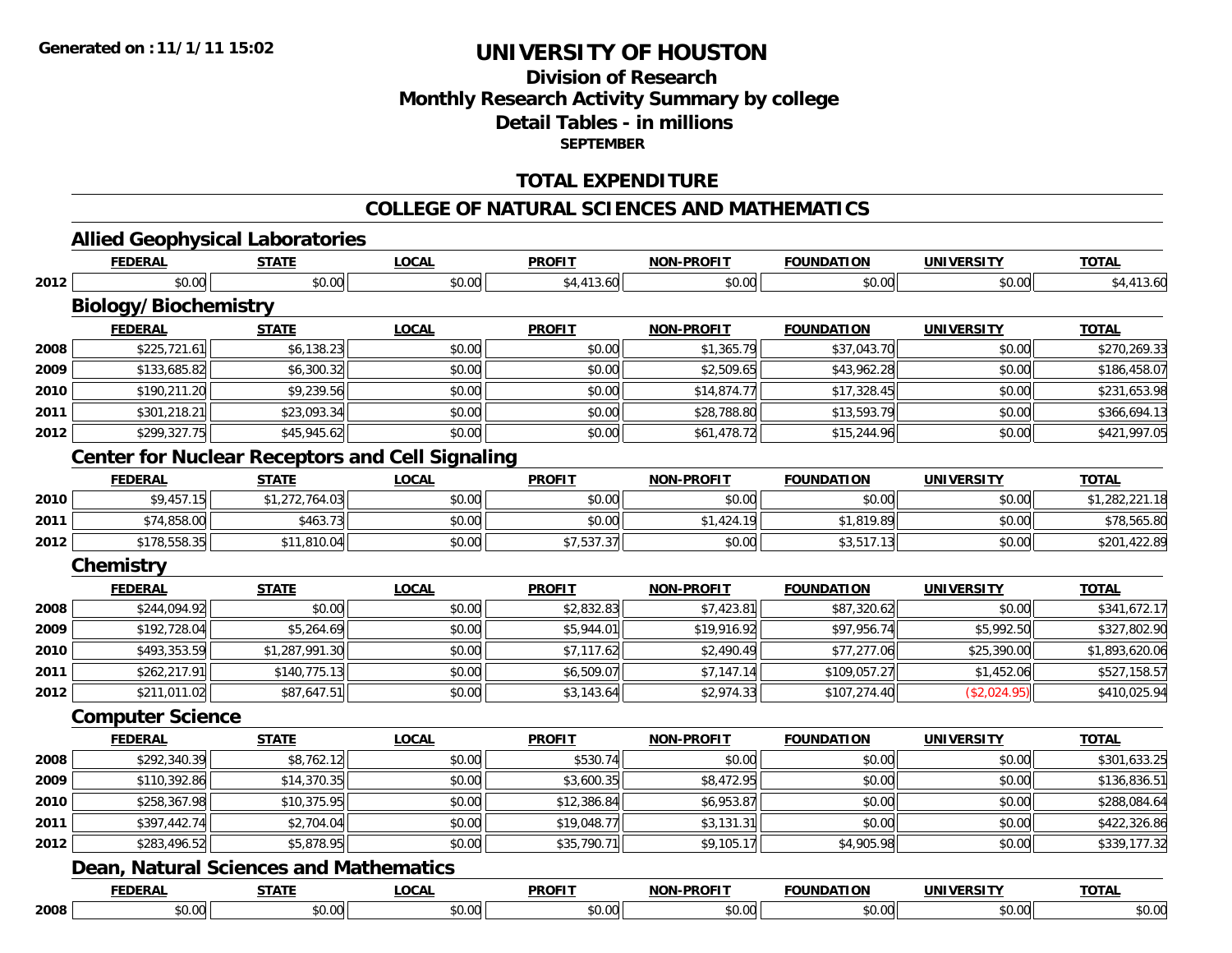### **Division of ResearchMonthly Research Activity Summary by college Detail Tables - in millionsSEPTEMBER**

#### **TOTAL EXPENDITURE**

#### **COLLEGE OF NATURAL SCIENCES AND MATHEMATICS**

### **Dean, Natural Sciences and Mathematics**

|              | <b>FEDERAL</b>     | <b>STATE</b>   | <b>LOCAL</b> | <b>PROFIT</b> | <b>NON-PROFIT</b> | <b>FOUNDATION</b> | <b>UNIVERSITY</b> | <b>TOTAL</b>    |
|--------------|--------------------|----------------|--------------|---------------|-------------------|-------------------|-------------------|-----------------|
| 2009         | \$0.00             | \$0.00         | \$0.00       | \$0.00        | \$0.00            | \$0.00            | \$0.00            | \$0.00          |
| 2010         | \$11,309.99        | \$0.00         | \$0.00       | \$0.00        | \$0.00            | \$0.00            | \$0.00            | \$11,309.99     |
| 2011         | \$71,115.81        | \$0.00         | \$0.00       | \$0.00        | \$0.00            | \$0.00            | \$0.00            | \$71,115.81     |
| 2012         | \$47,758.75        | \$0.00         | \$0.00       | \$0.00        | \$0.00            | \$0.00            | \$0.00            | \$47,758.75     |
|              | <b>Geosciences</b> |                |              |               |                   |                   |                   |                 |
|              | <b>FEDERAL</b>     | <b>STATE</b>   | <b>LOCAL</b> | <b>PROFIT</b> | <b>NON-PROFIT</b> | <b>FOUNDATION</b> | <b>UNIVERSITY</b> | <b>TOTAL</b>    |
| 2008         | \$56,933.17        | \$41,048.22    | \$0.00       | \$88,383.94   | \$30,261.39       | \$0.00            | \$4,875.45        | \$221,502.17    |
| 2009         | \$94,509.23        | \$2,592.30     | \$0.00       | \$127,205.16  | \$13,337.82       | \$0.00            | \$0.00            | \$237,644.51    |
| 2010         | \$58,556.99        | \$18,898.32    | \$0.00       | \$161,041.42  | \$168,244.24      | \$0.00            | \$0.00            | \$406,740.97    |
| 2011         | \$77,237.93        | \$53,512.09    | \$0.00       | \$204,155.70  | \$17,681.80       | \$0.00            | \$0.00            | \$352,587.52    |
| 2012         | \$254,446.18       | \$103,258.93   | \$0.00       | \$109,033.64  | \$17,932.23       | \$0.00            | \$0.00            | \$484,670.99    |
|              | <b>Mathematics</b> |                |              |               |                   |                   |                   |                 |
|              | <b>FEDERAL</b>     | <b>STATE</b>   | <b>LOCAL</b> | <b>PROFIT</b> | <b>NON-PROFIT</b> | <b>FOUNDATION</b> | <b>UNIVERSITY</b> | <b>TOTAL</b>    |
| 2008         | \$33,285.43        | \$15,567.67    | \$0.00       | \$5,985.19    | \$0.00            | \$0.00            | \$0.00            | \$54,838.28     |
| 2009         | \$47,501.86        | \$6,084.17     | \$0.00       | \$0.00        | \$0.00            | \$0.00            | \$0.00            | \$53,586.03     |
| 2010         | \$71,734.78        | \$25,680.58    | \$0.00       | \$0.00        | \$3,363.32        | \$3,343.12        | \$0.00            | \$104,121.80    |
| 2011         | \$54,958.92        | \$21,992.26    | \$0.00       | \$5,543.43    | \$11,203.10       | \$1,863.29        | \$2,515.89        | \$98,076.89     |
| 2012         | \$37,274.28        | \$27,827.71    | \$0.00       | \$5,479.28    | \$13,375.89       | (\$1,077.72)      | \$278.98          | \$83,158.41     |
|              | <b>Physics</b>     |                |              |               |                   |                   |                   |                 |
|              | <b>FEDERAL</b>     | <b>STATE</b>   | <b>LOCAL</b> | <b>PROFIT</b> | <b>NON-PROFIT</b> | <b>FOUNDATION</b> | <b>UNIVERSITY</b> | <b>TOTAL</b>    |
| 2008         | \$84,522.89        | \$0.00         | \$0.00       | \$30,286.10   | \$1,140.80        | \$25,015.82       | \$0.00            | \$140,965.61    |
| 2009         | \$34,489.21        | \$3,550.00     | \$0.00       | \$16,862.98   | \$13,637.19       | \$7,708.15        | \$0.00            | \$76,247.52     |
| 2010         | \$77,054.54        | \$6,559.00     | \$0.00       | \$45,599.99   | \$11,909.24       | \$7,888.79        | \$0.00            | \$149,011.56    |
| 2011         | \$107,786.69       | \$2,940.00     | \$0.00       | \$73,058.03   | \$1,747.20        | \$976.52          | \$0.00            | \$186,508.44    |
| 2012         | \$278,262.00       | \$0.00         | \$0.00       | (\$15,637.38) | \$3,169.80        | \$5,294.02        | \$0.00            | \$271,088.44    |
| <b>Total</b> | \$5,657,222.70     | \$3,269,036.14 | \$0.00       | \$965,853.00  | \$485,061.92      | \$667,314.26      | \$38,479.93       | \$11,082,967.95 |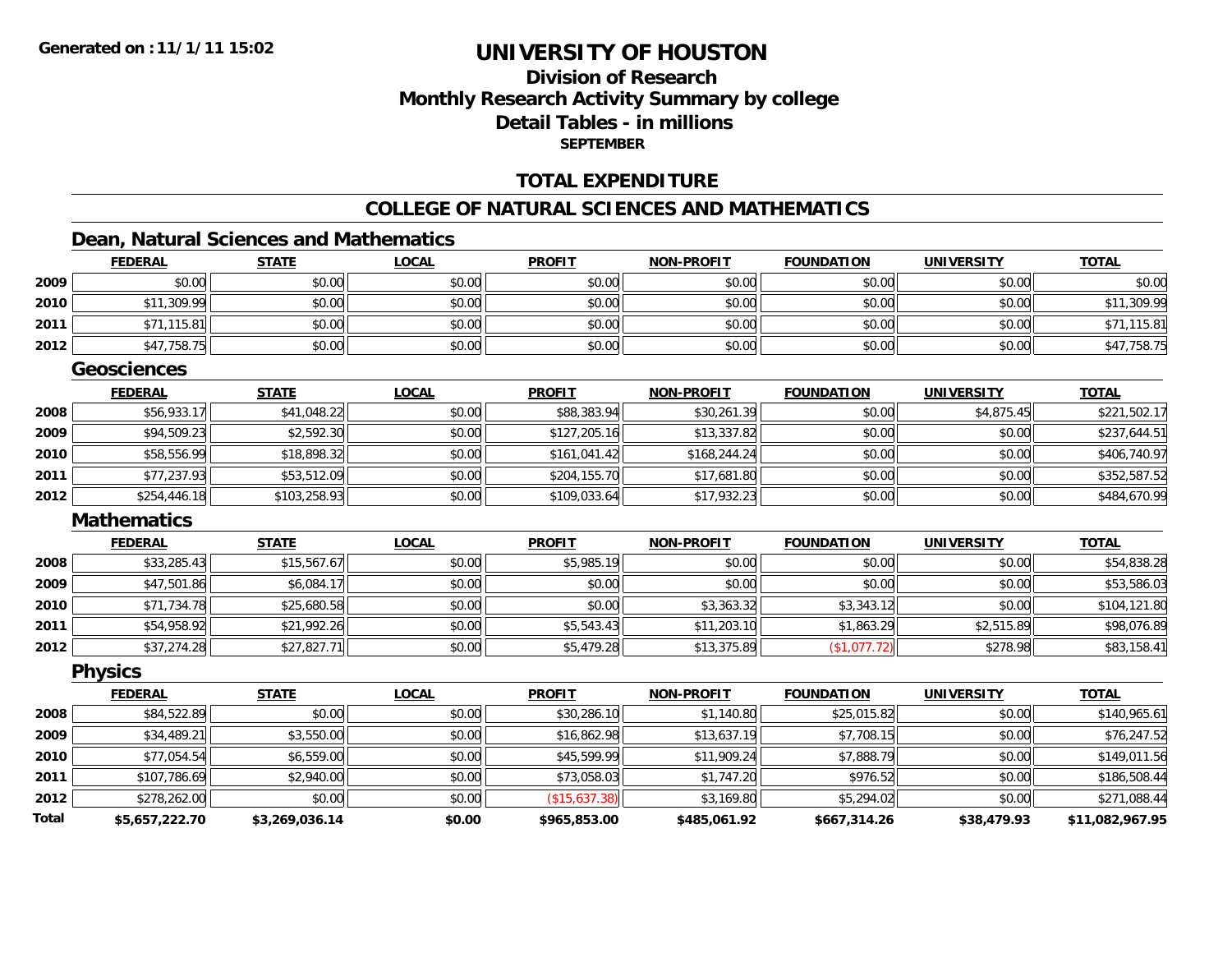### **Division of ResearchMonthly Research Activity Summary by college Detail Tables - in millions SEPTEMBER**

#### **TOTAL EXPENDITURE**

#### **COLLEGE OF OPTOMETRY**

# **Optometry, Community**

|       | <b>FEDERAL</b> | <b>STATE</b> | <b>LOCAL</b> | <b>PROFIT</b> | <b>NON-PROFIT</b> | <b>FOUNDATION</b> | <b>UNIVERSITY</b> | <b>TOTAL</b>   |
|-------|----------------|--------------|--------------|---------------|-------------------|-------------------|-------------------|----------------|
| 2008  | \$201,772.51   | \$0.00       | \$0.00       | \$43,771.90   | \$0.00            | \$2,517.40        | \$7,622.64        | \$255,684.45   |
| 2009  | \$155, 128.61  | \$6,502.00   | \$0.00       | \$13,590.64   | \$0.00            | \$192.21          | \$60,067.25       | \$235,480.71   |
| 2010  | \$287,051.33   | \$18,888.27  | \$0.00       | \$38,219.49   | (\$468.39)        | \$3,357.03        | \$71,004.90       | \$418,052.63   |
| 2011  | \$268,384.19   | \$5,629.85   | \$0.00       | \$14,928.44   | \$24.16           | \$0.00            | \$53,507.93       | \$342,474.57   |
| 2012  | \$276,718.45   | \$0.00       | \$0.00       | \$32,908.55   | (\$105.00)        | \$2,222.10        | \$31,876.46       | \$343,620.56   |
| Total | \$1,189,055.09 | \$31,020.12  | \$0.00       | \$143,419.02  | (\$549.23)        | \$8,288.74        | \$224,079.18      | \$1,595,312.92 |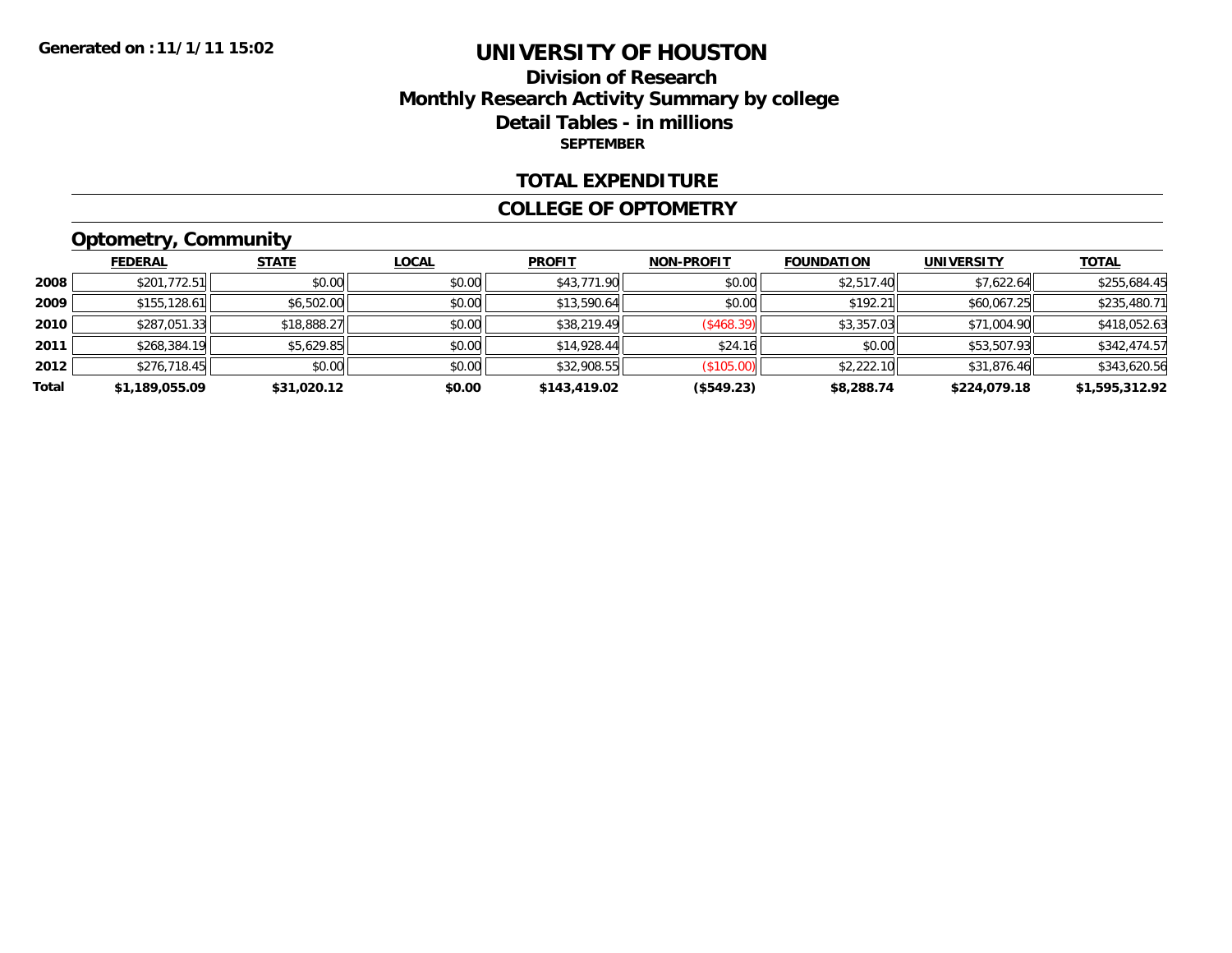### **Division of ResearchMonthly Research Activity Summary by college Detail Tables - in millions SEPTEMBER**

#### **TOTAL EXPENDITURE**

#### **COLLEGE OF PHARMACY**

#### **Clinical Sciences and Administration**

|      | <b>FEDERAL</b> | <b>STATE</b> | <b>LOCAL</b> | <b>PROFIT</b> | <b>NON-PROFIT</b> | <b>FOUNDATION</b> | <b>UNIVERSITY</b> | <b>TOTAL</b> |
|------|----------------|--------------|--------------|---------------|-------------------|-------------------|-------------------|--------------|
| 2008 | \$14,356.46    | \$0.00       | \$0.00       | \$16,399.57   | \$1,707.04        | \$534.60          | \$0.00            | \$32,997.67  |
| 2009 | \$29,567.19    | \$0.00       | \$0.00       | \$20,332.16   | \$0.00            | \$1,925.30        | \$0.00            | \$51,824.65  |
| 2010 | \$1,776.61     | \$0.00       | \$0.00       | \$31,724.86   | \$9,446.21        | \$4,319.59        | \$94.33           | \$47,361.60  |
| 2011 | \$14,470.67    | \$0.00       | \$0.00       | \$13,181.09   | \$1,321.27        | \$0.00            | \$0.00            | \$28,973.03  |
| 2012 | \$24,775.29    | \$9,494.77   | \$0.00       | \$3,209.73    | (\$7,257.88)      | \$0.00            | \$0.00            | \$30,221.91  |

### **Pharmacological and Pharmaceutical Sciences**

|       | <b>FEDERAL</b> | <b>STATE</b> | <b>LOCAL</b> | <b>PROFIT</b> | <b>NON-PROFIT</b> | <b>FOUNDATION</b> | <b>UNIVERSITY</b> | <b>TOTAL</b> |
|-------|----------------|--------------|--------------|---------------|-------------------|-------------------|-------------------|--------------|
| 2008  | \$136,809.13   | \$0.00       | \$0.00       | \$6,370.17    | \$10,415.96       | \$5,458.04        | \$0.00            | \$159,053.30 |
| 2009  | \$118,170.13   | \$2,833.33   | \$0.00       | \$5,803.73    | \$5,265.10        | \$5,610.92        | \$0.00            | \$137,683.21 |
| 2010  | \$94,626.49    | \$12,682.69  | \$0.00       | \$3,685.58    | \$10,074.51       | \$98.62           | \$0.00            | \$121,167.89 |
| 2011  | \$140,479.88   | \$8,862.12   | \$0.00       | \$0.00        | \$12,447.33       | \$8,570.07        | \$0.00            | \$170,359.40 |
| 2012  | \$48,891.76    | \$0.00       | \$0.00       | \$0.00        | \$8,901.59        | \$0.00            | \$0.00            | \$57,793.35  |
| Total | \$623,923.60   | \$33,872.91  | \$0.00       | \$100,706.89  | \$52,321.13       | \$26,517.14       | \$94.33           | \$837,436.00 |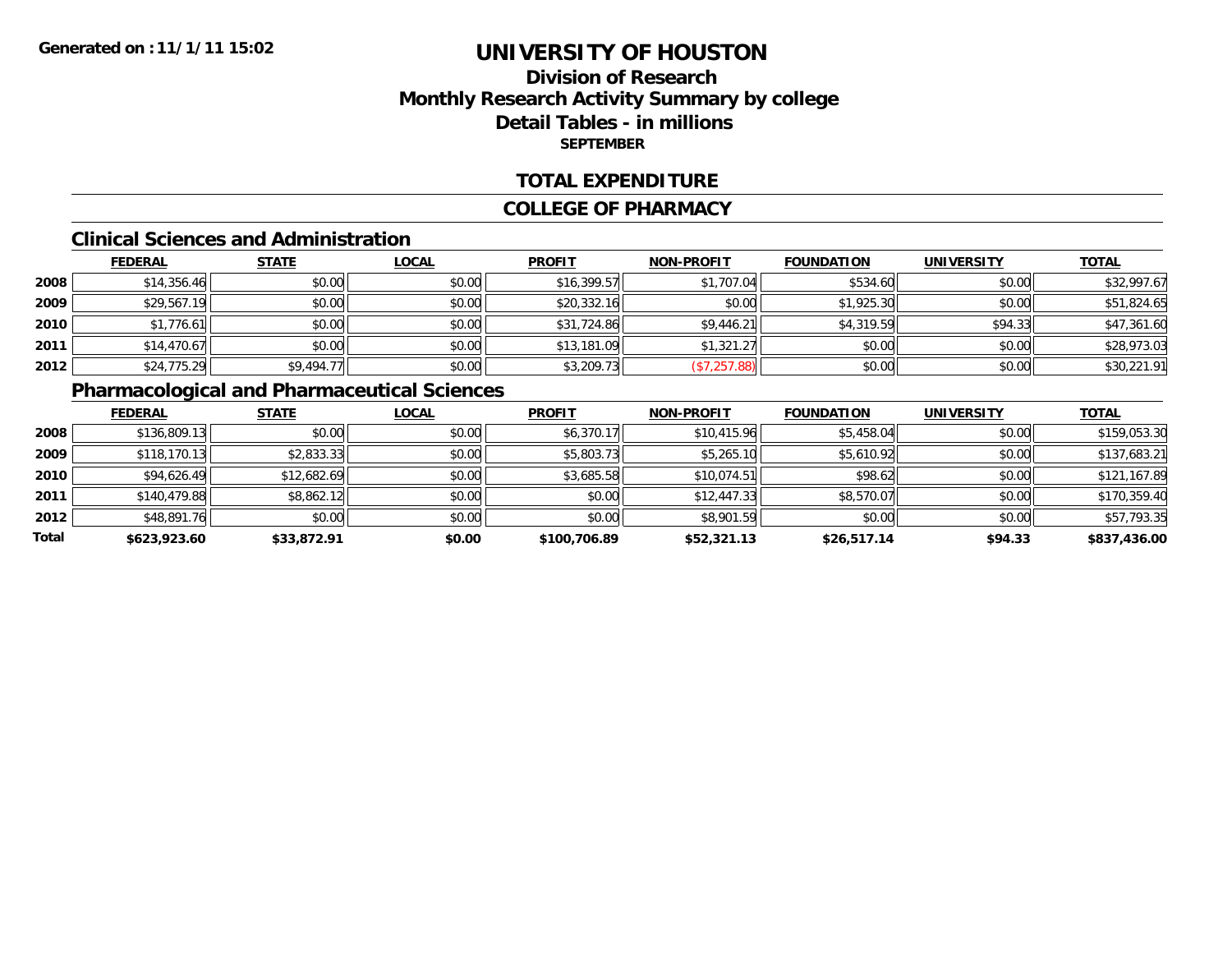### **Division of ResearchMonthly Research Activity Summary by college Detail Tables - in millions SEPTEMBER**

#### **TOTAL EXPENDITURE**

#### **COLLEGE OF TECHNOLOGY**

## **Center for Technology Literacy**

|      | <b>FEDERAL</b>                | <b>STATE</b> | <b>LOCAL</b>                                  | <b>PROFIT</b> | <b>NON-PROFIT</b> | <b>FOUNDATION</b> | <b>UNIVERSITY</b> | <b>TOTAL</b> |
|------|-------------------------------|--------------|-----------------------------------------------|---------------|-------------------|-------------------|-------------------|--------------|
| 2008 | \$0.00                        | \$0.00       | \$0.00                                        | \$0.00        | \$0.00            | \$0.00            | \$0.00            | \$0.00       |
| 2009 | \$0.00                        | \$0.00       | \$0.00                                        | \$0.00        | \$0.00            | \$0.00            | \$0.00            | \$0.00       |
| 2010 | \$0.00                        | \$0.00       | \$0.00                                        | \$0.00        | \$0.00            | \$0.00            | \$0.00            | \$0.00       |
| 2011 | \$20,276.47                   | \$0.00       | \$0.00                                        | \$0.00        | \$0.00            | \$0.00            | \$0.00            | \$20,276.47  |
| 2012 | \$145,177.67                  | \$0.00       | \$0.00                                        | \$0.00        | \$0.00            | \$0.00            | \$0.00            | \$145,177.67 |
|      | <b>Dean, Technology</b>       |              |                                               |               |                   |                   |                   |              |
|      | <b>FEDERAL</b>                | <b>STATE</b> | <b>LOCAL</b>                                  | <b>PROFIT</b> | <b>NON-PROFIT</b> | <b>FOUNDATION</b> | <b>UNIVERSITY</b> | <b>TOTAL</b> |
| 2008 | \$22,074.87                   | \$0.00       | \$0.00                                        | \$0.00        | \$0.00            | \$0.00            | \$0.00            | \$22,074.87  |
| 2010 | \$10,564.10                   | \$0.00       | \$0.00                                        | \$0.00        | \$0.00            | \$0.00            | \$0.00            | \$10,564.10  |
| 2011 | \$560.39                      | \$0.00       | \$0.00                                        | \$0.00        | \$0.00            | \$0.00            | \$0.00            | \$560.39     |
| 2012 | \$0.00                        | \$0.00       | \$0.00                                        | \$0.00        | \$0.00            | \$0.00            | \$0.00            | \$0.00       |
|      | <b>Engineering Technology</b> |              |                                               |               |                   |                   |                   |              |
|      | <b>FEDERAL</b>                | <b>STATE</b> | <b>LOCAL</b>                                  | <b>PROFIT</b> | <b>NON-PROFIT</b> | <b>FOUNDATION</b> | <b>UNIVERSITY</b> | <b>TOTAL</b> |
| 2008 | \$141,826.50                  | \$0.00       | \$0.00                                        | \$3,348.18    | \$1,010.00        | \$0.00            | \$0.00            | \$146,184.68 |
| 2009 | \$14,109.44                   | \$0.00       | \$0.00                                        | \$1,212.00    | \$0.00            | \$0.00            | \$2,322.63        | \$17,644.08  |
| 2010 | \$52,628.94                   | \$0.00       | \$0.00                                        | \$2,571.33    | \$0.00            | \$33,746.44       | \$229.32          | \$89,176.03  |
| 2011 | \$50,117.93                   | \$0.00       | \$0.00                                        | \$262.02      | \$0.00            | \$7,106.15        | \$0.00            | \$57,486.10  |
| 2012 | \$45,083.99                   | \$0.00       | \$0.00                                        | \$3,270.11    | (\$3,333.00)      | \$5,003.95        | \$0.00            | \$50,025.05  |
|      |                               |              | <b>Human Development and Consumer Science</b> |               |                   |                   |                   |              |
|      | <b>FEDERAL</b>                | <b>STATE</b> | <b>LOCAL</b>                                  | <b>PROFIT</b> | <b>NON-PROFIT</b> | <b>FOUNDATION</b> | <b>UNIVERSITY</b> | <b>TOTAL</b> |
| 2008 | \$16,065.58                   | \$737.64     | \$0.00                                        | \$0.00        | \$0.00            | \$0.00            | \$0.00            | \$16,803.22  |
| 2009 | \$2,809.35                    | \$1,943.69   | \$0.00                                        | \$1,367.70    | \$0.00            | \$0.00            | \$0.00            | \$6,120.73   |
| 2010 | (\$496.19)                    | \$0.00       | \$0.00                                        | \$2,147.06    | \$0.00            | \$0.00            | \$0.00            | \$1,650.87   |
| 2011 | \$711.70                      | \$0.00       | \$0.00                                        | \$2,185.42    | \$0.00            | \$0.00            | \$0.00            | \$2,897.12   |
| 2012 | (\$583.78)                    | \$0.00       | \$0.00                                        | \$0.00        | \$0.00            | \$0.00            | \$0.00            | (\$583.78)   |

# **Information & Logistics Technology**

|      | <b>FEDERAL</b> | <b>STATE</b> | <b>LOCAL</b> | <b>PROFIT</b> | <b>NON-PROFIT</b> | <b>FOUNDATION</b> | <b>UNIVERSITY</b> | <b>TOTAL</b> |
|------|----------------|--------------|--------------|---------------|-------------------|-------------------|-------------------|--------------|
| 2008 | \$34,528.44    | \$0.00       | \$0.00       | \$0.00        | \$0.00            | \$0.00            | \$0.00            | \$34,528.44  |
| 2009 | \$6,454.91     | \$647.90     | \$0.00       | \$0.00        | \$0.00            | \$0.00            | \$0.00            | 7,102.80     |
| 2010 | \$747.80       | \$0.00       | \$0.00       | \$0.00        | \$57.00           | \$0.00            | \$0.00            | \$804.80     |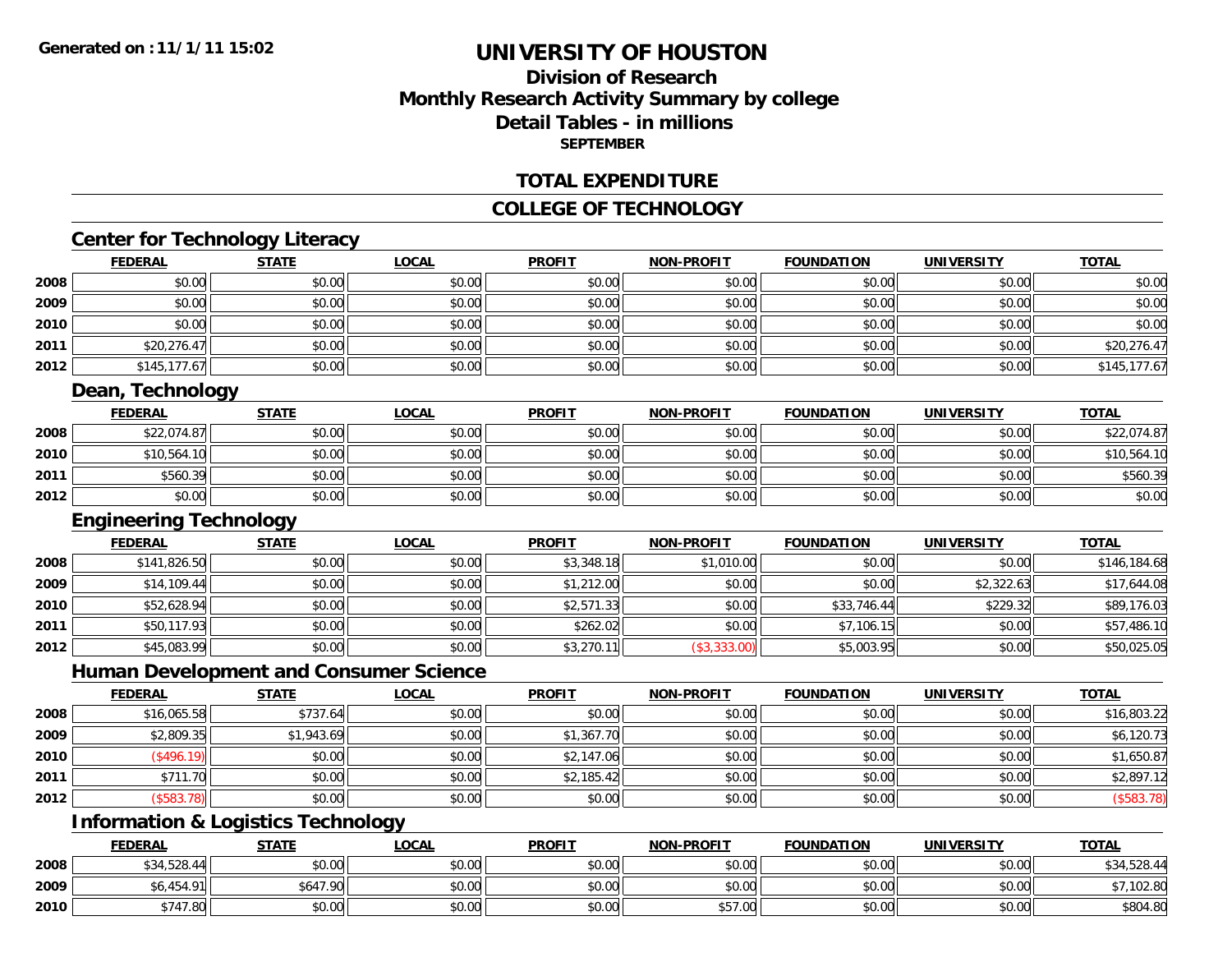### **Division of ResearchMonthly Research Activity Summary by college Detail Tables - in millions SEPTEMBER**

#### **TOTAL EXPENDITURE**

#### **COLLEGE OF TECHNOLOGY**

#### **Information & Logistics Technology**

|      | <b>FEDERAL</b>                 | <b>STATE</b>       | <b>LOCAL</b>  | <b>PROFIT</b> | <b>NON-PROFIT</b> | <b>ATION</b><br><b>FOUNDAT</b> | <b>UNIVERSITY</b> | <b>TOTAL</b> |
|------|--------------------------------|--------------------|---------------|---------------|-------------------|--------------------------------|-------------------|--------------|
| 2011 |                                | <b>↑∩</b><br>JU.UU | 0.00<br>JU.UU | 0.00<br>JU.UU | 0000<br>ง∪.∪บ     | \$0.00                         | \$0.00            |              |
| 2012 | <b>ደጋ 386 በF</b><br>\$2,380.UJ | <b>↑∩</b><br>JU.UU | 0.00<br>JU.UU | 0000<br>JU.UU | \$0.00            | \$0.00                         | \$0.00            | \$2,386.05   |

# **Texas Manufacturing Assistance Center**

|       | <b>FEDERAL</b> | STATF                | <b>OCAL</b>    | <b>PROFIT</b>    | NIANI<br>-DROFTT | <b>FOUNDATION</b> | <b>IINITVEDCTTV</b>   | TOTA.      |
|-------|----------------|----------------------|----------------|------------------|------------------|-------------------|-----------------------|------------|
| 2010  | ሶስ ሰሰ<br>JU.UU | 0000<br><b>JU.UU</b> | ሶስ ሰሰ<br>JU.UU | 0000<br>JU.UU    | 0000<br>DU.UU    | 0000              | mn n¢<br>DU.UU        | \$0.00     |
| Total | 5563.092.51    | J,J <i>lj</i> .Ll    | \$0.00         | רם בפכ<br>.ס.כסכ | 266.00)          | \$45.856.54       | 2) EE1 OE<br>,,,,,,,, | 628,928.0F |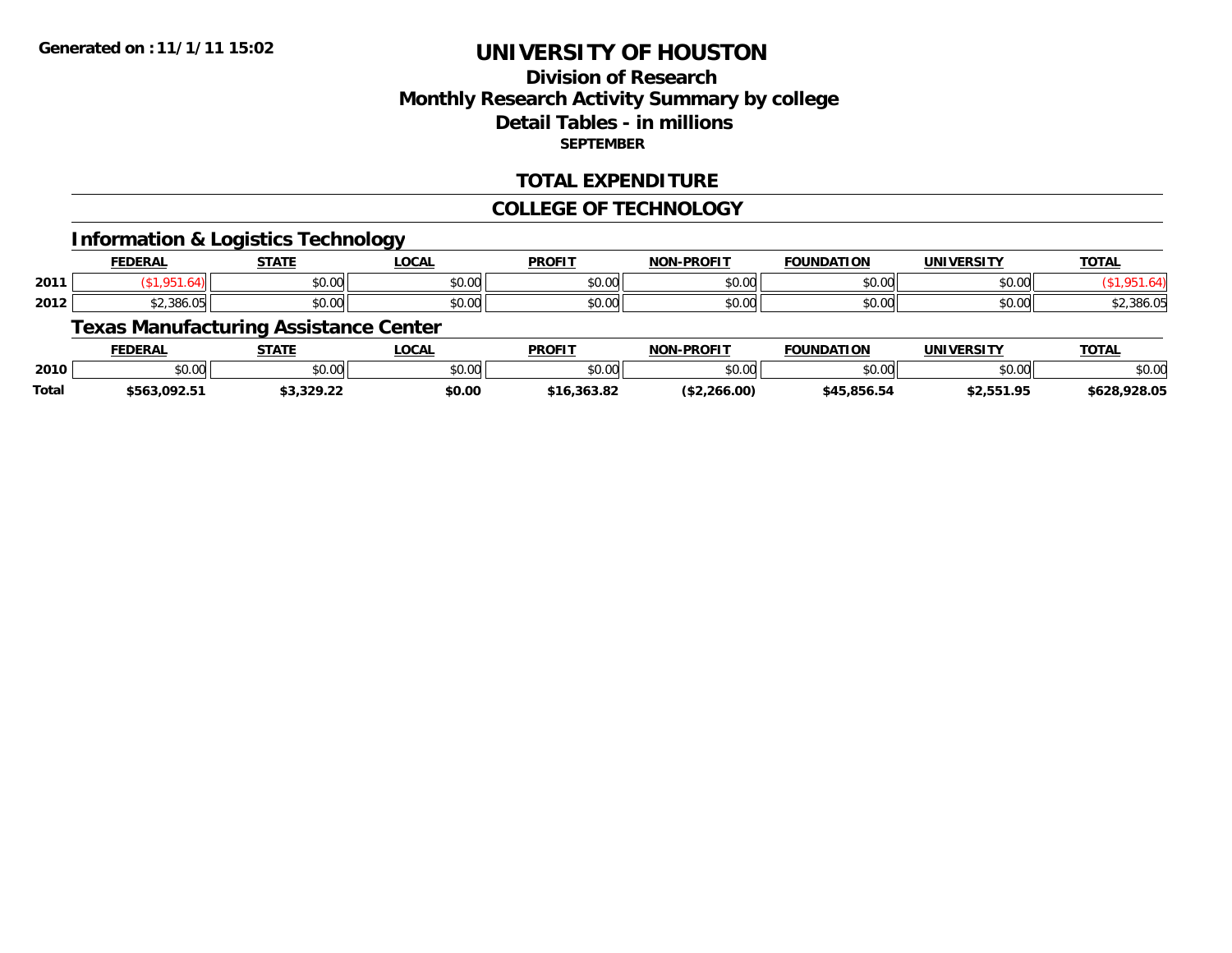### **Division of ResearchMonthly Research Activity Summary by college Detail Tables - in millionsSEPTEMBER**

#### **TOTAL EXPENDITURE**

#### **CULLEN COLLEGE OF ENGINEERING**

## **Biomedical Engineering**

|      | <b>FEDERAL</b> | <b>STATE</b> | <b>LOCAL</b> | <b>PROFIT</b> | <b>NON-PROFIT</b> | <b>FOUNDATION</b> | <b>UNIVERSITY</b> | <b>TOTAL</b> |
|------|----------------|--------------|--------------|---------------|-------------------|-------------------|-------------------|--------------|
| 2008 | \$6,466.27     | \$0.00       | \$0.00       | \$0.00        | \$0.00            | \$322.44          | \$0.00            | \$6,788.71   |
| 2009 | \$4,698.01     | \$0.00       | \$0.00       | \$0.00        | \$0.00            | \$1,188.22]       | \$0.00            | \$3,509.79   |
| 2010 | \$6,632.34     | \$0.00       | \$0.00       | \$0.00        | \$3,519.44        | \$0.00            | \$0.00            | \$10,151.78  |
| 2011 | \$23,202.93    | \$0.00       | \$0.00       | \$0.00        | \$0.00            | \$0.00            | \$0.00            | \$23,202.93  |
| 2012 | \$39,190.83    | \$0.00       | \$0.00       | \$0.00        | \$0.00            | \$0.00            | \$0.00            | \$39,190.83  |

# **Chemical Engineering**

|      | <b>FEDERAL</b> | <b>STATE</b> | <u>LOCAL</u> | <b>PROFIT</b> | <b>NON-PROFIT</b> | <b>FOUNDATION</b> | <b>UNIVERSITY</b> | <b>TOTAL</b> |
|------|----------------|--------------|--------------|---------------|-------------------|-------------------|-------------------|--------------|
| 2008 | \$71,756.19    | \$10,025.79  | \$79,016.26  | \$3,496.51    | \$1,835.17        | \$2,705.14        | \$0.00            | \$168,835.06 |
| 2009 | \$77,613.48    | \$89,331.95  | \$13,495.48  | \$56,207.44   | \$9,266.22        | \$13,780.99       | \$0.00            | \$259,695.56 |
| 2010 | \$184,216.58   | \$638,371.49 | \$1,332.23   | \$43,727.79   | \$1,919.00        | \$9,775.49        | \$16,497.75       | \$895,840.33 |
| 2011 | \$480,931.60   | \$105,610.89 | \$0.00       | \$71,321.58   | \$0.00            | \$13,797.97       | \$10,781.41       | \$682,443.46 |
| 2012 | \$518,700.19   | \$4,568.52   | \$0.00       | \$53,942.76   | \$800.00          | \$8,940.97        | (\$0.02)          | \$586,952.41 |

# **Civil Engineering**

|      | <b>FEDERAL</b> | <b>STATE</b> | <u>LOCAL</u> | <b>PROFIT</b> | <b>NON-PROFIT</b> | <b>FOUNDATION</b> | <b>UNIVERSITY</b> | <b>TOTAL</b> |
|------|----------------|--------------|--------------|---------------|-------------------|-------------------|-------------------|--------------|
| 2008 | \$65,121.33    | \$21,890.82  | \$1,092.75   | \$416.20      | \$0.00            | \$0.00            | \$0.00            | \$88,521.10  |
| 2009 | \$157,411.56   | \$8,152.31   | \$147.51     | \$72.70       | \$1,733.96        | \$10,663.75       | \$0.00            | \$178,181.79 |
| 2010 | \$250,167.68   | \$18,912.21  | \$13,513.94  | \$0.00        | \$5,350.81        | \$27,729.86       | \$0.00            | \$315,674.50 |
| 2011 | \$70,773.65    | \$19,349.53  | \$0.00       | \$12,552.23   | \$4,767.98        | \$18,657.30       | \$6,792.27        | \$132,892.96 |
| 2012 | \$83,719.40    | \$42,514.07  | \$16,047.17  | \$17,608.88   | \$2,840.60        | (\$1,858.96)      | \$0.00            | \$160,871.15 |

### **Composites Engineering and Applications Center**

|      | <b>FEDERAL</b>          | <b>STATI</b>                                                  | LOCAI                  | <b>PROFIT</b>  | <b>I-PROFIT</b><br>NON- | ΊΟΝ<br>FOI INDA'                     | UNIVERSITY     | <b>TOTAL</b>  |
|------|-------------------------|---------------------------------------------------------------|------------------------|----------------|-------------------------|--------------------------------------|----------------|---------------|
| 2011 | 0000<br>ט.טי            | $\uparrow$ $\uparrow$ $\uparrow$ $\uparrow$ $\uparrow$<br>ט.ט | $\sim$ $\sim$<br>vv.vv | 0.001<br>JU.UU | 0 <sub>n</sub><br>vu.vu | $\sim$ $\sim$ $\sim$ $\sim$<br>10.00 | 0.00<br>∕∪.∪∪  | 0000<br>DU.UU |
| 2012 | 0 <sub>0</sub><br>pu.uu | $\sim$<br>ט.ט                                                 | 0000<br>JU.UU          | 0.00<br>JU.UU  | 0000<br>ง∪.∪บ           | $+ - - -$<br>ww.                     | ልስ ባህ<br>DU.UG | \$0.00        |

#### **Dean, Engineering**

|      | <b>FEDERAL</b> | <b>STATE</b> | <b>LOCAL</b> | <b>PROFIT</b> | <b>NON-PROFIT</b> | <b>FOUNDATION</b> | <b>UNIVERSITY</b> | <b>TOTAL</b> |
|------|----------------|--------------|--------------|---------------|-------------------|-------------------|-------------------|--------------|
| 2008 | \$0.00         | \$120.85     | \$0.00       | \$0.00        | \$0.00            | \$1,180.00        | \$0.00            | \$1,300.85   |
| 2009 | \$4,550.00     | \$512.04     | \$0.00       | \$0.00        | \$0.00            | \$0.00            | \$0.00            | \$5,062.04   |
| 2010 | \$13,690.90    | \$0.00       | \$0.00       | \$0.00        | \$0.00            | \$0.00            | \$0.00            | \$13,690.90  |
| 2011 | \$17,084.22    | \$0.00       | \$0.00       | \$0.00        | \$0.00            | \$0.00            | \$0.00            | \$17,084.22  |
| 2012 | \$632.89       | \$0.00       | \$0.00       | \$0.00        | \$0.00            | \$0.00            | \$0.00            | \$632.89     |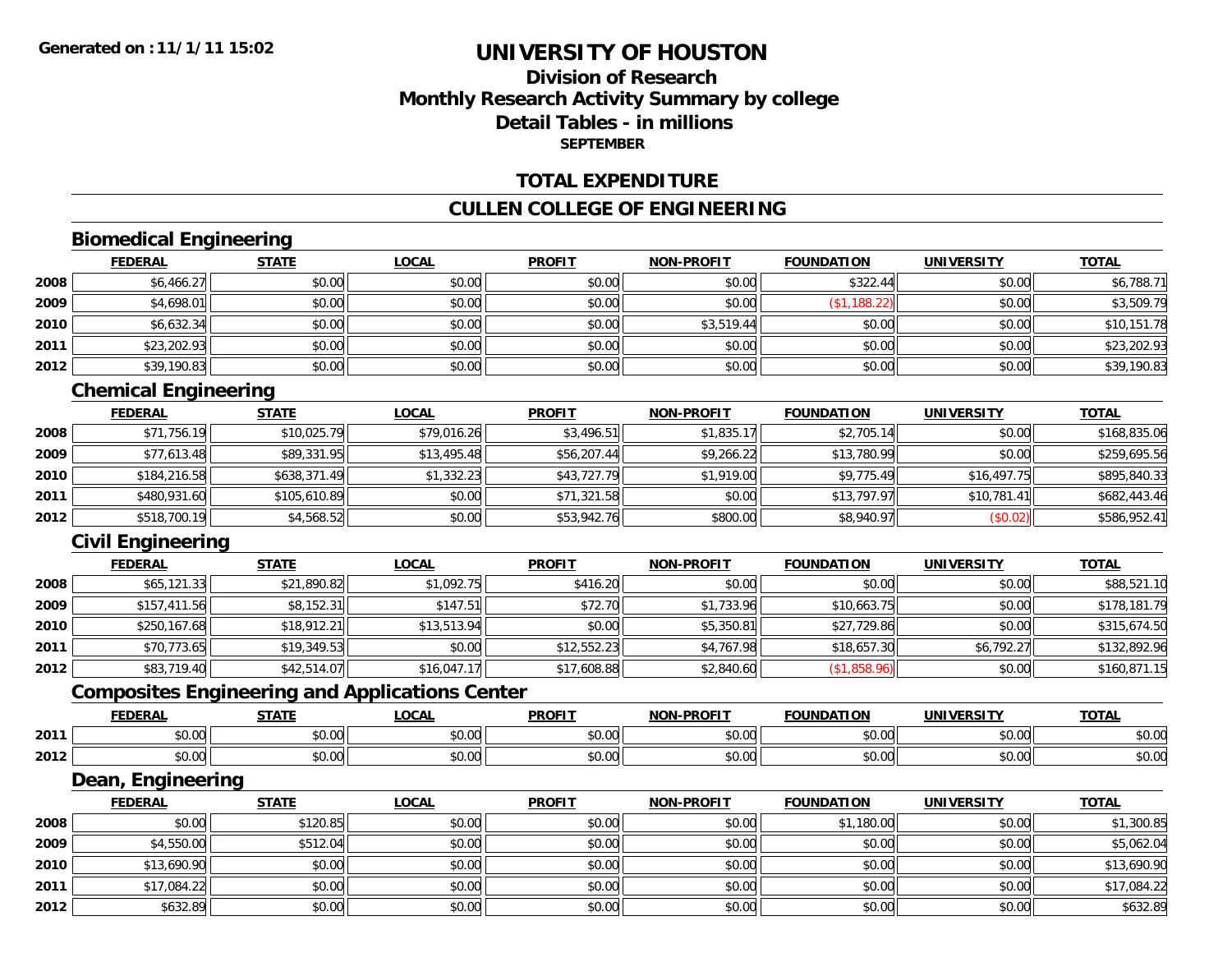### **Division of ResearchMonthly Research Activity Summary by college Detail Tables - in millionsSEPTEMBER**

#### **TOTAL EXPENDITURE**

#### **CULLEN COLLEGE OF ENGINEERING**

# **Electrical & Computer Engineering**

|      | <b>FEDERAL</b> | <b>STATE</b> | <b>LOCAL</b> | <b>PROFIT</b> | <b>NON-PROFIT</b> | <b>FOUNDATION</b> | <b>UNIVERSITY</b> | <b>TOTAL</b> |
|------|----------------|--------------|--------------|---------------|-------------------|-------------------|-------------------|--------------|
| 2008 | \$116,414.39   | \$40.174.91  | \$0.00       | \$4,974.47    | \$8,907.47        | \$0.00            | \$0.00            | \$170,471.24 |
| 2009 | \$135,358.60   | \$27,676.85  | \$0.00       | \$25,868.48   | \$8,568.93        | \$0.00            | \$5,419.48        | \$202,892.34 |
| 2010 | \$97,259.19    | \$14,491.11  | \$0.00       | \$57,265.89   | \$11,973.96       | \$0.00            | \$465.12          | \$181,455.27 |
| 2011 | \$218,176.47   | \$33,873.96  | \$0.00       | \$20,123.51   | \$7,275.90        | \$2,211.05        | \$1,596.04        | \$283,256.93 |
| 2012 | \$302,298.89   | \$14,454.12  | \$0.00       | \$29,711.70   | \$0.00            | (S41, 944.82)     | (\$0.21)          | \$304,519.69 |

# **Industrial Engineering**

|      | <b>FEDERAL</b> | <b>STATE</b> | <u>LOCAL</u> | <b>PROFIT</b> | <b>NON-PROFIT</b> | <b>FOUNDATION</b> | <b>UNIVERSITY</b> | <b>TOTAL</b> |
|------|----------------|--------------|--------------|---------------|-------------------|-------------------|-------------------|--------------|
| 2008 | \$29.76        | \$0.00       | \$0.00       | \$0.00        | \$0.00            | \$0.00            | \$0.00            | \$29.76      |
| 2009 | \$16,696.30    | \$0.00       | \$0.00       | \$0.00        | \$0.00            | \$0.00            | \$0.00            | \$16,696.30  |
| 2010 | \$15,725.59    | \$0.00       | \$0.00       | \$0.00        | \$0.00            | \$0.00            | \$0.00            | \$15,725.59  |
| 2011 | \$12,753.49    | \$1,400.00   | \$5,946.38   | \$0.00        | \$0.00            | \$0.00            | \$0.00            | \$20,099.87  |
| 2012 | \$16,026.85    | \$0.00       | \$5,859.77   | \$0.00        | \$0.00            | \$0.00            | \$0.00            | \$21,886.62  |

# **Mechanical Engineering**

|      | <b>FEDERAL</b> | <b>STATE</b> | <b>LOCAL</b> | <b>PROFIT</b> | <b>NON-PROFIT</b> | <b>FOUNDATION</b> | <b>UNIVERSITY</b> | <b>TOTAL</b> |
|------|----------------|--------------|--------------|---------------|-------------------|-------------------|-------------------|--------------|
| 2008 | \$22,205.78    | \$8,221.13   | \$0.00       | \$32,011.64   | \$1,616.30        | \$0.00            | \$0.00            | \$64,054.85  |
| 2009 | \$81,423.91    | \$2,508.50   | \$0.00       | \$14,493.09   | \$1,575.44]       | \$0.00            | \$10,042.72       | \$106,892.78 |
| 2010 | \$156,054.63   | \$4,975.00   | \$0.00       | \$11,625.38   | \$13,482.30       | \$0.00            | \$8,909.63        | \$195,046.94 |
| 2011 | \$246,176.56   | \$134,178.76 | \$0.00       | \$50,976.59   | \$18,301.24       | \$4,596.51        | \$0.00            | \$454,229.65 |
| 2012 | \$171,389.75   | \$16,090.94  | \$0.00       | \$45,448.38   | \$3,589.75        | \$7,141.31        | \$0.00            | \$243,660.12 |

#### **National Wind Energy Center**

|       | <b>FEDERAL</b> | <b>STATE</b>   | <b>LOCAL</b> | <b>PROFIT</b> | <b>NON-PROFIT</b> | <b>FOUNDATION</b> | <b>UNIVERSITY</b> | <b>TOTAL</b>   |
|-------|----------------|----------------|--------------|---------------|-------------------|-------------------|-------------------|----------------|
| 2011  | \$0.00         | \$0.00         | \$0.00       | \$0.00        | \$0.00            | \$0.00            | \$0.00            | \$0.00         |
| 2012  | \$0.00         | \$0.00         | \$0.00       | \$0.00        | \$0.00            | \$0.00            | \$0.00            | \$0.00         |
| Total | \$3,684,550.22 | \$1,257,405.73 | \$136,451.49 | \$551,845.22  | \$104,173.59      | \$76,510.78       | \$60,504.19       | \$5,871,441.22 |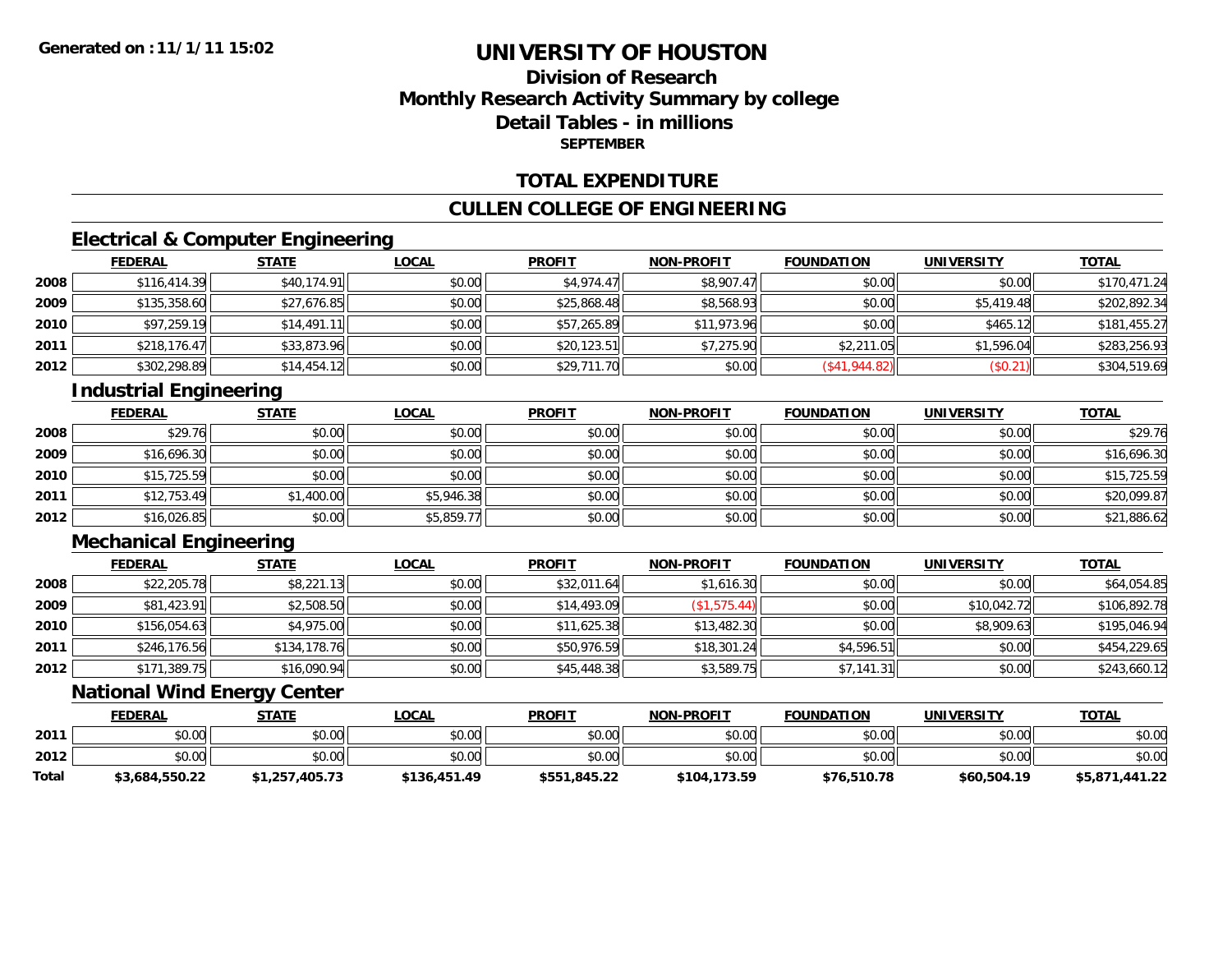**2012**

# **UNIVERSITY OF HOUSTON**

### **Division of ResearchMonthly Research Activity Summary by college Detail Tables - in millions SEPTEMBER**

#### **TOTAL EXPENDITURE**

#### **DIVISION OF RESEARCH**

# **Center for Advanced Materials**

|      | <b>FEDERAL</b>              | <b>STATE</b>                              | <b>LOCAL</b>                                              | <b>PROFIT</b> | <b>NON-PROFIT</b> | <b>FOUNDATION</b> | <b>UNIVERSITY</b> | <b>TOTAL</b> |
|------|-----------------------------|-------------------------------------------|-----------------------------------------------------------|---------------|-------------------|-------------------|-------------------|--------------|
| 2008 | \$0.00                      | \$0.00                                    | \$0.00                                                    | \$0.00        | \$0.00            | \$0.00            | \$0.00            | \$0.00       |
| 2009 | \$0.00                      | \$0.00                                    | \$0.00                                                    | \$0.00        | \$0.00            | \$0.00            | \$0.00            | \$0.00       |
| 2010 | \$0.00                      | \$0.00                                    | \$0.00                                                    | \$0.00        | \$0.00            | \$0.00            | \$0.00            | \$0.00       |
| 2011 | \$0.00                      | \$0.00                                    | \$0.00                                                    | \$0.00        | \$0.00            | \$0.00            | \$0.00            | \$0.00       |
|      |                             |                                           | <b>Center for Biomedical &amp; Environmental Genomics</b> |               |                   |                   |                   |              |
|      | <b>FEDERAL</b>              | <b>STATE</b>                              | <b>LOCAL</b>                                              | <b>PROFIT</b> | <b>NON-PROFIT</b> | <b>FOUNDATION</b> | <b>UNIVERSITY</b> | <b>TOTAL</b> |
| 2008 | \$0.00                      | \$0.00                                    | \$0.00                                                    | \$0.00        | \$0.00            | \$0.00            | \$0.00            | \$0.00       |
| 2009 | \$0.00                      | \$0.00                                    | \$0.00                                                    | \$0.00        | \$0.00            | \$0.00            | \$0.00            | \$0.00       |
| 2010 | \$0.00                      | \$0.00                                    | \$0.00                                                    | \$0.00        | \$0.00            | \$0.00            | \$0.00            | \$0.00       |
| 2011 | \$0.00                      | \$0.00                                    | \$0.00                                                    | \$0.00        | \$0.00            | \$0.00            | \$0.00            | \$0.00       |
| 2012 | \$0.00                      | \$0.00                                    | \$0.00                                                    | \$0.00        | \$0.00            | \$0.00            | \$0.00            | \$0.00       |
|      |                             | <b>Center for Industrial Partnerships</b> |                                                           |               |                   |                   |                   |              |
|      | <b>FEDERAL</b>              | <b>STATE</b>                              | <b>LOCAL</b>                                              | <b>PROFIT</b> | <b>NON-PROFIT</b> | <b>FOUNDATION</b> | <b>UNIVERSITY</b> | <b>TOTAL</b> |
| 2009 | \$0.00                      | \$0.00                                    | \$0.00                                                    | \$978.17      | \$0.00            | \$0.00            | \$0.00            | \$978.17     |
|      | <b>Division of Research</b> |                                           |                                                           |               |                   |                   |                   |              |
|      | <b>FEDERAL</b>              | <b>STATE</b>                              | <b>LOCAL</b>                                              | <b>PROFIT</b> | <b>NON-PROFIT</b> | <b>FOUNDATION</b> | <b>UNIVERSITY</b> | <b>TOTAL</b> |
| 2010 | \$1,043.72                  | \$0.00                                    | \$0.00                                                    | \$0.00        | \$0.00            | \$0.00            | \$0.00            | \$1,043.72   |
| 2011 | \$0.00                      | \$0.00                                    | \$0.00                                                    | \$0.00        | \$0.00            | \$0.00            | \$0.00            | \$0.00       |
|      |                             | <b>Institute for Molecular Design</b>     |                                                           |               |                   |                   |                   |              |
|      | <b>FEDERAL</b>              | <b>STATE</b>                              | <b>LOCAL</b>                                              | <b>PROFIT</b> | <b>NON-PROFIT</b> | <b>FOUNDATION</b> | <b>UNIVERSITY</b> | <b>TOTAL</b> |
| 2010 | \$0.00                      | \$0.00                                    | \$0.00                                                    | \$0.00        | \$0.00            | \$0.00            | \$0.00            | \$0.00       |
| 2011 | \$0.00                      | \$0.00                                    | \$0.00                                                    | \$0.00        | \$0.00            | \$0.00            | \$0.00            | \$0.00       |
| 2012 | \$0.00                      | \$0.00                                    | \$0.00                                                    | \$0.00        | \$0.00            | \$0.00            | \$0.00            | \$0.00       |
|      | <b>TcSAM</b>                |                                           |                                                           |               |                   |                   |                   |              |
|      | <b>FEDERAL</b>              | <b>STATE</b>                              | <b>LOCAL</b>                                              | <b>PROFIT</b> | <b>NON-PROFIT</b> | <b>FOUNDATION</b> | <b>UNIVERSITY</b> | <b>TOTAL</b> |
| 2008 | \$0.00                      | \$0.00                                    | \$0.00                                                    | \$0.00        | \$0.00            | \$0.00            | \$0.00            | \$0.00       |
| 2009 | \$0.00                      | \$0.00                                    | \$0.00                                                    | \$0.00        | \$0.00            | \$0.00            | \$0.00            | \$0.00       |
| 2010 | \$0.00                      | \$0.00                                    | \$0.00                                                    | \$0.00        | \$0.00            | \$0.00            | \$0.00            | \$0.00       |
| 2011 | \$0.00                      | \$0.00                                    | \$0.00                                                    | \$0.00        | \$0.00            | \$0.00            | \$0.00            | \$0.00       |

2 | \$0.00 \$0.00 \$0.00 \$0.00 \$0.00 \$0.00 \$0.00 \$0.00 \$0.00 \$0.00 \$0.00 \$0.00 \$0.00 \$0.00 \$0.00 \$0.00 \$0.00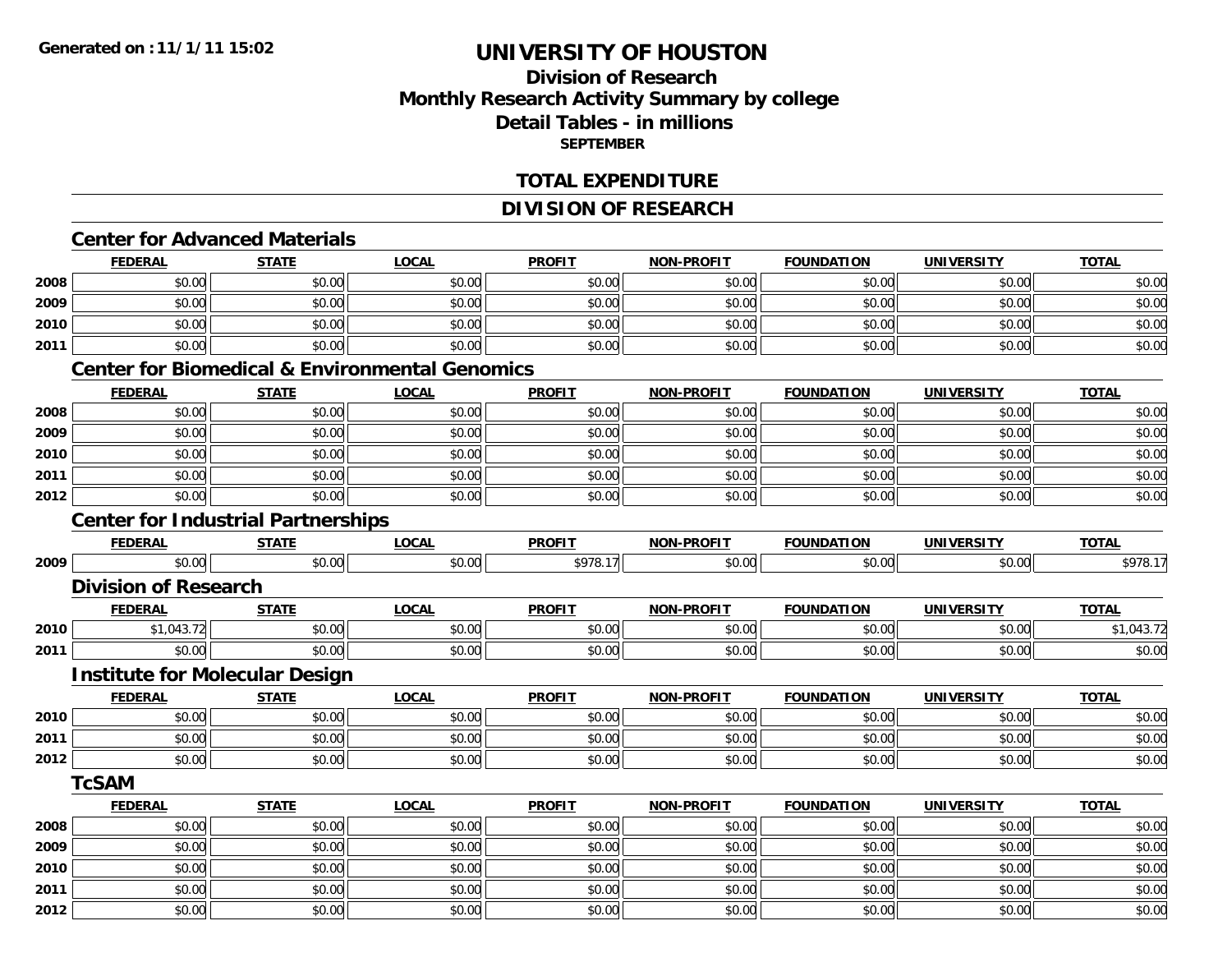### **Division of ResearchMonthly Research Activity Summary by college Detail Tables - in millions SEPTEMBER**

#### **TOTAL EXPENDITURE**

### **DIVISION OF RESEARCH**

|       | <b>TcSUH</b>                             |              |              |               |                   |                   |                   |              |
|-------|------------------------------------------|--------------|--------------|---------------|-------------------|-------------------|-------------------|--------------|
|       | <b>FEDERAL</b>                           | <b>STATE</b> | <b>LOCAL</b> | <b>PROFIT</b> | <b>NON-PROFIT</b> | <b>FOUNDATION</b> | <b>UNIVERSITY</b> | <b>TOTAL</b> |
| 2008  | \$2,749.71                               | \$0.00       | \$0.00       | \$0.00        | \$0.00            | \$3.16            | \$0.00            | \$2,752.87   |
| 2009  | \$2,454.05                               | \$0.00       | \$0.00       | \$0.00        | \$0.00            | \$5,256.35        | \$0.00            | \$7,710.40   |
| 2010  | \$9,406.77                               | \$0.00       | \$0.00       | \$0.00        | \$0.00            | \$0.00            | \$0.00            | \$9,406.77   |
| 2011  | \$14,149.23                              | \$0.00       | \$0.00       | \$12,048.80   | \$0.00            | \$0.00            | \$0.00            | \$26,198.03  |
| 2012  | \$26,324.25                              | \$19,698.78  | \$0.00       | (\$8,204.40)  | \$0.00            | \$0.00            | \$0.00            | \$37,818.62  |
|       | <b>Texas Learning/Computation Center</b> |              |              |               |                   |                   |                   |              |
|       | <b>FEDERAL</b>                           | <b>STATE</b> | <b>LOCAL</b> | <b>PROFIT</b> | <b>NON-PROFIT</b> | <b>FOUNDATION</b> | <b>UNIVERSITY</b> | <b>TOTAL</b> |
| 2011  | \$0.00                                   | \$0.00       | \$0.00       | \$0.00        | \$0.00            | \$0.00            | \$0.00            | \$0.00       |
| 2012  | \$0.00                                   | \$0.00       | \$0.00       | \$0.00        | \$0.00            | \$0.00            | \$0.00            | \$0.00       |
|       | <b>TIMES</b>                             |              |              |               |                   |                   |                   |              |
|       | <b>FEDERAL</b>                           | <b>STATE</b> | <b>LOCAL</b> | <b>PROFIT</b> | <b>NON-PROFIT</b> | <b>FOUNDATION</b> | <b>UNIVERSITY</b> | <b>TOTAL</b> |
| 2008  | \$0.00                                   | \$0.00       | \$0.00       | \$0.00        | \$0.00            | \$0.00            | \$0.00            | \$0.00       |
| 2009  | \$0.00                                   | \$0.00       | \$0.00       | \$0.00        | \$0.00            | \$0.00            | \$0.00            | \$0.00       |
| 2010  | \$0.00                                   | \$0.00       | \$0.00       | \$0.00        | \$0.00            | \$0.00            | \$0.00            | \$0.00       |
| 2011  | \$0.00                                   | \$0.00       | \$0.00       | \$0.00        | \$0.00            | \$0.00            | \$0.00            | \$0.00       |
| 2012  | \$8,729.45                               | \$0.00       | \$0.00       | \$0.00        | \$0.00            | \$0.00            | \$0.00            | \$8,729.45   |
| Total | \$64,857.17                              | \$19,698.78  | \$0.00       | \$4,822.56    | \$0.00            | \$5,259.51        | \$0.00            | \$94,638.02  |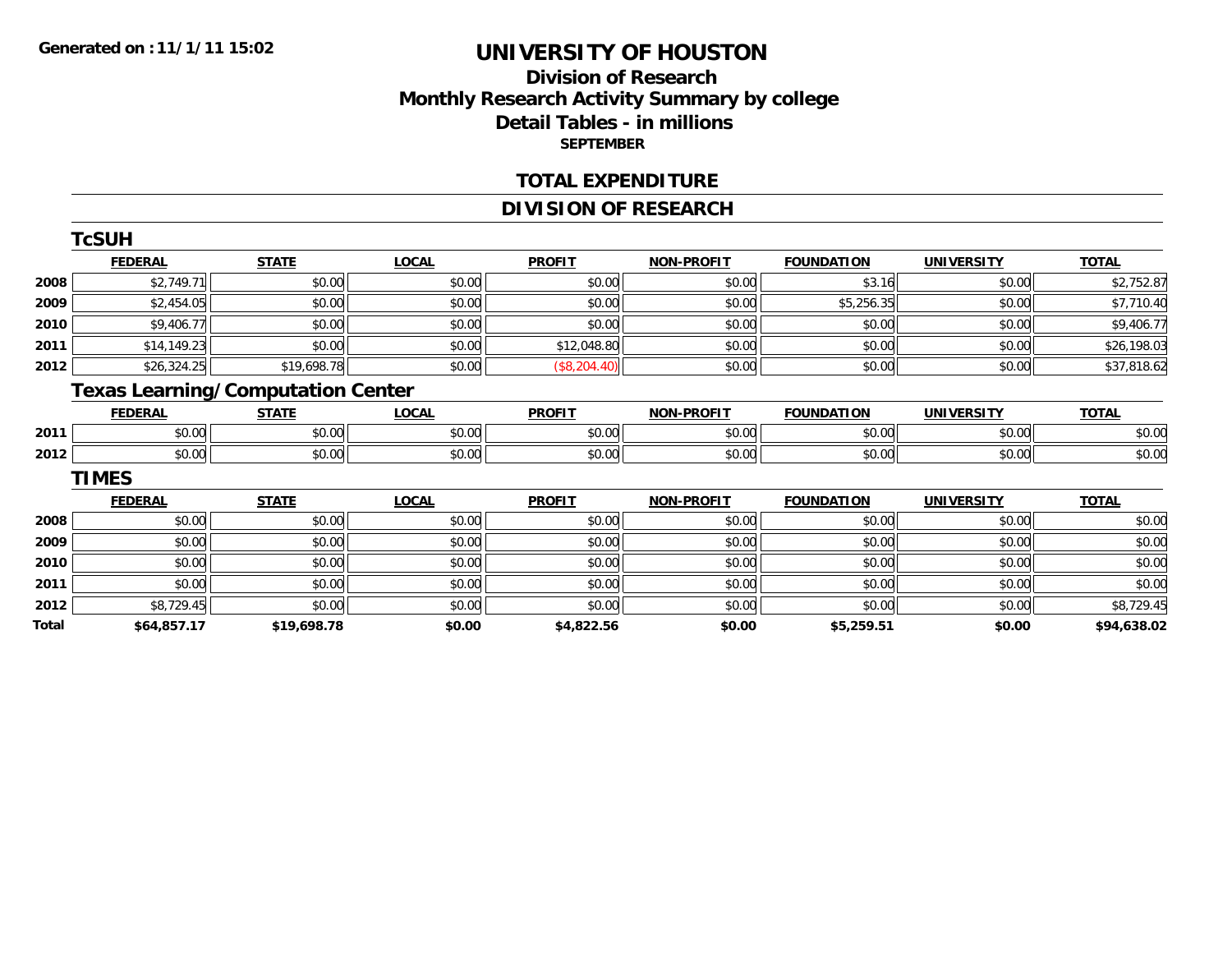### **Division of ResearchMonthly Research Activity Summary by college Detail Tables - in millionsSEPTEMBER**

#### **TOTAL EXPENDITURE**

#### **GRADUATE COLLEGE OF SOCIAL WORK**

# **Child & Family for Innovative Research**

|      | <b>FEDERAL</b> | <b>STATE</b> | <b>LOCAL</b> | <b>PROFIT</b> | <b>NON-PROFIT</b> | <b>FOUNDATION</b> | <b>UNIVERSITY</b> | <b>TOTAL</b> |
|------|----------------|--------------|--------------|---------------|-------------------|-------------------|-------------------|--------------|
| 2009 | \$0.00         | \$0.00       | \$0.00       | \$0.00        | \$0.00            | \$0.00            | \$0.00            | \$0.00       |
| 2010 | \$0.00         | \$0.00       | \$0.00       | \$0.00        | \$0.00            | \$0.00            | \$0.00            | \$0.00       |
| 2011 | \$0.00         | \$0.00       | \$0.00       | \$0.00        | \$0.00            | \$0.00            | \$0.00            | \$0.00       |
| 2012 | \$0.00         | \$0.00       | \$0.00       | \$0.00        | \$0.00            | \$0.00            | \$0.00            | \$0.00       |

#### **Community Projects - Social Work**

|      | <b>FEDERAL</b> | <b>STATE</b> | <b>LOCAL</b> | <b>PROFIT</b> | <b>NON-PROFIT</b> | <b>FOUNDATION</b> | <b>UNIVERSITY</b> | <b>TOTAL</b> |
|------|----------------|--------------|--------------|---------------|-------------------|-------------------|-------------------|--------------|
| 2008 | \$18,786.12    | \$0.00       | \$0.00       | \$0.00        | \$1,120.44        | \$0.00            | \$0.00            | \$19,906.56  |
| 2009 | \$23,105.88    | \$0.00       | \$0.00       | \$0.00        | \$0.00            | \$0.00            | \$0.00            | \$23,105.88  |
| 2010 | \$0.00         | \$0.00       | \$0.00       | \$0.00        | \$0.00            | \$0.00            | \$0.00            | \$0.00       |
| 2011 | \$0.00         | \$0.00       | \$0.00       | \$0.00        | \$0.00            | \$0.00            | \$0.00            | \$0.00       |
| 2012 | \$0.00         | \$0.00       | \$0.00       | \$0.00        | \$0.00            | \$0.00            | \$0.00            | \$0.00       |

### **Dean, Social Work**

|      | <b>FEDERAL</b> | <b>STATE</b> | <b>LOCAL</b> | <b>PROFIT</b> | <b>NON-PROFIT</b> | <b>FOUNDATION</b> | <b>UNIVERSITY</b> | <b>TOTAL</b> |
|------|----------------|--------------|--------------|---------------|-------------------|-------------------|-------------------|--------------|
| 2008 | \$245,441.32   | \$56,068.17  | \$0.00       | \$0.00        | \$5,841.86        | \$0.00            | \$0.00            | \$307,351.35 |
| 2009 | \$124,912.06   | \$66,932.14  | \$0.00       | \$0.00        | \$6,177.75        | \$0.00            | \$0.00            | \$198,021.95 |
| 2010 | \$251,834.11   | \$52,002.53  | \$0.00       | \$0.00        | \$2,733.79        | \$78.45           | \$0.00            | \$306,648.88 |
| 2011 | \$218,818.42   | \$13,834.20  | \$0.00       | \$0.00        | \$0.00            | \$20,648.03       | \$0.00            | \$253,300.65 |
| 2012 | \$143,319.78   | (\$107.66)   | \$0.00       | \$0.00        | \$0.00            | \$19,523.74       | \$182.28          | \$162,918.14 |

#### **Drug and Social Policy Research**

|              | <b>FEDERAL</b> | <b>STATE</b> | LOCAL  | <b>PROFIT</b> | <b>NON-PROFIT</b> | <b>FOUNDATION</b> | <b>UNIVERSITY</b> | <b>TOTAL</b>   |
|--------------|----------------|--------------|--------|---------------|-------------------|-------------------|-------------------|----------------|
| 2010         | \$0.00         | \$0.00       | \$0.00 | \$0.00        | \$0.00            | \$0.00            | \$0.00            | \$0.00         |
| 2011         | \$0.00         | \$0.00       | \$0.00 | \$0.00        | \$0.00            | \$0.00            | \$0.00            | \$0.00         |
| 2012         | \$0.00         | \$0.00       | \$0.00 | \$0.00        | \$0.00            | \$0.00            | \$0.00            | \$0.00         |
| <b>Total</b> | \$1,026,217.68 | \$188,729.38 | \$0.00 | \$0.00        | \$15,873.84       | \$40,250.22       | \$182.28          | \$1,271,253.40 |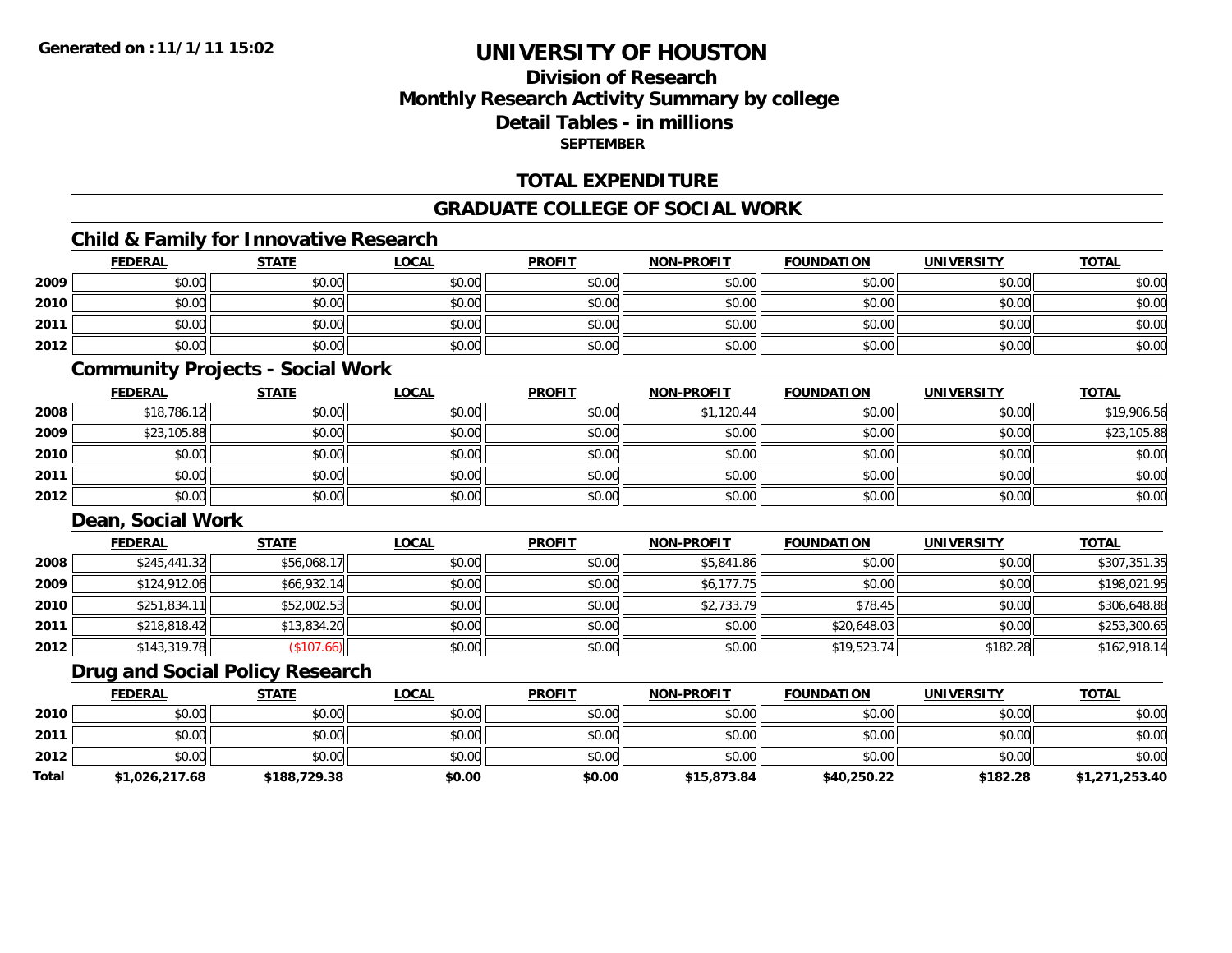### **Division of ResearchMonthly Research Activity Summary by college Detail Tables - in millions SEPTEMBER**

### **TOTAL EXPENDITURE**

#### **HILTON COLLEGE OF HOTEL AND RESTAURANT MANAGEMENT**

### **Hotel and Restaurant Management**

|              | <b>FEDERAL</b> | <b>STATE</b> | <b>LOCAL</b> | <b>PROFIT</b> | <b>NON-PROFIT</b> | <b>FOUNDATION</b> | <b>UNIVERSITY</b> | <b>TOTAL</b> |
|--------------|----------------|--------------|--------------|---------------|-------------------|-------------------|-------------------|--------------|
| 2008         | \$0.00         | \$3,865.70   | \$0.00       | \$0.00        | \$0.00            | \$0.00            | \$0.00            | \$3,865.70   |
| 2011         | \$0.00         | \$0.00       | \$0.00       | \$0.00        | \$325.97          | \$0.00            | \$0.00            | \$325.97     |
| 2012         | \$2,384.59     | \$0.00       | \$0.00       | \$0.00        | \$0.00            | \$0.00            | \$0.00            | \$2,384.59   |
| <b>Total</b> | \$2,384.59     | \$3,865.70   | \$0.00       | \$0.00        | \$325.97          | \$0.00            | \$0.00            | \$6,576.26   |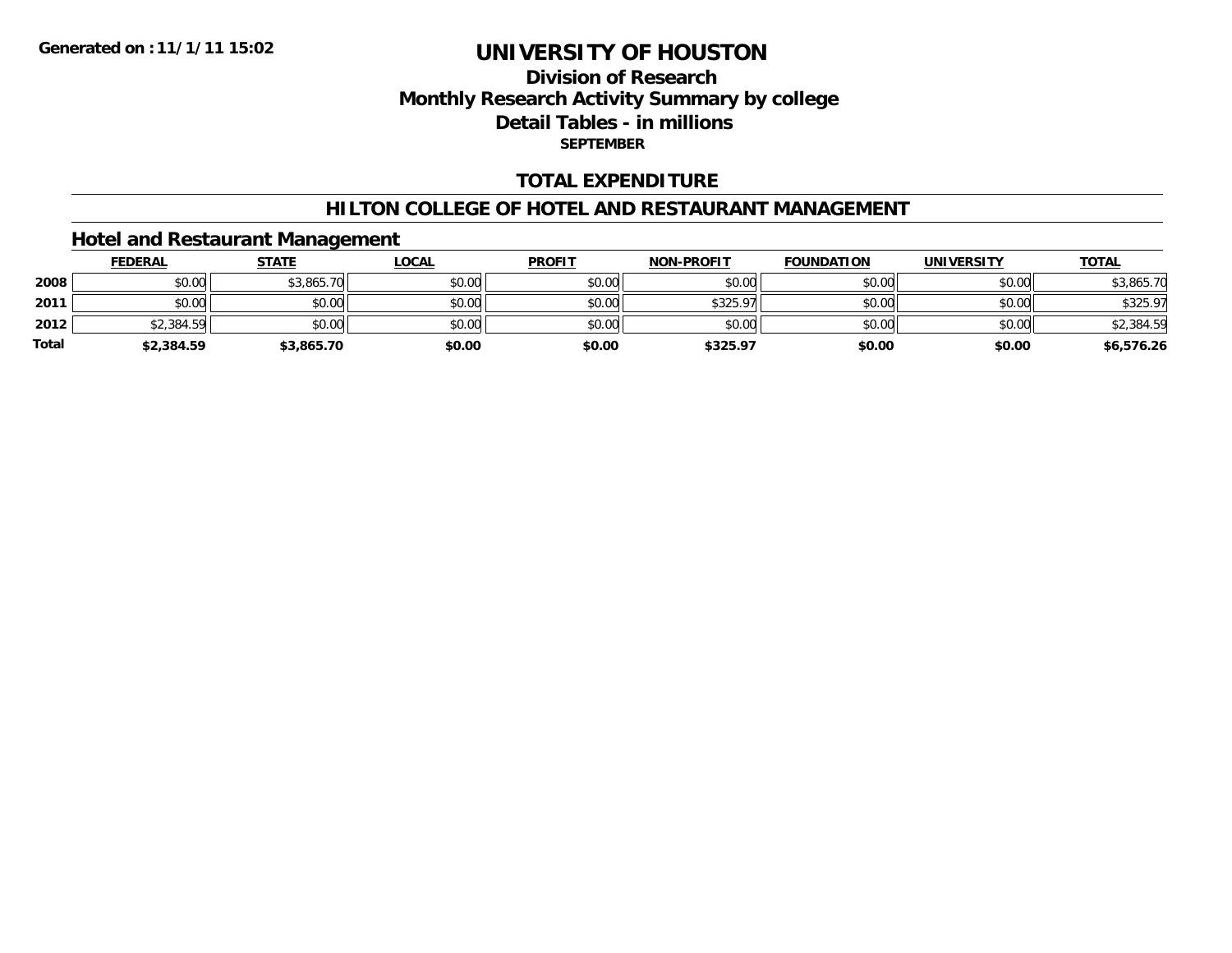### **Division of ResearchMonthly Research Activity Summary by college Detail Tables - in millions SEPTEMBER**

#### **TOTAL EXPENDITURE**

#### **HONORS COLLEGE**

#### **Houston Teachers Institute**

|              | <b>EDERA</b>  | <b>STATF</b>           | <b>LOCAL</b>  | <b>PROFIT</b>  | <b>J-PROFIT</b><br><b>NON</b> | <b>FOUNDATION</b> | <b>UNIVERSITY</b>  | <b>TOTAL</b>                                                    |
|--------------|---------------|------------------------|---------------|----------------|-------------------------------|-------------------|--------------------|-----------------------------------------------------------------|
| 2012         | 0000<br>DU.UU | $\sim$ $\sim$<br>JU.UU | 0000<br>JU.UL | 60.00<br>טט.טע | 0.99C<br>$\sim$<br>.          | ሐሴ ሰሰ             | $\sim$ 00<br>pu.uu | $\begin{array}{c} \uparrow \\ \uparrow \\ \uparrow \end{array}$ |
| <b>Total</b> | \$0.00        | \$0.00                 | \$0.00        | \$0.00         | <b>c210</b> **<br>シンエン・エ      | \$0.00            | \$0.00             | $-210.12$<br>,,,,,                                              |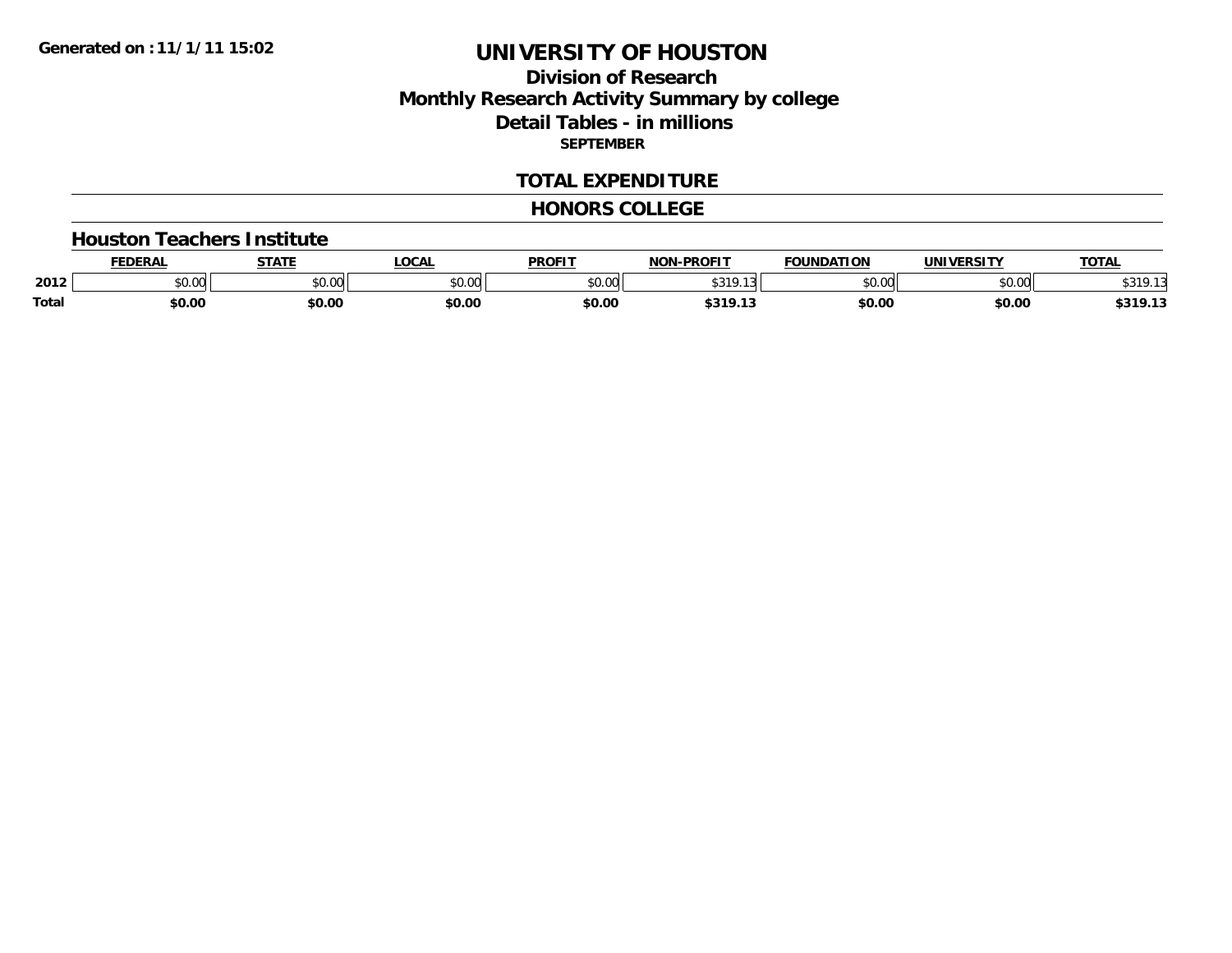### **Division of ResearchMonthly Research Activity Summary by college Detail Tables - in millions SEPTEMBER**

#### **TOTAL EXPENDITURE**

#### **LIBRARY**

# **Administration, Library**

|       | <b>FEDERAL</b>           | <b>STATE</b> | <u>LOCAL</u> | <b>PROFIT</b> | <b>NON-PROFIT</b> | <b>FOUNDATION</b> | <b>UNIVERSITY</b> | <u>TOTAL</u> |
|-------|--------------------------|--------------|--------------|---------------|-------------------|-------------------|-------------------|--------------|
| 2011  | $A A A B A C$<br>5442.68 | \$0.00       | \$0.00       | \$0.00        | \$0.00            | \$0.00            | \$0.00            | \$442.68     |
| 2012  | \$43.5                   | \$0.00       | \$0.00       | \$0.00        | \$0.00            | \$0.00            | \$0.00            | 543.4L       |
| Total | \$486.08                 | \$0.00       | \$0.00       | \$0.00        | \$0.00            | \$0.00            | \$0.00            | \$486.08     |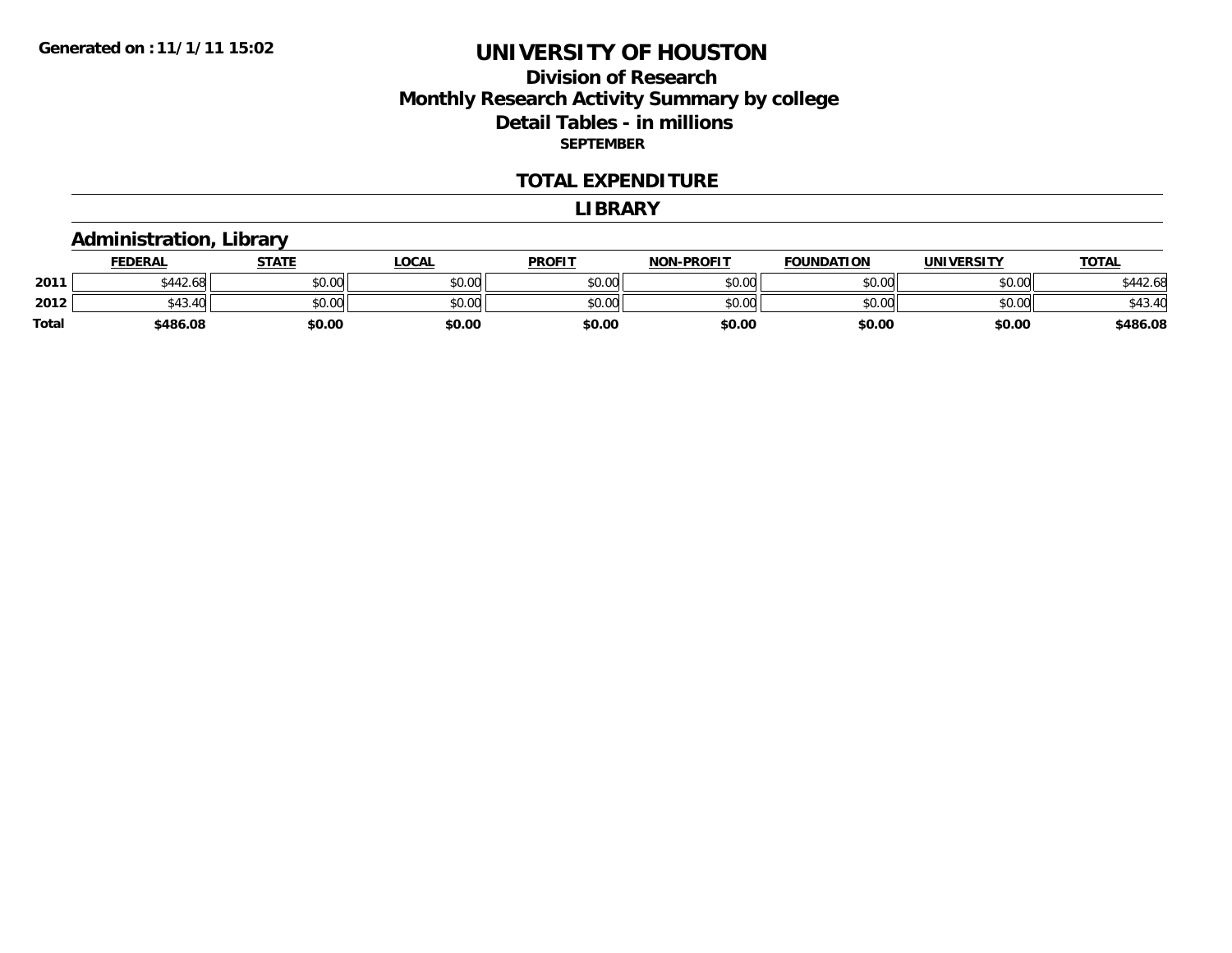### **Division of ResearchMonthly Research Activity Summary by college Detail Tables - in millions SEPTEMBER**

#### **TOTAL EXPENDITURE**

#### **PRESIDENT**

#### **Office of the President**

|       | <b>FEDERAL</b> | <b>STATE</b> | <u>LOCAL</u> | <b>PROFIT</b> | <b>NON-PROFIT</b> | <b>FOUNDATION</b> | <b>UNIVERSITY</b> | <u>TOTAL</u> |
|-------|----------------|--------------|--------------|---------------|-------------------|-------------------|-------------------|--------------|
| 2010  | \$0.00         | \$0.00       | \$0.00       | \$0.00        | \$0.00            | \$0.00            | \$0.00            | \$0.00       |
| 2011  | \$0.00         | \$0.00       | \$0.00       | \$0.00        | \$0.00            | \$0.00            | \$0.00            | \$0.00       |
| 2012  | \$0.00         | \$0.00       | \$0.00       | \$0.00        | \$0.00            | \$0.00            | \$0.00            | \$0.00       |
| Total | \$0.00         | \$0.00       | \$0.00       | \$0.00        | \$0.00            | \$0.00            | \$0.00            | \$0.00       |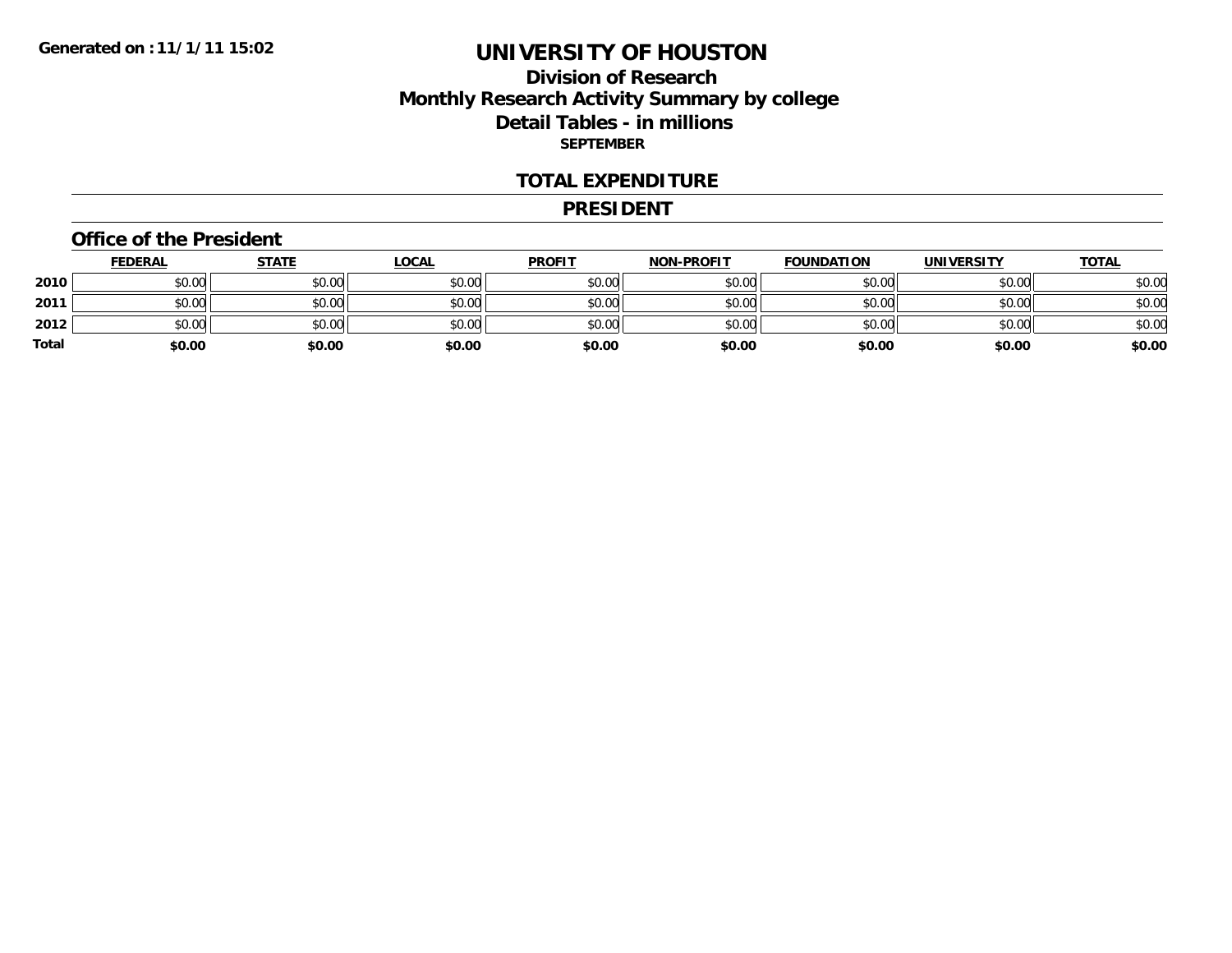### **Division of ResearchMonthly Research Activity Summary by college Detail Tables - in millions SEPTEMBER**

#### **TOTAL EXPENDITURE**

#### **SENIOR V.P. FOR ACADEMIC AFFAIRS AND PROVOST**

|      | <b>Continuing Education</b>                         |              |              |               |                   |                   |                   |              |
|------|-----------------------------------------------------|--------------|--------------|---------------|-------------------|-------------------|-------------------|--------------|
|      | <b>FEDERAL</b>                                      | <b>STATE</b> | <b>LOCAL</b> | <b>PROFIT</b> | <b>NON-PROFIT</b> | <b>FOUNDATION</b> | <b>UNIVERSITY</b> | <b>TOTAL</b> |
| 2011 | \$0.00                                              | \$988.94     | \$0.00       | \$0.00        | \$0.00            | \$0.00            | \$0.00            | \$988.94     |
|      | <b>KUHF - Radio</b>                                 |              |              |               |                   |                   |                   |              |
|      | <b>FEDERAL</b>                                      | <b>STATE</b> | <b>LOCAL</b> | <b>PROFIT</b> | <b>NON-PROFIT</b> | <b>FOUNDATION</b> | <b>UNIVERSITY</b> | <b>TOTAL</b> |
| 2010 | \$11,640.00                                         | \$0.00       | \$0.00       | \$0.00        | \$0.00            | \$0.00            | \$0.00            | \$11,640.00  |
| 2012 | \$0.00                                              | \$10,077.51  | \$0.00       | \$0.00        | \$0.00            | \$0.00            | \$0.00            | \$10,077.51  |
|      | <b>Learning and Assessment Services</b>             |              |              |               |                   |                   |                   |              |
|      | <b>FEDERAL</b>                                      | <b>STATE</b> | <b>LOCAL</b> | <b>PROFIT</b> | <b>NON-PROFIT</b> | <b>FOUNDATION</b> | <b>UNIVERSITY</b> | <b>TOTAL</b> |
| 2008 | \$20,149.12                                         | \$8,492.56   | \$0.00       | \$0.00        | \$5,126.02        | \$927.87          | \$0.00            | \$34,695.57  |
| 2009 | \$18,258.27                                         | \$9,655.03   | \$0.00       | \$0.00        | \$5,556.79        | \$1,647.90        | \$0.00            | \$35,117.99  |
| 2010 | \$18,661.21                                         | \$9,097.28   | \$0.00       | \$0.00        | \$5,586.08        | \$290.69          | \$0.00            | \$33,635.26  |
| 2011 | \$17,777.77                                         | \$9,728.70   | \$0.00       | \$0.00        | \$5,586.23        | \$904.97          | \$0.00            | \$33,997.67  |
| 2012 | \$21,621.80                                         | \$10,674.18  | \$0.00       | \$0.00        | \$5,959.18        | \$0.00            | \$0.00            | \$38,255.16  |
|      | <b>Learning Support Services</b>                    |              |              |               |                   |                   |                   |              |
|      | <b>FEDERAL</b>                                      | <b>STATE</b> | <b>LOCAL</b> | <b>PROFIT</b> | <b>NON-PROFIT</b> | <b>FOUNDATION</b> | <b>UNIVERSITY</b> | <b>TOTAL</b> |
| 2008 | \$345.00                                            | \$0.00       | \$0.00       | \$0.00        | \$0.00            | \$0.00            | \$0.00            | \$345.00     |
| 2009 | \$912.67                                            | \$0.00       | \$0.00       | \$0.00        | \$0.00            | \$0.00            | \$0.00            | \$912.67     |
| 2010 | \$2,380.77                                          | \$0.00       | \$0.00       | \$0.00        | \$0.00            | \$0.00            | \$0.00            | \$2,380.77   |
|      | <b>Senior V.P. for Academic Affairs and Provost</b> |              |              |               |                   |                   |                   |              |
|      | <b>FEDERAL</b>                                      | <b>STATE</b> | <b>LOCAL</b> | <b>PROFIT</b> | <b>NON-PROFIT</b> | <b>FOUNDATION</b> | <b>UNIVERSITY</b> | <b>TOTAL</b> |
| 2008 | \$0.00                                              | \$78.63      | \$0.00       | \$0.00        | \$0.00            | \$0.00            | \$0.00            | \$78.63      |
| 2009 | (\$110.11)                                          | \$0.00       | \$0.00       | \$0.00        | \$0.00            | \$0.00            | \$0.00            | (\$110.11)   |
|      | <b>UH Charter School</b>                            |              |              |               |                   |                   |                   |              |
|      | <b>FEDERAL</b>                                      | <b>STATE</b> | <b>LOCAL</b> | <b>PROFIT</b> | <b>NON-PROFIT</b> | <b>FOUNDATION</b> | <b>UNIVERSITY</b> | <b>TOTAL</b> |
| 2012 | \$2,945.91                                          | \$0.00       | \$0.00       | \$0.00        | \$0.00            | \$0.00            | \$0.00            | \$2,945.91   |
|      | <b>Undergraduate Scholars</b>                       |              |              |               |                   |                   |                   |              |
|      | <b>FEDERAL</b>                                      | <b>STATE</b> | <b>LOCAL</b> | <b>PROFIT</b> | <b>NON-PROFIT</b> | <b>FOUNDATION</b> | <b>UNIVERSITY</b> | <b>TOTAL</b> |
| 2010 | \$0.00                                              | \$2,160.50   | \$0.00       | \$0.00        | \$0.00            | \$0.00            | \$0.00            | \$2,160.50   |
| 2011 | \$0.00                                              | \$7,757.77   | \$0.00       | \$0.00        | \$0.00            | \$0.00            | \$0.00            | \$7,757.77   |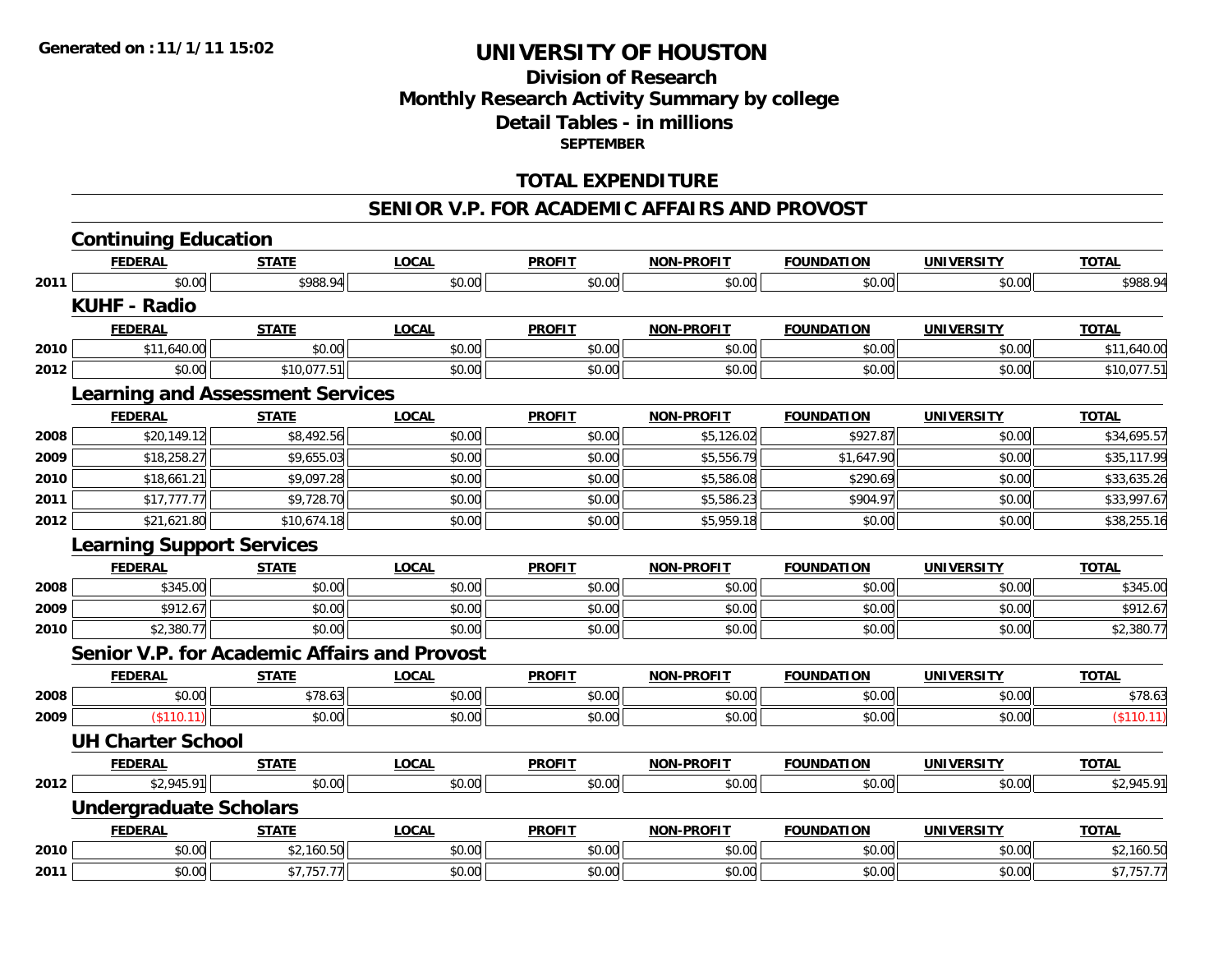### **Division of ResearchMonthly Research Activity Summary by college Detail Tables - in millions SEPTEMBER**

#### **TOTAL EXPENDITURE**

#### **SENIOR V.P. FOR ACADEMIC AFFAIRS AND PROVOST**

#### **Undergraduate Scholars**

|              | <b>FEDERAL</b> | <b>STATF</b>           | <b>LOCAL</b> | <b>PROFIT</b>  | <b>NON-PROFIT</b> | <b>FOUNDATION</b> | <b>UNIVERSITY</b> | <b>TOTAL</b>  |
|--------------|----------------|------------------------|--------------|----------------|-------------------|-------------------|-------------------|---------------|
| 2012         | \$0.00         | .44- ا                 | \$0.00       | 40.00<br>JU.UU | \$0.00            | \$0.00            | \$0.00            | . 42. L<br>◡◡ |
| <b>Total</b> | \$114,582.41   | OE 2.02<br>9171,099.09 | \$0.00       | \$0.00         | \$27,814.30       | ,                 | \$0.00            | \$268,021.97  |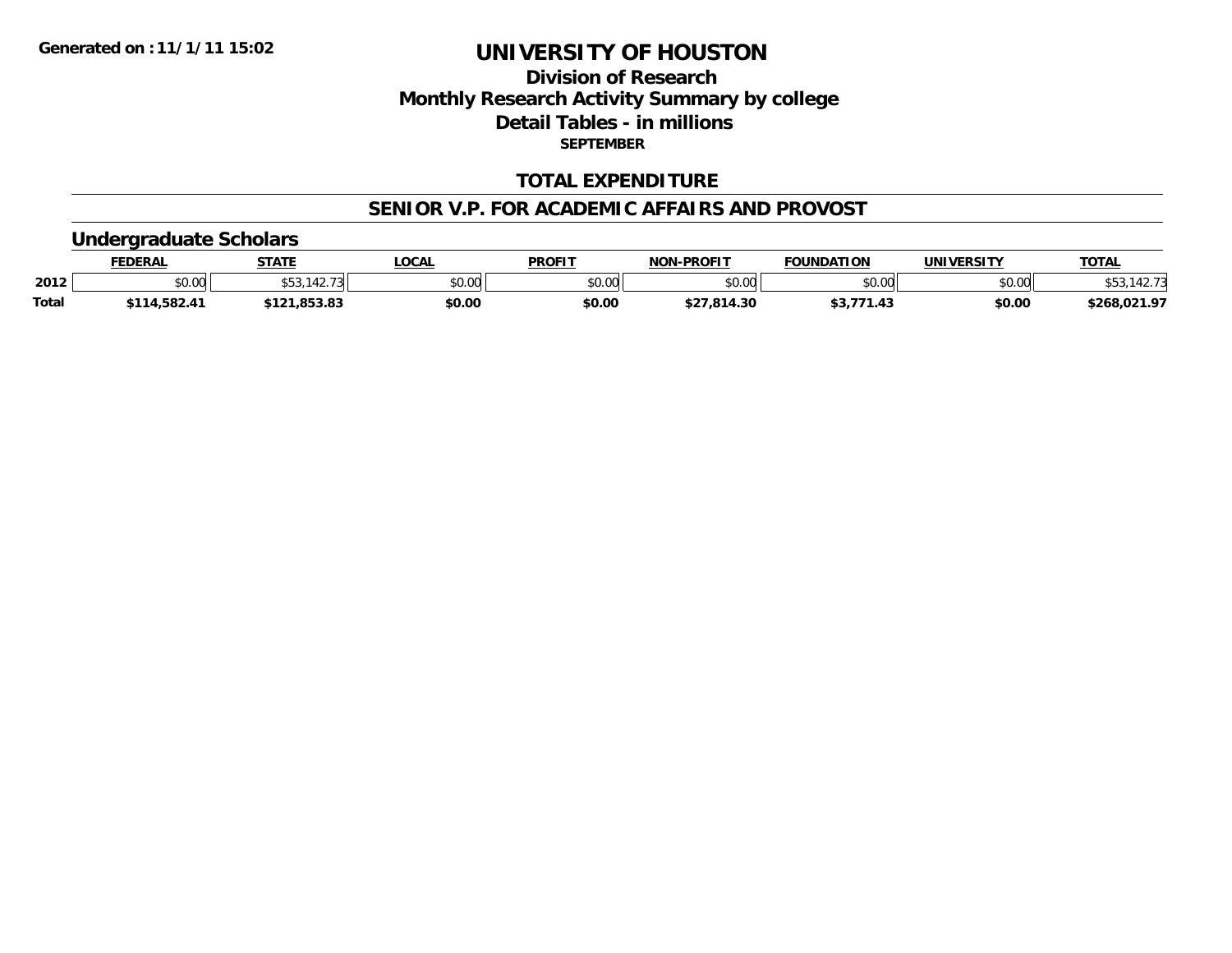#### **Division of Research Monthly Research Activity Summary by college Detail Tables - in millions SEPTEMBER**

#### **TOTAL EXPENDITURE**

#### **UH LAW CENTER**

|       | Dean, Law      |              |              |               |                   |                   |                   |              |
|-------|----------------|--------------|--------------|---------------|-------------------|-------------------|-------------------|--------------|
|       | <b>FEDERAL</b> | <b>STATE</b> | <b>LOCAL</b> | <b>PROFIT</b> | <b>NON-PROFIT</b> | <b>FOUNDATION</b> | <b>UNIVERSITY</b> | <b>TOTAL</b> |
| 2010  | \$45,792.23    | \$0.00       | \$0.00       | \$0.00        | \$0.00            | \$0.00            | \$0.00            | \$45,792.23  |
|       | <b>Law-UH</b>  |              |              |               |                   |                   |                   |              |
|       | <b>FEDERAL</b> | <b>STATE</b> | <b>LOCAL</b> | <b>PROFIT</b> | <b>NON-PROFIT</b> | <b>FOUNDATION</b> | <b>UNIVERSITY</b> | <b>TOTAL</b> |
| 2009  | \$0.00         | \$3,829.91   | \$0.00       | \$0.00        | \$0.00            | \$0.00            | \$0.00            | \$3,829.91   |
| 2010  | (\$502.77)     | \$201,728.28 | \$0.00       | \$0.00        | \$0.00            | \$0.00            | \$0.00            | \$201,225.51 |
| 2011  | \$8,651.16     | \$0.00       | \$0.00       | \$0.00        | \$0.00            | \$0.00            | \$0.00            | \$8,651.16   |
| 2012  | \$663.76       | \$26,317.70  | \$0.00       | \$0.00        | \$0.00            | $($ \$95.96) $ $  | \$0.00            | \$26,885.50  |
| Total | \$54,604.38    | \$231,875.89 | \$0.00       | \$0.00        | \$0.00            | $($ \$95.96)      | \$0.00            | \$286,384.31 |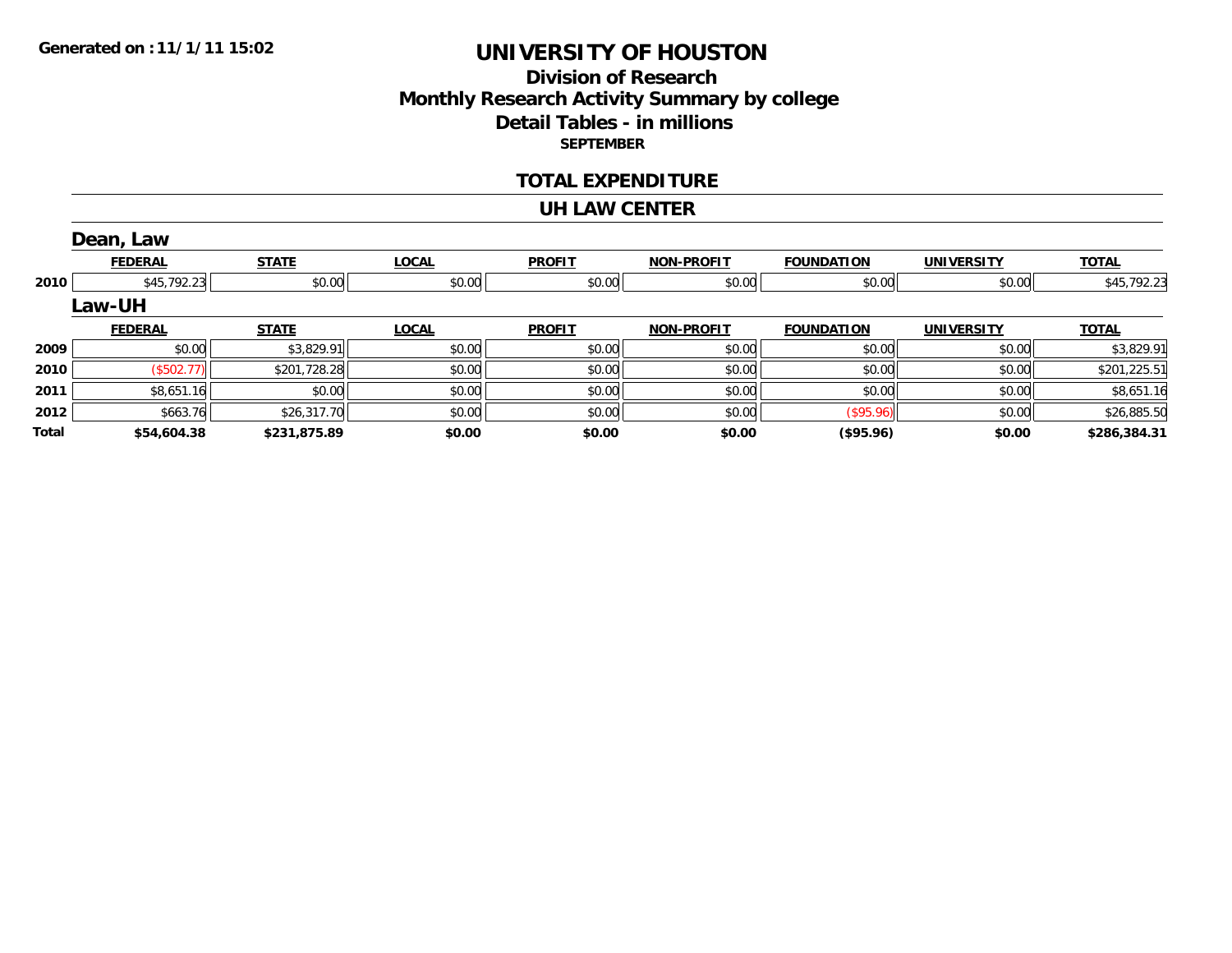#### **Division of Research Monthly Research Activity Summary by college Detail Tables - in millions SEPTEMBER**

#### **TOTAL EXPENDITURE**

#### **UH SYSTEM**

|  | ١ı | IJI | -11<br>п |  |  |
|--|----|-----|----------|--|--|
|--|----|-----|----------|--|--|

|              | <b>FEDERAL</b> | <b>STATF</b> | <b>LOCAL</b> | <b>PROFIT</b> | <b>NON-PROFIT</b> | <b>FOUNDATION</b> | <b>UNIVERSITY</b> | <b>TOTAL</b> |
|--------------|----------------|--------------|--------------|---------------|-------------------|-------------------|-------------------|--------------|
| 2009         |                | \$0.00       | \$0.00       | \$0.00        | \$0.00            | \$0.00            | \$0.00            |              |
| 2010         | \$0.00         | \$0.00       | \$0.00       | \$0.00        | \$25,467.00       | \$0.00            | \$0.00            | \$25,467.00  |
| <b>Total</b> | (\$110.11)     | \$0.00       | \$0.00       | \$0.00        | \$25,467.00       | \$0.00            | \$0.00            | \$25,356.89  |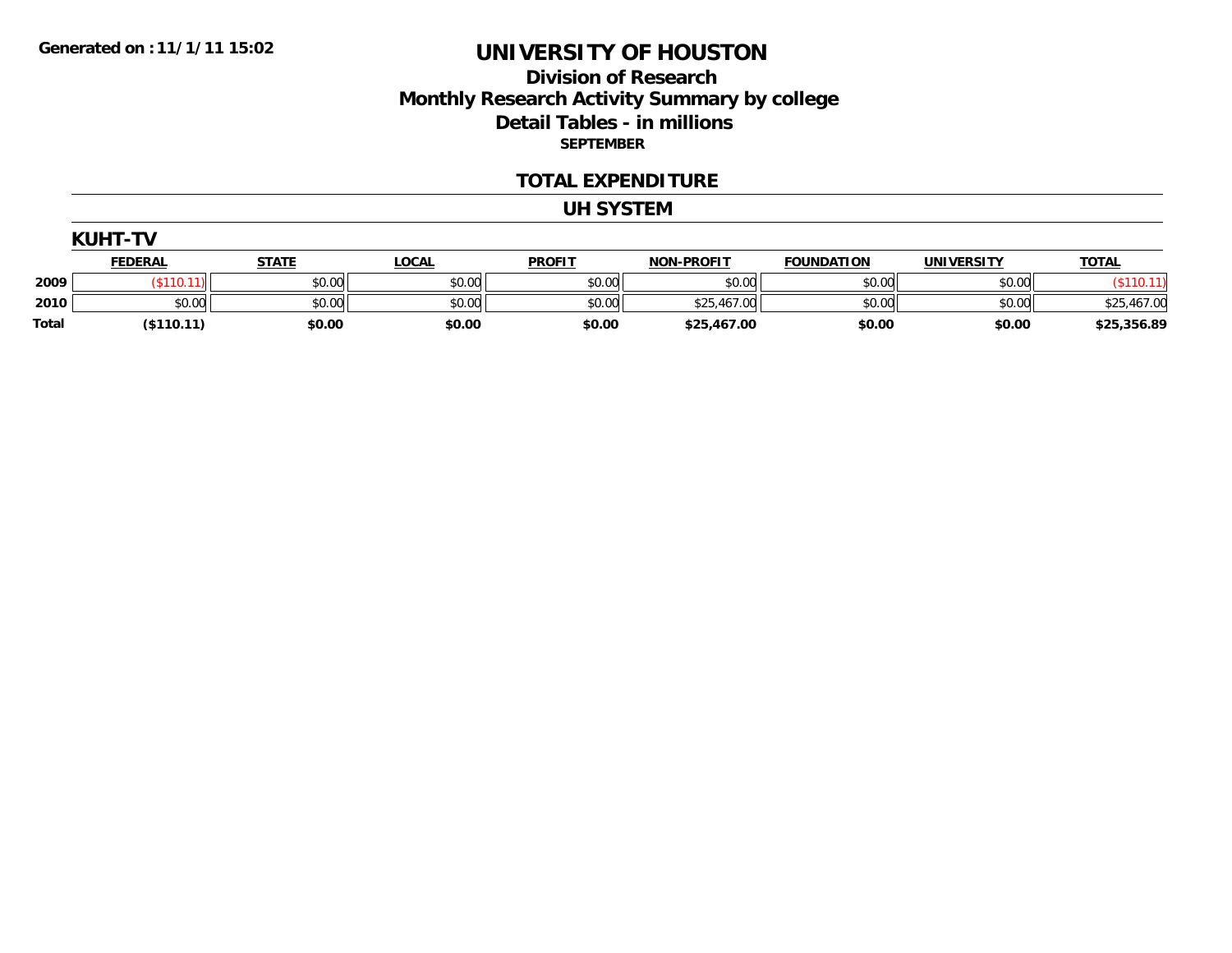### **Division of ResearchMonthly Research Activity Summary by college Detail Tables - in millions SEPTEMBER**

#### **TOTAL EXPENDITURE**

#### **UKNOWN COLLEGE**

### **Unknown Department**

|       | <b>FEDERAL</b> | <b>STATE</b> | <b>LOCAL</b> | <b>PROFIT</b> | <b>NON-PROFIT</b> | <b>FOUNDATION</b> | <b>UNIVERSITY</b> | <b>TOTAL</b> |
|-------|----------------|--------------|--------------|---------------|-------------------|-------------------|-------------------|--------------|
| 2008  | \$1,783.52     | \$0.00       | \$0.00       | \$0.00        | \$0.00            | \$0.00            | \$0.00            | \$1,783.52   |
| 2009  | \$1,518.94     | \$0.00       | \$0.00       | \$0.00        | \$0.00            | \$0.00            | \$0.00            | \$1,518.94   |
| 2010  | \$1,770.91     | \$0.00       | \$0.00       | \$0.00        | \$0.00            | \$0.00            | \$0.00            | \$1,770.91   |
| 2011  | \$2,065.96     | \$7,734.36   | \$0.00       | \$7,686.00    | \$0.00            | \$0.00            | \$0.00            | \$17,486.32  |
| 2012  | \$2,378.87     | \$0.00       | \$0.00       | \$0.00        | \$0.00            | \$0.00            | \$0.00            | \$2,378.87   |
| Total | \$9,518.21     | \$7,734.36   | \$0.00       | \$7,686.00    | \$0.00            | \$0.00            | \$0.00            | \$24,938.57  |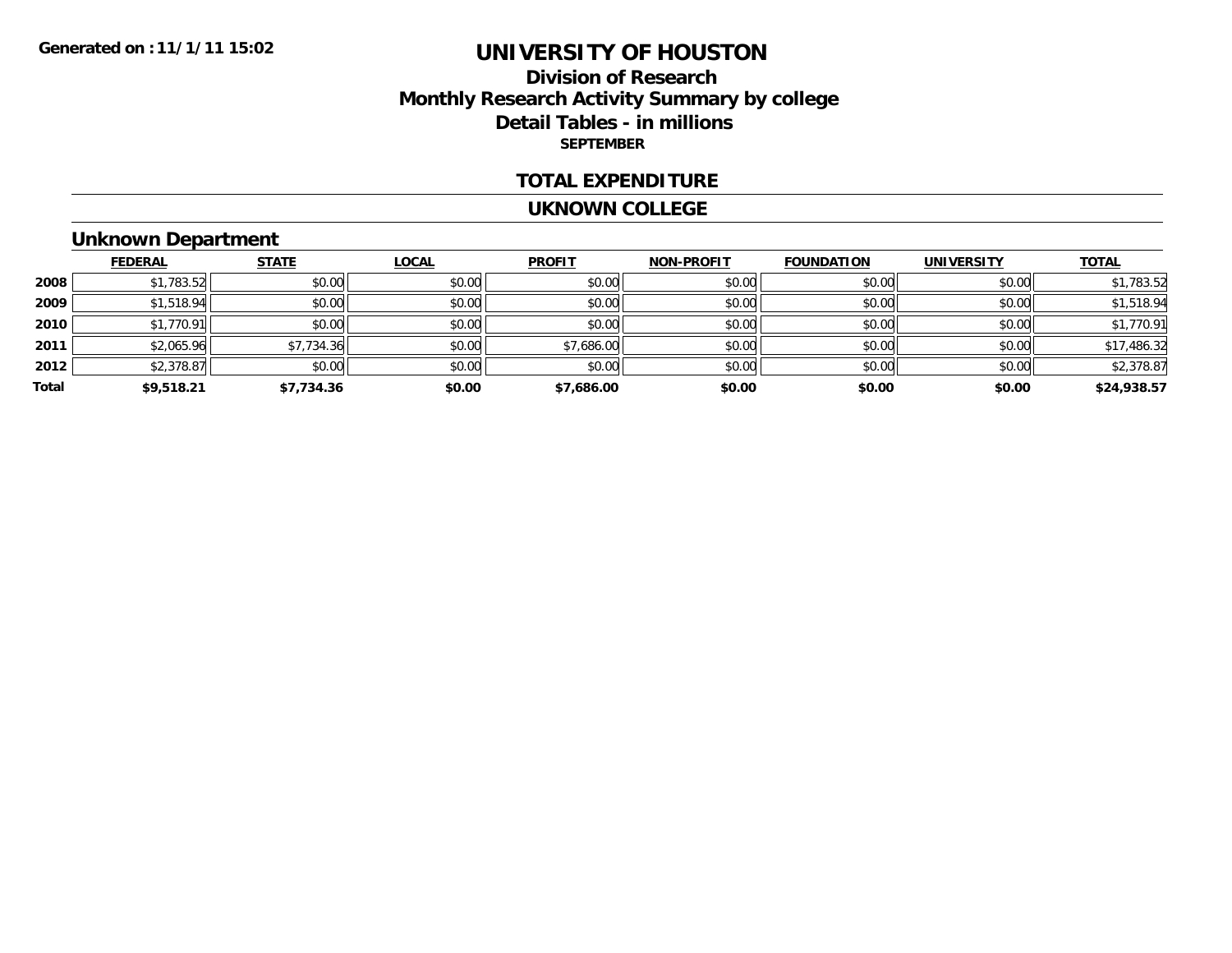### **Division of ResearchMonthly Research Activity Summary by college Detail Tables - in millions SEPTEMBER**

#### **TOTAL EXPENDITURE**

#### **VICE PRESIDENT FOR STUDENT AFFAIRS**

# **Dean, Student Affairs**

|      | <b>FEDERAL</b> | <b>STATE</b> | <u>LOCAL</u> | <b>PROFIT</b> | <b>NON-PROFIT</b> | <b>FOUNDATION</b> | <b>UNIVERSITY</b> | <b>TOTAL</b> |
|------|----------------|--------------|--------------|---------------|-------------------|-------------------|-------------------|--------------|
| 2009 | \$0.00         | \$0.00       | \$0.00       | \$0.00        | \$0.00            | \$0.00            | \$0.00            | \$0.00       |
| 2010 | \$0.00         | \$0.00       | \$0.00       | \$0.00        | \$0.00            | \$0.00            | \$0.00            | \$0.00       |
| 2011 | \$13,530.76    | \$0.00       | \$0.00       | \$0.00        | \$0.00            | \$0.00            | \$0.00            | \$13,530.76  |
| 2012 | \$1,528.41     | \$0.00       | \$0.00       | \$0.00        | \$0.00            | \$0.00            | \$0.00            | \$1,528.41   |

### **Vice President, Student Affairs**

|       | <b>FEDERAL</b> | <b>STATE</b> | <b>LOCAL</b> | <b>PROFIT</b> | <b>NON-PROFIT</b> | <b>FOUNDATION</b> | <b>UNIVERSITY</b> | <b>TOTAL</b> |
|-------|----------------|--------------|--------------|---------------|-------------------|-------------------|-------------------|--------------|
| 2009  | \$17,557.07    | \$0.00       | \$0.00       | \$0.00        | \$0.00            | \$0.00            | \$0.00            | \$17,557.07  |
| 2010  | \$4,707.45     | \$0.00       | \$0.00       | \$0.00        | \$0.00            | \$0.00            | \$0.00            | \$4,707.45   |
| 2011  | \$14,357.62    | \$0.00       | \$0.00       | \$0.00        | \$0.00            | \$0.00            | \$0.00            | \$14,357.62  |
| 2012  | \$9,967.48     | \$0.00       | \$0.00       | \$0.00        | \$0.00            | \$0.00            | \$0.00            | \$9,967.48   |
| Total | \$61,648.79    | \$0.00       | \$0.00       | \$0.00        | \$0.00            | \$0.00            | \$0.00            | \$61,648.79  |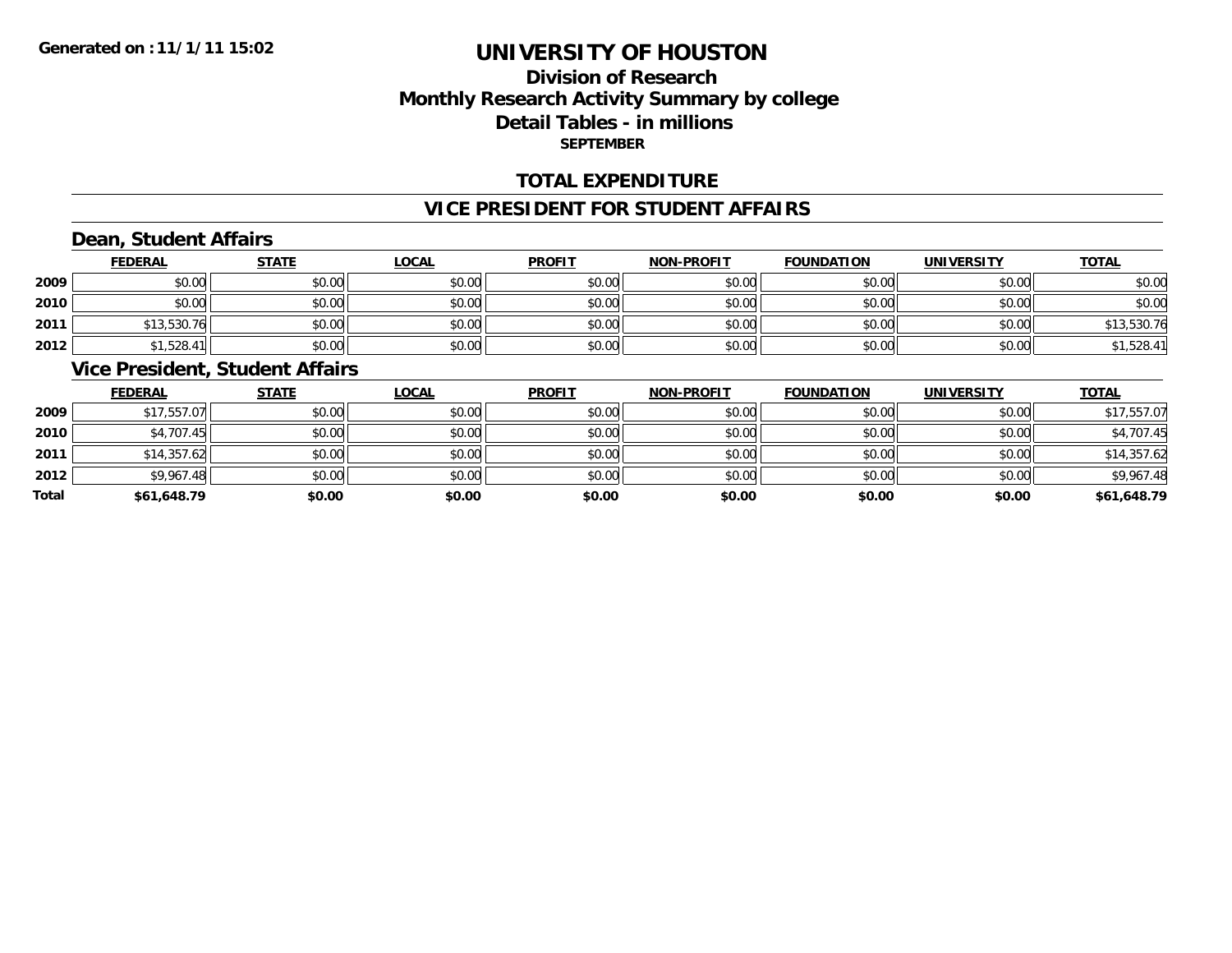### **Division of ResearchMonthly Research Activity Summary by college Detail Tables - in millions SEPTEMBER**

#### **IDC RECOVERY**

#### **C.T. BAUER COLLEGE OF BUSINESS**

|      | <b>Finance</b> |              |              |               |                   |                   |                   |              |
|------|----------------|--------------|--------------|---------------|-------------------|-------------------|-------------------|--------------|
|      | <b>FEDERAL</b> | <b>STATE</b> | <b>LOCAL</b> | <b>PROFIT</b> | <b>NON-PROFIT</b> | <b>FOUNDATION</b> | <b>UNIVERSITY</b> | <b>TOTAL</b> |
| 2008 | \$7,584.88     | \$0.00       | \$0.00       | \$0.00        | \$0.00            | \$0.00            | \$0.00            | \$7,584.88   |
| 2009 | \$1,598.63     | \$0.00       | \$0.00       | \$0.00        | \$0.00            | \$0.00            | \$0.00            | \$1,598.63   |
| 2010 | \$4,588.20     | \$0.00       | \$0.00       | \$0.00        | \$0.00            | \$0.00            | \$0.00            | \$4,588.20   |
| 2011 | \$485.34       | \$0.00       | \$0.00       | \$0.00        | \$0.00            | \$0.00            | \$0.00            | \$485.34     |
|      |                |              |              |               |                   |                   |                   |              |

### **Small Business Development Center**

|       | <b>FEDERAL</b> | <b>STATE</b> | <b>LOCAL</b> | <b>PROFIT</b> | <b>NON-PROFIT</b> | <b>FOUNDATION</b> | <b>UNIVERSITY</b> | <b>TOTAL</b> |
|-------|----------------|--------------|--------------|---------------|-------------------|-------------------|-------------------|--------------|
| 2008  | \$4,248.16     | \$0.00       | \$0.00       | \$0.00        | \$0.00            | \$0.00            | \$0.00            | \$4,248.16   |
| 2009  | \$5,002.32     | \$0.00       | \$0.00       | \$0.00        | \$0.00            | \$0.00            | \$0.00            | \$5,002.32   |
| 2010  | \$9,833.94     | \$0.00       | \$0.00       | \$0.00        | \$0.00            | \$0.00            | \$0.00            | \$9,833.94   |
| 2011  | \$4,620.44     | \$0.00       | \$0.00       | \$0.00        | \$0.00            | \$0.00            | \$0.00            | \$4,620.44   |
| 2012  | \$18,946.25    | \$0.00       | \$0.00       | \$0.00        | \$0.00            | \$0.00            | \$0.00            | \$18,946.25  |
| Total | \$56,908.16    | \$0.00       | \$0.00       | \$0.00        | \$0.00            | \$0.00            | \$0.00            | \$56,908.16  |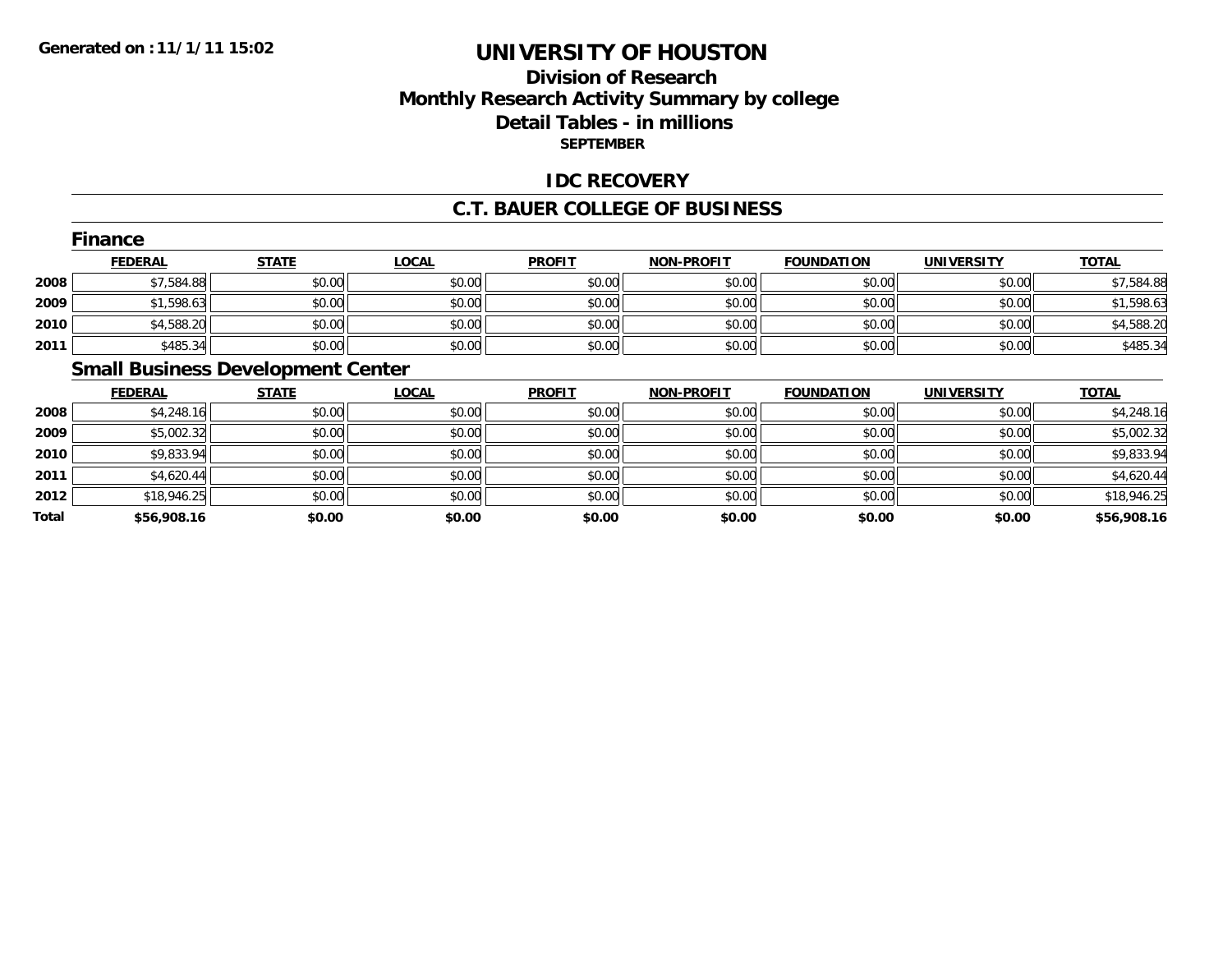### **Division of ResearchMonthly Research Activity Summary by college Detail Tables - in millionsSEPTEMBER**

#### **IDC RECOVERY**

#### **COLLEGE OF EDUCATION**

# **Consistency Mgmt and Coop Disc**

|      | <b>FEDERAL</b> | <b>STATE</b>                                                             | LOCAL         | <b>PROFIT</b>                                        | <b>NON-PROFIT</b> | <b>FOUNDATION</b> | <b>UNIVERSITY</b> | <b>TOTAL</b>            |
|------|----------------|--------------------------------------------------------------------------|---------------|------------------------------------------------------|-------------------|-------------------|-------------------|-------------------------|
| 2011 | \$0.00         | $\sim$ 00<br>JU.UU                                                       | 0.00<br>JU.UU | $\uparrow$ $\uparrow$ $\uparrow$ $\uparrow$<br>JU.UU | 0000<br>vv.vv     | \$0.00            | 0000<br>JU.UU     | $\sim$ $\sim$<br>ง∪.∪เ  |
| 2012 | \$0.00         | $\begin{array}{c} \uparrow \\ \uparrow \\ \uparrow \end{array}$<br>JU.UU | 0000<br>JU.UU | 0.00<br>vv.v                                         | 0000<br>vv.vv     | \$0.00            | 0000<br>JU.UU     | $\sim$ $\sim$<br>\$U.U( |

### **Curriculum and Instruction**

|      | <b>FEDERAL</b> | <b>STATE</b> | <b>LOCAL</b> | <b>PROFIT</b> | <b>NON-PROFIT</b> | <b>FOUNDATION</b> | <b>UNIVERSITY</b> | <b>TOTAL</b> |
|------|----------------|--------------|--------------|---------------|-------------------|-------------------|-------------------|--------------|
| 2008 | \$4,305.98     | \$493.98     | \$0.00       | \$0.00        | \$2,653.13        | \$1.14            | \$0.00            | \$7,454.23   |
| 2009 | \$7,983.76     | \$0.00       | \$41.40      | \$0.00        | \$2,767.83        | \$0.00            | \$0.00            | \$10,792.99  |
| 2010 | \$6,249.77     | \$0.00       | \$0.00       | \$0.00        | \$3,111.93        | \$48.98           | \$0.00            | \$9,410.68   |
| 2011 | \$4,741.69     | \$0.00       | \$0.00       | \$0.00        | \$958.07          | \$570.10          | \$0.00            | \$6,269.86   |
| 2012 | \$6,041.31     | \$319.63     | \$0.00       | \$0.00        | \$1,278.08        | \$177.69          | \$0.00            | \$7,816.71   |

### **Educational Psychology**

|      | <b>FEDERAL</b> | <b>STATE</b> | <b>LOCAL</b> | <b>PROFIT</b> | <b>NON-PROFIT</b> | <b>FOUNDATION</b> | <b>UNIVERSITY</b> | <b>TOTAL</b> |
|------|----------------|--------------|--------------|---------------|-------------------|-------------------|-------------------|--------------|
| 2008 | \$1,234.99     | \$168.04     | \$0.00       | \$0.00        | \$0.00            | \$0.00            | \$0.00            | \$1,403.03   |
| 2009 | \$667.55       | \$811.54     | \$0.00       | \$0.00        | \$0.00            | \$1,884.54        | \$0.00            | \$3,363.63   |
| 2010 | \$0.00         | \$0.00       | \$0.00       | \$0.00        | \$73.30           | \$4,602.65        | \$0.00            | \$4,675.95   |
| 2011 | \$433.33       | \$0.00       | \$0.00       | \$0.00        | \$0.00            | \$748.84          | \$0.00            | \$1,182.18   |
| 2012 | \$1,075.80     | \$0.00       | \$0.00       | \$0.00        | \$0.00            | \$0.00            | \$0.00            | \$1,075.80   |

#### **Institute for Urban Education**

|       | <b>FEDERAL</b> | <b>STATE</b> | <b>LOCAL</b> | <b>PROFIT</b> | <b>NON-PROFIT</b> | <b>FOUNDATION</b> | <b>UNIVERSITY</b> | <b>TOTAL</b> |
|-------|----------------|--------------|--------------|---------------|-------------------|-------------------|-------------------|--------------|
| 2009  | \$0.00         | \$0.00       | \$0.00       | \$0.00        | \$0.00            | \$0.00            | \$0.00            | \$0.00       |
| 2010  | \$0.00         | \$0.00       | \$0.00       | \$0.00        | \$0.00            | \$0.00            | \$0.00            | \$0.00       |
| 2011  | \$0.00         | \$0.00       | \$0.00       | \$0.00        | \$0.00            | \$0.00            | \$0.00            | \$0.00       |
| 2012  | \$0.00         | \$0.00       | \$0.00       | \$0.00        | \$0.00            | \$0.00            | \$0.00            | \$0.00       |
| Total | \$32,734.19    | \$1,793.19   | \$41.40      | \$0.00        | \$10,842.34       | \$8,033.95        | \$0.00            | \$53,445.07  |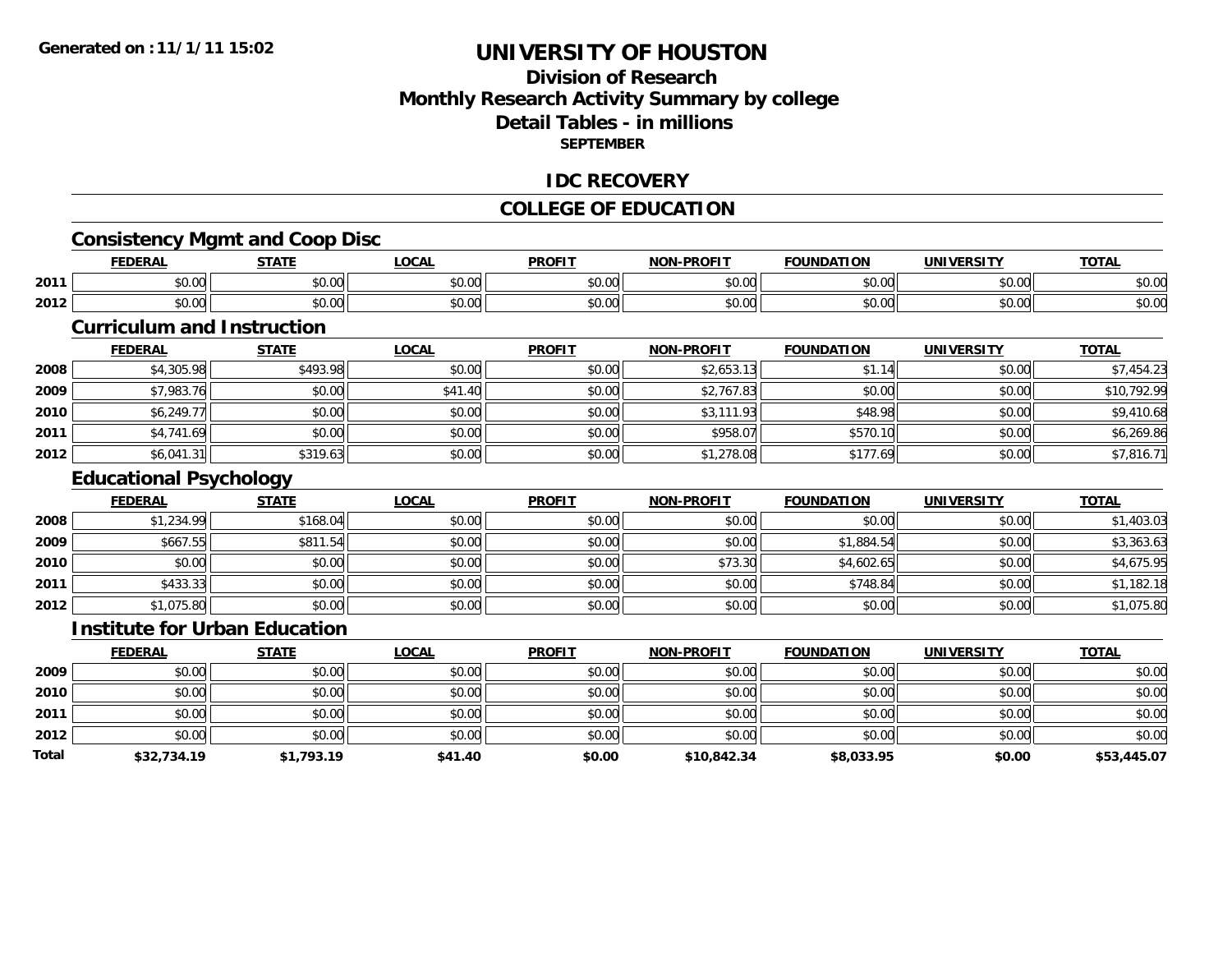### **Division of ResearchMonthly Research Activity Summary by college Detail Tables - in millions SEPTEMBER**

#### **IDC RECOVERY**

#### **COLLEGE OF LIBERAL ARTS AND SOCIAL SCIENCES**

|      | <b>Blaffer Gallery</b>                        |              |              |               |                   |                   |                   |              |  |  |
|------|-----------------------------------------------|--------------|--------------|---------------|-------------------|-------------------|-------------------|--------------|--|--|
|      | <b>FEDERAL</b>                                | <b>STATE</b> | <b>LOCAL</b> | <b>PROFIT</b> | <b>NON-PROFIT</b> | <b>FOUNDATION</b> | <b>UNIVERSITY</b> | <b>TOTAL</b> |  |  |
| 2008 | \$884.74                                      | \$0.00       | \$0.00       | \$0.00        | \$0.00            | \$0.00            | \$0.00            | \$884.74     |  |  |
| 2010 | \$479.73                                      | \$0.00       | \$0.00       | \$0.00        | \$0.00            | \$0.00            | \$0.00            | \$479.73     |  |  |
| 2011 | \$1,431.32                                    | \$0.00       | \$0.00       | \$0.00        | \$0.00            | \$0.00            | \$0.00            | \$1,431.32   |  |  |
|      | <b>Communication Disorders</b>                |              |              |               |                   |                   |                   |              |  |  |
|      | <b>FEDERAL</b>                                | <b>STATE</b> | <b>LOCAL</b> | <b>PROFIT</b> | <b>NON-PROFIT</b> | <b>FOUNDATION</b> | <b>UNIVERSITY</b> | <b>TOTAL</b> |  |  |
| 2008 | \$438.89                                      | \$0.00       | \$0.00       | \$0.00        | \$0.00            | \$0.00            | \$0.00            | \$438.89     |  |  |
| 2011 | \$188.69                                      | \$0.00       | \$0.00       | \$0.00        | \$0.00            | \$0.00            | \$0.00            | \$188.69     |  |  |
| 2012 | \$369.08                                      | \$0.00       | \$0.00       | \$0.00        | \$0.00            | \$0.00            | \$0.00            | \$369.08     |  |  |
|      | <b>Dean, Liberal Arts and Social Sciences</b> |              |              |               |                   |                   |                   |              |  |  |
|      | <b>FEDERAL</b>                                | <b>STATE</b> | <b>LOCAL</b> | <b>PROFIT</b> | <b>NON-PROFIT</b> | <b>FOUNDATION</b> | <b>UNIVERSITY</b> | <b>TOTAL</b> |  |  |
| 2009 | \$1,626.00                                    | \$0.00       | \$0.00       | \$0.00        | \$0.00            | \$0.00            | \$0.00            | \$1,626.00   |  |  |
|      | <b>Economics</b>                              |              |              |               |                   |                   |                   |              |  |  |
|      | <b>FEDERAL</b>                                | <b>STATE</b> | <b>LOCAL</b> | <b>PROFIT</b> | <b>NON-PROFIT</b> | <b>FOUNDATION</b> | <b>UNIVERSITY</b> | <b>TOTAL</b> |  |  |
| 2008 | \$920.53                                      | \$0.00       | \$0.00       | \$0.00        | \$0.00            | \$0.00            | \$0.00            | \$920.53     |  |  |
| 2010 | \$3,863.82                                    | \$0.00       | \$0.00       | \$0.00        | \$0.00            | \$0.00            | \$0.00            | \$3,863.82   |  |  |
|      | <b>Health and Human Performance</b>           |              |              |               |                   |                   |                   |              |  |  |
|      | <b>FEDERAL</b>                                | <b>STATE</b> | <b>LOCAL</b> | <b>PROFIT</b> | <b>NON-PROFIT</b> | <b>FOUNDATION</b> | <b>UNIVERSITY</b> | <b>TOTAL</b> |  |  |
| 2008 | \$30,770.65                                   | \$0.00       | \$0.00       | \$1,075.94    | \$0.00            | \$48.38           | \$0.00            | \$31,894.97  |  |  |
| 2009 | \$40,411.92                                   | \$0.00       | \$0.00       | \$2,810.35    | \$0.00            | $($ \$55.79)      | \$0.00            | \$43,166.48  |  |  |
| 2010 | \$47,780.54                                   | \$0.00       | \$0.00       | \$1,675.28    | \$0.00            | \$72.32           | \$0.00            | \$49,528.14  |  |  |
| 2011 | \$31,871.92                                   | \$0.00       | \$0.00       | \$5,277.73    | \$0.00            | \$64.69           | \$0.00            | \$37,214.34  |  |  |
| 2012 | \$5,273.26                                    | \$0.00       | \$0.00       | \$2,631.47    | \$0.00            | \$0.00            | \$0.00            | \$7,904.73   |  |  |
|      | <b>History</b>                                |              |              |               |                   |                   |                   |              |  |  |
|      | <b>FEDERAL</b>                                | <b>STATE</b> | <b>LOCAL</b> | <b>PROFIT</b> | <b>NON-PROFIT</b> | <b>FOUNDATION</b> | <b>UNIVERSITY</b> | <b>TOTAL</b> |  |  |
| 2008 | \$2,206.75                                    | \$0.00       | \$0.00       | \$0.00        | \$0.00            | \$0.00            | \$0.00            | \$2,206.75   |  |  |
|      | <b>Hobby Center for Public Policy</b>         |              |              |               |                   |                   |                   |              |  |  |
|      | <b>FEDERAL</b>                                | <b>STATE</b> | <b>LOCAL</b> | <b>PROFIT</b> | <b>NON-PROFIT</b> | <b>FOUNDATION</b> | <b>UNIVERSITY</b> | <b>TOTAL</b> |  |  |
| 2010 | \$1,438.82                                    | \$0.00       | \$0.00       | \$0.00        | \$0.00            | \$0.00            | \$0.00            | \$1,438.82   |  |  |
| 2011 | \$1,711.55                                    | \$0.00       | \$0.00       | \$0.00        | \$0.00            | \$0.00            | \$0.00            | \$1,711.55   |  |  |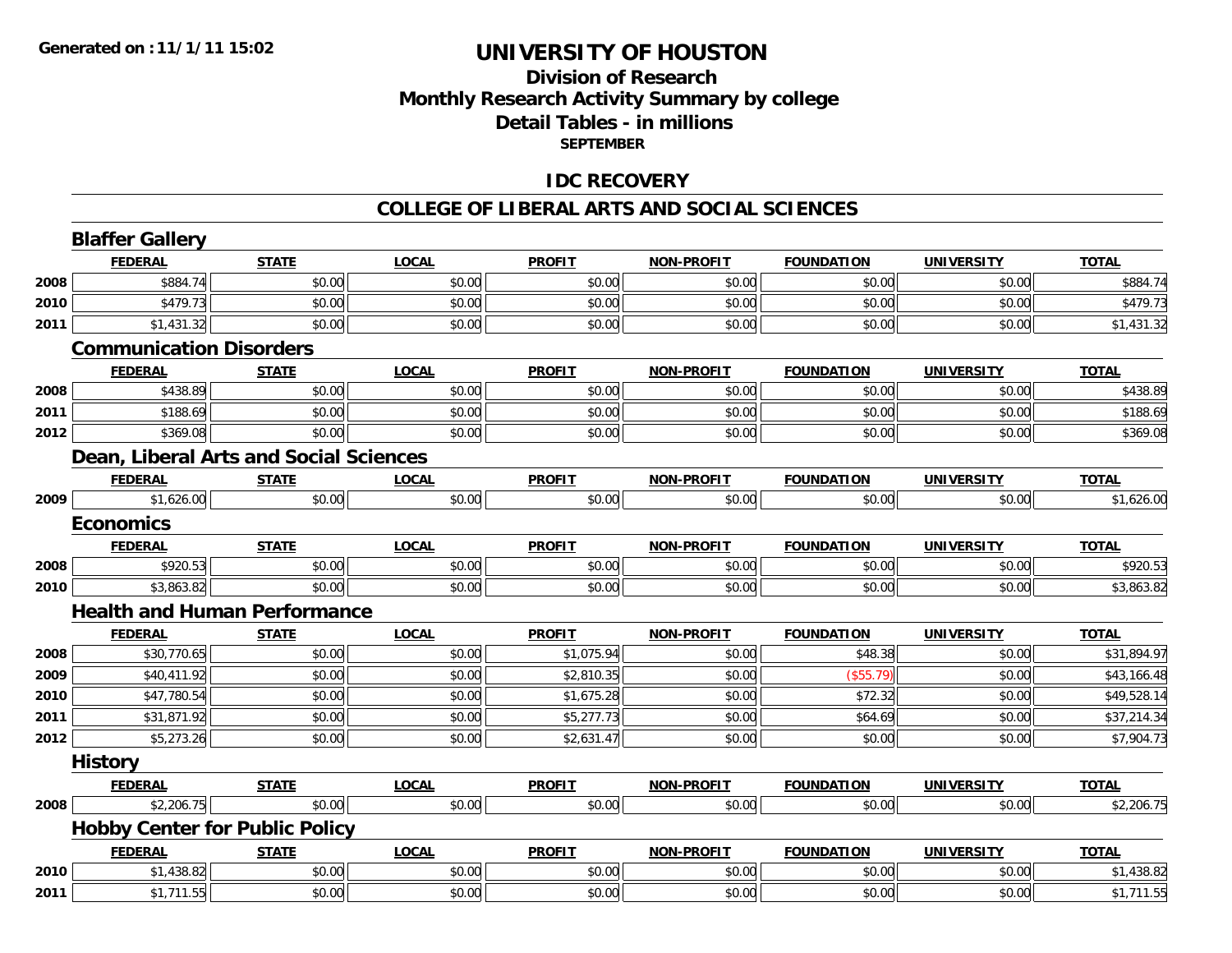#### **Division of Research Monthly Research Activity Summary by college Detail Tables - in millions SEPTEMBER**

#### **IDC RECOVERY**

#### **COLLEGE OF LIBERAL ARTS AND SOCIAL SCIENCES**

|              | <b>Philosophy</b>        |              |              |               |                   |                   |                   |                |
|--------------|--------------------------|--------------|--------------|---------------|-------------------|-------------------|-------------------|----------------|
|              | <b>FEDERAL</b>           | <b>STATE</b> | <b>LOCAL</b> | <b>PROFIT</b> | <b>NON-PROFIT</b> | <b>FOUNDATION</b> | <b>UNIVERSITY</b> | <b>TOTAL</b>   |
| 2012         | \$266.23                 | \$0.00       | \$0.00       | \$0.00        | \$0.00            | \$0.00            | \$0.00            | \$266.23       |
|              | <b>Political Science</b> |              |              |               |                   |                   |                   |                |
|              | <b>FEDERAL</b>           | <b>STATE</b> | <b>LOCAL</b> | <b>PROFIT</b> | <b>NON-PROFIT</b> | <b>FOUNDATION</b> | <b>UNIVERSITY</b> | <b>TOTAL</b>   |
| 2008         | \$2,211.65               | \$0.00       | \$0.00       | \$0.00        | \$0.00            | \$0.00            | \$0.00            | \$2,211.65     |
| 2009         | \$0.00                   | \$0.00       | \$0.00       | \$0.00        | \$0.00            | \$0.00            | \$0.00            | \$0.00         |
| 2010         | \$0.00                   | \$0.00       | \$0.00       | \$0.00        | \$0.00            | \$0.00            | \$0.00            | \$0.00         |
| 2011         | \$0.00                   | \$0.00       | \$0.00       | \$0.00        | \$0.00            | \$0.00            | \$0.00            | \$0.00         |
|              | <b>Psychology</b>        |              |              |               |                   |                   |                   |                |
|              | <b>FEDERAL</b>           | <b>STATE</b> | <b>LOCAL</b> | <b>PROFIT</b> | <b>NON-PROFIT</b> | <b>FOUNDATION</b> | <b>UNIVERSITY</b> | <b>TOTAL</b>   |
| 2008         | \$111,675.87             | \$154,328.33 | \$0.00       | \$433.52      | \$0.00            | \$0.00            | \$0.00            | \$266,437.72   |
| 2009         | \$152,144.59             | \$10,971.26  | \$0.00       | \$946.83      | \$0.00            | \$163.29          | \$0.00            | \$164,225.97   |
| 2010         | \$107,549.22             | \$105,382.40 | \$0.00       | \$391.20      | \$0.00            | \$172.63          | \$342.35          | \$213,837.80   |
| 2011         | \$65,259.78              | \$418.60     | \$0.00       | \$645.24      | \$968.97          | \$563.20          | \$0.00            | \$67,855.79    |
| 2012         | \$121,310.21             | \$24.29      | \$0.00       | \$154.80      | \$214.63          | \$300.22          | $(*3,117.51)$     | \$118,886.64   |
|              | <b>Sociology</b>         |              |              |               |                   |                   |                   |                |
|              | <b>FEDERAL</b>           | <b>STATE</b> | <b>LOCAL</b> | <b>PROFIT</b> | <b>NON-PROFIT</b> | <b>FOUNDATION</b> | <b>UNIVERSITY</b> | <b>TOTAL</b>   |
| 2008         | \$1,765.00               | \$0.00       | \$151.38     | \$0.00        | \$0.00            | \$0.00            | \$0.00            | \$1,916.38     |
| 2009         | \$1,847.17               | \$0.00       | \$6.79       | \$0.00        | \$0.00            | \$0.00            | \$0.00            | \$1,853.96     |
| 2010         | \$4,462.11               | \$0.00       | \$142.63     | \$0.00        | \$0.00            | \$0.00            | \$0.00            | \$4,604.74     |
| 2011         | \$4,264.85               | \$0.00       | \$0.00       | \$0.00        | \$0.00            | \$0.00            | \$0.00            | \$4,264.85     |
| 2012         | \$910.26                 | \$0.00       | \$0.00       | \$0.00        | \$0.00            | \$0.00            | \$0.00            | \$910.26       |
| <b>Total</b> | \$745,335.14             | \$271,124.88 | \$300.80     | \$16,042.36   | \$1,183.60        | \$1,328.94        | (\$2,775.16)      | \$1,032,540.56 |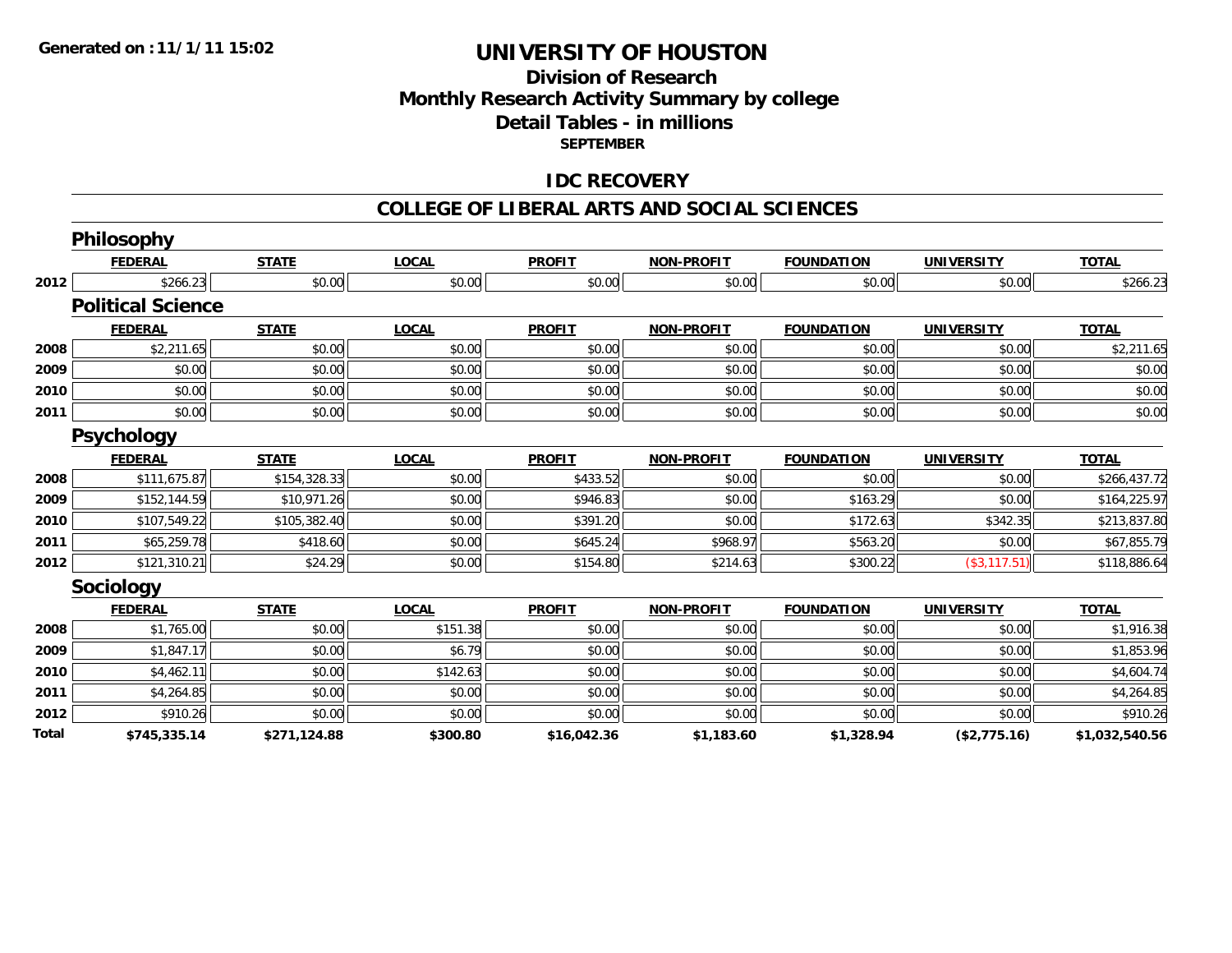## **Division of ResearchMonthly Research Activity Summary by college Detail Tables - in millions SEPTEMBER**

#### **IDC RECOVERY**

|      | <b>Allied Geophysical Laboratories</b>                 |              |              |               |                   |                   |                   |              |
|------|--------------------------------------------------------|--------------|--------------|---------------|-------------------|-------------------|-------------------|--------------|
|      | <b>FEDERAL</b>                                         | <b>STATE</b> | <b>LOCAL</b> | <b>PROFIT</b> | <b>NON-PROFIT</b> | <b>FOUNDATION</b> | <b>UNIVERSITY</b> | <b>TOTAL</b> |
| 2012 | \$0.00                                                 | \$0.00       | \$0.00       | \$910.74      | \$0.00            | \$0.00            | \$0.00            | \$910.74     |
|      | <b>Biology/Biochemistry</b>                            |              |              |               |                   |                   |                   |              |
|      | <b>FEDERAL</b>                                         | <b>STATE</b> | <b>LOCAL</b> | <b>PROFIT</b> | <b>NON-PROFIT</b> | <b>FOUNDATION</b> | <b>UNIVERSITY</b> | <b>TOTAL</b> |
| 2008 | \$65,853.60                                            | \$0.00       | \$0.00       | \$0.00        | \$124.16          | \$0.00            | \$0.00            | \$65,977.76  |
| 2009 | \$40,438.41                                            | \$0.00       | \$0.00       | \$0.00        | \$0.00            | \$72.30           | \$0.00            | \$40,510.71  |
| 2010 | \$49,028.84                                            | \$0.00       | \$0.00       | \$0.00        | \$969.34          | \$84.85           | \$0.00            | \$50,083.03  |
| 2011 | \$78,890.02                                            | \$0.00       | \$0.00       | \$0.00        | \$705.77          | \$0.00            | \$0.00            | \$79,595.79  |
| 2012 | \$85,196.10                                            | \$1,574.81   | \$0.00       | \$0.00        | \$3,197.56        | \$0.00            | \$0.00            | \$89,968.47  |
|      | <b>Center for Nuclear Receptors and Cell Signaling</b> |              |              |               |                   |                   |                   |              |
|      | <b>FEDERAL</b>                                         | <b>STATE</b> | <b>LOCAL</b> | <b>PROFIT</b> | <b>NON-PROFIT</b> | <b>FOUNDATION</b> | <b>UNIVERSITY</b> | <b>TOTAL</b> |
| 2010 | \$0.00                                                 | \$0.00       | \$0.00       | \$0.00        | \$0.00            | \$0.00            | \$0.00            | \$0.00       |
| 2011 | \$15,718.19                                            | \$0.00       | \$0.00       | \$0.00        | \$0.00            | \$0.00            | \$0.00            | \$15,718.19  |
| 2012 | \$14,330.93                                            | \$297.62     | \$0.00       | \$2,512.46    | \$0.00            | \$0.00            | \$0.00            | \$17,141.01  |
|      | <b>Chemistry</b>                                       |              |              |               |                   |                   |                   |              |
|      | <b>FEDERAL</b>                                         | <b>STATE</b> | <b>LOCAL</b> | <b>PROFIT</b> | <b>NON-PROFIT</b> | <b>FOUNDATION</b> | <b>UNIVERSITY</b> | <b>TOTAL</b> |
| 2008 | \$45,854.32                                            | \$0.00       | \$0.00       | \$766.12      | \$0.00            | \$0.00            | \$0.00            | \$46,620.44  |
| 2009 | \$20,025.78                                            | \$0.00       | \$0.00       | \$1,227.20    | \$0.00            | \$0.00            | \$1,970.69        | \$23,223.67  |
| 2010 | \$32,087.27                                            | \$0.00       | \$0.00       | \$2,372.54    | (\$18.73)         | \$0.00            | \$8,238.73        | \$42,679.81  |
| 2011 | \$58,371.33                                            | \$0.00       | \$0.00       | \$2,169.69    | \$0.00            | \$0.00            | \$477.52          | \$61,018.54  |
| 2012 | \$53,631.44                                            | \$3,031.27   | \$0.00       | \$1,047.88    | \$0.00            | \$0.00            | (\$665.92)        | \$57,044.67  |
|      | <b>Computer Science</b>                                |              |              |               |                   |                   |                   |              |
|      | <b>FEDERAL</b>                                         | <b>STATE</b> | <b>LOCAL</b> | <b>PROFIT</b> | <b>NON-PROFIT</b> | <b>FOUNDATION</b> | <b>UNIVERSITY</b> | <b>TOTAL</b> |
| 2008 | \$46,578.82                                            | \$0.00       | \$0.00       | \$124.71      | \$0.00            | \$0.00            | \$0.00            | \$46,703.53  |
| 2009 | \$22,909.06                                            | \$0.00       | \$0.00       | \$1,184.01    | \$0.00            | \$0.00            | \$0.00            | \$24,093.07  |
| 2010 | \$73,746.42                                            | \$0.00       | \$0.00       | \$362.49      | \$0.00            | \$0.00            | \$0.00            | \$74,108.91  |
| 2011 | \$109,288.13                                           | \$328.87     | \$0.00       | \$2,401.01    | \$0.00            | \$0.00            | \$0.00            | \$112,018.01 |
| 2012 | \$57,086.52                                            | \$188.00     | \$0.00       | \$8,210.07    | \$177.30          | \$0.00            | \$0.00            | \$65,661.89  |

|      | ---- | $\sim$<br>$\mathbf{m}$ | <b>DDACTT</b><br>7 N.L | -----<br>ימו<br>. . | m             | JNI  | $-22$           |
|------|------|------------------------|------------------------|---------------------|---------------|------|-----------------|
| 2008 |      | $\sim$<br>v.vv         | $\sim$<br>.            | ററ<br>UUI !         | $\sim$ $\sim$ | v.vv | $\sim$<br>vv.vv |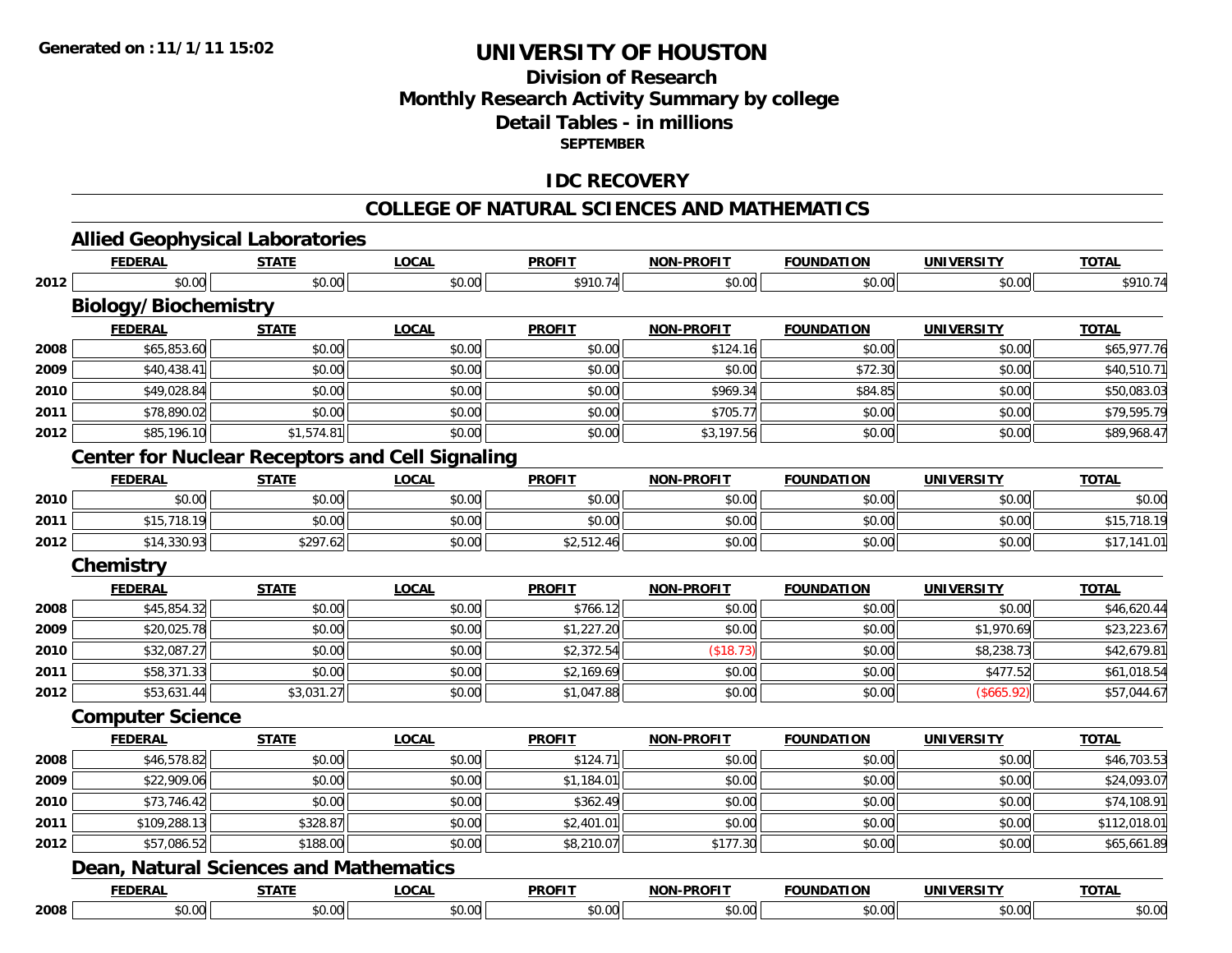## **Division of ResearchMonthly Research Activity Summary by college Detail Tables - in millionsSEPTEMBER**

#### **IDC RECOVERY**

# **COLLEGE OF NATURAL SCIENCES AND MATHEMATICS**

## **Dean, Natural Sciences and Mathematics**

|              | <b>FEDERAL</b>     | <b>STATE</b> | <b>LOCAL</b> | <b>PROFIT</b> | <b>NON-PROFIT</b> | <b>FOUNDATION</b> | <b>UNIVERSITY</b> | <b>TOTAL</b>   |
|--------------|--------------------|--------------|--------------|---------------|-------------------|-------------------|-------------------|----------------|
| 2009         | \$0.00             | \$0.00       | \$0.00       | \$0.00        | \$0.00            | \$0.00            | \$0.00            | \$0.00         |
| 2010         | \$0.00             | \$0.00       | \$0.00       | \$0.00        | \$0.00            | \$0.00            | \$0.00            | \$0.00         |
| 2011         | \$0.00             | \$0.00       | \$0.00       | \$0.00        | \$0.00            | \$0.00            | \$0.00            | \$0.00         |
| 2012         | \$0.00             | \$0.00       | \$0.00       | \$0.00        | \$0.00            | \$0.00            | \$0.00            | \$0.00         |
|              | <b>Geosciences</b> |              |              |               |                   |                   |                   |                |
|              | <b>FEDERAL</b>     | <b>STATE</b> | <b>LOCAL</b> | <b>PROFIT</b> | <b>NON-PROFIT</b> | <b>FOUNDATION</b> | <b>UNIVERSITY</b> | <b>TOTAL</b>   |
| 2008         | \$13,194.35        | \$3,535.86   | \$0.00       | \$8,962.59    | \$5,288.75        | \$0.00            | \$443.22          | \$31,424.77    |
| 2009         | \$15,173.32        | \$0.00       | \$0.00       | \$15,873.04   | \$1,584.90        | \$0.00            | \$0.00            | \$32,631.26    |
| 2010         | (\$16,888.74)      | \$2,014.94   | \$0.00       | \$32,535.24   | (\$7,106.01)      | \$0.00            | \$0.00            | \$10,555.43    |
| 2011         | \$24,678.15        | \$5,426.51   | \$0.00       | \$45,606.65   | \$3,807.15        | \$0.00            | \$0.00            | \$79,518.46    |
| 2012         | \$45,331.38        | \$10,172.55  | \$0.00       | \$18,693.08   | \$3,500.50        | \$0.00            | \$0.00            | \$77,697.50    |
|              | <b>Mathematics</b> |              |              |               |                   |                   |                   |                |
|              | <b>FEDERAL</b>     | <b>STATE</b> | <b>LOCAL</b> | <b>PROFIT</b> | <b>NON-PROFIT</b> | <b>FOUNDATION</b> | <b>UNIVERSITY</b> | <b>TOTAL</b>   |
| 2008         | \$10,877.29        | \$1,092.05   | \$0.00       | \$166.65      | \$0.00            | \$0.00            | \$0.00            | \$12,135.99    |
| 2009         | \$12,479.32        | \$0.00       | \$0.00       | \$0.00        | \$0.00            | \$0.00            | \$0.00            | \$12,479.32    |
| 2010         | \$18,304.97        | \$0.00       | \$0.00       | \$0.00        | \$0.00            | \$0.00            | \$0.00            | \$18,304.97    |
| 2011         | \$16,269.39        | \$0.00       | \$0.00       | \$1,108.69    | \$1,325.88        | \$0.00            | \$0.00            | \$18,703.96    |
| 2012         | \$8,440.29         | \$1,898.93   | \$0.00       | \$1,515.01    | \$0.00            | \$0.00            | \$0.00            | \$11,854.23    |
|              | <b>Physics</b>     |              |              |               |                   |                   |                   |                |
|              | <b>FEDERAL</b>     | <b>STATE</b> | <b>LOCAL</b> | <b>PROFIT</b> | <b>NON-PROFIT</b> | <b>FOUNDATION</b> | <b>UNIVERSITY</b> | <b>TOTAL</b>   |
| 2008         | \$23,106.68        | \$0.00       | \$0.00       | \$4,590.73    | \$220.80          | \$0.00            | \$0.00            | \$27,918.22    |
| 2009         | $($ \$9,983.69)    | \$0.00       | \$0.00       | \$1,282.34    | \$488.66          | \$0.00            | \$0.00            | (\$8,212.69)   |
| 2010         | \$14,803.46        | \$0.00       | \$0.00       | \$4,425.09    | \$1,060.90        | \$0.00            | \$0.00            | \$20,289.46    |
| 2011         | \$27,759.54        | \$0.00       | \$0.00       | \$8,338.73    | \$0.96            | \$0.00            | \$0.00            | \$36,099.23    |
| 2012         | \$61,731.40        | \$0.00       | \$0.00       | (\$96,364.79) | \$394.22          | \$0.00            | \$0.00            | (\$34, 239.17) |
| <b>Total</b> | \$1,134,312.32     | \$29,561.40  | \$0.00       | \$70,021.97   | \$15,722.10       | \$157.15          | \$10,464.24       | \$1,260,239.19 |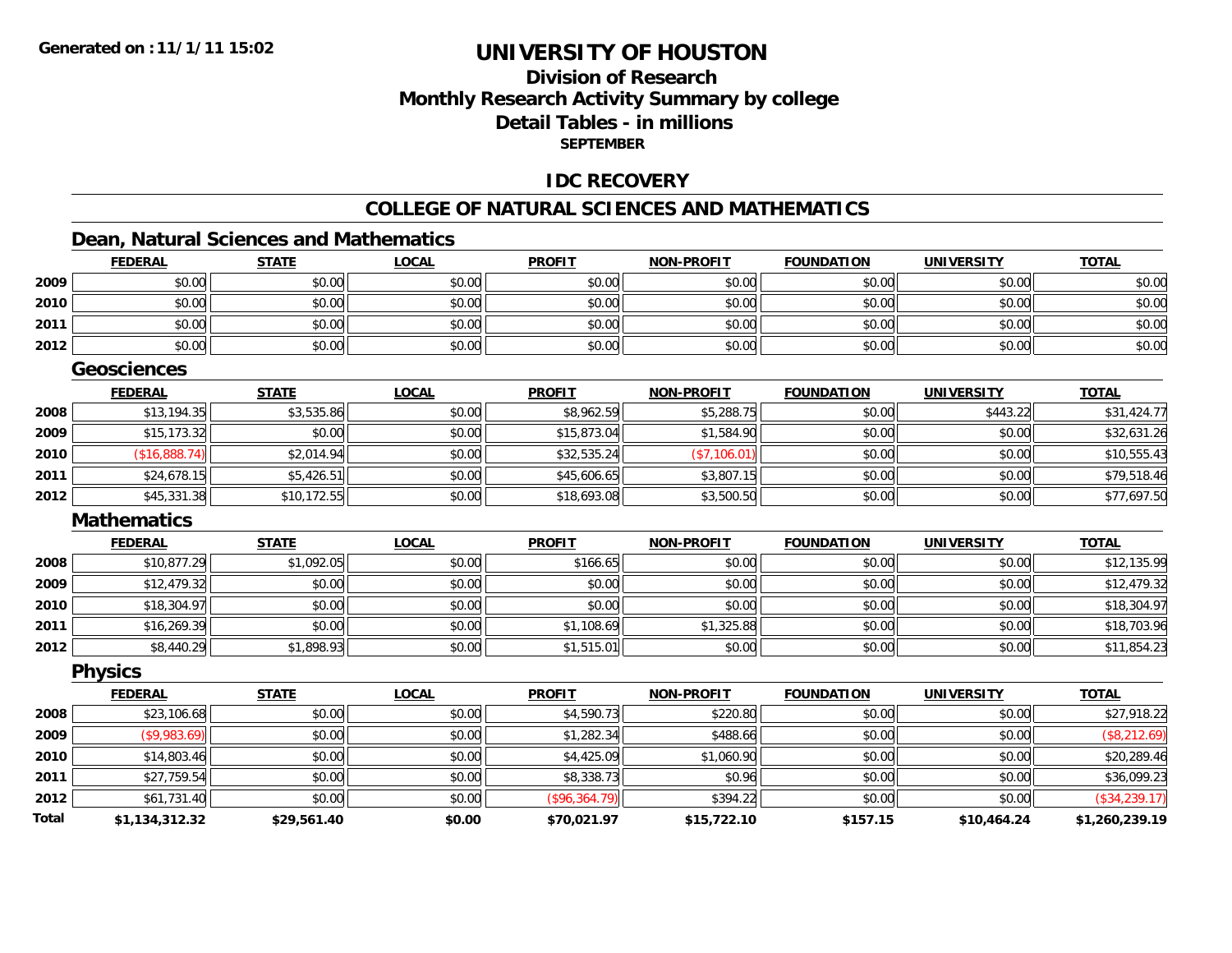## **Division of ResearchMonthly Research Activity Summary by college Detail Tables - in millions SEPTEMBER**

#### **IDC RECOVERY**

#### **COLLEGE OF OPTOMETRY**

# **Optometry, Community**

|       | <b>FEDERAL</b> | <b>STATE</b> | <b>LOCAL</b> | <b>PROFIT</b> | <b>NON-PROFIT</b> | <b>FOUNDATION</b> | <b>UNIVERSITY</b> | <b>TOTAL</b> |
|-------|----------------|--------------|--------------|---------------|-------------------|-------------------|-------------------|--------------|
| 2008  | \$61,300.31    | \$0.00       | \$0.00       | \$8,674.70    | \$0.00            | \$0.00            | \$1,475.35        | \$71,450.36  |
| 2009  | \$41,760.27    | \$0.00       | \$0.00       | \$2,504.82    | \$0.00            | \$0.00            | \$11,625.92       | \$55,891.01  |
| 2010  | \$69,006.13    | \$276.96     | \$0.00       | \$6,837.72    | \$0.00            | \$0.00            | \$13,742.88       | \$89,863.69  |
| 2011  | \$73,449.33    | \$0.00       | \$0.00       | \$3,076.25    | \$0.00            | \$0.00            | \$10,356.37       | \$86,881.95  |
| 2012  | \$73,398.72    | \$0.00       | \$0.00       | \$5,922.42    | \$0.00            | \$0.00            | \$6,169.64        | \$85,490.78  |
| Total | \$318,914.76   | \$276.96     | \$0.00       | \$27,015.91   | \$0.00            | \$0.00            | \$43,370.16       | \$389,577.79 |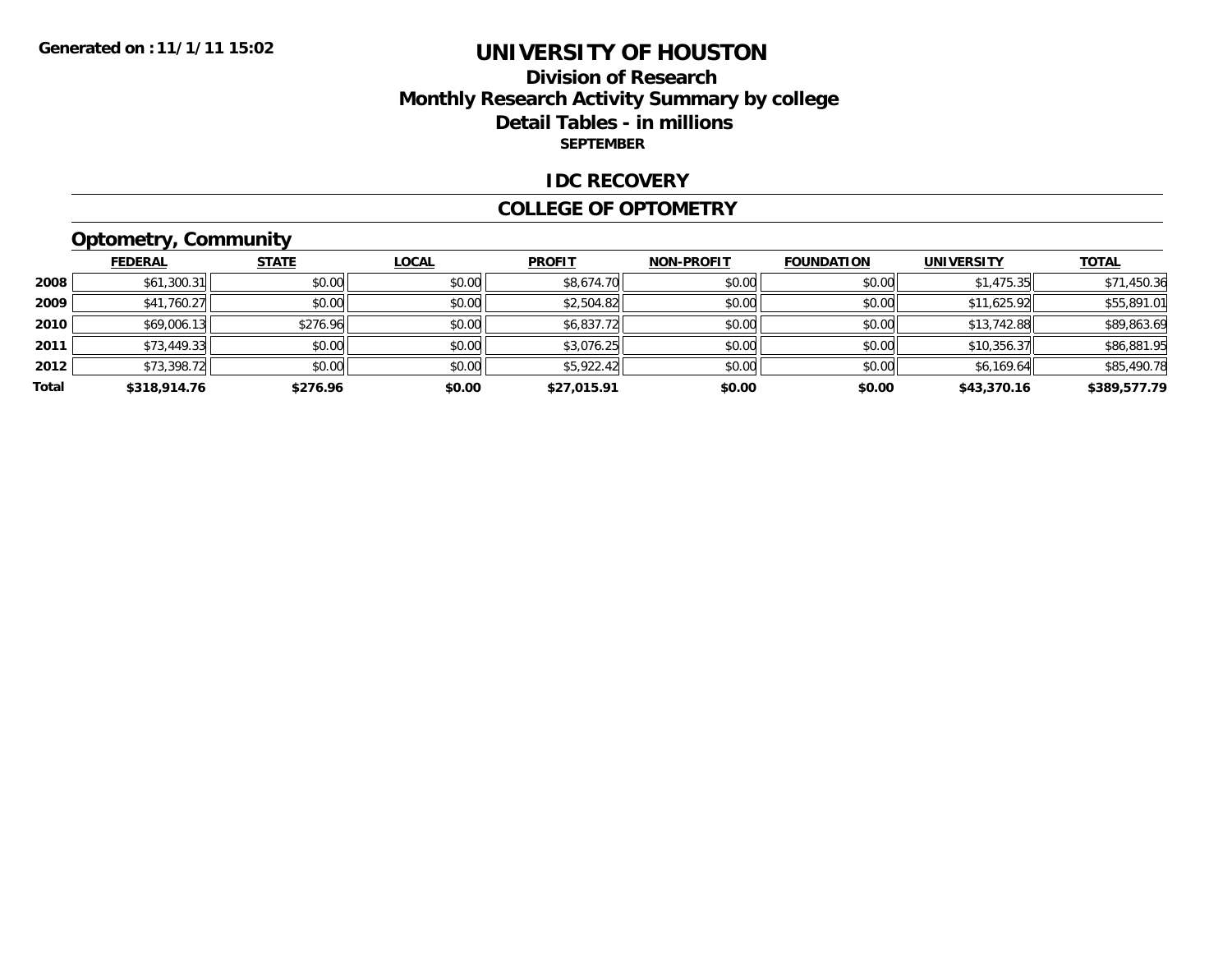## **Division of ResearchMonthly Research Activity Summary by college Detail Tables - in millions SEPTEMBER**

#### **IDC RECOVERY**

#### **COLLEGE OF PHARMACY**

#### **Clinical Sciences and Administration**

|      | <b>FEDERAL</b> | <b>STATE</b> | <b>LOCAL</b> | <b>PROFIT</b> | <b>NON-PROFIT</b> | <b>FOUNDATION</b> | <b>UNIVERSITY</b> | <b>TOTAL</b> |
|------|----------------|--------------|--------------|---------------|-------------------|-------------------|-------------------|--------------|
| 2008 | \$4,678.79     | \$0.00       | \$0.00       | \$3,201.47    | \$0.00            | \$39.60           | \$0.00            | \$7,919.86   |
| 2009 | \$9,684.50     | \$0.00       | \$0.00       | \$3,882.71    | \$0.00            | \$33.00           | \$0.00            | \$13,600.21  |
| 2010 | \$584.26       | \$0.00       | \$0.00       | \$6,109.61    | \$850.13          | \$0.00            | \$18.87           | \$7,562.87   |
| 2011 | \$4,765.95     | \$0.00       | \$0.00       | \$2,377.78    | \$0.00            | \$0.00            | \$0.00            | \$7,143.73   |
| 2012 | \$8,165.38     | \$0.00       | \$0.00       | \$549.28      | \$0.00            | \$0.00            | \$0.00            | \$8,714.66   |

# **Pharmacological and Pharmaceutical Sciences**

|       | <b>FEDERAL</b> | <b>STATE</b> | <b>LOCAL</b> | <b>PROFIT</b> | <b>NON-PROFIT</b> | <b>FOUNDATION</b> | <b>UNIVERSITY</b> | <b>TOTAL</b> |
|-------|----------------|--------------|--------------|---------------|-------------------|-------------------|-------------------|--------------|
| 2008  | \$43,872.37    | \$0.00       | \$0.00       | \$1,127.90    | \$391.40          | \$0.00            | \$0.00            | \$45,391.67  |
| 2009  | \$31,888.37    | \$0.00       | \$0.00       | \$1,033.49    | \$425.40          | \$0.00            | \$0.00            | \$33,347.26  |
| 2010  | \$27,708.92    | \$0.00       | \$0.00       | \$721.63      | \$1,090.20        | \$1.69            | \$0.00            | \$29,522.44  |
| 2011  | \$42,696.80    | \$0.00       | \$0.00       | \$0.00        | \$1,131.58        | \$0.00            | \$0.00            | \$43,828.38  |
| 2012  | \$15,746.98    | \$0.00       | \$0.00       | \$0.00        | \$809.23          | \$0.00            | \$0.00            | \$16,556.21  |
| Total | \$189,792.31   | \$0.00       | \$0.00       | \$19,003.87   | \$4,697.94        | \$74.29           | \$18.87           | \$213,587.28 |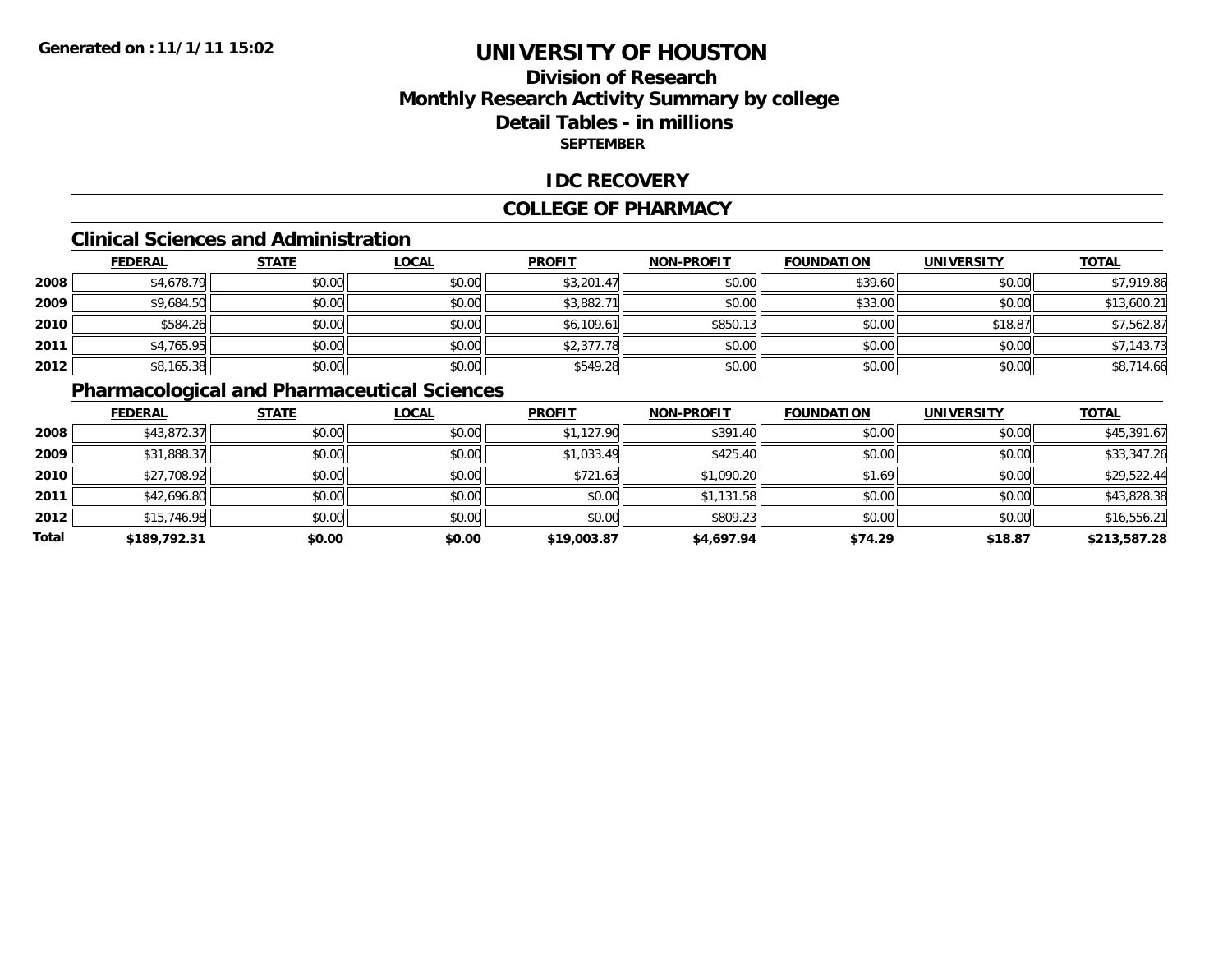## **Division of ResearchMonthly Research Activity Summary by college Detail Tables - in millionsSEPTEMBER**

#### **IDC RECOVERY**

#### **COLLEGE OF TECHNOLOGY**

<u> 1980 - Johann Barn, amerikan bestemann eta biztanleria (h. 1980).</u>

# **Center for Technology Literacy**

|      | <b>FEDERAL</b>       | CTATE<br><u>эілі.</u> | LOCAL              | <b>PROFIT</b>                 | <b>NON-PROFIT</b> | <b>FOUNDATION</b> | <b>UNIVERSITY</b>  | <b>TOTAL</b> |
|------|----------------------|-----------------------|--------------------|-------------------------------|-------------------|-------------------|--------------------|--------------|
| 2011 | $\sim$<br>\$0,333.IU | ሶስ ሰስ<br>טט.טע        | $\sim$ 00<br>vu.vu | $\sim$ $\sim$<br>JU.UU        | 0000<br>vu.uu     | 60.00<br>DU.UU.   | $\sim$ 00<br>vu.vu |              |
| 2012 | $1.3.0 -$<br>70.JL   | 0000<br>JU.UU         | 0.00<br>vu.vu      | $\sim$ $\sim$ $\sim$<br>JU.UU | 0000<br>vv.vv     | 0000              | 0000<br>PU.UU      | $+0.1$       |

<u> 1989 - Johann Stoff, deutscher Stoffen und der Stoffen und der Stoffen und der Stoffen und der Stoffen und de</u>

#### **Dean, Technology**

|      | <b>FEDERAL</b> | <b>STATE</b> | <b>LOCAL</b> | <b>PROFIT</b> | <b>NON-PROFIT</b> | <b>FOUNDATION</b> | <b>UNIVERSITY</b> | <b>TOTAL</b> |
|------|----------------|--------------|--------------|---------------|-------------------|-------------------|-------------------|--------------|
| 2008 | \$7,259.52     | \$0.00       | \$0.00       | \$0.00        | \$0.00            | \$0.00            | \$0.00            | .259.52      |
| 2010 | \$3,508.59     | \$0.00       | \$0.00       | \$0.00        | \$0.00            | \$0.00            | \$0.00            | \$3,508.59   |
| 2011 | \$70.24        | \$0.00       | \$0.00       | \$0.00        | \$0.00            | \$0.00            | \$0.00            | \$70.24      |
| 2012 | \$0.00         | \$0.00       | \$0.00       | \$0.00        | \$0.00            | \$0.00            | \$0.00            | \$0.00       |

## **Engineering Technology**

|      | <b>FEDERAL</b> | <b>STATE</b> | <b>LOCAL</b> | <b>PROFIT</b> | <b>NON-PROFIT</b> | <b>FOUNDATION</b> | <b>UNIVERSITY</b> | <b>TOTAL</b> |
|------|----------------|--------------|--------------|---------------|-------------------|-------------------|-------------------|--------------|
| 2008 | \$18,522.69    | \$0.00       | \$0.00       | \$248.01      | \$0.00            | \$0.00            | \$0.00            | \$18,770.70  |
| 2009 | \$870.56       | \$0.00       | \$0.00       | \$0.00        | \$0.00            | \$0.00            | \$387.            | \$1,257.67   |
| 2010 | \$6,514.16     | \$0.00       | \$0.00       | \$90.09       | \$0.00            | \$11,097.82       | \$38.22           | \$17,740.29  |
| 2011 | \$7,388.18     | \$0.00       | \$0.00       | \$0.00        | \$0.00            | \$2,336.92        | \$0.00            | \$9,725.10   |
| 2012 | \$10,537.81    | \$0.00       | \$0.00       | \$720.64      | \$0.00            | \$0.00            | \$0.00            | \$11,258.45  |

## **Human Development and Consumer Science**

|      | <b>FEDERAL</b> | <b>STATE</b> | <b>LOCAL</b> | <b>PROFIT</b> | <b>NON-PROFIT</b> | <b>FOUNDATION</b> | <b>UNIVERSITY</b> | <b>TOTAL</b> |
|------|----------------|--------------|--------------|---------------|-------------------|-------------------|-------------------|--------------|
| 2008 | \$1,321.83     | \$737.64     | \$0.00       | \$0.00        | \$0.00            | \$0.00            | \$0.00            | \$2,059.47   |
| 2009 | \$921.57       | \$0.00       | \$0.00       | \$264.72      | \$0.00            | \$0.00            | \$0.00            | \$1,186.29   |
| 2010 | \$188.29       | \$0.00       | \$0.00       | \$415.56      | \$0.00            | \$0.00            | \$0.00            | \$227.27     |
| 2011 | \$134.60       | \$0.00       | \$0.00       | \$251.42      | \$0.00            | \$0.00            | \$0.00            | \$386.02     |
| 2012 | \$191.23       | \$0.00       | \$0.00       | \$0.00        | \$0.00            | \$0.00            | \$0.00            | (\$191.23)   |

# **Information & Logistics Technology**

|      | <b>FEDERAL</b> | <b>STATE</b> | <b>LOCAL</b> | <b>PROFIT</b> | <b>NON-PROFIT</b> | <b>FOUNDATION</b> | <b>UNIVERSITY</b> | <b>TOTAL</b> |
|------|----------------|--------------|--------------|---------------|-------------------|-------------------|-------------------|--------------|
| 2008 | \$3,307.66     | \$0.00       | \$0.00       | \$0.00        | \$0.00            | \$0.00            | \$0.00            | \$3,307.66   |
| 2009 | \$1,196.13     | \$0.00       | \$0.00       | \$0.00        | \$0.00            | \$0.00            | \$0.00            | \$1,196.13   |
| 2010 | \$245.92       | \$0.00       | \$0.00       | \$0.00        | \$0.00            | \$0.00            | \$0.00            | \$245.92     |
| 2011 | \$0.00         | \$0.00       | \$0.00       | \$0.00        | \$0.00            | \$0.00            | \$0.00            | \$0.00       |
| 2012 | \$2,386.05     | \$0.00       | \$0.00       | \$0.00        | \$0.00            | \$0.00            | \$0.00            | \$2,386.05   |

<u> 1980 - Johann Barbara, martxa alemaniar amerikan basar da a</u>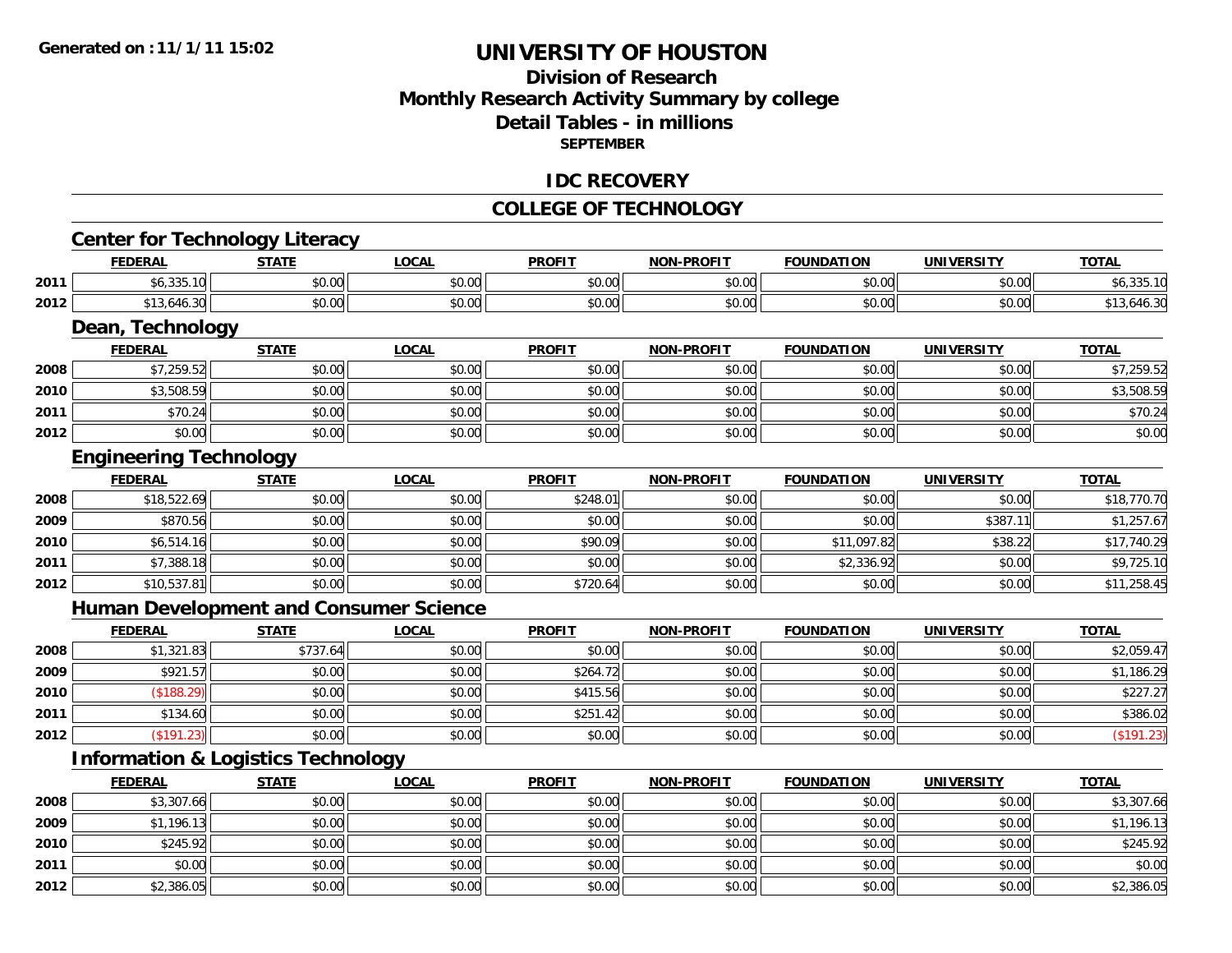## **Division of ResearchMonthly Research Activity Summary by college Detail Tables - in millions SEPTEMBER**

#### **IDC RECOVERY**

#### **COLLEGE OF TECHNOLOGY**

# **Texas Manufacturing Assistance Center**

|              | <b>FEDERAL</b> | <b>STATE</b> | <b>LOCA.</b> | <b>PROFIT</b> | <b>NON-PROFIT</b> | <b>FOUNDATION</b> | <b>UNIVERSITY</b> | <b>TOTAL</b>            |
|--------------|----------------|--------------|--------------|---------------|-------------------|-------------------|-------------------|-------------------------|
| 2010         | ሶስ ሰሰ<br>טט.טע | \$0.00       | nn na<br>,uu | \$0.00        | ልስ ሀህ<br>DU.UU    | \$0.00            | ልስ ሰሰ<br>JU.UU    | ተል ስራ<br>SU.UU          |
| <b>Total</b> | \$83,787.39    | '37.64       | \$0.00       | \$1.990.44    | \$0.00            | Y 434 74          | \$425.33          | .970.07<br>\$100,375.5. |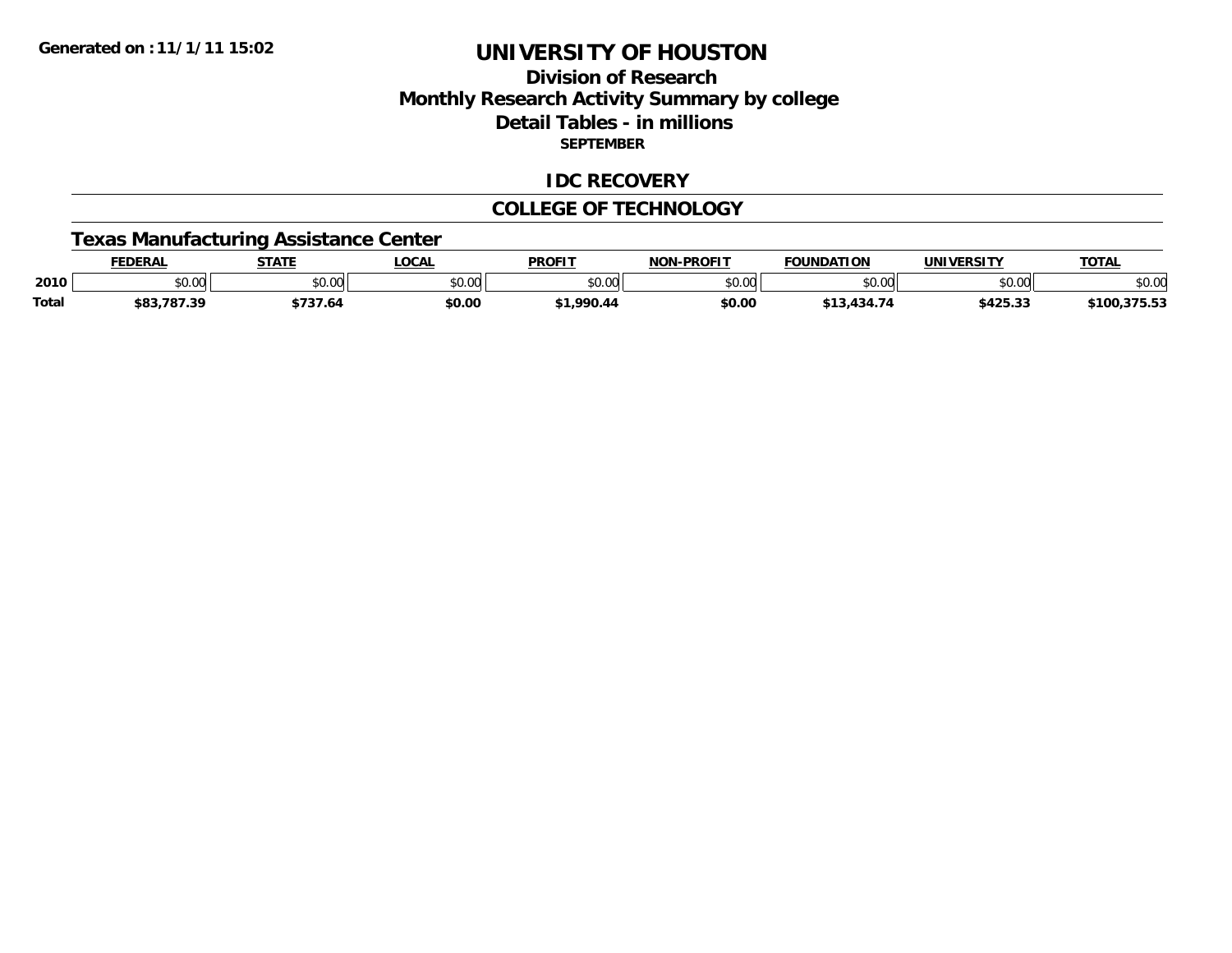## **Division of ResearchMonthly Research Activity Summary by college Detail Tables - in millionsSEPTEMBER**

#### **IDC RECOVERY**

#### **CULLEN COLLEGE OF ENGINEERING**

# **Biomedical Engineering**

|      | <b>FEDERAL</b> | <b>STATE</b> | <b>LOCAL</b> | <b>PROFIT</b> | <b>NON-PROFIT</b> | <b>FOUNDATION</b> | <b>UNIVERSITY</b> | <u>TOTAL</u> |
|------|----------------|--------------|--------------|---------------|-------------------|-------------------|-------------------|--------------|
| 2008 | \$2,126.49     | \$0.00       | \$0.00       | \$0.00        | \$0.00            | \$53.74           | \$0.00            | \$2,180.23   |
| 2009 | \$1,544.98     | \$0.00       | \$0.00       | \$0.00        | \$0.00            | (\$198.04)        | \$0.00            | \$1,346.94   |
| 2010 | \$2,182.88     | \$0.00       | \$0.00       | \$0.00        | \$0.00            | \$0.00            | \$0.00            | \$2,182.88   |
| 2011 | \$5,712.15     | \$0.00       | \$0.00       | \$0.00        | \$0.00            | \$0.00            | \$0.00            | \$5,712.15   |
| 2012 | \$7,561.90     | \$0.00       | \$0.00       | \$0.00        | \$0.00            | \$0.00            | \$0.00            | \$7,561.90   |

<u> 1980 - Andrea Station, amerikan bestean ingilang pada sebagai pada sebagai pada sebagai pada sebagai pada se</u>

# **Chemical Engineering**

|      | <b>FEDERAL</b> | <b>STATE</b>          | <u>LOCAL</u> | <b>PROFIT</b> | <b>NON-PROFIT</b> | <b>FOUNDATION</b> | <b>UNIVERSITY</b> | <b>TOTAL</b>    |
|------|----------------|-----------------------|--------------|---------------|-------------------|-------------------|-------------------|-----------------|
| 2008 | \$23,494.22    | \$0.00                | \$15,293.47  | \$1,072.30    | \$0.00            | \$0.00            | \$0.00            | \$39,859.99     |
| 2009 | \$20,184.35    | \$11,353.66           | \$2,612.03   | \$18,104.19   | \$0.00            | \$0.00            | \$0.00            | \$52,254.22     |
| 2010 | \$35,185.38    | $($ \$198,103.65) $ $ | \$257.85     | \$9,572.84    | \$0.00            | \$0.00            | \$6,875.56        | (\$146, 212.02) |
| 2011 | \$50,915.09    | \$12,931.59           | \$0.00       | \$8,874.64    | \$0.00            | \$0.00            | \$3,593.80        | \$76,315.13     |
| 2012 | \$42,565.38    | (\$530.01)            | \$0.00       | \$17,778.38   | \$0.00            | \$0.00            | (\$0.02)          | \$59,813.72     |

# **Civil Engineering**

|      | <b>FEDERAL</b> | <b>STATE</b> | <b>LOCAL</b> | <b>PROFIT</b> | <b>NON-PROFIT</b> | <b>FOUNDATION</b> | <b>UNIVERSITY</b> | <b>TOTAL</b> |
|------|----------------|--------------|--------------|---------------|-------------------|-------------------|-------------------|--------------|
| 2008 | \$7,957.48     | \$1,361.25   | \$359.36     | \$135.93      | \$0.00            | \$0.00            | \$0.00            | \$9,814.02   |
| 2009 | \$20,802.52    | \$614.33     | \$48.51      | \$23.91       | \$570.23          | \$0.00            | \$0.00            | \$22,059.50  |
| 2010 | \$28,762.60    | \$993.59     | \$4,444.18   | \$0.00        | \$1,759.66        | \$0.00            | \$0.00            | \$35,960.03  |
| 2011 | \$19,322.66    | \$1,254.74   | \$0.00       | \$4,127.00    | \$53.90           | \$0.00            | \$2,233.70        | \$26,992.00  |
| 2012 | \$12,438.74    | \$2,668.59   | \$13,888.34  | \$5,712.52    | \$946.87          | \$0.00            | \$0.00            | \$35,655.06  |

# **Composites Engineering and Applications Center**

|      | <b>FEDERAL</b>        | <b>STATI</b>  | $\sum$<br>'ULA                | <b>PROFIT</b>                        | NON-PROFIT    | ΓΤΩΝ<br><b>CAUSINAT</b> | UNIVERSITY     | <b>TAT.</b><br>UIAI    |
|------|-----------------------|---------------|-------------------------------|--------------------------------------|---------------|-------------------------|----------------|------------------------|
| 2011 | $\sim$ $\sim$<br>ט.טי | ტი იი<br>ט.ט  | $\sim$ $\sim$<br><b>JU.UU</b> | $\sim$ $\sim$ $\sim$<br>υU.          | 0000<br>vv.vv | 0 <sub>n</sub>          | 0.001<br>PU.UU | $\cdots$<br>D.U        |
| 2012 | 0000<br>PU.UU         | $\sim$<br>ט.ט | $\sim$ 00<br>JU.UU            | $\overline{a}$ $\overline{a}$<br>JU. | 0000<br>JU.UU | $\sim$ 00               | 0000<br>PO.OO  | $\sim$ $\sim$<br>DU.UC |

<u> 1989 - Johann Stoff, deutscher Stoffen und der Stoffen und der Stoffen und der Stoffen und der Stoffen und der</u>

#### **Dean, Engineering**

|      | <b>FEDERAL</b>     | <b>STATE</b> | <u>LOCAL</u>  | <b>PROFIT</b> | <b>NON-PROFIT</b> | <b>FOUNDATION</b> | <b>UNIVERSITY</b> | <b>TOTAL</b> |
|------|--------------------|--------------|---------------|---------------|-------------------|-------------------|-------------------|--------------|
| 2010 | \$306.29<br>$\sim$ | \$0.00       | 0000<br>DU.UG | \$0.00        | \$0.00            | \$0.00            | \$0.00            | \$306.29     |
| 2011 | \$381<br>$1.0$ .   | \$0.00       | \$0.00        | \$0.00        | \$0.00            | \$0.00            | \$0.00            | \$381.61     |
| 2012 | \$184.30           | \$0.00       | \$0.00        | \$0.00        | \$0.00            | \$0.00            | \$0.00            | \$184.30     |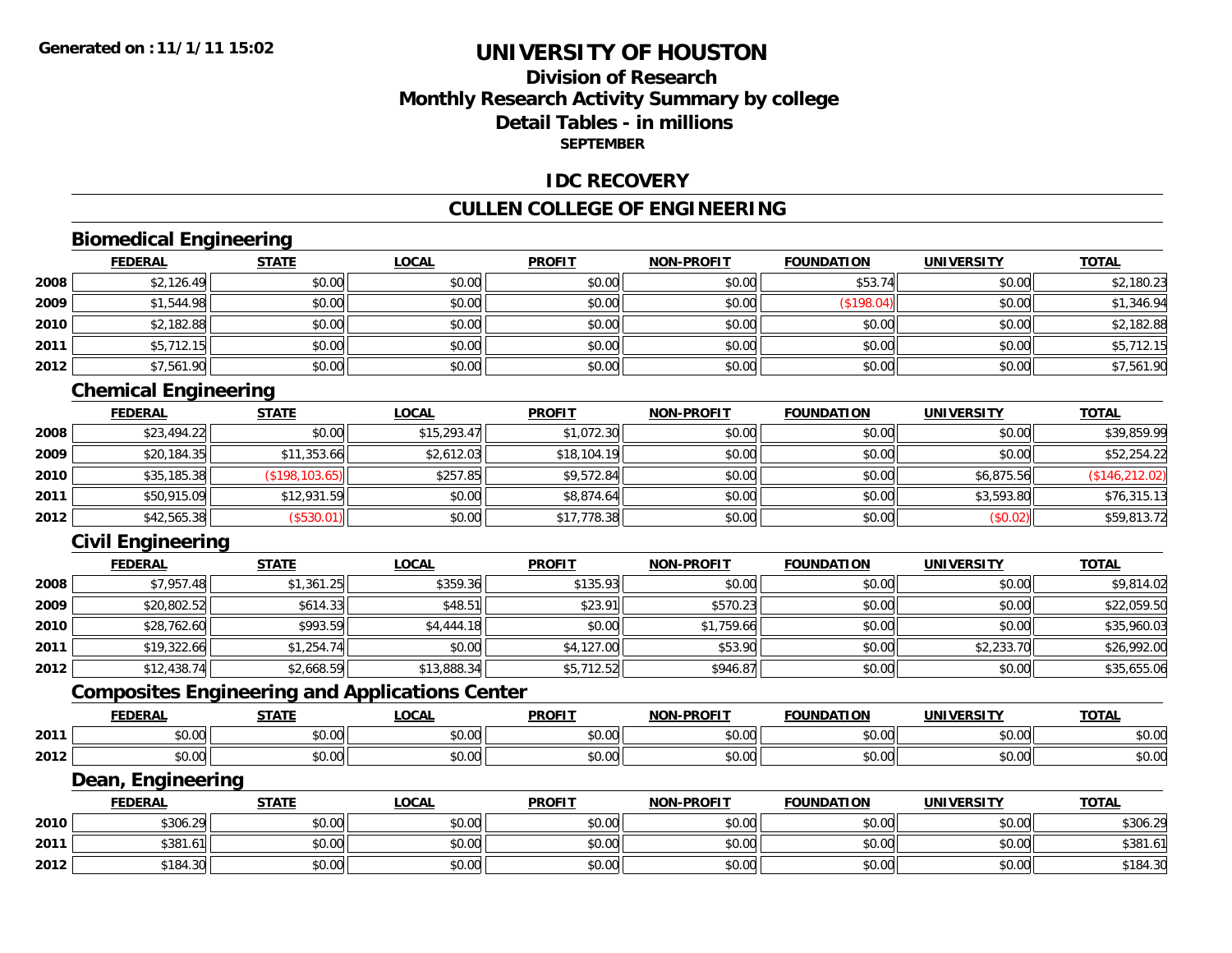## **Division of ResearchMonthly Research Activity Summary by college Detail Tables - in millionsSEPTEMBER**

#### **IDC RECOVERY**

#### **CULLEN COLLEGE OF ENGINEERING**

# **Electrical & Computer Engineering**

|      | <b>FEDERAL</b> | <b>STATE</b> | <b>LOCAL</b> | <b>PROFIT</b> | <b>NON-PROFIT</b> | <b>FOUNDATION</b> | <b>UNIVERSITY</b> | <b>TOTAL</b> |
|------|----------------|--------------|--------------|---------------|-------------------|-------------------|-------------------|--------------|
| 2008 | \$32,969.21    | \$1,879.97   | \$0.00       | \$1,594.27    | \$571.43          | \$0.00            | \$0.00            | \$37,014.88  |
| 2009 | \$16,186.15    | \$1,795.08   | \$0.00       | \$3,508.95    | \$13.00           | \$0.00            | \$903.25          | \$22,406.43  |
| 2010 | \$14,641.01    | \$171.83     | \$0.00       | \$9,223.81    | \$1,070.72        | \$0.00            | \$89.18           | \$25,196.55  |
| 2011 | \$31,232.65    | \$4,787.94   | \$0.00       | \$4,078.60    | \$607.86          | \$0.00            | \$532.02          | \$41,239.06  |
| 2012 | \$39,659.60    | \$131.55     | \$0.00       | \$3,418.18    | \$0.00            | (\$16, 163.66)    | (S0.21)           | \$27,045.47  |

# **Industrial Engineering**

|      | <u>FEDERAL</u> | <b>STATE</b> | <b>LOCAL</b> | <b>PROFIT</b> | <b>NON-PROFIT</b> | <b>FOUNDATION</b> | <b>UNIVERSITY</b> | <b>TOTAL</b> |
|------|----------------|--------------|--------------|---------------|-------------------|-------------------|-------------------|--------------|
| 2008 | \$5.76         | \$0.00       | \$0.00       | \$0.00        | \$0.00            | \$0.00            | \$0.00            | \$5.76       |
| 2009 | \$2,765.40     | \$0.00       | \$0.00       | \$0.00        | \$0.00            | \$0.00            | \$0.00            | \$2,765.40   |
| 2010 | \$1,438.09     | \$0.00       | \$0.00       | \$0.00        | \$0.00            | \$0.00            | \$0.00            | \$1,438.09   |
| 2011 | \$2,565.32     | \$0.00       | \$1,982.13   | \$0.00        | \$0.00            | \$0.00            | \$0.00            | \$4,547.45   |
| 2012 | \$4,427.39     | \$0.00       | \$1,953.26   | \$0.00        | \$0.00            | \$0.00            | \$0.00            | \$6,380.65   |

# **Mechanical Engineering**

|      | <b>FEDERAL</b> | <b>STATE</b> | <b>LOCAL</b> | <b>PROFIT</b> | <b>NON-PROFIT</b> | <b>FOUNDATION</b> | <b>UNIVERSITY</b> | <b>TOTAL</b> |
|------|----------------|--------------|--------------|---------------|-------------------|-------------------|-------------------|--------------|
| 2008 | \$6,922.70     | \$0.00       | \$0.00       | \$5,453.22    | \$0.00            | \$0.00            | \$0.00            | \$12,375.92  |
| 2009 | \$20,357.56    | \$0.00       | \$0.00       | \$4,367.32    | \$0.00            | \$0.00            | \$0.00            | \$24,724.88  |
| 2010 | \$36,813.30    | \$0.00       | \$0.00       | \$3,252.75    | \$3,373.13        | \$0.00            | \$0.00            | \$43,439.18  |
| 2011 | \$72,171.09    | \$0.00       | \$0.00       | \$16,528.98   | \$4,393.77        | \$206.38          | \$0.00            | \$93,300.22  |
| 2012 | \$37,649.60    | \$0.00       | \$0.00       | \$9,781.50    | \$0.00            | \$1,190.22        | \$0.00            | \$48,621.31  |

#### **National Wind Energy Center**

|       | <b>FEDERAL</b> | <u>STATE</u>   | <u>LOCAL</u> | <b>PROFIT</b> | <b>NON-PROFIT</b> | <b>FOUNDATION</b> | <b>UNIVERSITY</b> | <b>TOTAL</b> |
|-------|----------------|----------------|--------------|---------------|-------------------|-------------------|-------------------|--------------|
| 2011  | \$0.00         | \$0.00         | \$0.00       | \$0.00        | \$0.00            | \$0.00            | \$0.00            | \$0.00       |
| 2012  | \$0.00         | \$0.00         | \$0.00       | \$0.00        | \$0.00            | \$0.00            | \$0.00            | \$0.00       |
| Total | \$601,433.84   | (\$158,689.54) | \$40,839.13  | \$126,609.28  | \$13,360.57       | ( \$14, 911.36)   | \$14,227.28       | \$622,869.20 |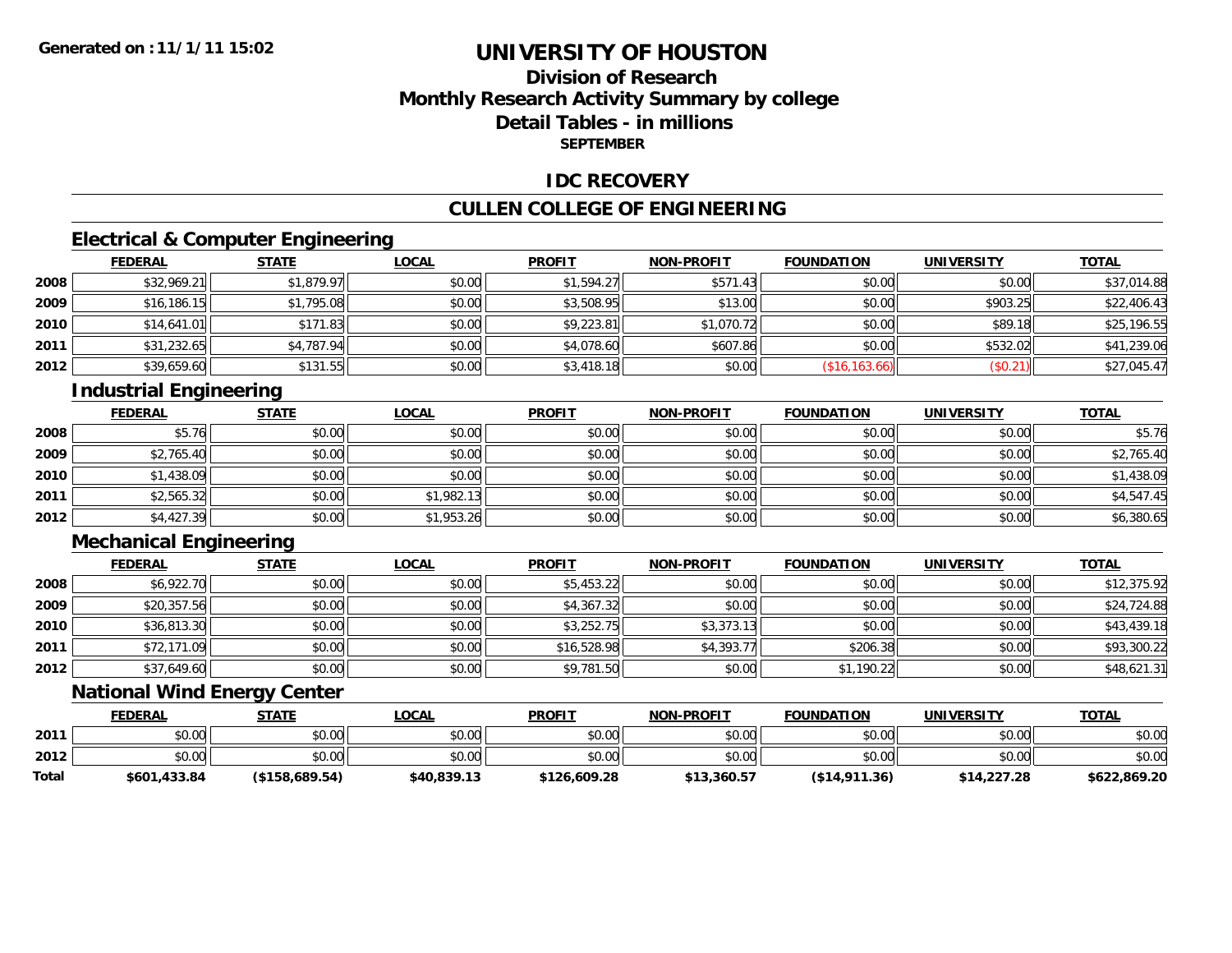## **Division of ResearchMonthly Research Activity Summary by college Detail Tables - in millions SEPTEMBER**

#### **IDC RECOVERY**

#### **DIVISION OF RESEARCH**

# **Center for Advanced Materials**

|      | <b>FEDERAL</b>                                            | <b>STATE</b> | <b>LOCAL</b> | <b>PROFIT</b> | <b>NON-PROFIT</b> | <b>FOUNDATION</b> | <b>UNIVERSITY</b> | <b>TOTAL</b> |
|------|-----------------------------------------------------------|--------------|--------------|---------------|-------------------|-------------------|-------------------|--------------|
| 2008 | \$0.00                                                    | \$0.00       | \$0.00       | \$0.00        | \$0.00            | \$0.00            | \$0.00            | \$0.00       |
| 2009 | \$0.00                                                    | \$0.00       | \$0.00       | \$0.00        | \$0.00            | \$0.00            | \$0.00            | \$0.00       |
| 2010 | \$0.00                                                    | \$0.00       | \$0.00       | \$0.00        | \$0.00            | \$0.00            | \$0.00            | \$0.00       |
| 2011 | \$0.00                                                    | \$0.00       | \$0.00       | \$0.00        | \$0.00            | \$0.00            | \$0.00            | \$0.00       |
|      | <b>Center for Biomedical &amp; Environmental Genomics</b> |              |              |               |                   |                   |                   |              |
|      | <b>FEDERAL</b>                                            | <b>STATE</b> | <b>LOCAL</b> | <b>PROFIT</b> | <b>NON-PROFIT</b> | <b>FOUNDATION</b> | <b>UNIVERSITY</b> | <b>TOTAL</b> |
| 2008 | \$0.00                                                    | \$0.00       | \$0.00       | \$0.00        | \$0.00            | \$0.00            | \$0.00            | \$0.00       |
| 2009 | \$0.00                                                    | \$0.00       | \$0.00       | \$0.00        | \$0.00            | \$0.00            | \$0.00            | \$0.00       |
| 2010 | \$0.00                                                    | \$0.00       | \$0.00       | \$0.00        | \$0.00            | \$0.00            | \$0.00            | \$0.00       |
| 2011 | \$0.00                                                    | \$0.00       | \$0.00       | \$0.00        | \$0.00            | \$0.00            | \$0.00            | \$0.00       |
| 2012 | \$0.00                                                    | \$0.00       | \$0.00       | \$0.00        | \$0.00            | \$0.00            | \$0.00            | \$0.00       |
|      | <b>Center for Industrial Partnerships</b>                 |              |              |               |                   |                   |                   |              |
|      | <b>FEDERAL</b>                                            | <b>STATE</b> | <b>LOCAL</b> | <b>PROFIT</b> | <b>NON-PROFIT</b> | <b>FOUNDATION</b> | <b>UNIVERSITY</b> | <b>TOTAL</b> |
| 2009 | \$0.00                                                    | \$0.00       | \$0.00       | \$189.32      | \$0.00            | \$0.00            | \$0.00            | \$189.32     |
|      | <b>Division of Research</b>                               |              |              |               |                   |                   |                   |              |
|      | <b>FEDERAL</b>                                            | <b>STATE</b> | <b>LOCAL</b> | <b>PROFIT</b> | <b>NON-PROFIT</b> | <b>FOUNDATION</b> | <b>UNIVERSITY</b> | <b>TOTAL</b> |
| 2010 | \$202.70                                                  | \$0.00       | \$0.00       | \$0.00        | \$0.00            | \$0.00            | \$0.00            | \$202.70     |
|      | <b>Institute for Molecular Design</b>                     |              |              |               |                   |                   |                   |              |
|      | <b>FEDERAL</b>                                            | <b>STATE</b> | <b>LOCAL</b> | <b>PROFIT</b> | <b>NON-PROFIT</b> | <b>FOUNDATION</b> | <b>UNIVERSITY</b> | <b>TOTAL</b> |
| 2010 | \$0.00                                                    | \$0.00       | \$0.00       | \$0.00        | \$0.00            | \$0.00            | \$0.00            | \$0.00       |
| 2012 | \$0.00                                                    | \$0.00       | \$0.00       | \$0.00        | \$0.00            | \$0.00            | \$0.00            | \$0.00       |
|      | <b>TCSAM</b>                                              |              |              |               |                   |                   |                   |              |
|      | <b>FEDERAL</b>                                            | <b>STATE</b> | <b>LOCAL</b> | <b>PROFIT</b> | <b>NON-PROFIT</b> | <b>FOUNDATION</b> | <b>UNIVERSITY</b> | <b>TOTAL</b> |
| 2008 | \$0.00                                                    | \$0.00       | \$0.00       | \$0.00        | \$0.00            | \$0.00            | \$0.00            | \$0.00       |
| 2009 | \$0.00                                                    | \$0.00       | \$0.00       | \$0.00        | \$0.00            | \$0.00            | \$0.00            | \$0.00       |
| 2010 | \$0.00                                                    | \$0.00       | \$0.00       | \$0.00        | \$0.00            | \$0.00            | \$0.00            | \$0.00       |
| 2011 | \$0.00                                                    | \$0.00       | \$0.00       | \$0.00        | \$0.00            | \$0.00            | \$0.00            | \$0.00       |
| 2012 | \$0.00                                                    | \$0.00       | \$0.00       | \$0.00        | \$0.00            | \$0.00            | \$0.00            | \$0.00       |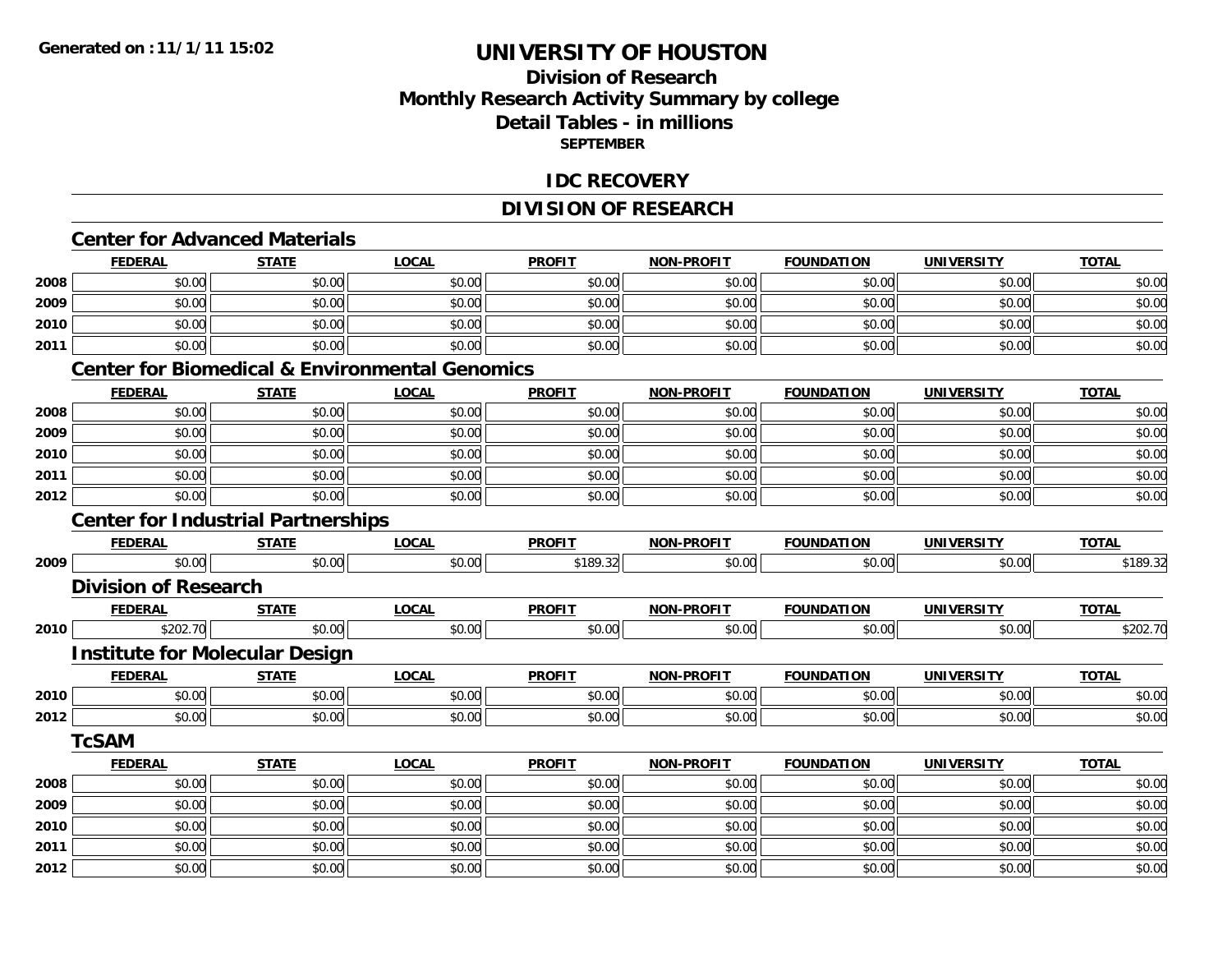## **Division of ResearchMonthly Research Activity Summary by college Detail Tables - in millions SEPTEMBER**

#### **IDC RECOVERY**

# **DIVISION OF RESEARCH**

|              | <b>TcSUH</b>   |                                          |              |               |                   |                   |                   |              |
|--------------|----------------|------------------------------------------|--------------|---------------|-------------------|-------------------|-------------------|--------------|
|              | <b>FEDERAL</b> | <b>STATE</b>                             | <b>LOCAL</b> | <b>PROFIT</b> | <b>NON-PROFIT</b> | <b>FOUNDATION</b> | <b>UNIVERSITY</b> | <b>TOTAL</b> |
| 2008         | \$904.27       | \$0.00                                   | \$0.00       | \$0.00        | \$0.00            | \$0.00            | \$0.00            | \$904.27     |
| 2009         | \$505.08       | \$0.00                                   | \$0.00       | \$0.00        | \$0.00            | \$0.00            | \$0.00            | \$505.08     |
| 2010         | \$3,082.01     | \$0.00                                   | \$0.00       | \$0.00        | \$0.00            | \$0.00            | \$0.00            | \$3,082.01   |
| 2011         | \$4,711.41     | \$0.00                                   | \$0.00       | \$3,801.28    | \$0.00            | \$0.00            | \$0.00            | \$8,512.69   |
| 2012         | \$7,295.96     | \$197.33                                 | \$0.00       | \$4,344.26    | \$0.00            | \$0.00            | \$0.00            | \$11,837.55  |
|              |                | <b>Texas Learning/Computation Center</b> |              |               |                   |                   |                   |              |
|              | <b>FEDERAL</b> | <b>STATE</b>                             | <b>LOCAL</b> | <b>PROFIT</b> | <b>NON-PROFIT</b> | <b>FOUNDATION</b> | <b>UNIVERSITY</b> | <b>TOTAL</b> |
| 2011         | \$0.00         | \$0.00                                   | \$0.00       | \$0.00        | \$0.00            | \$0.00            | \$0.00            | \$0.00       |
| 2012         | \$0.00         | \$0.00                                   | \$0.00       | \$0.00        | \$0.00            | \$0.00            | \$0.00            | \$0.00       |
|              | <b>TIMES</b>   |                                          |              |               |                   |                   |                   |              |
|              | <b>FEDERAL</b> | <b>STATE</b>                             | <b>LOCAL</b> | <b>PROFIT</b> | <b>NON-PROFIT</b> | <b>FOUNDATION</b> | <b>UNIVERSITY</b> | <b>TOTAL</b> |
| 2008         | \$0.00         | \$0.00                                   | \$0.00       | \$0.00        | \$0.00            | \$0.00            | \$0.00            | \$0.00       |
| 2009         | \$0.00         | \$0.00                                   | \$0.00       | \$0.00        | \$0.00            | \$0.00            | \$0.00            | \$0.00       |
| 2010         | \$0.00         | \$0.00                                   | \$0.00       | \$0.00        | \$0.00            | \$0.00            | \$0.00            | \$0.00       |
| 2011         | \$0.00         | \$0.00                                   | \$0.00       | \$0.00        | \$0.00            | \$0.00            | \$0.00            | \$0.00       |
| 2012         | \$1,303.74     | \$0.00                                   | \$0.00       | \$0.00        | \$0.00            | \$0.00            | \$0.00            | \$1,303.74   |
| <b>Total</b> | \$18,005.16    | \$197.33                                 | \$0.00       | \$8,334.86    | \$0.00            | \$0.00            | \$0.00            | \$26,537.35  |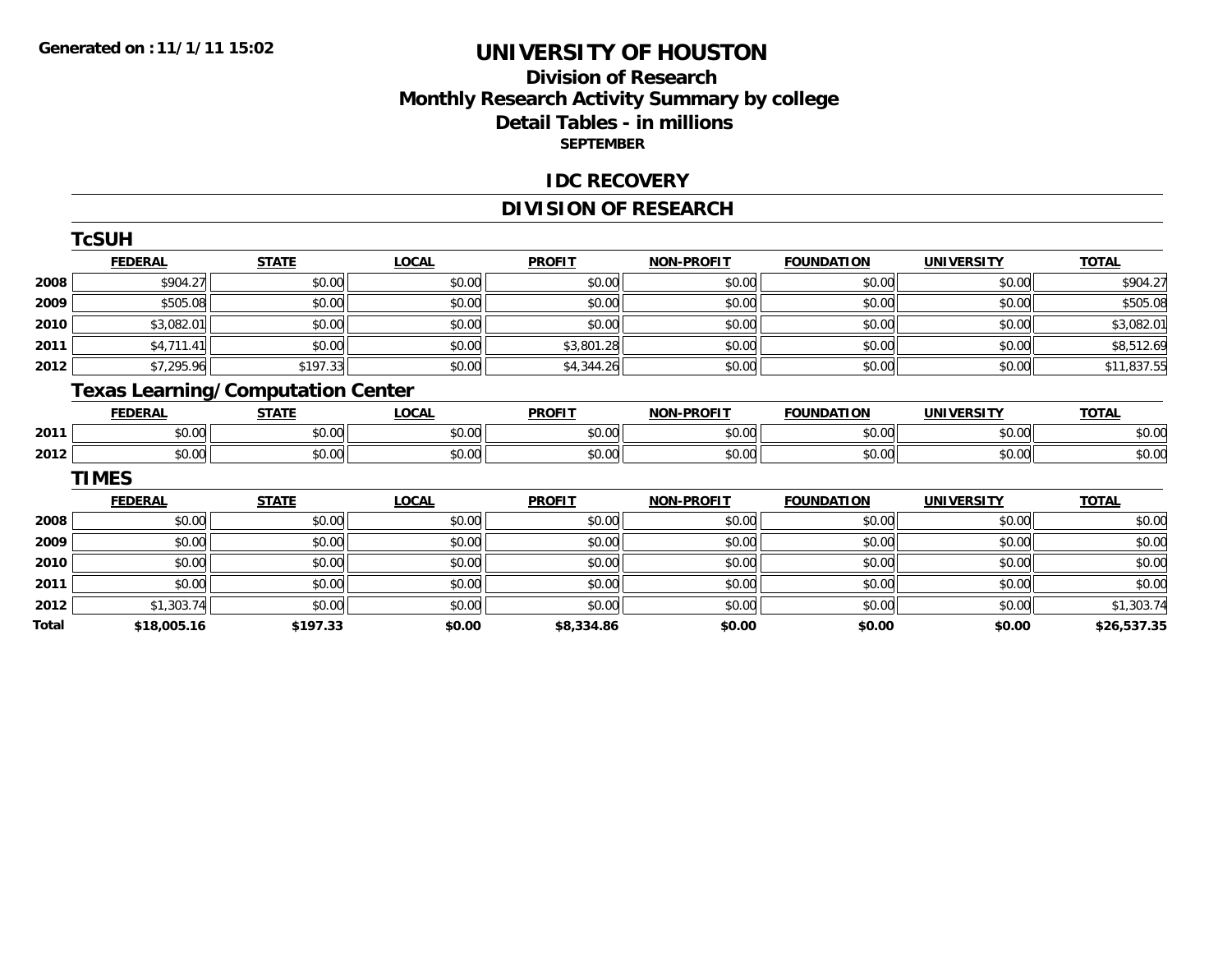## **Division of ResearchMonthly Research Activity Summary by college Detail Tables - in millionsSEPTEMBER**

#### **IDC RECOVERY**

#### **GRADUATE COLLEGE OF SOCIAL WORK**

# **Child & Family for Innovative Research**

|      | <b>FEDERAL</b> | <b>STATE</b> | <b>LOCAL</b> | <b>PROFIT</b> | <b>NON-PROFIT</b> | <b>FOUNDATION</b> | <b>UNIVERSITY</b> | <b>TOTAL</b> |
|------|----------------|--------------|--------------|---------------|-------------------|-------------------|-------------------|--------------|
| 2009 | \$0.00         | \$0.00       | \$0.00       | \$0.00        | \$0.00            | \$0.00            | \$0.00            | \$0.00       |
| 2010 | \$0.00         | \$0.00       | \$0.00       | \$0.00        | \$0.00            | \$0.00            | \$0.00            | \$0.00       |
| 2011 | \$0.00         | \$0.00       | \$0.00       | \$0.00        | \$0.00            | \$0.00            | \$0.00            | \$0.00       |
| 2012 | \$0.00         | \$0.00       | \$0.00       | \$0.00        | \$0.00            | \$0.00            | \$0.00            | \$0.00       |

#### **Community Projects - Social Work**

|      | <u>FEDERAL</u> | <b>STATE</b> | <b>LOCAL</b> | <b>PROFIT</b> | <b>NON-PROFIT</b> | <b>FOUNDATION</b> | <b>UNIVERSITY</b> | <u>TOTAL</u> |
|------|----------------|--------------|--------------|---------------|-------------------|-------------------|-------------------|--------------|
| 2008 | \$1,391.56     | \$0.00       | \$0.00       | \$0.00        | \$101.86          | \$0.00            | \$0.00            | \$1,493.42   |
| 2009 | \$1,711.55     | \$0.00       | \$0.00       | \$0.00        | \$0.00            | \$0.00            | \$0.00            | 711.55       |
| 2010 | \$0.00         | \$0.00       | \$0.00       | \$0.00        | \$0.00            | \$0.00            | \$0.00            | \$0.00       |
| 2011 | \$0.00         | \$0.00       | \$0.00       | \$0.00        | \$0.00            | \$0.00            | \$0.00            | \$0.00       |
| 2012 | \$0.00         | \$0.00       | \$0.00       | \$0.00        | \$0.00            | \$0.00            | \$0.00            | \$0.00       |

## **Dean, Social Work**

|      | <b>FEDERAL</b> | <b>STATE</b> | <b>LOCAL</b> | <b>PROFIT</b> | <b>NON-PROFIT</b> | <b>FOUNDATION</b> | <b>UNIVERSITY</b> | <b>TOTAL</b> |
|------|----------------|--------------|--------------|---------------|-------------------|-------------------|-------------------|--------------|
| 2008 | \$25,605.26    | \$2,253.38   | \$0.00       | \$0.00        | \$267.55          | \$0.00            | \$0.00            | \$28,126.19  |
| 2009 | \$22,418.11    | \$4,127.09   | \$0.00       | \$0.00        | \$155.73          | \$0.00            | \$0.00            | \$26,700.93  |
| 2010 | \$38,737.48    | \$2,051.87   | \$0.00       | \$0.00        | \$0.00            | \$8.41            | \$0.00            | \$40,797.76  |
| 2011 | \$33,979.67    | \$1,024.76   | \$0.00       | \$0.00        | \$0.00            | \$10.78           | \$0.00            | \$35,015.21  |
| 2012 | \$28,342.17    | \$0.00       | \$0.00       | \$0.00        | \$0.00            | \$0.00            | \$0.00            | \$28,342.17  |

## **Drug and Social Policy Research**

|              | <b>FEDERAL</b> | <b>STATE</b> | LOCAL  | <b>PROFIT</b> | <b>NON-PROFIT</b> | <b>FOUNDATION</b> | <b>UNIVERSITY</b> | <b>TOTAL</b> |
|--------------|----------------|--------------|--------|---------------|-------------------|-------------------|-------------------|--------------|
| 2010         | \$0.00         | \$0.00       | \$0.00 | \$0.00        | \$0.00            | \$0.00            | \$0.00            | \$0.00       |
| 2011         | \$0.00         | \$0.00       | \$0.00 | \$0.00        | \$0.00            | \$0.00            | \$0.00            | \$0.00       |
| 2012         | \$0.00         | \$0.00       | \$0.00 | \$0.00        | \$0.00            | \$0.00            | \$0.00            | \$0.00       |
| <b>Total</b> | \$152,185.80   | \$9,457.10   | \$0.00 | \$0.00        | \$525.14          | \$19.19           | \$0.00            | \$162,187.22 |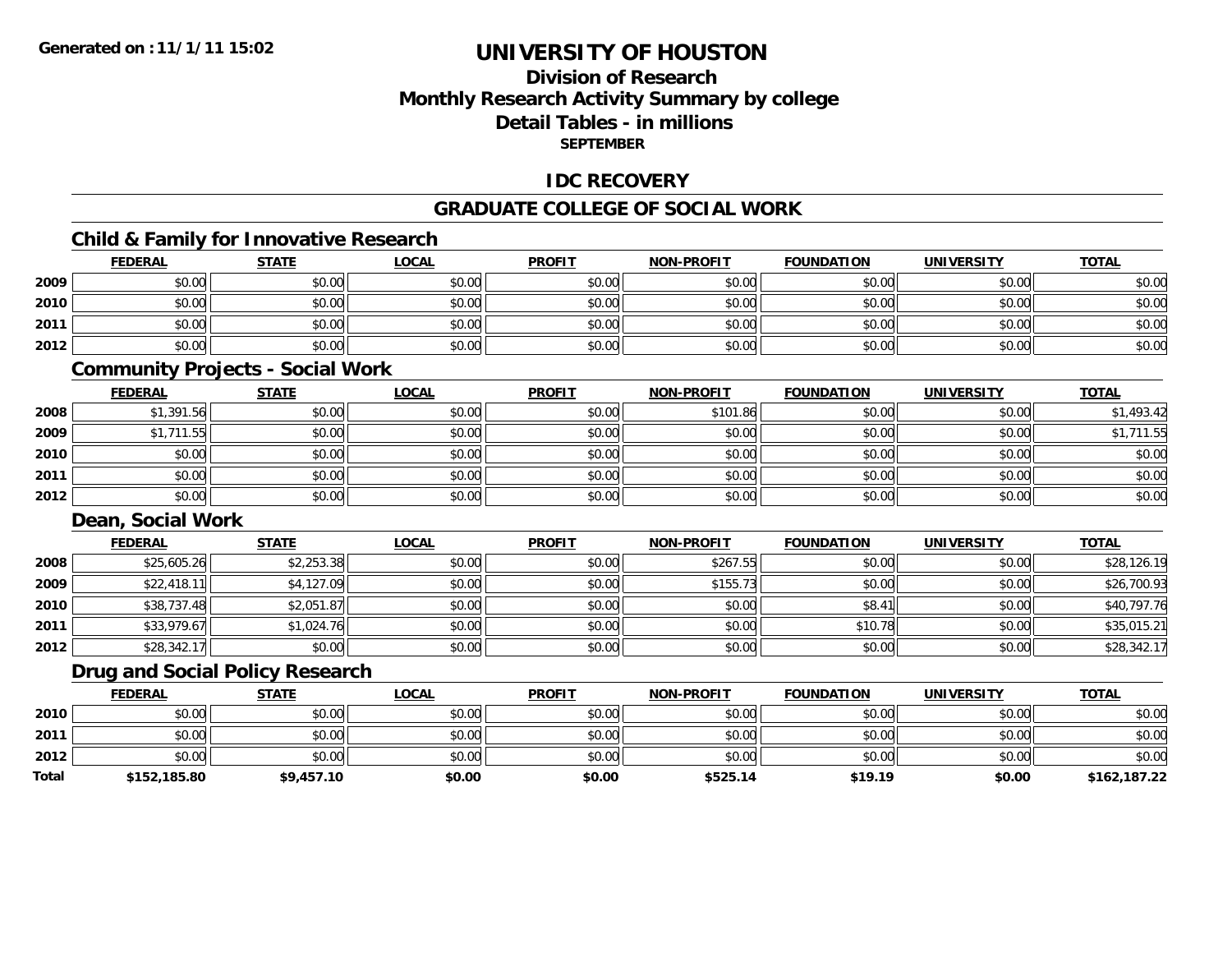## **Division of ResearchMonthly Research Activity Summary by college Detail Tables - in millions SEPTEMBER**

## **IDC RECOVERY**

#### **HILTON COLLEGE OF HOTEL AND RESTAURANT MANAGEMENT**

## **Hotel and Restaurant Management**

|              | <b>FEDERAL</b> | <b>STATE</b> | <b>LOCAL</b> | <b>PROFIT</b> | <b>NON-PROFIT</b> | <b>FOUNDATION</b> | <b>UNIVERSITY</b> | <b>TOTAL</b> |
|--------------|----------------|--------------|--------------|---------------|-------------------|-------------------|-------------------|--------------|
| 2008         | \$0.00         | \$360.99     | \$0.00       | \$0.00        | \$0.00            | \$0.00            | \$0.00            | \$360.99     |
| 2011         | \$0.00         | \$0.00       | \$0.00       | \$0.00        | \$54.33           | \$0.00            | \$0.00            | \$54.33      |
| 2012         | \$397.43       | \$0.00       | \$0.00       | \$0.00        | \$0.00            | \$0.00            | \$0.00            | \$397.43     |
| <b>Total</b> | \$397.43       | \$360.99     | \$0.00       | \$0.00        | \$54.33           | \$0.00            | \$0.00            | \$812.75     |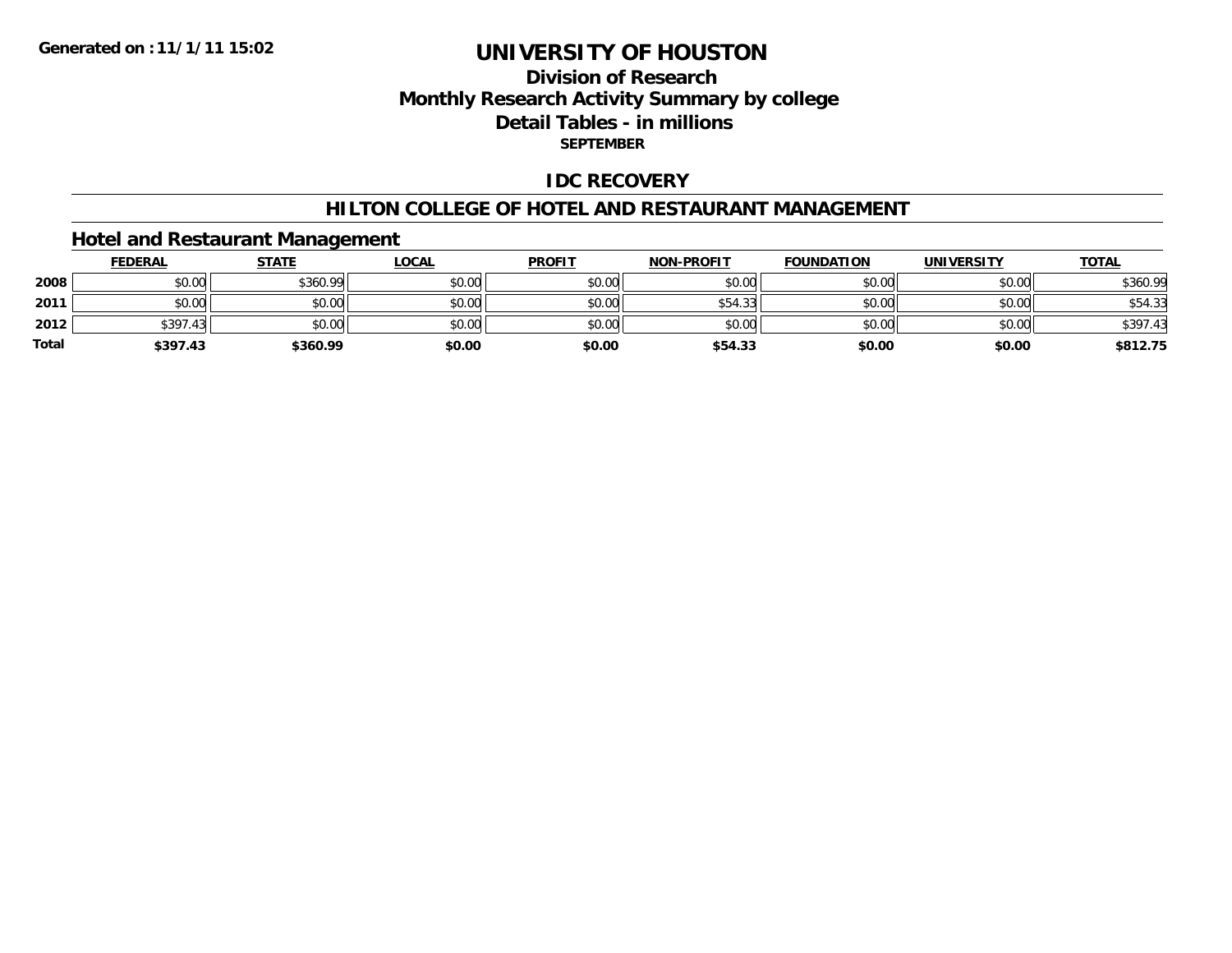## **Division of ResearchMonthly Research Activity Summary by college Detail Tables - in millions SEPTEMBER**

#### **IDC RECOVERY**

#### **HONORS COLLEGE**

#### **Houston Teachers Institute**

|              | <b>FEDERAL</b> | <b>STATE</b> | <b>LOCAL</b>  | <b>PROFIT</b> | <b>-PROFIT</b><br>NON- | <b>FOUNDATION</b> | <b>IINTVEDCTTV</b>                  | <b>TOTAL</b> |
|--------------|----------------|--------------|---------------|---------------|------------------------|-------------------|-------------------------------------|--------------|
| 2012         | \$0.00         | \$0.00       | 0000<br>PU.UU | 0000<br>pu.uu | \$106<br>.38           | ልስ ሰሰ<br>טט.טע    | $\uparrow$ $\land$ $\land$<br>DU.U¢ | \$106.3      |
| <b>Total</b> | \$0.00         | \$0.00       | \$0.00        | \$0.00        | \$106.38               | \$0.00            | \$0.00                              | \$106.38     |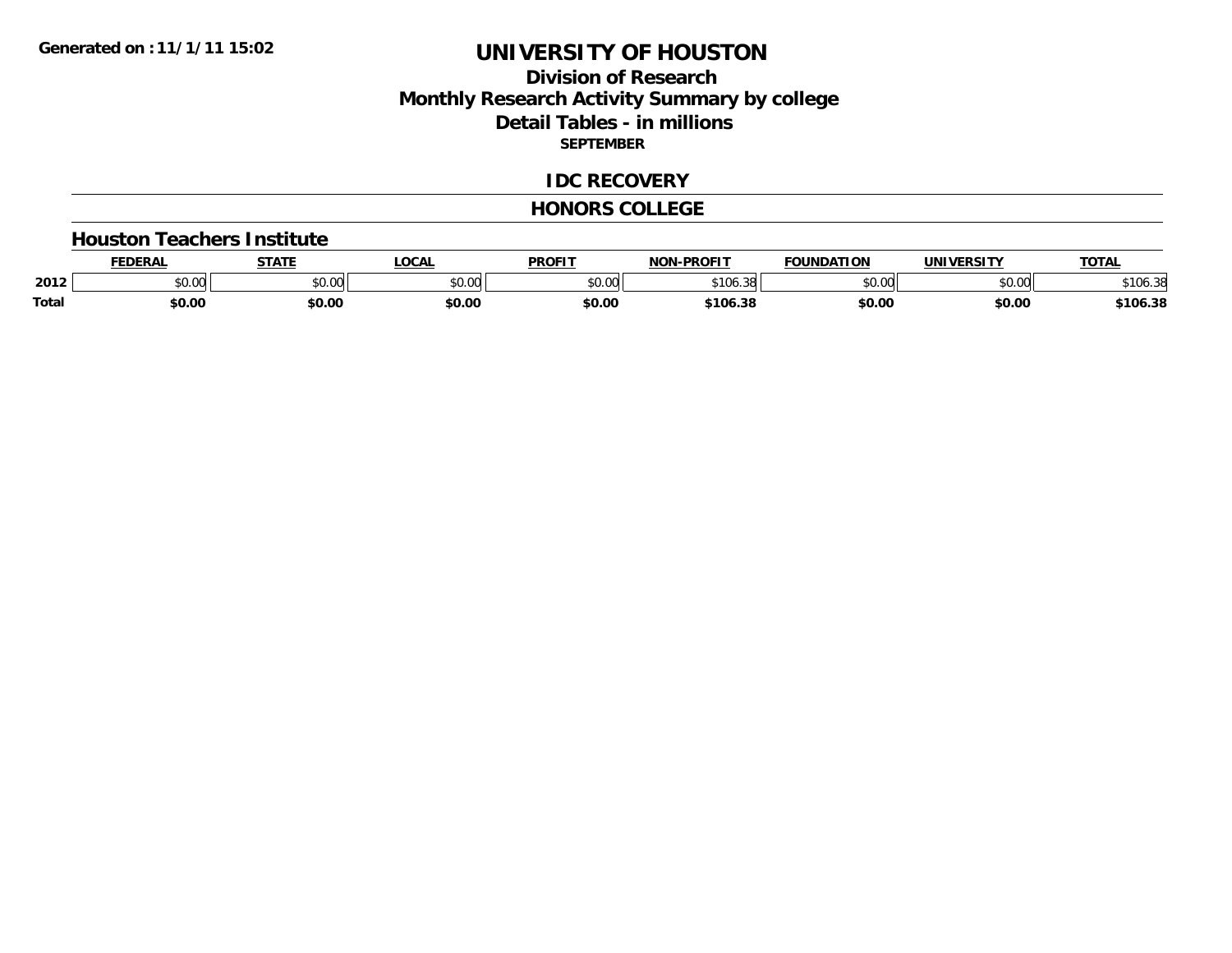## **Division of ResearchMonthly Research Activity Summary by college Detail Tables - in millionsSEPTEMBER**

#### **IDC RECOVERY**

# **SENIOR V.P. FOR ACADEMIC AFFAIRS AND PROVOST**

## **Learning and Assessment Services**

|      | <b>FEDERAL</b> | <b>STATE</b> | <b>LOCAL</b> | <b>PROFIT</b> | <b>NON-PROFIT</b> | <b>FOUNDATION</b> | <b>UNIVERSITY</b> | <b>TOTAL</b> |
|------|----------------|--------------|--------------|---------------|-------------------|-------------------|-------------------|--------------|
| 2008 | \$1,492.53     | \$629.08     | \$0.00       | \$0.00        | \$0.00            | \$0.00            | \$0.00            | \$2,121.61   |
| 2009 | \$1,352.46     | \$605.33     | \$0.00       | \$0.00        | \$0.00            | \$0.00            | \$0.00            | \$1,957.79   |
| 2010 | \$1,382.31     | \$673.87     | \$0.00       | \$0.00        | \$0.00            | \$0.00            | \$0.00            | \$2,056.18   |
| 2011 | \$1,316.87     | \$720.64     | \$0.00       | \$0.00        | \$0.00            | \$0.00            | \$0.00            | \$2,037.51   |
| 2012 | \$1,601.61     | \$209.51     | \$0.00       | \$0.00        | \$0.00            | \$0.00            | \$0.00            | \$1,811.12   |

# **Learning Support Services**

|      | <b>EEDEDA</b><br>- UCN.                                | <b>CTATE</b>           | <b>OCAL</b>   | <b>PROFIT</b> | -PROFIT<br><b>NON</b>             | <b>FOUNDATION</b> | LINITY/FBCTTY      | $-2$                                                              |
|------|--------------------------------------------------------|------------------------|---------------|---------------|-----------------------------------|-------------------|--------------------|-------------------------------------------------------------------|
| 2009 | ו ז<br>טט.טע                                           | $\sim$ $\sim$<br>JU.UU | 0.00<br>DU.UU | \$0.00        | $\triangle$ $\triangle$<br>טע, טע | $\cdots$          | $\cdots$<br>JU.UU  | O <sub>L</sub><br>50.80                                           |
| 2010 | $\begin{array}{c} \hline \end{array}$<br>,,<br>PLTL.UJ | ልስ ስስ<br>vu.vu         | \$0.00        | \$0.00        | 0.00<br>pu.uu                     | $\cdots$<br>vu.uu | $\sim$ 00<br>vv.vv | $\uparrow$ $\uparrow$ $\uparrow$ $\uparrow$ $\uparrow$ $\uparrow$ |

## **Senior V.P. for Academic Affairs and Provost**

|       | <b>FEDERAL</b> | STATE         | C <sub>0</sub>         | <b>PROFIT</b>  | -PROFTT<br><b>NIONI</b> | <b>FOUNDATION</b>  | <b>IINTVERSITY</b> | <b>TAT</b><br>-UIA. |
|-------|----------------|---------------|------------------------|----------------|-------------------------|--------------------|--------------------|---------------------|
| 2009  |                | 0.00<br>pu.uu | $\sim$ $\sim$<br>vv.vv | 40.00<br>JU.UU | 0000<br>,u.uu           | $\sim$ 00<br>JU.UU | $\sim$ 00<br>J∪.∪⊌ |                     |
| Total | 360.01         |               | \$0.00                 | \$0.00         | \$0.00                  | \$0.00             | \$0.00             | 198.44              |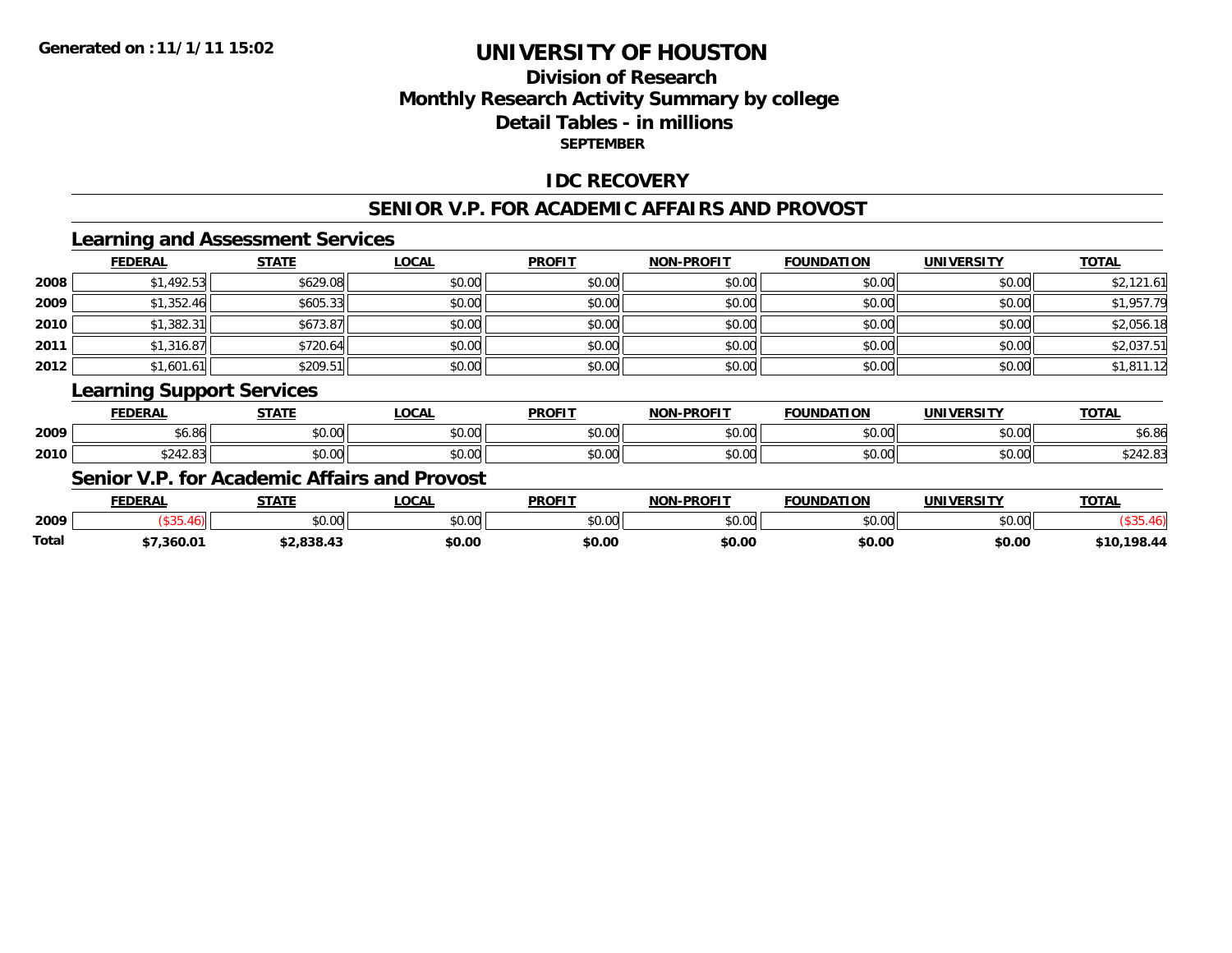#### **Division of Research Monthly Research Activity Summary by college Detail Tables - in millions SEPTEMBER**

#### **IDC RECOVERY**

#### **UH LAW CENTER**

|       | Dean, Law      |              |              |               |                   |                   |                   |              |
|-------|----------------|--------------|--------------|---------------|-------------------|-------------------|-------------------|--------------|
|       | <b>FEDERAL</b> | <b>STATE</b> | <b>LOCAL</b> | <b>PROFIT</b> | <b>NON-PROFIT</b> | <b>FOUNDATION</b> | <b>UNIVERSITY</b> | <b>TOTAL</b> |
| 2010  | \$15,264.08    | \$0.00       | \$0.00       | \$0.00        | \$0.00            | \$0.00            | \$0.00            | \$15,264.08  |
|       | <b>Law-UH</b>  |              |              |               |                   |                   |                   |              |
|       | <b>FEDERAL</b> | <b>STATE</b> | <b>LOCAL</b> | <b>PROFIT</b> | <b>NON-PROFIT</b> | <b>FOUNDATION</b> | <b>UNIVERSITY</b> | <b>TOTAL</b> |
| 2010  | \$1,078.20     | \$0.00       | \$0.00       | \$0.00        | \$0.00            | \$0.00            | \$0.00            | \$1,078.20   |
| 2011  | \$2,883.72     | \$0.00       | \$0.00       | \$0.00        | \$0.00            | \$0.00            | \$0.00            | \$2,883.72   |
| 2012  | \$0.00         | \$0.00       | \$0.00       | \$0.00        | \$0.00            | (\$147.51)        | \$0.00            | (\$147.51)   |
| Total | \$19,226.00    | \$0.00       | \$0.00       | \$0.00        | \$0.00            | ( \$147.51)       | \$0.00            | \$19,078.49  |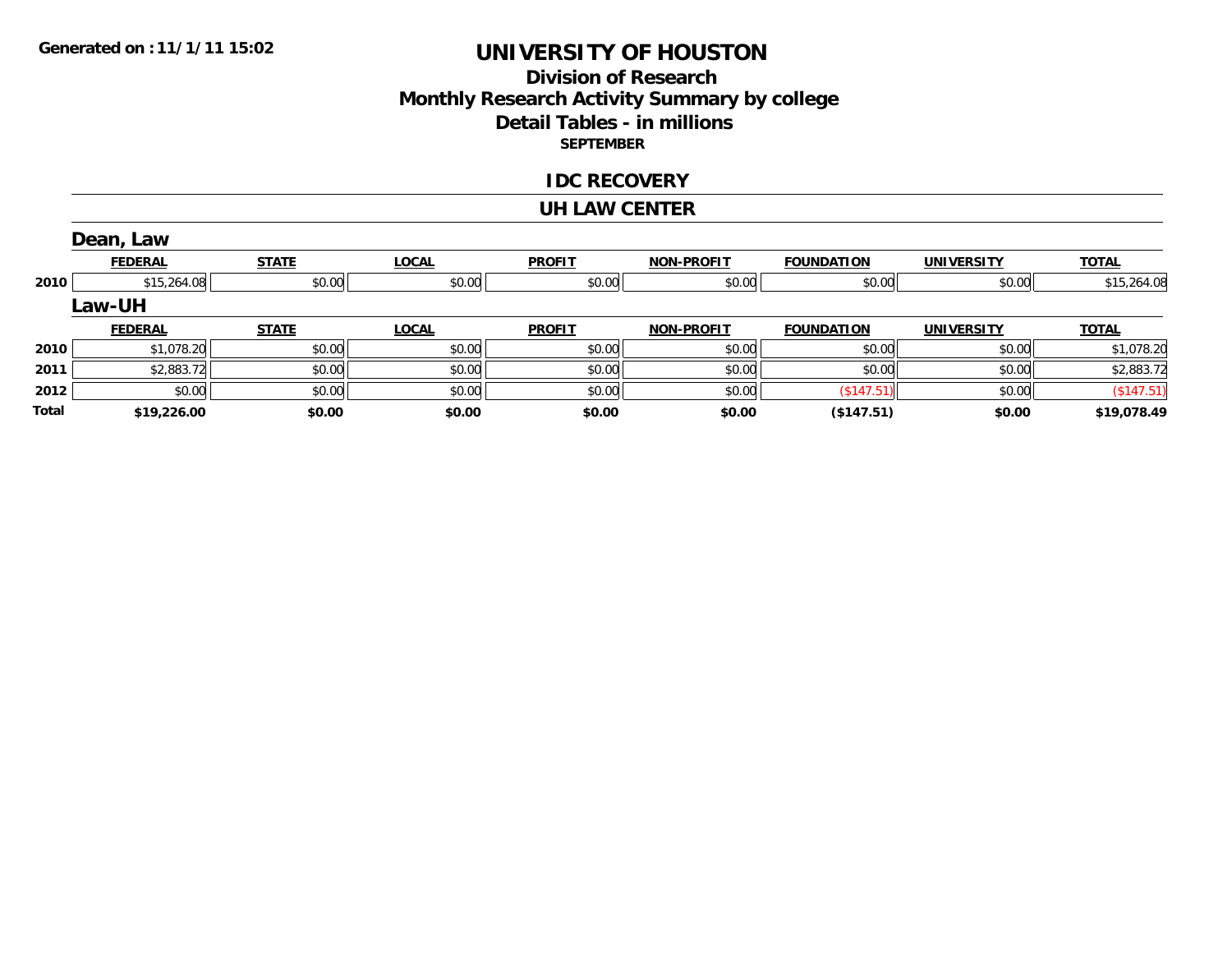#### **Division of Research Monthly Research Activity Summary by college Detail Tables - in millions SEPTEMBER**

#### **IDC RECOVERY**

#### **UH SYSTEM**

|              | <b>KUHT-TV</b> |              |              |               |                   |                   |                   |              |  |  |  |
|--------------|----------------|--------------|--------------|---------------|-------------------|-------------------|-------------------|--------------|--|--|--|
|              | <b>FEDERAL</b> | <b>STATE</b> | <b>LOCAL</b> | <b>PROFIT</b> | <b>NON-PROFIT</b> | <b>FOUNDATION</b> | <b>UNIVERSITY</b> | <b>TOTAL</b> |  |  |  |
| 2009         |                | \$0.00       | \$0.00       | \$0.00        | \$0.00            | \$0.00            | \$0.00            |              |  |  |  |
| <b>Total</b> | $($ \$35.46)   | \$0.00       | \$0.00       | \$0.00        | \$0.00            | \$0.00            | \$0.00            | $(*35.46)$   |  |  |  |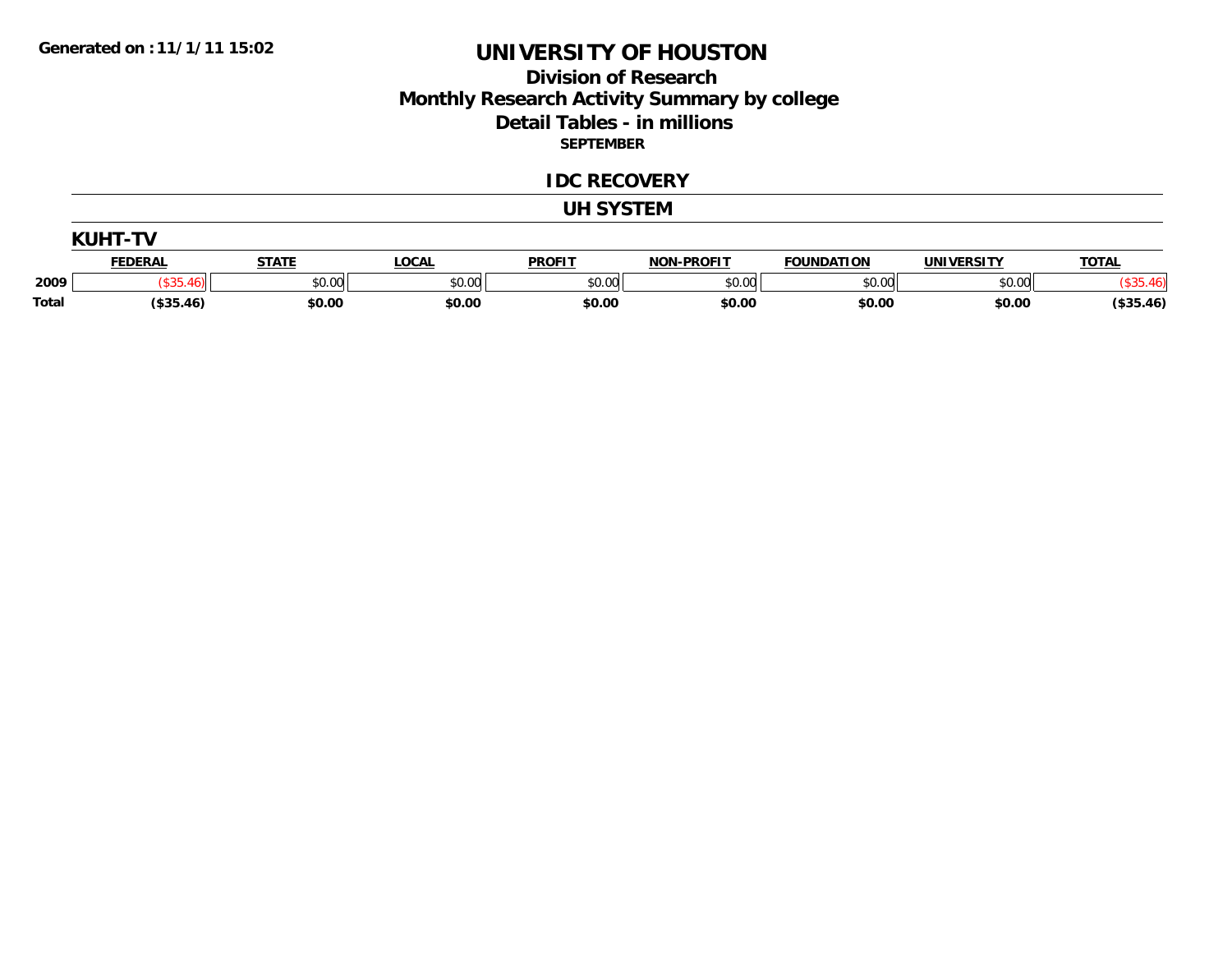## **Division of ResearchMonthly Research Activity Summary by college Detail Tables - in millions SEPTEMBER**

#### **IDC RECOVERY**

#### **UKNOWN COLLEGE**

# **Unknown Department**

|       | <b>FEDERAL</b> | <b>STATE</b> | <b>LOCAL</b> | <b>PROFIT</b> | <b>NON-PROFIT</b> | <b>FOUNDATION</b> | <b>UNIVERSITY</b> | <b>TOTAL</b> |
|-------|----------------|--------------|--------------|---------------|-------------------|-------------------|-------------------|--------------|
| 2008  | \$582.50       | \$0.00       | \$0.00       | \$0.00        | \$0.00            | \$0.00            | \$0.00            | \$582.50     |
| 2009  | \$496.09       | \$0.00       | \$0.00       | \$0.00        | \$0.00            | \$0.00            | \$0.00            | \$496.09     |
| 2010  | \$590.31       | \$0.00       | \$0.00       | \$0.00        | \$0.00            | \$0.00            | \$0.00            | \$590.31     |
| 2011  | \$688.65       | \$2,578.12   | \$0.00       | \$2,562.00    | \$0.00            | \$0.00            | \$0.00            | \$5,828.78   |
| 2012  | \$792.96       | \$0.00       | \$0.00       | \$0.00        | \$0.00            | \$0.00            | \$0.00            | \$792.96     |
| Total | \$3,150.50     | \$2,578.12   | \$0.00       | \$2,562.00    | \$0.00            | \$0.00            | \$0.00            | \$8,290.62   |